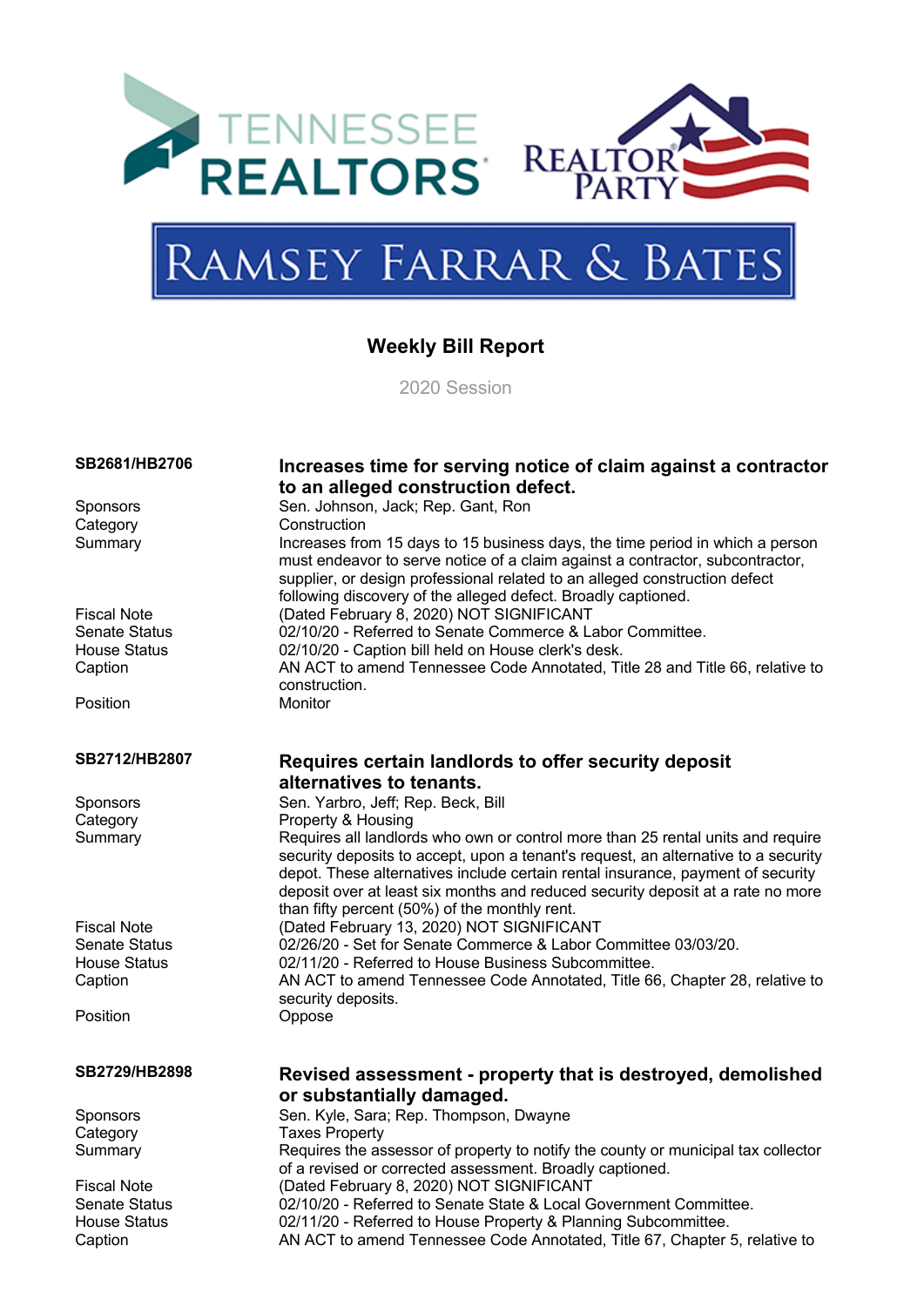property taxes.

| SB2752/HB2056        | Real property tax notice to include language regarding flood<br>zone.                                                                                                                                                                                                                                                                                                                                                                                                                                                                                         |
|----------------------|---------------------------------------------------------------------------------------------------------------------------------------------------------------------------------------------------------------------------------------------------------------------------------------------------------------------------------------------------------------------------------------------------------------------------------------------------------------------------------------------------------------------------------------------------------------|
| Sponsors             | Sen. Bell, Mike; Rep. Russell, Lowell                                                                                                                                                                                                                                                                                                                                                                                                                                                                                                                         |
| Category             | <b>Taxes Property</b>                                                                                                                                                                                                                                                                                                                                                                                                                                                                                                                                         |
| Summary              | Requires any tax entity that issues a real property tax notice to a taxpayer to<br>determine whether the real property subject to the tax notice is located in a<br>special flood hazard area on a flood hazard boundary map or flood insurance<br>rate map created under the national flood insurance program. If the tax entity<br>determines that such property is located in a special flood hazard area, the tax<br>entity is required to include the language "FLOOD ZONE" in bold-face type on<br>the real property tax notice issued to the taxpayer. |
| <b>Fiscal Note</b>   | (Dated February 21, 2020) Increase Local Expenditures Exceeds<br>\$200,000/FY20-21 Exceeds \$50,000/FY21-22 and Subsequent Years*                                                                                                                                                                                                                                                                                                                                                                                                                             |
| Senate Status        | 02/10/20 - Referred to Senate State & Local Government Committee.                                                                                                                                                                                                                                                                                                                                                                                                                                                                                             |
| <b>House Status</b>  | 02/25/20 - Taken off notice in House Property & Planning Subcommittee.                                                                                                                                                                                                                                                                                                                                                                                                                                                                                        |
| Caption              | AN ACT to amend Tennessee Code Annotated, Title 67, Chapter 5, relative to<br>real property tax notices.                                                                                                                                                                                                                                                                                                                                                                                                                                                      |
| Position             | Support                                                                                                                                                                                                                                                                                                                                                                                                                                                                                                                                                       |
| SB2759/HB2607        | Requires TACIR to report on local government new growth<br>development.                                                                                                                                                                                                                                                                                                                                                                                                                                                                                       |
| Sponsors             | Sen. Bell, Mike; Rep. Cochran, Mark                                                                                                                                                                                                                                                                                                                                                                                                                                                                                                                           |
| Category             | <b>Local Government</b>                                                                                                                                                                                                                                                                                                                                                                                                                                                                                                                                       |
| Summary              | Requires TACIR to report to the chairs of the state and local government<br>committee of the senate and the local government committee of the house of<br>representatives by December 1, 2020, on the effects of Public Chapter 1101 of<br>1998 and recommendations as to whether local governments should be required                                                                                                                                                                                                                                        |
| <b>Fiscal Note</b>   | to develop new growth plans.<br>(Dated February 8, 2020) NOT SIGNIFICANT                                                                                                                                                                                                                                                                                                                                                                                                                                                                                      |
| <b>Senate Status</b> | 02/10/20 - Referred to Senate State & Local Government Committee.                                                                                                                                                                                                                                                                                                                                                                                                                                                                                             |
| <b>House Status</b>  | 02/11/20 - Referred to House Property & Planning Subcommittee.                                                                                                                                                                                                                                                                                                                                                                                                                                                                                                |
| Caption              | AN ACT to amend Tennessee Code Annotated, Title 6; Title 7; Title 13 and<br>Chapter 1101 of the Public Acts of 1998, relative to comprehensive growth plans.                                                                                                                                                                                                                                                                                                                                                                                                  |
| Position             | Monitor                                                                                                                                                                                                                                                                                                                                                                                                                                                                                                                                                       |
| SB2764/HB2360        | Educational requirements for real estate broker's license.                                                                                                                                                                                                                                                                                                                                                                                                                                                                                                    |
| Sponsors             | Sen. Bell, Mike; Rep. Rudd, Tim                                                                                                                                                                                                                                                                                                                                                                                                                                                                                                                               |
| Category             | Professions & Licensure                                                                                                                                                                                                                                                                                                                                                                                                                                                                                                                                       |
| Summary              | Requires a HiSET diploma be accepted by the Tennessee real estate<br>commission for application for an affiliate real estate broker's license. Broadly<br>captioned.                                                                                                                                                                                                                                                                                                                                                                                          |
| <b>Fiscal Note</b>   | (Dated February 11, 2020) NOT SIGNIFICANT                                                                                                                                                                                                                                                                                                                                                                                                                                                                                                                     |
| <b>Senate Status</b> | 02/10/20 - Referred to Senate Commerce & Labor Committee.                                                                                                                                                                                                                                                                                                                                                                                                                                                                                                     |
| <b>House Status</b>  | 02/06/20 - Caption bill held on House clerk's desk.                                                                                                                                                                                                                                                                                                                                                                                                                                                                                                           |
| Caption              | AN ACT to amend Tennessee Code Annotated, Title 4; Title 38; Title 56; Title 62;                                                                                                                                                                                                                                                                                                                                                                                                                                                                              |
| Position             | Title 63 and Title 68, relative to professions.<br>Monitor                                                                                                                                                                                                                                                                                                                                                                                                                                                                                                    |
| SB2769/HB1953        | <b>Uniform Administrative Procedures Act.</b>                                                                                                                                                                                                                                                                                                                                                                                                                                                                                                                 |
| Sponsors             | Sen. Bell, Mike; Rep. Daniel, Martin                                                                                                                                                                                                                                                                                                                                                                                                                                                                                                                          |
| Category             | Government Regulation                                                                                                                                                                                                                                                                                                                                                                                                                                                                                                                                         |
| Summary              | Requires each state agency complete periodic training to ensure compliance to<br>the Regulatory Flexibility Act of 2007.                                                                                                                                                                                                                                                                                                                                                                                                                                      |
| <b>Fiscal Note</b>   | (Dated February 1, 2020) NOT SIGNIFICANT                                                                                                                                                                                                                                                                                                                                                                                                                                                                                                                      |
| Senate Status        | 02/10/20 - Referred to Senate Government Operations Committee.                                                                                                                                                                                                                                                                                                                                                                                                                                                                                                |
| <b>House Status</b>  | 02/27/20 - Set for House Government Operations Committee 03/02/20.                                                                                                                                                                                                                                                                                                                                                                                                                                                                                            |
| Caption              | AN ACT to amend Tennessee Code Annotated, Title 4, Chapter 5, relative to the<br>Uniform Administrative Procedures Act.                                                                                                                                                                                                                                                                                                                                                                                                                                       |
| Position             | Monitor                                                                                                                                                                                                                                                                                                                                                                                                                                                                                                                                                       |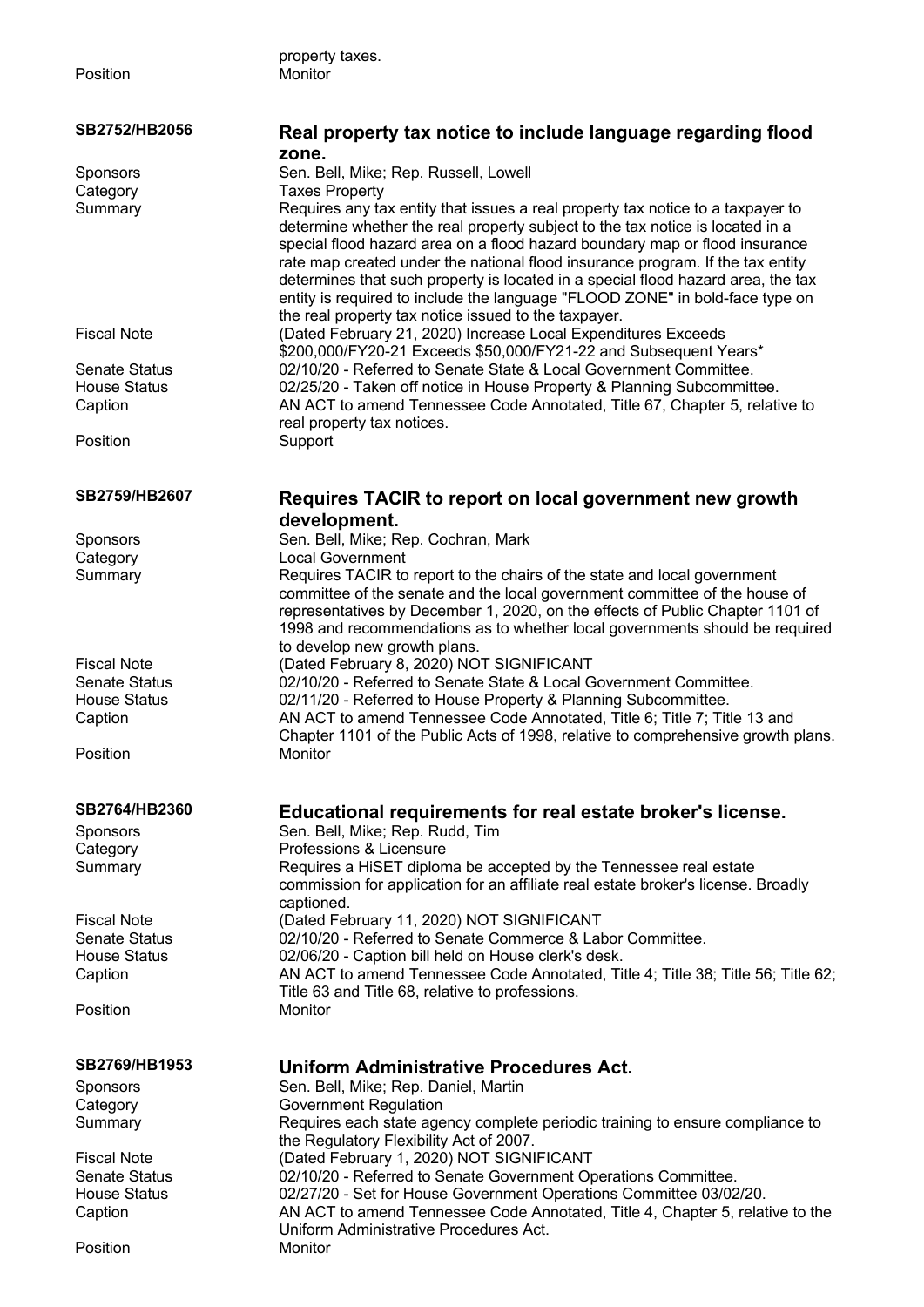| SB2803/HB2605<br>Sponsors<br>Category<br>Summary | Requires broadband internet services in state parks.<br>Sen. Akbari, Raumesh; Rep. Cooper, Barbara<br><b>Environment &amp; Nature</b><br>Requires the department of environment and conservation to make broadband                                                                                                                                                         |
|--------------------------------------------------|----------------------------------------------------------------------------------------------------------------------------------------------------------------------------------------------------------------------------------------------------------------------------------------------------------------------------------------------------------------------------|
|                                                  | internet service available to all visitors at state parks. If access cannot be<br>provided throughout the entire park, the department may designate certain areas<br>for providing internet.                                                                                                                                                                               |
| <b>Senate Status</b>                             | 02/10/20 - Referred to Senate Energy, Agriculture & Natural Resources<br>Committee.                                                                                                                                                                                                                                                                                        |
| <b>House Status</b><br>Caption                   | 02/11/20 - Referred to House Agriculture & Natural Resources Subcommittee.<br>AN ACT to amend Tennessee Code Annotated, Title 11, Chapter 3, relative to<br>internet service availability in state parks.                                                                                                                                                                  |
| Position                                         | Monitor                                                                                                                                                                                                                                                                                                                                                                    |
| SB2867/HB2447                                    | Building or fire code issue involving a county building located<br>within a city.                                                                                                                                                                                                                                                                                          |
| Sponsors                                         | Sen. Bailey, Paul; Rep. Vaughan, Kevin                                                                                                                                                                                                                                                                                                                                     |
| Category                                         | Property & Housing                                                                                                                                                                                                                                                                                                                                                         |
| Summary                                          | Extends, from 10 to 20 days, the period in which the state fire marshal must rule<br>on an appeal involving a conflict between a city and county over a building or fire<br>code issue involving a county building located within a city. Broadly captioned.                                                                                                               |
| <b>Fiscal Note</b>                               | (Dated February 11, 2020) NOT SIGNIFICANT                                                                                                                                                                                                                                                                                                                                  |
| <b>Senate Status</b>                             | 02/10/20 - Referred to Senate Commerce & Labor Committee.                                                                                                                                                                                                                                                                                                                  |
| <b>House Status</b><br>Caption                   | 02/25/20 - Referred to House Property & Planning Subcommittee.<br>AN ACT to amend Tennessee Code Annotated, Title 5; Title 6 and Title 68,<br>Chapter 120, relative to building codes.                                                                                                                                                                                     |
| Position                                         | Monitor                                                                                                                                                                                                                                                                                                                                                                    |
| SB2868/HB1619                                    | Real estate broker licensure requirements - exemption for<br>certain persons employed by housing authorities.                                                                                                                                                                                                                                                              |
| Sponsors                                         | Sen. Bailey, Paul; Rep. Whitson, Sam                                                                                                                                                                                                                                                                                                                                       |
| Category                                         | Professions & Licensure                                                                                                                                                                                                                                                                                                                                                    |
| Summary                                          | Exempts persons employed by housing authorities or entities affiliated with<br>housing authorities that are under contract to manage a housing project or a<br>mixed-finance project from the real estate broker licensure requirement.                                                                                                                                    |
| <b>Fiscal Note</b>                               | (Dated February 12, 2020) NOT SIGNIFICANT                                                                                                                                                                                                                                                                                                                                  |
| Senate Status                                    | 02/10/20 - Referred to Senate Commerce & Labor Committee.                                                                                                                                                                                                                                                                                                                  |
| <b>House Status</b>                              | 01/21/20 - Referred to House Business Subcommittee.                                                                                                                                                                                                                                                                                                                        |
| Caption                                          | AN ACT to amend Tennessee Code Annotated, Title 62, Chapter 13, Part 1,<br>relative to exemptions for housing authorities.                                                                                                                                                                                                                                                 |
| Position                                         | Monitor                                                                                                                                                                                                                                                                                                                                                                    |
| SB2904/HB1720                                    | Distribution of funds collected by the county clerk.                                                                                                                                                                                                                                                                                                                       |
| <b>Sponsors</b>                                  | Sen. Bailey, Paul; Rep. Williams, Ryan                                                                                                                                                                                                                                                                                                                                     |
| Category                                         | <b>Public Finance</b>                                                                                                                                                                                                                                                                                                                                                      |
| Summary                                          | Establishes county clerk retain \$3 of the \$11 collected for noting new and                                                                                                                                                                                                                                                                                               |
|                                                  | transferring liens or encumbrances for office supplies and equipment required to<br>perform services related to liens and encumbrances. Requires remittance of the<br>remaining \$8 to the department of revenue. Remittance also affects money<br>collected for title extensions. Permits the county clerk to retain any unexpended<br>funds at the end of a budget year. |
| <b>Fiscal Note</b>                               | (Dated February 23, 2020) Decrease State Revenue \$2,940,000/FY20-21 and<br>Subsequent Years/Department of Revenue Increase Local Revenue -<br>\$2,940,000/FY20-21 and Subsequent Years                                                                                                                                                                                    |
| <b>Senate Status</b>                             | 02/10/20 - Referred to Senate Transportation.                                                                                                                                                                                                                                                                                                                              |
| <b>House Status</b><br>Caption                   | 02/27/20 - Set for House Transportation Committee 03/04/20.<br>AN ACT to amend Tennessee Code Annotated, Section 55-6-101, relative to                                                                                                                                                                                                                                     |
|                                                  | county clerks.                                                                                                                                                                                                                                                                                                                                                             |
| Position                                         | Support                                                                                                                                                                                                                                                                                                                                                                    |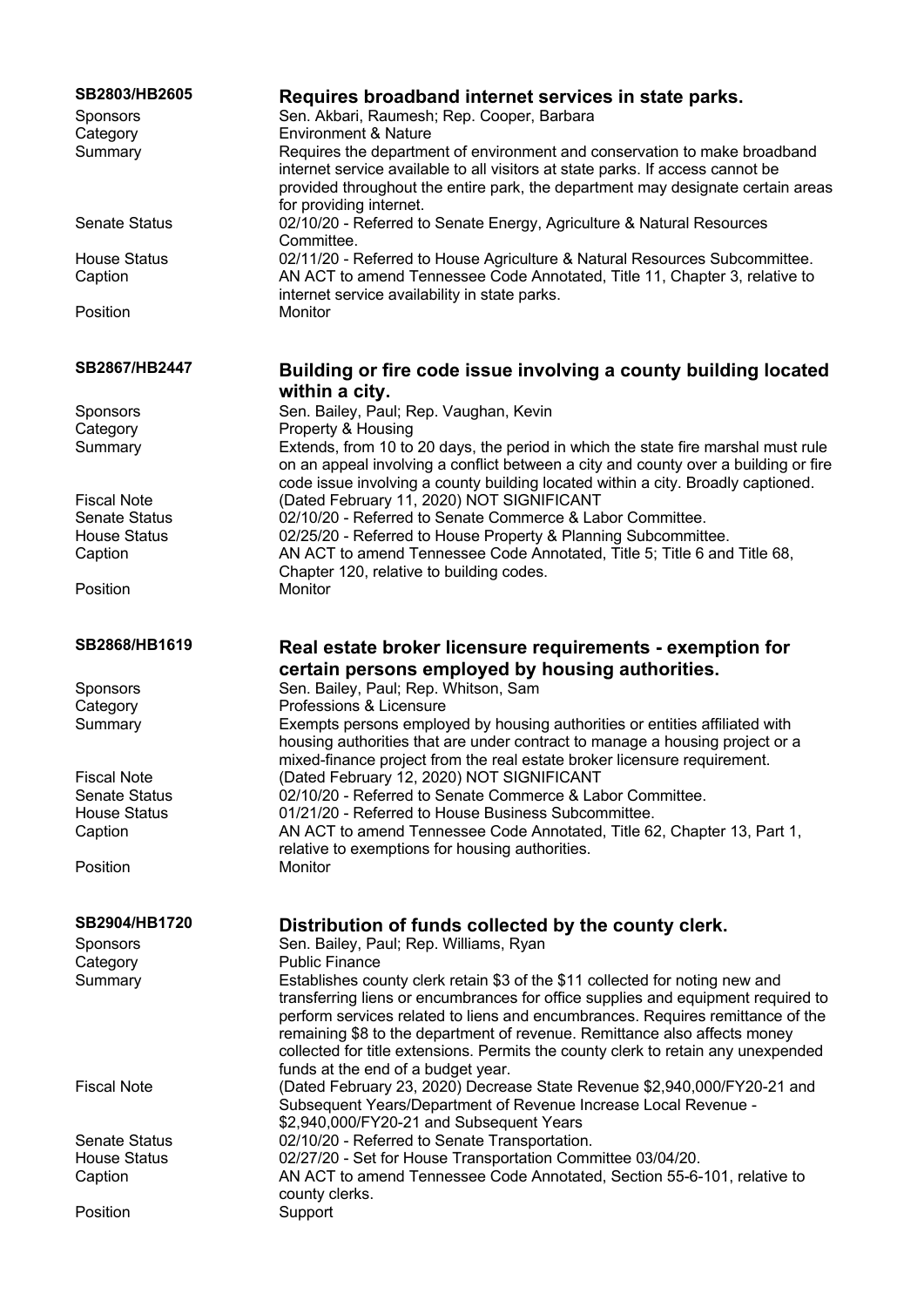| SB2908/HB2013<br><b>Sponsors</b><br>Category<br>Summary                      | Posting tax information on county websites.<br>Sen. Dickerson, Steven; Rep. Jernigan, Darren<br><b>Taxes Property</b><br>Requires county governing body levying a tax post the administrative guidelines,<br>procedures, regulations, and forms to the countyâ<br>s website. Broadly                                                                                                                                                                                                                                                                                                                                                                                                                                                                                                                                            |
|------------------------------------------------------------------------------|---------------------------------------------------------------------------------------------------------------------------------------------------------------------------------------------------------------------------------------------------------------------------------------------------------------------------------------------------------------------------------------------------------------------------------------------------------------------------------------------------------------------------------------------------------------------------------------------------------------------------------------------------------------------------------------------------------------------------------------------------------------------------------------------------------------------------------|
| <b>Fiscal Note</b><br><b>Senate Status</b><br><b>House Status</b><br>Caption | captioned.<br>(Dated February 1, 2020) NOT SIGNIFICANT<br>02/10/20 - Referred to Senate State & Local Government Committee.<br>02/26/20 - Referred to House Property & Planning Subcommittee.<br>AN ACT to amend Tennessee Code Annotated, Title 5; Title 6; Title 7 and Title<br>67, Chapter 4, Part 29, relative to development.                                                                                                                                                                                                                                                                                                                                                                                                                                                                                              |
| Position                                                                     | Monitor                                                                                                                                                                                                                                                                                                                                                                                                                                                                                                                                                                                                                                                                                                                                                                                                                         |
| <b>SJR892</b>                                                                | Constitutional amendment - property tax relief for owners of real<br>property.                                                                                                                                                                                                                                                                                                                                                                                                                                                                                                                                                                                                                                                                                                                                                  |
| <b>Sponsors</b>                                                              | Sen. Gilmore, Brenda                                                                                                                                                                                                                                                                                                                                                                                                                                                                                                                                                                                                                                                                                                                                                                                                            |
| Category                                                                     | <b>Taxes Property</b>                                                                                                                                                                                                                                                                                                                                                                                                                                                                                                                                                                                                                                                                                                                                                                                                           |
| Summary                                                                      | Proposes an amendment to Article II, Section 28, of the Tennessee Constitution to                                                                                                                                                                                                                                                                                                                                                                                                                                                                                                                                                                                                                                                                                                                                               |
|                                                                              | authorize local legislative bodies to provide property tax relief for owners of real<br>property.                                                                                                                                                                                                                                                                                                                                                                                                                                                                                                                                                                                                                                                                                                                               |
| Senate                                                                       | 02/10/20 - Referred to Senate Judiciary Committee.                                                                                                                                                                                                                                                                                                                                                                                                                                                                                                                                                                                                                                                                                                                                                                              |
| <b>Status</b>                                                                |                                                                                                                                                                                                                                                                                                                                                                                                                                                                                                                                                                                                                                                                                                                                                                                                                                 |
| Position                                                                     | Oppose                                                                                                                                                                                                                                                                                                                                                                                                                                                                                                                                                                                                                                                                                                                                                                                                                          |
| <b>HB1995</b>                                                                | UAPA - government operations committee to review an agency's                                                                                                                                                                                                                                                                                                                                                                                                                                                                                                                                                                                                                                                                                                                                                                    |
|                                                                              | statements, orders.                                                                                                                                                                                                                                                                                                                                                                                                                                                                                                                                                                                                                                                                                                                                                                                                             |
| <b>Sponsors</b>                                                              | Rep. Daniel, Martin                                                                                                                                                                                                                                                                                                                                                                                                                                                                                                                                                                                                                                                                                                                                                                                                             |
| Category                                                                     | <b>Government Regulation</b>                                                                                                                                                                                                                                                                                                                                                                                                                                                                                                                                                                                                                                                                                                                                                                                                    |
| Summary                                                                      | Allows a member of the general assembly to petition the government operations<br>committee of the house of representatives or senate to determine if an agencyâ<br>s<br>statement, order, or intra-agency memorandum qualifies for exception from the rule<br>requiring promulgation. Requires chairmen of the government operations committees to<br>direct the joint government operations committee to review the statement, order, or<br>intra-agency memorandum to determine if a rule requires promulgation. If request by<br>either government operations committees to promulgate the statement, order, or intra-<br>agency memorandum as a rule is ignored, the government operations committees may<br>vote to suspend any or all of the noncomplying agencyâ<br>s rule-making authority by<br>legislative enactment. |
| House                                                                        | 01/30/20 - Withdrawn in House.                                                                                                                                                                                                                                                                                                                                                                                                                                                                                                                                                                                                                                                                                                                                                                                                  |
| <b>Status</b>                                                                |                                                                                                                                                                                                                                                                                                                                                                                                                                                                                                                                                                                                                                                                                                                                                                                                                                 |
|                                                                              |                                                                                                                                                                                                                                                                                                                                                                                                                                                                                                                                                                                                                                                                                                                                                                                                                                 |
| Caption                                                                      | AN ACT to amend Tennessee Code Annotated, Title 4, Chapter 5, relative to the                                                                                                                                                                                                                                                                                                                                                                                                                                                                                                                                                                                                                                                                                                                                                   |
| Position                                                                     | uniform administrative procedures act.<br>Monitor                                                                                                                                                                                                                                                                                                                                                                                                                                                                                                                                                                                                                                                                                                                                                                               |
| <b>HJR806</b>                                                                | Constitutional amendment - property tax relief for owners of<br>historic properties.                                                                                                                                                                                                                                                                                                                                                                                                                                                                                                                                                                                                                                                                                                                                            |
| <b>Sponsors</b>                                                              | Rep. Baum, Charlie                                                                                                                                                                                                                                                                                                                                                                                                                                                                                                                                                                                                                                                                                                                                                                                                              |
| Category                                                                     | <b>Taxes Property</b>                                                                                                                                                                                                                                                                                                                                                                                                                                                                                                                                                                                                                                                                                                                                                                                                           |
| Summary                                                                      |                                                                                                                                                                                                                                                                                                                                                                                                                                                                                                                                                                                                                                                                                                                                                                                                                                 |
|                                                                              | Proposes an amendment to Article II, Section 28, of the Tennessee Constitution to<br>provide property tax relief for owners of historic properties and the preservation,<br>restoration, or improvement of such properties.                                                                                                                                                                                                                                                                                                                                                                                                                                                                                                                                                                                                     |
| Fiscal                                                                       | (Dated February 13, 2020) Increase State Expenditures \$10,000/FY19-20                                                                                                                                                                                                                                                                                                                                                                                                                                                                                                                                                                                                                                                                                                                                                          |
| <b>Note</b>                                                                  |                                                                                                                                                                                                                                                                                                                                                                                                                                                                                                                                                                                                                                                                                                                                                                                                                                 |
| House                                                                        | 02/18/20 - Taken off notice in House Property & Planning Subcommittee.                                                                                                                                                                                                                                                                                                                                                                                                                                                                                                                                                                                                                                                                                                                                                          |
| <b>Status</b>                                                                |                                                                                                                                                                                                                                                                                                                                                                                                                                                                                                                                                                                                                                                                                                                                                                                                                                 |
| Position                                                                     | Monitor                                                                                                                                                                                                                                                                                                                                                                                                                                                                                                                                                                                                                                                                                                                                                                                                                         |
| <b>HJR816</b>                                                                | Constitutional amendment - limiting amount of non-economic and                                                                                                                                                                                                                                                                                                                                                                                                                                                                                                                                                                                                                                                                                                                                                                  |
|                                                                              | punitive damages.                                                                                                                                                                                                                                                                                                                                                                                                                                                                                                                                                                                                                                                                                                                                                                                                               |
| <b>Sponsors</b>                                                              | Rep. Sexton, Cameron                                                                                                                                                                                                                                                                                                                                                                                                                                                                                                                                                                                                                                                                                                                                                                                                            |
| Category                                                                     | Judiciary                                                                                                                                                                                                                                                                                                                                                                                                                                                                                                                                                                                                                                                                                                                                                                                                                       |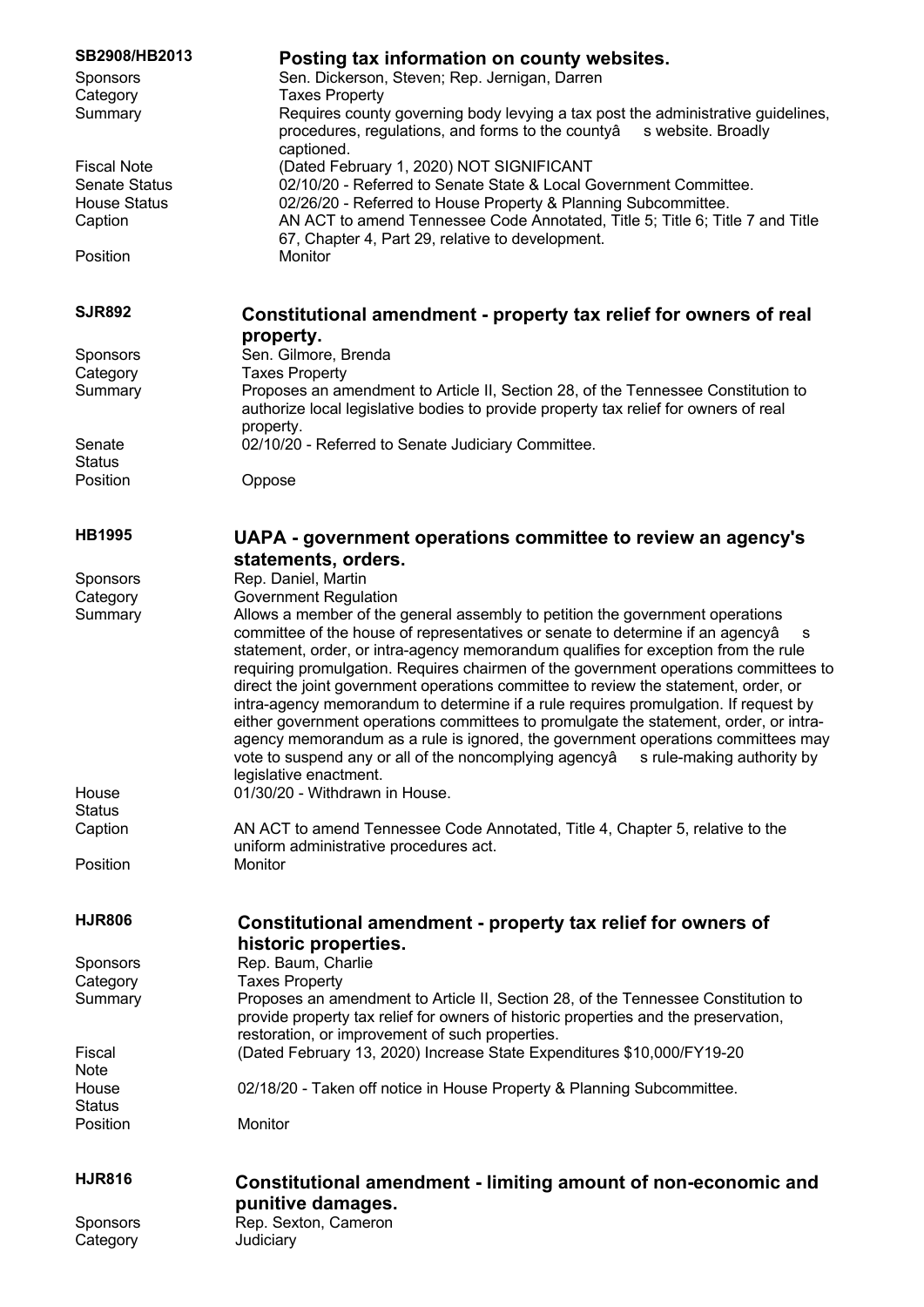| Summary                        | Proposes an amendment to Article I of the Constitution of Tennessee that authorizes<br>the legislature to limit the amount of non-economic and punitive damages that may be<br>awarded in civil actions and specifies that these limits do not diminish the right to trial<br>by jury.                       |
|--------------------------------|--------------------------------------------------------------------------------------------------------------------------------------------------------------------------------------------------------------------------------------------------------------------------------------------------------------|
| House<br><b>Status</b>         | 02/10/20 - Referred to House Civil Justice Subcommittee.                                                                                                                                                                                                                                                     |
| Position                       | Support                                                                                                                                                                                                                                                                                                      |
|                                |                                                                                                                                                                                                                                                                                                              |
| <b>SB37/HB1108</b>             | Repeals revocation of professional license for defaulting on<br>student loans.                                                                                                                                                                                                                               |
| Sponsors                       | Sen. Gilmore, Brenda; Rep. Powell, Jason                                                                                                                                                                                                                                                                     |
| Category<br>Summary            | Professions & Licensure<br>Repeals revocations of professional licenses in cases where the revocation was the                                                                                                                                                                                                |
|                                | result of defaults on student loans. Requires reinstatement of licenses revoked or<br>denied due to defaulting on repayment of student loans.                                                                                                                                                                |
| <b>Fiscal Note</b>             | (Dated February 4, 2019) NOT SIGNIFICANT SB 37                                                                                                                                                                                                                                                               |
| <b>Senate Status</b>           | 01/19/19 - Referred to Senate Commerce & Labor Committee.                                                                                                                                                                                                                                                    |
| <b>House Status</b><br>Caption | 01/21/20 - Taken off notice in House Business Subcommittee.<br>AN ACT to amend Tennessee Code Annotated, Title 3, Chapter 6, Part 3; Title 23,                                                                                                                                                               |
|                                | Chapter 3; Title 38, Chapter 1; Title 49; Title 55; Title 56; Title 62 and Title 63,<br>relative to engaging in regulated occupations and professions by persons who have<br>defaulted on student loans.                                                                                                     |
| Position                       | Realtors: support                                                                                                                                                                                                                                                                                            |
| <b>SB83/HB125</b>              | Burglary - entering a construction site with the intent to commit a<br>felony.                                                                                                                                                                                                                               |
| Sponsors                       | Sen. Kurita, Rosalind; Rep. Hodges, Jason                                                                                                                                                                                                                                                                    |
| Category                       | <b>Criminal Law</b>                                                                                                                                                                                                                                                                                          |
| Summary                        | Adds committing or intending to commit a felony, theft, or assault in a construction<br>that is not open to the public into the definition of burglary.                                                                                                                                                      |
| <b>Fiscal Note</b>             | (Dated February 8, 2019) NOT SIGNIFICANT                                                                                                                                                                                                                                                                     |
| Senate<br><b>Status</b>        | 02/12/19 - Failed in Senate Judiciary Committee due to lack of a motion.                                                                                                                                                                                                                                     |
| <b>House Status</b>            | 01/30/19 - Referred to House Criminal Justice Subcommittee.                                                                                                                                                                                                                                                  |
| Caption                        | AN ACT to amend Tennessee Code Annotated, Title 39, Chapter 14, Part 4, relative                                                                                                                                                                                                                             |
| Position                       | to burglary.<br>Realtors: monitor                                                                                                                                                                                                                                                                            |
|                                |                                                                                                                                                                                                                                                                                                              |
| <b>SB176/HB201</b>             | <b>Affordable Rental Property Act.</b>                                                                                                                                                                                                                                                                       |
| <b>Sponsors</b>                | Sen. Gilmore, Brenda; Rep. Jernigan, Darren                                                                                                                                                                                                                                                                  |
| Category<br>Summary            | <b>Taxes Property</b><br>Requires THDA to create an annual report researching the availability of affordable                                                                                                                                                                                                 |
|                                | housing in each county. Requires THDA to work with the state board of equalization<br>to create an application for those searching in counties with scarce affordable<br>housing, establishing what is affordable property, along with creating a means of<br>addressing the economic impact upon the owner. |
| <b>Fiscal Note</b>             | (Dated March 14, 2019) Other Fiscal Impact A precise decrease in local<br>government property tax revenue cannot reasonably be determined.                                                                                                                                                                   |
| <b>Senate Status</b>           | 03/26/19 - Taken off notice in Senate State & Local Government Committee.                                                                                                                                                                                                                                    |
| <b>House Status</b>            | 02/01/19 - Referred to House Property & Planning Subcommittee.                                                                                                                                                                                                                                               |
| Caption                        | AN ACT to amend Tennessee Code Annotated, Title 13, Chapter 23; Title 67,<br>Chapter 4 and Title 67, Chapter 5, relative to affordable housing.                                                                                                                                                              |
| Position                       | Realtors: support                                                                                                                                                                                                                                                                                            |
| <b>SB196/HB261</b>             | <b>Expands the Right to Earn a Living Act.</b>                                                                                                                                                                                                                                                               |
| <b>Sponsors</b>                | Sen. Kelsey, Brian; Rep. Daniel, Martin                                                                                                                                                                                                                                                                      |
| Category                       | Professions & Licensure                                                                                                                                                                                                                                                                                      |
| Summary                        | Requires entry regulations, public service restrictions, and statutes to be clearly<br>apparent and shaped to fulfill a legitimate public health or safety objective. Allows<br>individuals to bring civil action on relevant licensing authorities that failed to meet                                      |
|                                | standards.                                                                                                                                                                                                                                                                                                   |
| Amendment                      | House Government Operations amendment 1 (006605), which deletes and                                                                                                                                                                                                                                          |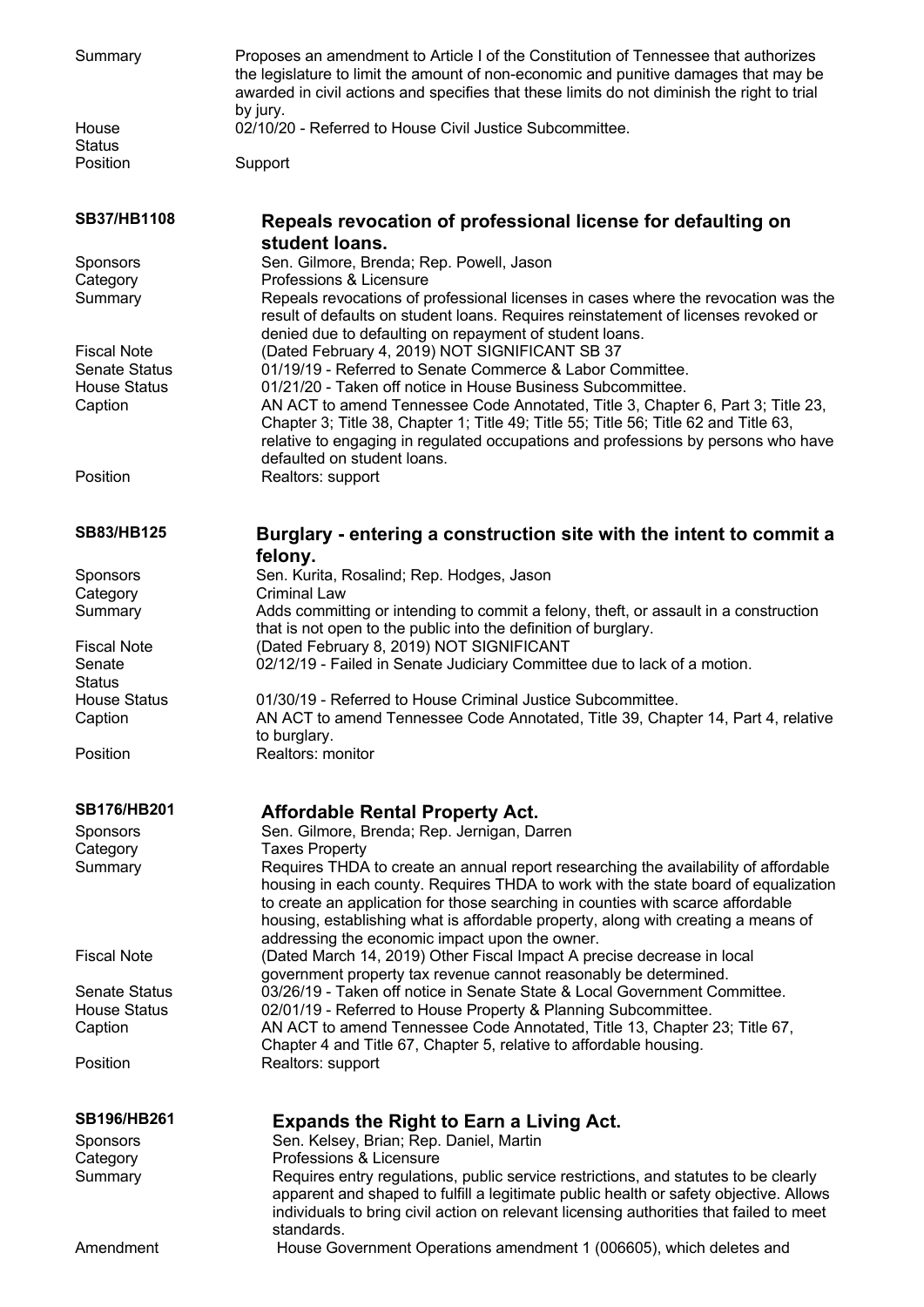| Summary                        | rewrites all language after the enacting clause. Makes various changes to the<br>Right to Earn a Living Act. Authorizes an affected person to petition a licensing<br>authority to repeal or modify an entry regulation within its jurisdiction, including<br>entry regulations promulgated relative to statute. Exempts any state agency,<br>regulatory board, commission, council, or committee that regulates a person<br>under certain circumstances. House Finance Committee amendment 1 (007904)<br>adds language to Amendment 006605 that states a prevailing plaintiff is not<br>entitled to and shall not be awarded damages, costs, or attorney fees, for a cause<br>of action; and deletes the provision that states a cause of action does not exist<br>under Title 1, Chapter 3 to seek damages, costs, or attorney fees. |
|--------------------------------|----------------------------------------------------------------------------------------------------------------------------------------------------------------------------------------------------------------------------------------------------------------------------------------------------------------------------------------------------------------------------------------------------------------------------------------------------------------------------------------------------------------------------------------------------------------------------------------------------------------------------------------------------------------------------------------------------------------------------------------------------------------------------------------------------------------------------------------|
| <b>Fiscal Note</b>             | (Dated February 15, 2019) Other Fiscal Impact Due to multiple unknown factors,<br>the exact impact of the proposed legislation cannot be determined with<br>reasonable certainty.                                                                                                                                                                                                                                                                                                                                                                                                                                                                                                                                                                                                                                                      |
| <b>Senate Status</b>           | 04/16/19 - Taken off notice in Senate State & Local Government Committee.                                                                                                                                                                                                                                                                                                                                                                                                                                                                                                                                                                                                                                                                                                                                                              |
| <b>House Status</b>            | 04/17/19 - Taken off notice in House Finance, Ways & Means Committee.                                                                                                                                                                                                                                                                                                                                                                                                                                                                                                                                                                                                                                                                                                                                                                  |
| Caption                        | AN ACT to amend Tennessee Code Annotated, Title 1; Title 4; Title 7; Title 38;<br>Title 62; Title 63 and Title 67, relative to the ability to conduct business in this<br>state.                                                                                                                                                                                                                                                                                                                                                                                                                                                                                                                                                                                                                                                       |
| Position                       | Realtors: monitor                                                                                                                                                                                                                                                                                                                                                                                                                                                                                                                                                                                                                                                                                                                                                                                                                      |
| <b>SB224/HB232</b>             | Creates registry of tenants evicted through writs of possession.                                                                                                                                                                                                                                                                                                                                                                                                                                                                                                                                                                                                                                                                                                                                                                       |
| Sponsors<br>Category           | Sen. Lundberg, Jon; Rep. Crawford, John<br>Property & Housing                                                                                                                                                                                                                                                                                                                                                                                                                                                                                                                                                                                                                                                                                                                                                                          |
| Summary                        | Directs the housing development agency to create a registry of tenants who have                                                                                                                                                                                                                                                                                                                                                                                                                                                                                                                                                                                                                                                                                                                                                        |
|                                | been evicted through the execution of a writ of possession, which will be accessible<br>to landlords in this state.                                                                                                                                                                                                                                                                                                                                                                                                                                                                                                                                                                                                                                                                                                                    |
| <b>Fiscal Note</b>             | (Dated April 5, 2019) Decrease Local Revenue Exceeds \$300                                                                                                                                                                                                                                                                                                                                                                                                                                                                                                                                                                                                                                                                                                                                                                             |
| <b>Senate Status</b>           | 02/01/19 - Referred to Senate State & Local Government Committee.                                                                                                                                                                                                                                                                                                                                                                                                                                                                                                                                                                                                                                                                                                                                                                      |
| <b>House Status</b><br>Caption | 02/01/19 - Referred to House Property & Planning Subcommittee.<br>AN ACT to amend Tennessee Code Annotated, Title 13, Chapter 23, relative to the<br>Tennessee housing development agency.                                                                                                                                                                                                                                                                                                                                                                                                                                                                                                                                                                                                                                             |
| Position                       | Realtors: support                                                                                                                                                                                                                                                                                                                                                                                                                                                                                                                                                                                                                                                                                                                                                                                                                      |
| SB231/HB913                    | Requires register of deeds send written notice to property owner                                                                                                                                                                                                                                                                                                                                                                                                                                                                                                                                                                                                                                                                                                                                                                       |
|                                |                                                                                                                                                                                                                                                                                                                                                                                                                                                                                                                                                                                                                                                                                                                                                                                                                                        |
| <b>Sponsors</b>                | before recording a lien.<br>Sen. Lundberg, Jon; Rep. Keisling, Kelly                                                                                                                                                                                                                                                                                                                                                                                                                                                                                                                                                                                                                                                                                                                                                                   |
| Category                       | Property & Housing                                                                                                                                                                                                                                                                                                                                                                                                                                                                                                                                                                                                                                                                                                                                                                                                                     |
| Summary                        | Requires the register of deeds to send written notice to the property owner prior to<br>recording a lien.                                                                                                                                                                                                                                                                                                                                                                                                                                                                                                                                                                                                                                                                                                                              |
| <b>Fiscal Note</b>             | (Dated March 8, 2019) Increase Local Expenditures Exceeds \$84,800*                                                                                                                                                                                                                                                                                                                                                                                                                                                                                                                                                                                                                                                                                                                                                                    |
| <b>Senate Status</b>           | 02/01/19 - Referred to Senate Judiciary Committee.                                                                                                                                                                                                                                                                                                                                                                                                                                                                                                                                                                                                                                                                                                                                                                                     |
| <b>House Status</b>            | 03/12/19 - Taken off notice in House Business Subcommittee.                                                                                                                                                                                                                                                                                                                                                                                                                                                                                                                                                                                                                                                                                                                                                                            |
| Caption                        | AN ACT to amend Tennessee Code Annotated, Title 8, Chapter 13; Title 25,<br>Chapter 5 and Title 66, relative to liens.                                                                                                                                                                                                                                                                                                                                                                                                                                                                                                                                                                                                                                                                                                                 |
| Position                       | Realtors: support                                                                                                                                                                                                                                                                                                                                                                                                                                                                                                                                                                                                                                                                                                                                                                                                                      |
| <b>SB249/HB229</b>             | Commission retained by county registers for collecting and                                                                                                                                                                                                                                                                                                                                                                                                                                                                                                                                                                                                                                                                                                                                                                             |
|                                | reporting recordation tax.                                                                                                                                                                                                                                                                                                                                                                                                                                                                                                                                                                                                                                                                                                                                                                                                             |
| Sponsors<br>Category           | Sen. Jackson, Ed; Rep. Bricken, Rush<br><b>Taxes Property</b>                                                                                                                                                                                                                                                                                                                                                                                                                                                                                                                                                                                                                                                                                                                                                                          |
| Summary                        | Removes incrementally over a three-year period the requirement that 52 percent of<br>the five percent commission retained by county registers for collecting and reporting                                                                                                                                                                                                                                                                                                                                                                                                                                                                                                                                                                                                                                                             |
|                                | recordation tax must be remitted to state treasurer and credited to state general<br>fund.                                                                                                                                                                                                                                                                                                                                                                                                                                                                                                                                                                                                                                                                                                                                             |
| <b>Fiscal Note</b>             | (Dated February 22, 2019) Decrease State Revenue \$776,100/FY19-20<br>\$2,988,000/FY20-21 \$5,989,500/FY21-22 \$7,786,400/FY22-23 and Subsequent<br>Years Increase Local Revenue \$776,100/FY19-20 \$2,988,000/FY20-21                                                                                                                                                                                                                                                                                                                                                                                                                                                                                                                                                                                                                 |
|                                | \$5,989,500/FY21-22 \$7,786,400/FY22-23 and Subsequent Years                                                                                                                                                                                                                                                                                                                                                                                                                                                                                                                                                                                                                                                                                                                                                                           |
| <b>Senate Status</b>           | 04/09/19 - Senate State & Local Government Committee deferred to 01/22/20.                                                                                                                                                                                                                                                                                                                                                                                                                                                                                                                                                                                                                                                                                                                                                             |
| <b>House Status</b><br>Caption | 03/06/19 - House Local Committee recommended. Sent to House Finance.<br>AN ACT to amend Tennessee Code Annotated, Section 67-4-409, relative to<br>county register commissions.                                                                                                                                                                                                                                                                                                                                                                                                                                                                                                                                                                                                                                                        |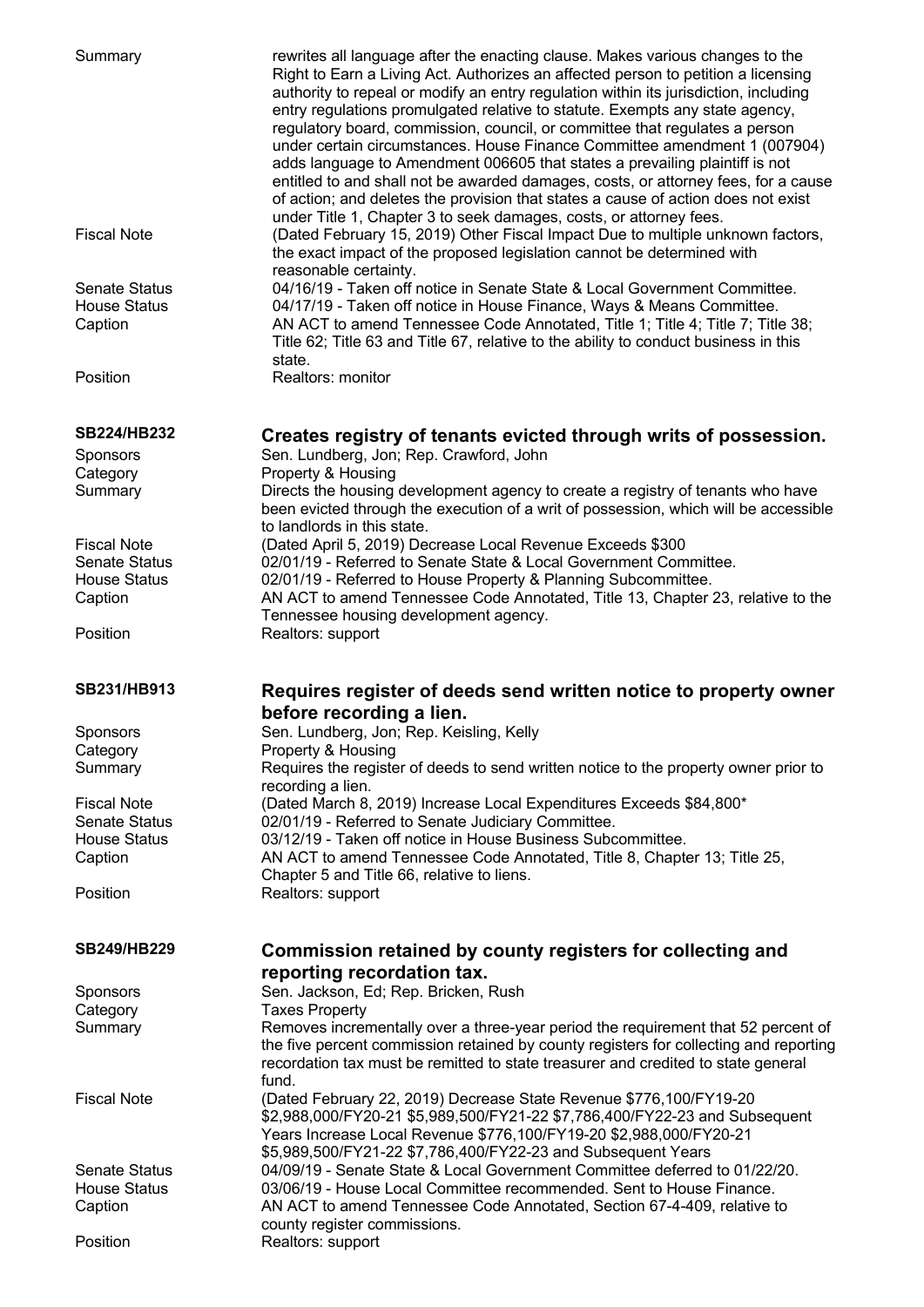| SB253/HB246                                 | Phases out professional privilege tax.                                                                                                                                 |
|---------------------------------------------|------------------------------------------------------------------------------------------------------------------------------------------------------------------------|
| <b>Sponsors</b>                             | Sen. Kyle, Sara; Rep. Clemmons, John                                                                                                                                   |
| Category                                    | <b>Taxes Business</b>                                                                                                                                                  |
| Summary                                     | Phases out the professional privilege tax over a four-year period for tax years that                                                                                   |
|                                             | begin on and after June 1, 2019.                                                                                                                                       |
| <b>Fiscal Note</b>                          | (Dated January 31, 2019) Decrease State Revenue Net Impact \$23,375,600/FY18-                                                                                          |
|                                             | 19 \$46,751,300/FY19-20 \$70,126,900/FY20-21 \$93,502,500/FY21-22 and                                                                                                  |
|                                             | Subsequent Years Decrease State Expenditures \$243,600/FY18-19                                                                                                         |
|                                             | \$487,200/FY19-20 \$730,800/FY20-21 \$974,400/FY21-22 and Subsequent Years                                                                                             |
|                                             | Increase Local Revenue \$116,000/FY18-19 \$232,100/FY19-20 \$348,100/FY20-21                                                                                           |
|                                             | \$464,200/FY21-22 and Subsequent Years                                                                                                                                 |
| <b>Senate Status</b><br><b>House Status</b> | 03/26/19 - Taken off notice in Senate Finance Revenue Subcommittee.<br>04/30/19 - Taken off notice in House Finance, Ways & Means Subcommittee.                        |
| Caption                                     | AN ACT to amend Tennessee Code Annotated, Title 67, Chapter 4, Part 17,                                                                                                |
|                                             | relative to the privilege tax imposed on persons engaged in certain occupations.                                                                                       |
| Position                                    | Realtors: support                                                                                                                                                      |
|                                             |                                                                                                                                                                        |
|                                             |                                                                                                                                                                        |
| <b>SB315/HB338</b>                          | Phases out professional privilege tax.                                                                                                                                 |
| Sponsors                                    | Sen. Watson, Bo; Rep. Reedy, Jay                                                                                                                                       |
| Category                                    | <b>Taxes Business</b>                                                                                                                                                  |
| Summary                                     | Declares the privilege tax is payable on June 1 of each tax year, with each tax year                                                                                   |
|                                             | beginning on June 1 and ending on May 31. Decreases professional privilege tax                                                                                         |
|                                             | from \$400 to \$300 annually for tax years ending on or after May, 31, 2022. Repeals<br>tax for tax years ending on or after May 31, 2025.                             |
| <b>Fiscal Note</b>                          | (Dated February 4, 2019) Decrease State Revenue Net Impact \$23,375,600/FY20-                                                                                          |
|                                             | 21 \$23,375,600/FY21-22 \$23,375,600/FY22-23 \$93,502,500/FY23-24 and                                                                                                  |
|                                             | Subsequent Years Decrease State Expenditures \$243,600/FY20-21                                                                                                         |
|                                             | \$243,600/FY21-22 \$243,600/FY22-23 \$974,400/FY23-24 and Subsequent Years                                                                                             |
|                                             | Increase Local Revenue \$116,000/FY20-21 \$116,000/FY21-22 \$116,000/FY22-23                                                                                           |
|                                             | \$464,200/FY23-24 and Subsequent Years Other Fiscal Impact To the extent the                                                                                           |
|                                             | General Assembly further reduces the privilege tax rate annually through                                                                                               |
|                                             | enactment of a general bill, and that such reductions are equal to \$100 each year,                                                                                    |
|                                             | beginning in FY20-21, the net decreases in state revenue* and increases in local                                                                                       |
|                                             | revenue are estimated to be: (\$23,375,600) for the state and \$116,000 for the                                                                                        |
|                                             | locals in FY20-21; (\$46,751,300) for the state and \$232,100 for the locals in FY21-<br>22; (\$70,126,900) for the state and \$348,100 for the locals in FY22-23; and |
|                                             | (\$93,502,500) for the state and \$464,200 for the locals in FY23-24 and subsequent                                                                                    |
|                                             | years. The net decrease in state expenditures for the state is estimated to be:                                                                                        |
|                                             | \$243,600 in FY20-21; \$487,200 in FY21-22; \$730,800 in FY22- 23; and \$974,400                                                                                       |
|                                             | in FY23-24 and subsequent years. *net decreases in state revenue denoted                                                                                               |
|                                             | parenthetically SB 315 HB 338                                                                                                                                          |
| <b>Senate Status</b>                        | 04/30/19 - Taken off notice in Senate Finance, Ways & Means Committee.                                                                                                 |
| <b>House Status</b>                         | 02/05/19 - Referred to House Finance, Ways & Means Subcommittee.                                                                                                       |
| Caption                                     | AN ACT to amend Tennessee Code Annotated, Title 67, Chapter 4, Part 17,                                                                                                |
|                                             | relative to the privilege tax imposed on persons engaged in certain occupations.                                                                                       |
| Position                                    | Realtors: support                                                                                                                                                      |
|                                             |                                                                                                                                                                        |
| SB321/HB543                                 | Requirement of notice from the delinquent tax attorney relative                                                                                                        |
|                                             | to property tax.                                                                                                                                                       |
| <b>Sponsors</b>                             | Sen. Jackson, Ed; Rep. White, Mark                                                                                                                                     |
| Category                                    | <b>Taxes Property</b>                                                                                                                                                  |
| Summary                                     | Requires the delinquent tax attorney to pose a copy of the proceeding and send a                                                                                       |
|                                             | copy by first-class mail addressed to â<br>occupantâ<br>at the last known                                                                                              |
|                                             | municipal address of the parcel. Declares that all notices to all owners and                                                                                           |
|                                             | interested parties must be detailed by the delinquent tax attorney.                                                                                                    |
| Amendment<br>Summary                        | House Local Committee amendment 1 (006265) deletes and rewrites all language<br>after the enacting clause such that the only substantive changes (1) establish         |
|                                             | exact wording for notice which is to be furnished by the delinquent tax attorney;                                                                                      |
|                                             | and (2) specify how certain charges and costs incurred by the delinquent tax                                                                                           |
|                                             | attorney should be treated on a tax lien.                                                                                                                              |
| <b>Fiscal Note</b>                          | (Dated March 9, 2019) Other Fiscal Impact A precise fiscal impact to local                                                                                             |
|                                             | government revenue cannot reasonably be determined due to multiple unknown                                                                                             |
|                                             |                                                                                                                                                                        |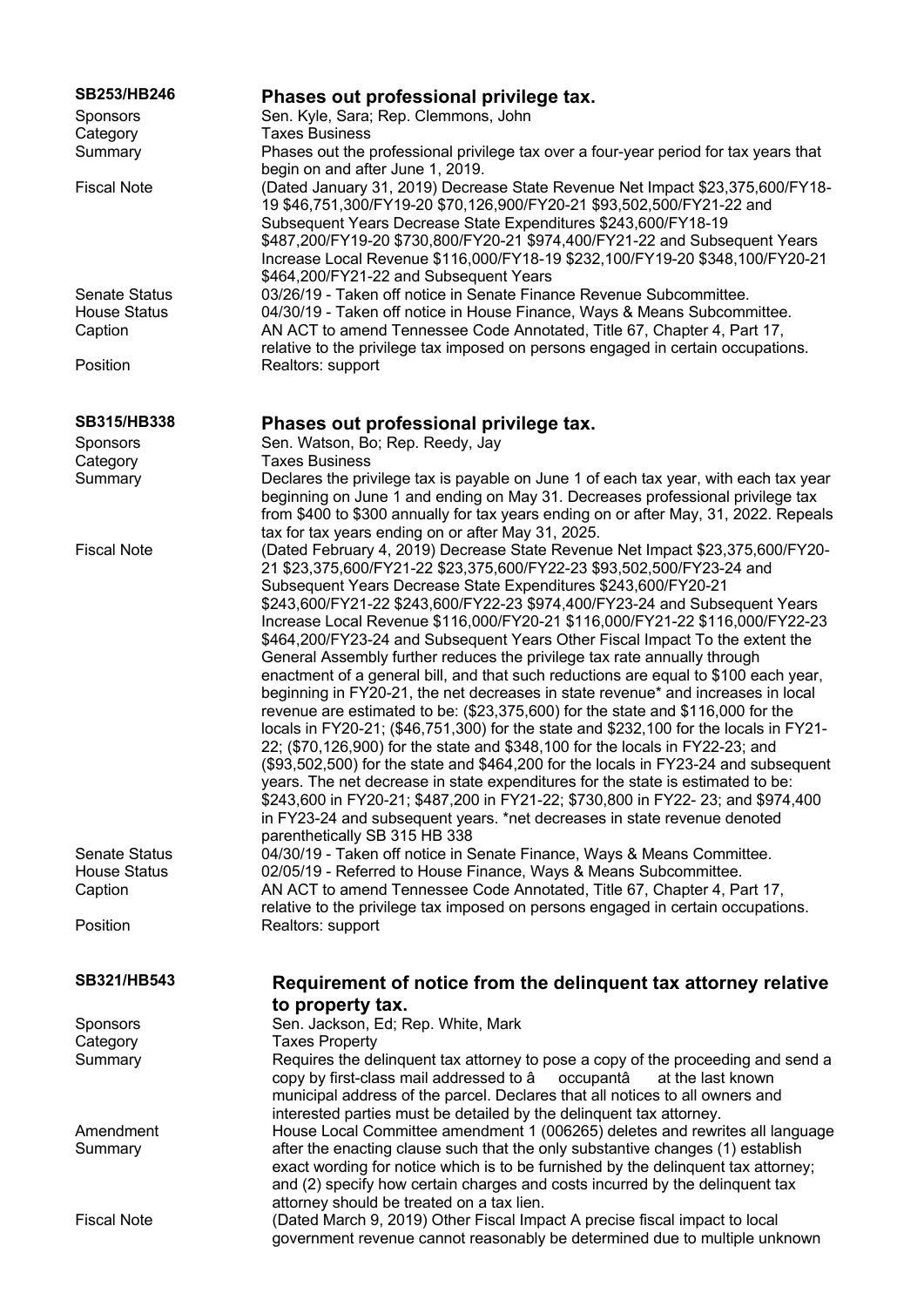| <b>Senate Status</b>                       | factors.<br>02/26/20 - Set for Senate State & Local Government Committee 03/03/20.                                                                                                                                                                                                                                                                                                                                                                                                                                                                                                                                                                                                                                                                                                                                                                                                                                                                                                                                 |
|--------------------------------------------|--------------------------------------------------------------------------------------------------------------------------------------------------------------------------------------------------------------------------------------------------------------------------------------------------------------------------------------------------------------------------------------------------------------------------------------------------------------------------------------------------------------------------------------------------------------------------------------------------------------------------------------------------------------------------------------------------------------------------------------------------------------------------------------------------------------------------------------------------------------------------------------------------------------------------------------------------------------------------------------------------------------------|
| <b>House Status</b><br>Caption             | 02/27/20 - Set for House Finance, Ways & Means Subcommittee 03/04/20.<br>AN ACT to amend Tennessee Code Annotated, Section 13-6-102; Title 67,<br>Chapter 5, Part 21; Title 67, Chapter 5, Part 24 and Title 67, Chapter 5, Part 25,                                                                                                                                                                                                                                                                                                                                                                                                                                                                                                                                                                                                                                                                                                                                                                               |
| Position                                   | relative to delinquent property taxes.<br>Realtors: support                                                                                                                                                                                                                                                                                                                                                                                                                                                                                                                                                                                                                                                                                                                                                                                                                                                                                                                                                        |
|                                            |                                                                                                                                                                                                                                                                                                                                                                                                                                                                                                                                                                                                                                                                                                                                                                                                                                                                                                                                                                                                                    |
| SB324/HB271                                | Payment rights of contractors and subcontractors.                                                                                                                                                                                                                                                                                                                                                                                                                                                                                                                                                                                                                                                                                                                                                                                                                                                                                                                                                                  |
| <b>Sponsors</b><br>Category                | Sen. Johnson, Jack; Rep. Gant, Ron<br>Construction                                                                                                                                                                                                                                                                                                                                                                                                                                                                                                                                                                                                                                                                                                                                                                                                                                                                                                                                                                 |
| Summary                                    | Prohibits a written contract to have a condition precedent for payment clause                                                                                                                                                                                                                                                                                                                                                                                                                                                                                                                                                                                                                                                                                                                                                                                                                                                                                                                                      |
|                                            | where the prime contractor is not required to pay the remote contractor due to<br>contract or until they are paid by the construction owner. Declares that if payment<br>is not received, work by contractor can be suspended until received. Makes other<br>revisions relative to the payment rights of contractors and subcontractors.                                                                                                                                                                                                                                                                                                                                                                                                                                                                                                                                                                                                                                                                           |
| Amendment<br>Summary                       | House Business Subcommittee amendment 1 (004904) defines "subcontractor."<br>Establishes requirements of notices to owners from all lienors, expect laborers,<br>and subcontractors of a remote contractor or materialman. Declares that a written<br>contract between a prime contractor and a remote contractor cannot include a<br>condition precedent for payment clause stating the prime contractor is not<br>obligated to pay the remote contractor for performing in accordance with the<br>contract unless the prime contractor is paid by the owner, with exceptions<br>established. Declares upon an owner's default or refusal to pay, the right to<br>recovery is limited to the contractor's expenses incurred under contract, that if an<br>owner doesn't pay a prime contractor within seven days, the prime contractor can<br>stop work upon seven days of written notice, and if an owner doesn't pay a remote<br>contractor within 15 days, the remote contractor can stop work upon 15 days of |
|                                            | written notice.                                                                                                                                                                                                                                                                                                                                                                                                                                                                                                                                                                                                                                                                                                                                                                                                                                                                                                                                                                                                    |
| <b>Fiscal Note</b><br><b>Senate Status</b> | (Dated February 22, 2019) NOT SIGNIFICANT<br>04/16/19 - Senate Commerce & Labor Committee deferred to first calendar of<br>2020.                                                                                                                                                                                                                                                                                                                                                                                                                                                                                                                                                                                                                                                                                                                                                                                                                                                                                   |
| <b>House Status</b>                        | 03/26/19 - Returned to House clerk's desk.                                                                                                                                                                                                                                                                                                                                                                                                                                                                                                                                                                                                                                                                                                                                                                                                                                                                                                                                                                         |
| Caption                                    | AN ACT to amend Tennessee Code Annotated, Title 62, Chapter 6; Title 66,<br>Chapter 11 and Title 66, Chapter 34, relative to payment rights of contractors and<br>subcontractors.                                                                                                                                                                                                                                                                                                                                                                                                                                                                                                                                                                                                                                                                                                                                                                                                                                  |
| Position                                   | Realtors: monitor                                                                                                                                                                                                                                                                                                                                                                                                                                                                                                                                                                                                                                                                                                                                                                                                                                                                                                                                                                                                  |
| <b>SB344/HB1225</b>                        | Increases campaign contribution limits.                                                                                                                                                                                                                                                                                                                                                                                                                                                                                                                                                                                                                                                                                                                                                                                                                                                                                                                                                                            |
| Sponsors                                   | Sen. Watson, Bo; Rep. Casada, Glen                                                                                                                                                                                                                                                                                                                                                                                                                                                                                                                                                                                                                                                                                                                                                                                                                                                                                                                                                                                 |
| Category                                   | Campaigns & Lobbying                                                                                                                                                                                                                                                                                                                                                                                                                                                                                                                                                                                                                                                                                                                                                                                                                                                                                                                                                                                               |
| Summary                                    | Increases contribution limits to \$4,200 offices elected in statewide elections and to<br>\$2,500 any other state or local public office. Increases limits from multicandidate<br>political campaign committee to \$20,000 for offices elected in statewide elections<br>and to \$10,000 for any other state or local public office. Limits candidates for<br>statewide offices to not more than fifty percent of total contributions and<br>candidates for any other state or to \$200,000 from multicandidate political<br>campaign committees.                                                                                                                                                                                                                                                                                                                                                                                                                                                                  |
| <b>Fiscal Note</b>                         | (Dated April 12, 2019) NOT SIGNIFICANT                                                                                                                                                                                                                                                                                                                                                                                                                                                                                                                                                                                                                                                                                                                                                                                                                                                                                                                                                                             |
| <b>Senate Status</b>                       | 02/04/19 - Referred to Senate State & Local Government Committee.                                                                                                                                                                                                                                                                                                                                                                                                                                                                                                                                                                                                                                                                                                                                                                                                                                                                                                                                                  |
| <b>House Status</b><br>Caption             | 02/13/19 - Referred to House Elections & Campaign Finance Subcommittee.<br>AN ACT to amend Tennessee Code Annotated, Title 2, Chapter 10, relative to                                                                                                                                                                                                                                                                                                                                                                                                                                                                                                                                                                                                                                                                                                                                                                                                                                                              |
|                                            | campaign finance.                                                                                                                                                                                                                                                                                                                                                                                                                                                                                                                                                                                                                                                                                                                                                                                                                                                                                                                                                                                                  |
| Position                                   | <b>Realtors: monitor</b>                                                                                                                                                                                                                                                                                                                                                                                                                                                                                                                                                                                                                                                                                                                                                                                                                                                                                                                                                                                           |
| <b>SB366/HB425</b>                         | Extends deadline for lessees of certain corporations to file<br>reports listing leased properties.                                                                                                                                                                                                                                                                                                                                                                                                                                                                                                                                                                                                                                                                                                                                                                                                                                                                                                                 |
| Sponsors                                   | Sen. Gardenhire, Todd; Rep. Hakeem, Yusuf                                                                                                                                                                                                                                                                                                                                                                                                                                                                                                                                                                                                                                                                                                                                                                                                                                                                                                                                                                          |
| Category                                   | <b>Commercial Law</b>                                                                                                                                                                                                                                                                                                                                                                                                                                                                                                                                                                                                                                                                                                                                                                                                                                                                                                                                                                                              |
| Summary                                    | Extends the deadline to December 1 each year for a lessee or sublessee of a<br>health, educational, and housing facility corporation to file a report listing leased<br>properties and details of the lease and payment in lieu of tax (PILOT)<br>agreements.                                                                                                                                                                                                                                                                                                                                                                                                                                                                                                                                                                                                                                                                                                                                                      |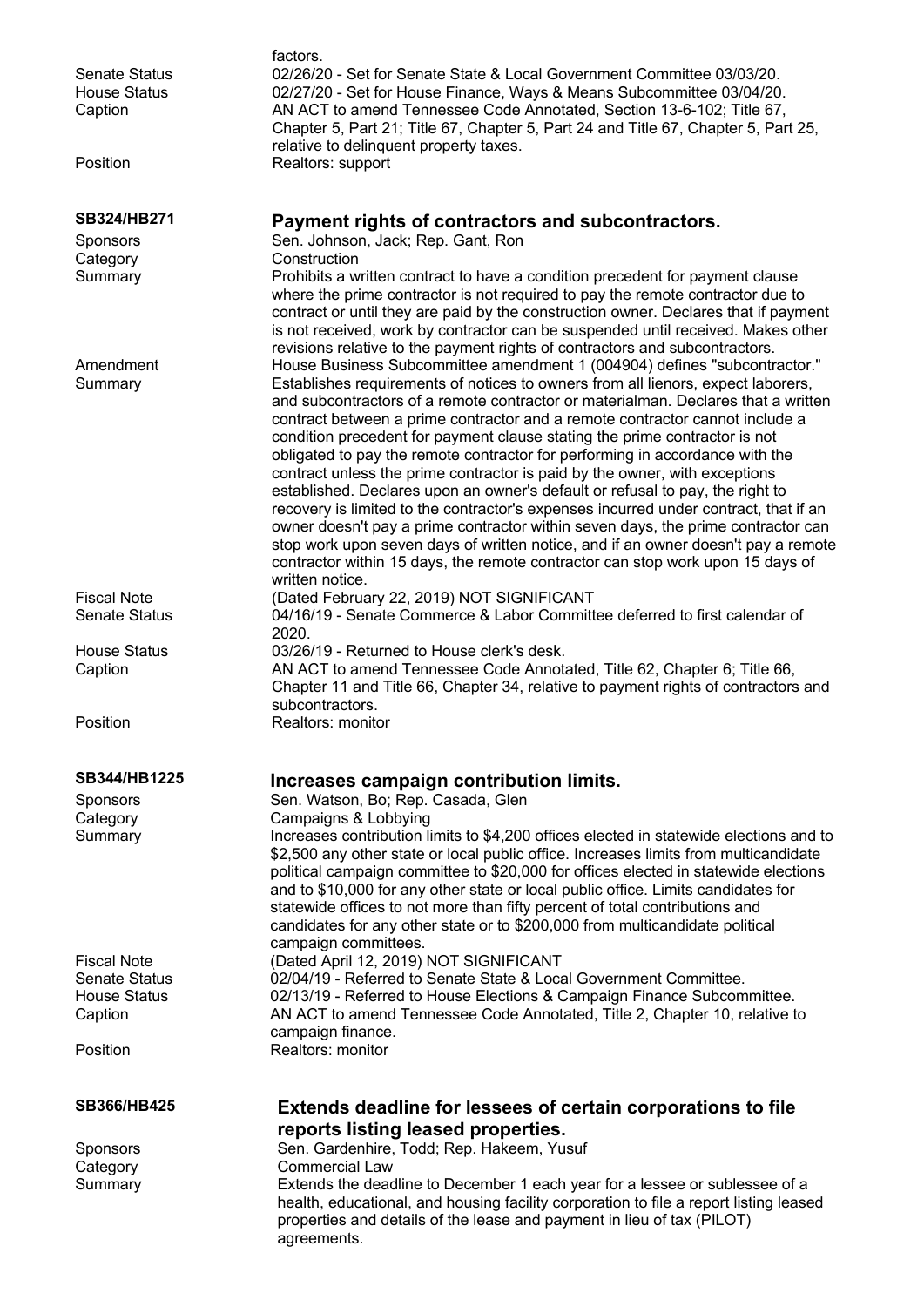| Amendment<br>Summary                       | House Finance, Ways & Means Subcommittee amendment 1 (005066)<br>establishes qualifications which must be met by certain projects in order to be<br>eligible for payment in lieu of tax agreements with certain special purpose<br>corporations.                                      |
|--------------------------------------------|---------------------------------------------------------------------------------------------------------------------------------------------------------------------------------------------------------------------------------------------------------------------------------------|
| <b>Fiscal Note</b><br><b>Senate Status</b> | (Dated February 11, 2019) NOT SIGNIFICANT<br>04/02/19 - Taken off notice in Senate State & Local Government Committee.                                                                                                                                                                |
| <b>House Status</b><br>Caption             | 04/01/19 - Withdrawn in House.<br>AN ACT to amend Tennessee Code Annotated, Title 13, Chapter 23 and Title 48,<br>Chapter 101, Part 3, relative to incentives.                                                                                                                        |
| Position                                   | Realtors: monitor                                                                                                                                                                                                                                                                     |
| <b>SB388/HB256</b>                         | Prohibits use of cell phones while operating motor vehicles.                                                                                                                                                                                                                          |
| Sponsors<br>Category                       | Sen. Briggs, Richard; Rep. Freeman, Bob<br><b>Transportation Vehicles</b>                                                                                                                                                                                                             |
| Summary                                    | Prohibits the use of wireless telecommunications devices while operating a motor<br>vehicle, allows use of earpiece, headphone device, or wrist device, authorizes law<br>enforcement and emergency personnel to use wireless telecommunications<br>devices in their official duties. |
| <b>Fiscal Note</b>                         | (Dated April 2, 2019) Increase State Revenue - Exceeds \$32,700/FY19-20<br>Exceeds \$65,500/FY20-21 Exceeds \$32,700/FY21-22 and Subsequent Years<br>Increase Local Revenue Exceeds \$1,700/FY19-20 Exceeds \$3,400/FY20-21                                                           |
| <b>Senate Status</b>                       | Exceeds \$1,700/FY21-22 and Subsequent Years<br>02/06/19 - Referred to Senate Transportation & Safety Committee.                                                                                                                                                                      |
| <b>House Status</b>                        | 02/01/19 - Referred to House Safety & Funding Subcommittee.                                                                                                                                                                                                                           |
| Caption                                    | AN ACT to amend Tennessee Code Annotated, Title 4, Chapter 3; Title 39; Title 55,                                                                                                                                                                                                     |
| Position                                   | Chapter 8 and Title 65, relative to the operation of motor vehicles.<br>Realtors: oppose                                                                                                                                                                                              |
| SB390/HB155                                | Requires a legislative body to request establishing zones or                                                                                                                                                                                                                          |
|                                            | districts by mail.                                                                                                                                                                                                                                                                    |
| Sponsors<br>Category                       | Sen. Briggs, Richard; Rep. Wright, Dave<br><b>Local Government</b>                                                                                                                                                                                                                    |
| Summary                                    | Adds that a chief legislative body in order to establish zones or districts outside<br>municipality must file the notice with the county mayor by certified mail, return<br>receipt requested.                                                                                        |
| <b>Fiscal Note</b>                         | (Dated February 27, 2019) NOT SIGNIFICANT                                                                                                                                                                                                                                             |
| <b>Senate Status</b>                       | 02/06/19 - Referred to Senate State & Local Government Committee.                                                                                                                                                                                                                     |
| <b>House Status</b><br>Caption             | 02/15/19 - House sponsor changed from White to Wright.<br>AN ACT to amend Tennessee Code Annotated, Title 6, Chapter 51; Title 6, Chapter                                                                                                                                             |
|                                            | 58; Title 13, Chapter 7; Title 13, Chapter 3 and Title 13, Chapter 4, relative to land<br>use.                                                                                                                                                                                        |
| Position                                   | Realtors: monitor                                                                                                                                                                                                                                                                     |
| SB392/HB282                                | Legislation concerning licensure, certification, or registration<br>requirements.                                                                                                                                                                                                     |
| Sponsors                                   | Sen. Roberts, Kerry; Rep. Daniel, Martin                                                                                                                                                                                                                                              |
| Category                                   | Professions & Licensure                                                                                                                                                                                                                                                               |
| Summary                                    | Requires any legislation that creates or modifies licensure, certification, or<br>registration requirements for occupational and professional groups to be referred<br>for review to the government operations committee or an appropriate standing                                   |
|                                            | committee by the speaker of each house.                                                                                                                                                                                                                                               |
| <b>Fiscal Note</b><br><b>Senate Status</b> | (Dated February 7, 2019) NOT SIGNIFICANT<br>02/06/19 - Referred to Senate Government Operations Committee.                                                                                                                                                                            |
| <b>House Status</b>                        | 03/27/19 - Returned to House clerk's desk.                                                                                                                                                                                                                                            |
| Caption                                    | AN ACT to amend Tennessee Code Annotated, Title 4, Chapter 5, relative to the                                                                                                                                                                                                         |
|                                            | review of legislation concerning licensure, certification, or registration requirements                                                                                                                                                                                               |
| Position                                   | for occupational and professional groups.<br>Realtors: oppose                                                                                                                                                                                                                         |
| <b>SB399/HB236</b>                         | Increasing of homestead exemption.                                                                                                                                                                                                                                                    |
| Sponsors                                   | Sen. Stevens, John; Rep. Zachary, Jason                                                                                                                                                                                                                                               |
| Category                                   | Property & Housing                                                                                                                                                                                                                                                                    |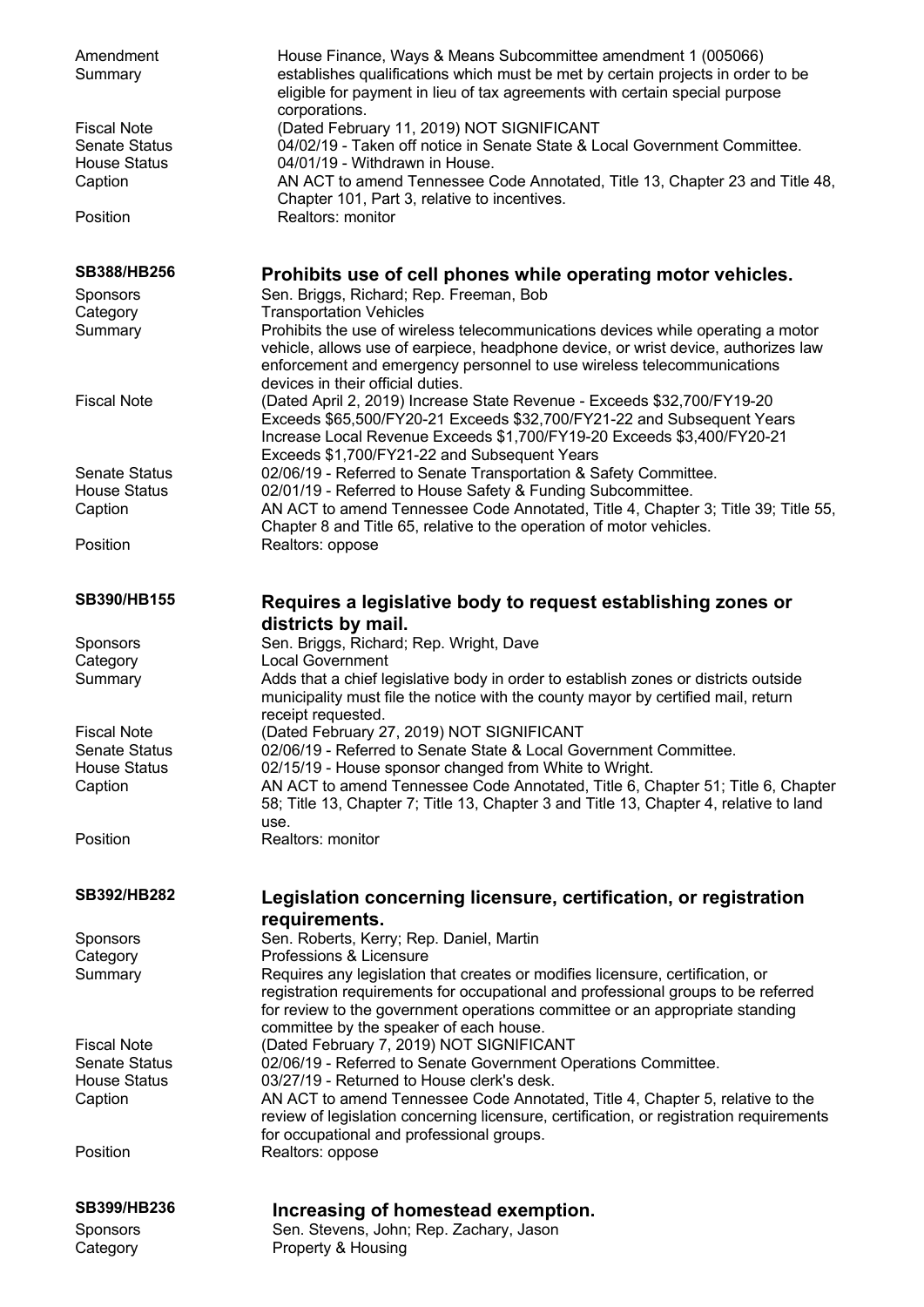| Summary                         | Creates a homestead exemption for agricultural land, increases aggregate value<br>of real property homestead exemptions while establishing that, in 3-year intervals,<br>the fiscal review committee will recommend to the general assembly increases in<br>the homestead exemption.                                                                                                                                                                                                                                                                                                                             |
|---------------------------------|------------------------------------------------------------------------------------------------------------------------------------------------------------------------------------------------------------------------------------------------------------------------------------------------------------------------------------------------------------------------------------------------------------------------------------------------------------------------------------------------------------------------------------------------------------------------------------------------------------------|
| Amendment<br>Summary            | House Judiciary Committee amendment 1 (007911) deletes and rewrites all<br>language after the enacting clause such that the substantive changes are to<br>increase certain homestead exemptions to \$35,000, increase the homestead<br>exemption available to individuals jointly owning real property to \$52,500, delete<br>certain homestead exemptions provided under current law, delete the homestead<br>exemption for agricultural property provided in the original bill, and delete the<br>requirement that the Fiscal Review Committee calculate and report adjustments<br>to the homestead exemption. |
| <b>Fiscal Note</b>              | (Dated February 26, 2019) NOT SIGNIFICANT                                                                                                                                                                                                                                                                                                                                                                                                                                                                                                                                                                        |
| <b>Senate Status</b>            | 04/16/19 - Taken off notice in Senate Judiciary Committee.                                                                                                                                                                                                                                                                                                                                                                                                                                                                                                                                                       |
| <b>House Status</b><br>Caption  | 01/29/20 - Taken off notice in House Judiciary Committee.<br>AN ACT to amend Tennessee Code Annotated, Title 26 and Title 30, relative to                                                                                                                                                                                                                                                                                                                                                                                                                                                                        |
|                                 | the homestead exemption.                                                                                                                                                                                                                                                                                                                                                                                                                                                                                                                                                                                         |
| Position                        | Realtors: support                                                                                                                                                                                                                                                                                                                                                                                                                                                                                                                                                                                                |
| <b>SB410/HB570</b>              | Delinquent tax notice - posting on door of courthouse.                                                                                                                                                                                                                                                                                                                                                                                                                                                                                                                                                           |
| Sponsors                        | Sen. Stevens, John; Rep. Holsclaw, Jr., John                                                                                                                                                                                                                                                                                                                                                                                                                                                                                                                                                                     |
| Category<br>Summary             | <b>Taxes Business</b><br>Specifies that a notice of delinquent occupancy tax from a city, town, or county that                                                                                                                                                                                                                                                                                                                                                                                                                                                                                                   |
|                                 | is required to be posted on the courthouse door due to the lack of an available<br>published newspaper in the city, town, or county must be posted on the courthouse<br>door that is most frequently used as the primary entrance by members of the                                                                                                                                                                                                                                                                                                                                                              |
| <b>Fiscal Note</b>              | general public. Broadly captioned.<br>(Dated February 2, 2019) NOT SIGNIFICANT                                                                                                                                                                                                                                                                                                                                                                                                                                                                                                                                   |
| <b>Senate Status</b>            | 02/06/19 - Referred to Senate State & Local Government Committee.                                                                                                                                                                                                                                                                                                                                                                                                                                                                                                                                                |
| <b>House Status</b><br>Position | 02/07/19 - Caption bill held on House clerk's desk.<br>Realtors: monitor                                                                                                                                                                                                                                                                                                                                                                                                                                                                                                                                         |
|                                 |                                                                                                                                                                                                                                                                                                                                                                                                                                                                                                                                                                                                                  |
| <b>SB417/HB361</b>              |                                                                                                                                                                                                                                                                                                                                                                                                                                                                                                                                                                                                                  |
| Sponsors                        | Prohibits landfill construction within five miles of a residence.<br>Sen. Kyle, Sara; Rep. Cooper, Barbara                                                                                                                                                                                                                                                                                                                                                                                                                                                                                                       |
| Category                        | <b>Environment &amp; Nature</b>                                                                                                                                                                                                                                                                                                                                                                                                                                                                                                                                                                                  |
| Summary                         | Prohibits the commissioner from granting a permit, variance, or waiver to construct<br>a landfill within five miles of a residence. Requires the department of environment<br>and conservation to organize a meeting between the permittee and interested<br>persons if there has been a violation. The meeting must be held within 30 days of                                                                                                                                                                                                                                                                   |
| <b>Fiscal Note</b>              | the date the petition is filed.                                                                                                                                                                                                                                                                                                                                                                                                                                                                                                                                                                                  |
|                                 | (Dated February 24, 2019) Increase State Expenditures - \$51,400/Environmental<br>Protection Fund \$14,500/General Fund Other Fiscal Impact To the extent the<br>proposed legislation results in closures of landfills in the state, the Solid Waste<br>Management Fund would experience a decrease in revenue of \$283,000 in FY20-                                                                                                                                                                                                                                                                             |
| <b>Senate Status</b>            | 21. Such decrease would increase at accelerating rates over the following 25 years.<br>02/06/19 - Referred to Senate Energy, Agriculture & Natural Resources Committee.                                                                                                                                                                                                                                                                                                                                                                                                                                          |
| <b>House Status</b>             | 03/12/19 - Taken off notice in House Agriculture & Natural Resources<br>Subcommittee.                                                                                                                                                                                                                                                                                                                                                                                                                                                                                                                            |
| Caption                         | AN ACT to amend Tennessee Code Annotated, Title 68 and Chapter 169 of the<br>Private Acts of 1990, relative to environmental protection.                                                                                                                                                                                                                                                                                                                                                                                                                                                                         |
| Position                        | Realtors: monitor                                                                                                                                                                                                                                                                                                                                                                                                                                                                                                                                                                                                |
| <b>SB429/HB687</b>              |                                                                                                                                                                                                                                                                                                                                                                                                                                                                                                                                                                                                                  |
| Sponsors                        | Filling vacancies on pest control board.<br>Sen. Bell, Mike; Rep. Rudd, Tim                                                                                                                                                                                                                                                                                                                                                                                                                                                                                                                                      |
| Category                        | Professions & Licensure                                                                                                                                                                                                                                                                                                                                                                                                                                                                                                                                                                                          |
| Summary                         | Decreases time period for reporting and filling vacancies on the pest control board,<br>from 90 days to 60 days. Broadly captioned.                                                                                                                                                                                                                                                                                                                                                                                                                                                                              |
| <b>Fiscal Note</b>              | (Dated February 2, 2019) NOT SIGNIFICANT                                                                                                                                                                                                                                                                                                                                                                                                                                                                                                                                                                         |
| <b>Senate Status</b>            | 03/01/19 - Taken off notice in Senate Commerce & Labor Committee.                                                                                                                                                                                                                                                                                                                                                                                                                                                                                                                                                |
| <b>House Status</b><br>Caption  | 02/07/19 - Caption bill held on House clerk's desk.<br>AN ACT to amend Tennessee Code Annotated, Title 4; Title 62 and Title 63,                                                                                                                                                                                                                                                                                                                                                                                                                                                                                 |
| Position                        | relative to occupations.<br>Realtors: oppose                                                                                                                                                                                                                                                                                                                                                                                                                                                                                                                                                                     |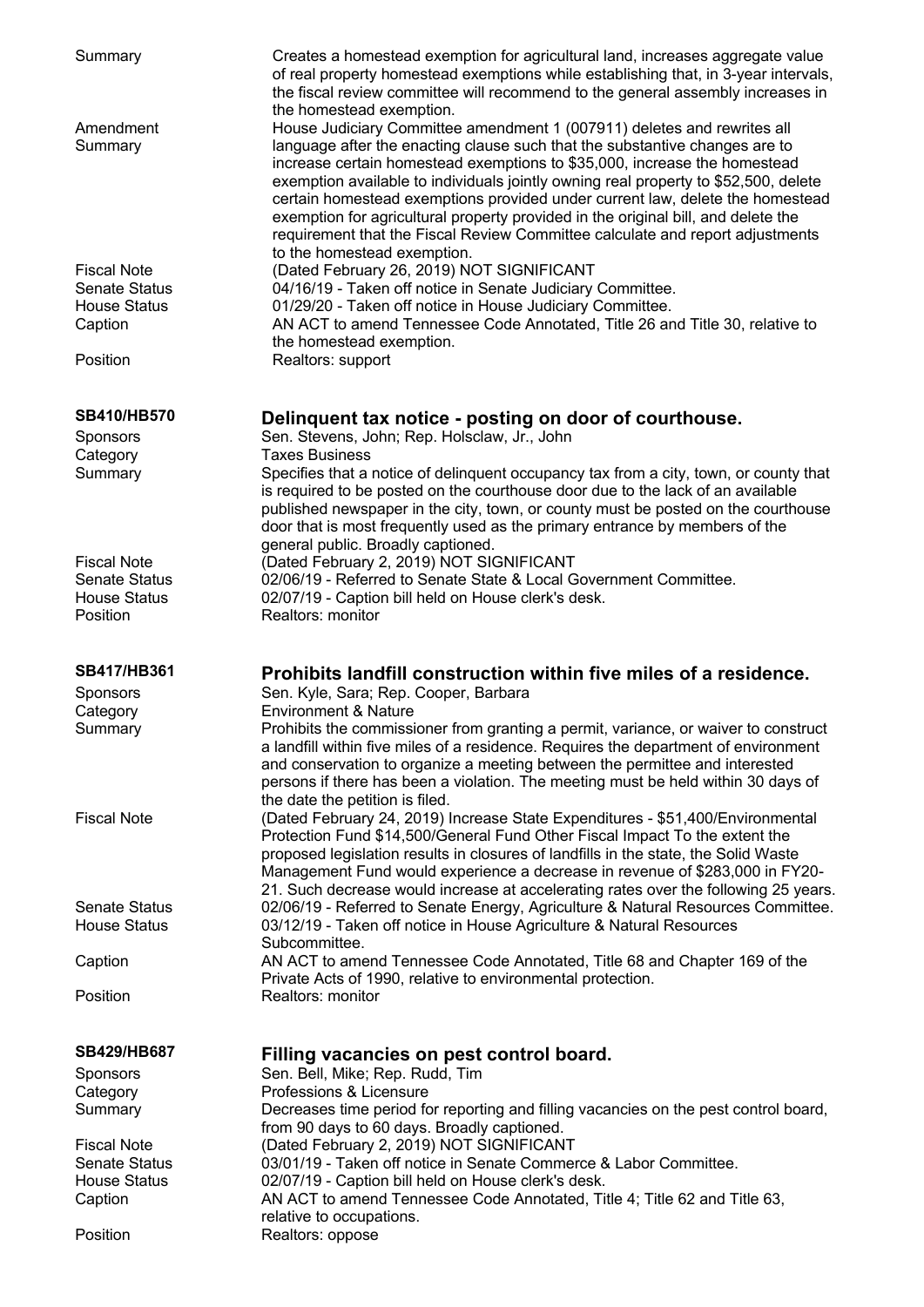| <b>SB437/HB85</b><br><b>Sponsors</b><br>Category | Time-share and vacation club property.<br>Sen. Bell, Mike; Rep. Hicks, Gary<br><b>Taxes Property</b>                                                                                                                                                                        |
|--------------------------------------------------|-----------------------------------------------------------------------------------------------------------------------------------------------------------------------------------------------------------------------------------------------------------------------------|
| Summary                                          | Classifies time-share and vacation club property that includes an interest in real<br>property as residential property.                                                                                                                                                     |
| <b>Fiscal Note</b><br>Senate<br><b>Status</b>    | (Dated March 18, 2019) Decrease Local Revenue Exceeds \$500,000<br>02/06/19 - Referred to Senate State & Local Government Committee.                                                                                                                                        |
| <b>House Status</b><br>Caption                   | 03/20/19 - Failed in House Property & Planning Subcommittee.<br>AN ACT to amend Tennessee Code Annotated, Title 67, Chapter 5, relative to<br>taxes.                                                                                                                        |
| Position                                         | Realtors: monitor                                                                                                                                                                                                                                                           |
| <b>SB491/HB39</b>                                | Phases out professional privilege tax.                                                                                                                                                                                                                                      |
| <b>Sponsors</b>                                  | Sen. Bowling, Janice; Rep. VanHuss, James                                                                                                                                                                                                                                   |
| Category<br>Summary                              | <b>Taxes Business</b><br>Reduces the professional privilege tax each year beginning with the tax year that<br>begins on and after June 1, 2019. Eliminates the professional privilege tax<br>completely for the tax year ending on or after May 31, 2024.                   |
| <b>Fiscal Note</b>                               | (Dated January 15, 2019) Decrease State Revenue Net Impact \$18,700,500/FY18-<br>19 \$37,401,000/FY19-20 \$56,101,500/FY20-21 \$74,802,000/FY21-22<br>\$93,502,501/FY22-23 and Subsequent Years Decrease State Expenditures                                                 |
|                                                  | \$194,900/FY18-19 \$389,800/FY19-20 \$584,600/FY20-21 \$779,500/FY21-22<br>\$974,400/FY22-23 and Subsequent Years Increase Local Revenue \$92,800/FY18-<br>19 \$185,700/FY19-20 \$278,500/FY20-21 \$371,300/FY21-22 \$464,200/FY22-23 and<br><b>Subsequent Years</b>        |
| Senate                                           | 05/01/19 - Senate Finance, Ways & Means Committee deferred to first calendar of                                                                                                                                                                                             |
| <b>Status</b><br>House<br><b>Status</b>          | 2020.<br>01/22/19 - Referred to House Finance, Ways & Means Subcommittee.                                                                                                                                                                                                   |
| Caption                                          | AN ACT to amend Tennessee Code Annotated, Title 67, Chapter 4, Part 17, relative<br>to the privilege tax imposed on persons engaged in certain occupations.                                                                                                                 |
| Position                                         | Realtors: support                                                                                                                                                                                                                                                           |
| <b>SB492/HB40</b>                                | Eliminates professional privilege tax.                                                                                                                                                                                                                                      |
| Sponsors<br>Category                             | Sen. Bowling, Janice; Rep. VanHuss, James<br><b>Taxes Business</b>                                                                                                                                                                                                          |
| Summary                                          | Eliminates the professional privilege tax for the tax year ending on May 31, 2020,                                                                                                                                                                                          |
| <b>Fiscal Note</b>                               | and for any subsequent tax years.<br>(Dated January 14, 2019) Decrease State Revenue Net Impact \$93,502,500/FY18-<br>19 and Subsequent Years Decrease State Expenditures \$974,400/FY18-19 and<br>Subsequent Years Increase Local Revenue \$464,200/FY18-19 and Subsequent |
| Senate<br><b>Status</b>                          | Years<br>05/01/19 - Senate Finance, Ways & Means Committee deferred to first calendar of<br>2020.                                                                                                                                                                           |
| <b>House Status</b><br>Caption                   | 01/22/19 - Referred to House Finance, Ways & Means Subcommittee.<br>AN ACT to amend Tennessee Code Annotated, Title 67, Chapter 4, Part 17, relative                                                                                                                        |
| Position                                         | to the privilege tax imposed on persons engaged in certain occupations.<br>Realtors: support                                                                                                                                                                                |
| <b>SB495/HB98</b>                                | Requires publication roster of licensed geologists online.                                                                                                                                                                                                                  |
| <b>Sponsors</b><br>Category                      | Sen. Bowling, Janice; Rep. Reedy, Jay<br>Media & Publishing                                                                                                                                                                                                                 |
| Summary                                          | Requires that the division of geology publish a roster of licensed geologists on the                                                                                                                                                                                        |
| <b>Fiscal Note</b><br>Senate                     | departmentâ<br>s website.<br>(Dated March 20, 2019) NOT SIGNIFICANT<br>02/07/19 - Referred to Senate Energy, Agriculture & Natural Resources Committee.                                                                                                                     |
| <b>Status</b>                                    |                                                                                                                                                                                                                                                                             |
| <b>House Status</b><br>Caption                   | 01/28/19 - Caption bill held on House clerk's desk.<br>AN ACT to amend Tennessee Code Annotated, Title 20; Title 62 and Title 63,<br>relative to occupational licensing.                                                                                                    |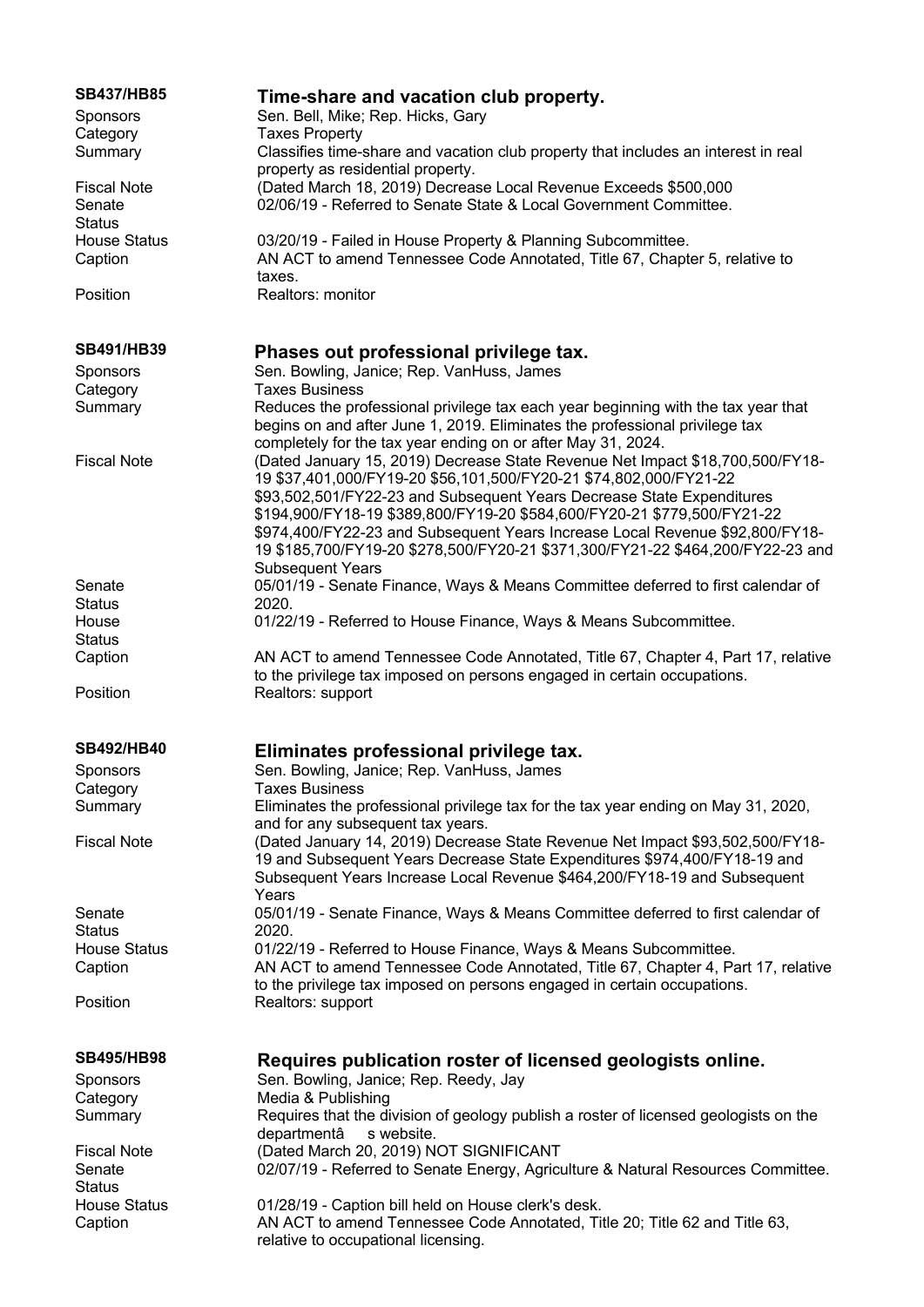| SB520/HB1371                | Limits foreign ownership of agricultural property in this state.                                                                                                                                                                                                                                                                                                                                                                                                                                                                                                                                                                                                                                                                                                    |
|-----------------------------|---------------------------------------------------------------------------------------------------------------------------------------------------------------------------------------------------------------------------------------------------------------------------------------------------------------------------------------------------------------------------------------------------------------------------------------------------------------------------------------------------------------------------------------------------------------------------------------------------------------------------------------------------------------------------------------------------------------------------------------------------------------------|
| <b>Sponsors</b>             | Sen. Niceley, Frank; Rep. Sexton, Jerry                                                                                                                                                                                                                                                                                                                                                                                                                                                                                                                                                                                                                                                                                                                             |
| Category                    | Agriculture                                                                                                                                                                                                                                                                                                                                                                                                                                                                                                                                                                                                                                                                                                                                                         |
| Summary                     | Prohibits a nonresident alien, foreign business, or foreign government, or an<br>agent, trustee, or fiduciary thereof, from purchasing or otherwise acquiring<br>agricultural land in this state. Specifies that a nonresident alien, foreign business,<br>or foreign government who holds agricultural land in this state on July 1, 2019,<br>may continue to own or hold the agricultural land, but shall not purchase or<br>otherwise acquire additional agricultural land in this state.                                                                                                                                                                                                                                                                        |
| <b>Fiscal Note</b>          | (Dated April 4, 2019) Increase State Expenditures - \$132,200                                                                                                                                                                                                                                                                                                                                                                                                                                                                                                                                                                                                                                                                                                       |
| <b>Senate Status</b>        | 02/07/19 - Referred to Senate Energy, Agriculture & Natural Resources<br>Committee.                                                                                                                                                                                                                                                                                                                                                                                                                                                                                                                                                                                                                                                                                 |
| <b>House Status</b>         | 02/13/19 - Referred to House Agriculture & Natural Resources Subcommittee.                                                                                                                                                                                                                                                                                                                                                                                                                                                                                                                                                                                                                                                                                          |
| Caption                     | AN ACT to amend Tennessee Code Annotated, Title 43; Title 44; Title 47; Title 48<br>and Title 66, relative to agricultural property.                                                                                                                                                                                                                                                                                                                                                                                                                                                                                                                                                                                                                                |
| Position                    | Realtors: oppose                                                                                                                                                                                                                                                                                                                                                                                                                                                                                                                                                                                                                                                                                                                                                    |
| SB521/HB418                 | Revises zoning notification regarding private property.                                                                                                                                                                                                                                                                                                                                                                                                                                                                                                                                                                                                                                                                                                             |
| <b>Sponsors</b>             | Sen. Niceley, Frank; Rep. Marsh, Pat                                                                                                                                                                                                                                                                                                                                                                                                                                                                                                                                                                                                                                                                                                                                |
| Category                    | Property & Housing                                                                                                                                                                                                                                                                                                                                                                                                                                                                                                                                                                                                                                                                                                                                                  |
| Summary                     | Requires a zoning amendment affecting one or more parcels of private property to<br>only take effect if there is written consent from each owner. Orders the governing<br>body of a county to provide written notice 30 days before any public hearing to each<br>individual property owner whose property is the subject of a proposed amendment<br>to the zoning ordinance that changes the designation of the zoning district unless<br>the owner already has knowledge of it.                                                                                                                                                                                                                                                                                   |
| <b>Fiscal Note</b>          | (Dated March 15, 2019) Other Fiscal Impact A precise impact to local government<br>cannot reasonably be determined.                                                                                                                                                                                                                                                                                                                                                                                                                                                                                                                                                                                                                                                 |
| <b>Senate Status</b>        | 02/07/19 - Referred to Senate State & Local Government Committee.                                                                                                                                                                                                                                                                                                                                                                                                                                                                                                                                                                                                                                                                                                   |
| <b>House Status</b>         | 03/27/19 - Taken off notice in House Property & Planning Subcommittee.                                                                                                                                                                                                                                                                                                                                                                                                                                                                                                                                                                                                                                                                                              |
| Caption                     | AN ACT to amend Tennessee Code Annotated, Title 13, Chapter 7, relative to                                                                                                                                                                                                                                                                                                                                                                                                                                                                                                                                                                                                                                                                                          |
|                             | zoning.                                                                                                                                                                                                                                                                                                                                                                                                                                                                                                                                                                                                                                                                                                                                                             |
| Position                    | Realtors: support                                                                                                                                                                                                                                                                                                                                                                                                                                                                                                                                                                                                                                                                                                                                                   |
| <b>SB530/HB717</b>          | Update of date comprehensive growth plans are to be filed.                                                                                                                                                                                                                                                                                                                                                                                                                                                                                                                                                                                                                                                                                                          |
| Sponsors                    | Sen. Briggs, Richard; Rep. Lafferty, Justin                                                                                                                                                                                                                                                                                                                                                                                                                                                                                                                                                                                                                                                                                                                         |
| Category                    | Government Organization                                                                                                                                                                                                                                                                                                                                                                                                                                                                                                                                                                                                                                                                                                                                             |
| Summary                     | Updates comprehensive growth plans be filed with the local government planning                                                                                                                                                                                                                                                                                                                                                                                                                                                                                                                                                                                                                                                                                      |
|                             | advisory committee by July 1, 2021, instead of July 1, 2000, and July 1, 2001.                                                                                                                                                                                                                                                                                                                                                                                                                                                                                                                                                                                                                                                                                      |
| <b>Fiscal Note</b>          | (Dated March 17, 2019) NOT SIGNIFICANT                                                                                                                                                                                                                                                                                                                                                                                                                                                                                                                                                                                                                                                                                                                              |
| <b>Senate Status</b>        | 02/07/19 - Referred to Senate State & Local Government Committee.                                                                                                                                                                                                                                                                                                                                                                                                                                                                                                                                                                                                                                                                                                   |
| <b>House Status</b>         | 02/11/19 - Referred to House Property & Planning Subcommittee.<br>AN ACT to amend Tennessee Code Annotated, Title 6, Chapter 58, relative to                                                                                                                                                                                                                                                                                                                                                                                                                                                                                                                                                                                                                        |
| Caption                     | comprehensive growth plans.                                                                                                                                                                                                                                                                                                                                                                                                                                                                                                                                                                                                                                                                                                                                         |
| Position                    | Realtors: support                                                                                                                                                                                                                                                                                                                                                                                                                                                                                                                                                                                                                                                                                                                                                   |
| SB543/HB1073                | Lien enforcement under the Tennessee Self-Service Storage                                                                                                                                                                                                                                                                                                                                                                                                                                                                                                                                                                                                                                                                                                           |
|                             | <b>Facility Act.</b>                                                                                                                                                                                                                                                                                                                                                                                                                                                                                                                                                                                                                                                                                                                                                |
|                             | Sen. Gardenhire, Todd; Rep. Lynn, Susan                                                                                                                                                                                                                                                                                                                                                                                                                                                                                                                                                                                                                                                                                                                             |
| <b>Sponsors</b><br>Category | Property & Housing                                                                                                                                                                                                                                                                                                                                                                                                                                                                                                                                                                                                                                                                                                                                                  |
|                             |                                                                                                                                                                                                                                                                                                                                                                                                                                                                                                                                                                                                                                                                                                                                                                     |
| Summary                     | Revises provisions governing notice for lien enforcement under the Tennessee<br>Self-Service Storage Facility Act. Requires owner to advertise sale of personal<br>property in a commercially reasonable manner after expiration of the time stated<br>in the notice and if the personal property has not otherwise been disposed of.<br>Specifies that the manner of advertisement is deemed commercially reasonable<br>if not less than three potential bidders participate in the sale at the time and<br>place advertised. Specifies that the advertisement of sale may include, but not<br>be limited to, the publishing one time before the date of the sale of the personal<br>property in a newspaper of general circulation that serves the area where the |
| Amendment                   | self-storage facility is located.<br>Senate Judiciary Committee amendment 1 (014910) deletes and replaces all                                                                                                                                                                                                                                                                                                                                                                                                                                                                                                                                                                                                                                                       |
|                             |                                                                                                                                                                                                                                                                                                                                                                                                                                                                                                                                                                                                                                                                                                                                                                     |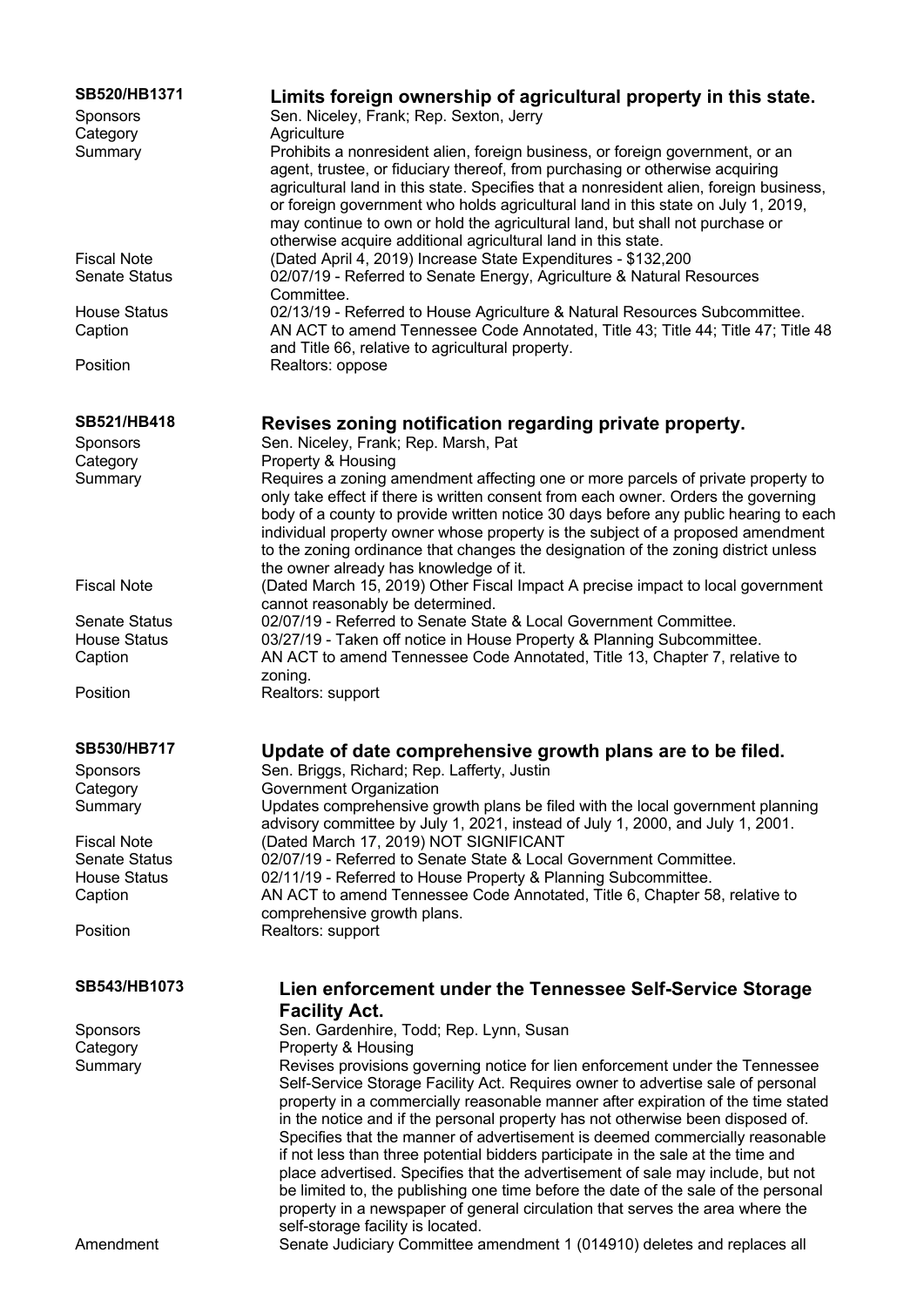| Summary                                         | language after the enacting clause such that the only substantive changes are<br>that it authorizes a sale or other disposition of personal property to be held at the<br>self-storage facility, nearest suitable place to where the personal property is held,<br>or online and authorizes a facility owner to contact the county clerk to determine<br>the existence and identity of a lien holder and the name and address of the<br>owner of a motor vehicle that is at a facility after 60 days of unpaid rent on the<br>storage space. |
|-------------------------------------------------|----------------------------------------------------------------------------------------------------------------------------------------------------------------------------------------------------------------------------------------------------------------------------------------------------------------------------------------------------------------------------------------------------------------------------------------------------------------------------------------------------------------------------------------------|
| <b>Fiscal Note</b><br><b>Senate Status</b>      | (Dated February 20, 2019) NOT SIGNIFICANT<br>02/25/20 - Senate Judiciary Committee recommended with amendment 1<br>(014910). Sent to Senate Calendar Committee.                                                                                                                                                                                                                                                                                                                                                                              |
| <b>House Status</b><br>Caption                  | 02/27/20 - Set for House Commerce Committee 03/03/20.<br>AN ACT to amend Tennessee Code Annotated, Title 66, Chapter 31, relative to<br>self-service storage facilities.                                                                                                                                                                                                                                                                                                                                                                     |
| Position                                        | Realtors: monitor                                                                                                                                                                                                                                                                                                                                                                                                                                                                                                                            |
| SB546/HB1301<br>Sponsors<br>Category<br>Summary | Disaster relief funds issued by department of revenue.<br>Sen. Reeves, Shane; Rep. Baum, Charlie<br><b>Taxes Sales</b><br>Requires the commissioner of revenue to annually report the amount of disaster<br>relief refunds issued by the department for the previous calendar year. Broadly                                                                                                                                                                                                                                                  |
| <b>Fiscal Note</b><br><b>Senate Status</b>      | captioned.<br>(Dated February 27, 2019) NOT SIGNIFICANT<br>03/19/19 - Taken off notice in Senate Finance Revenue Subcommittee.                                                                                                                                                                                                                                                                                                                                                                                                               |
| <b>House Status</b><br>Caption<br>Position      | 02/11/19 - Caption bill held on House clerk's desk.<br>AN ACT to amend Tennessee Code Annotated, Title 67, relative to taxes.<br>Realtors: oppose                                                                                                                                                                                                                                                                                                                                                                                            |
| <b>SB554/HB546</b>                              | <b>Rights of survivorship.</b>                                                                                                                                                                                                                                                                                                                                                                                                                                                                                                               |
| <b>Sponsors</b>                                 | Sen. Swann, Art; Rep. Moon, Jerome                                                                                                                                                                                                                                                                                                                                                                                                                                                                                                           |
| Category<br>Summary                             | Property & Housing<br>Allows creation of a joint tenancy with right of survivorship and requires any share<br>of a descended tenant to go to the surviving one. Orders that a joint tenancy with<br>right of survivorship cannot be destroyed unilaterally under the common law<br>doctrine of severance by the action of any of the joint tenants conveying their<br>interest to a third party.                                                                                                                                             |
| <b>Fiscal Note</b>                              | (Dated March 15, 2019) NOT SIGNIFICANT                                                                                                                                                                                                                                                                                                                                                                                                                                                                                                       |
| <b>Senate Status</b>                            | 04/23/19 - Taken off notice in Senate Judiciary Committee.                                                                                                                                                                                                                                                                                                                                                                                                                                                                                   |
| <b>House Status</b>                             | 02/11/19 - Referred to House Civil Justice Subcommittee.                                                                                                                                                                                                                                                                                                                                                                                                                                                                                     |
| Caption                                         | AN ACT to amend Tennessee Code Annotated, Title 66, relative to rights of<br>survivorship.                                                                                                                                                                                                                                                                                                                                                                                                                                                   |
| Position                                        | Realtors: monitor                                                                                                                                                                                                                                                                                                                                                                                                                                                                                                                            |
| <b>SB555/HB188</b>                              | Removes requirement of general fund remittance of county<br>register's commission.                                                                                                                                                                                                                                                                                                                                                                                                                                                           |
| Sponsors                                        | Sen. Swann, Art; Rep. Carr, Dale                                                                                                                                                                                                                                                                                                                                                                                                                                                                                                             |
| Category                                        | <b>Taxes Business</b>                                                                                                                                                                                                                                                                                                                                                                                                                                                                                                                        |
| Summary                                         | Removes requirement that 52 percent of five percent commission retained by<br>county registers for recordation tax be remitted to state treasurer and credited to<br>state general fund.                                                                                                                                                                                                                                                                                                                                                     |
| <b>Fiscal Note</b>                              | (Dated January 31, 2019) Decrease State Revenue \$6,726,200 Increase Local<br>Revenue \$6,726,200                                                                                                                                                                                                                                                                                                                                                                                                                                            |
| <b>Senate Status</b>                            | 02/07/19 - Referred to Senate State & Local Government Committee.                                                                                                                                                                                                                                                                                                                                                                                                                                                                            |
| <b>House Status</b>                             | 02/01/19 - Referred to House Property & Planning Subcommittee.                                                                                                                                                                                                                                                                                                                                                                                                                                                                               |
| Caption                                         | AN ACT to amend Tennessee Code Annotated, Section 67-4-409, relative to                                                                                                                                                                                                                                                                                                                                                                                                                                                                      |
| Position                                        | county register commissions.<br>Realtors: support                                                                                                                                                                                                                                                                                                                                                                                                                                                                                            |
| <b>SB556/HB264</b>                              | Requires report of number of business licenses issued by                                                                                                                                                                                                                                                                                                                                                                                                                                                                                     |
|                                                 | certain date.                                                                                                                                                                                                                                                                                                                                                                                                                                                                                                                                |
| Sponsors                                        | Sen. Swann, Art; Rep. Carr, Dale                                                                                                                                                                                                                                                                                                                                                                                                                                                                                                             |
| Category                                        | Professions & Licensure                                                                                                                                                                                                                                                                                                                                                                                                                                                                                                                      |
| Summary                                         | Requires the governing body of each municipality, county, and metropolitan form of                                                                                                                                                                                                                                                                                                                                                                                                                                                           |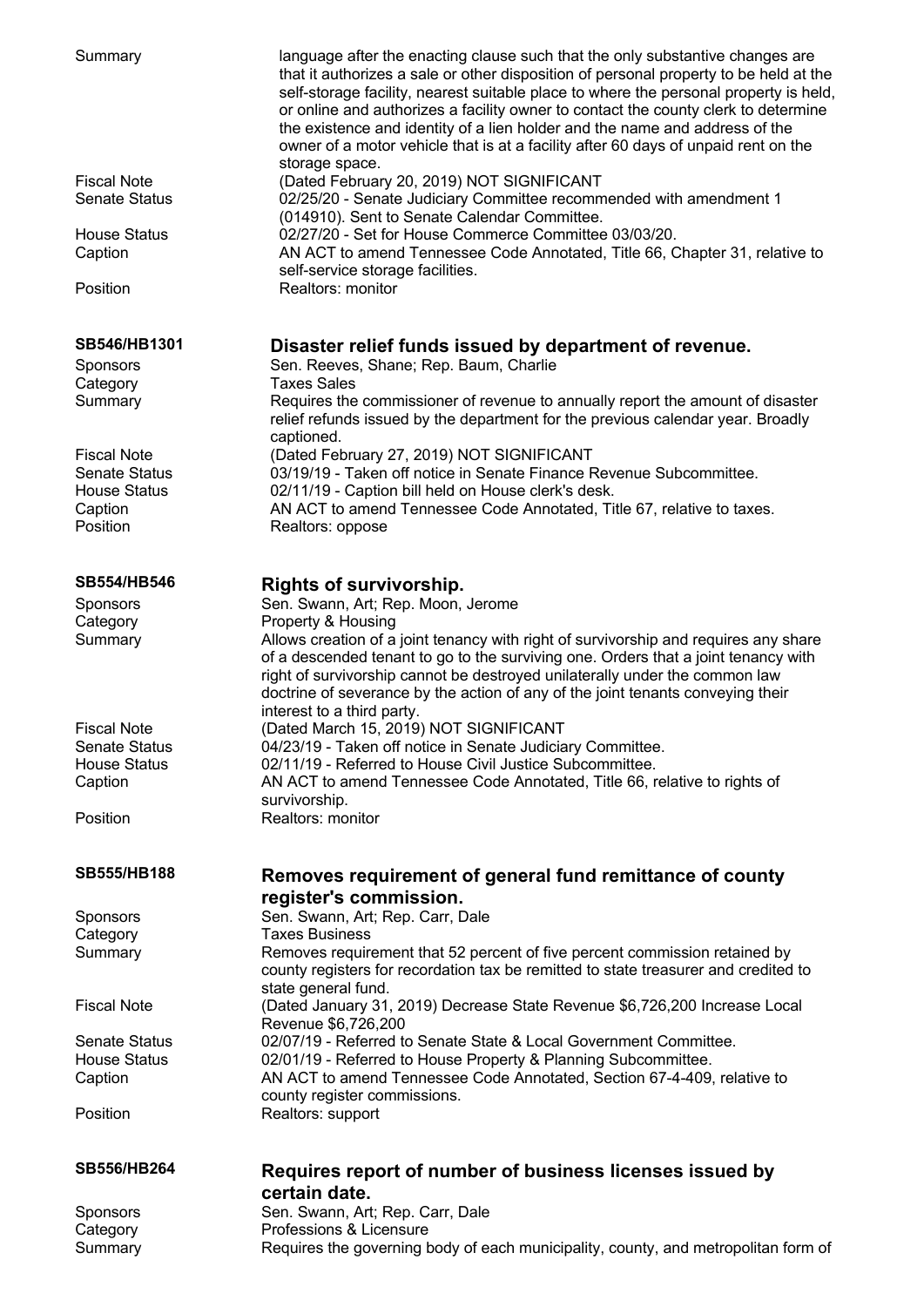| <b>Fiscal Note</b><br><b>Senate Status</b><br><b>House Status</b><br>Caption | government to report to the state and local government committee of the senate<br>and the local government committee of the house of representatives, no later than<br>February 1, 2020, on the number of business licenses issued to hotels, motels, and<br>other places of accommodation for transients for the immediately preceding<br>calendar year. Broadly captioned.<br>(Dated February 26, 2019) NOT SIGNIFICANT<br>02/07/19 - Referred to Senate State & Local Government Committee.<br>02/01/19 - Referred to House Cities & Counties Subcommittee.<br>AN ACT to amend Tennessee Code Annotated, Title 5; Title 6; Title 7; Title 13; Title<br>67 and Title 68, relative to accommodations for transients. |
|------------------------------------------------------------------------------|-----------------------------------------------------------------------------------------------------------------------------------------------------------------------------------------------------------------------------------------------------------------------------------------------------------------------------------------------------------------------------------------------------------------------------------------------------------------------------------------------------------------------------------------------------------------------------------------------------------------------------------------------------------------------------------------------------------------------|
| Position                                                                     | Realtors: monitor                                                                                                                                                                                                                                                                                                                                                                                                                                                                                                                                                                                                                                                                                                     |
| <b>SB568/HB629</b>                                                           | Commission retained by county registers for collecting and                                                                                                                                                                                                                                                                                                                                                                                                                                                                                                                                                                                                                                                            |
| Sponsors                                                                     | reporting recordation tax.<br>Sen. Bowling, Janice; Rep. Bricken, Rush                                                                                                                                                                                                                                                                                                                                                                                                                                                                                                                                                                                                                                                |
| Category                                                                     | <b>Taxes Property</b>                                                                                                                                                                                                                                                                                                                                                                                                                                                                                                                                                                                                                                                                                                 |
| Summary                                                                      | Removes requirement that 52 percent of the five percent commission retained by<br>county registers for collecting and reporting recordation tax must be remitted to<br>state treasurer and credited to state general fund.                                                                                                                                                                                                                                                                                                                                                                                                                                                                                            |
| <b>Fiscal Note</b>                                                           | (Dated February 21, 2019) Decrease State Revenue -- \$6,726,200 Increase Local<br>Revenue -- \$6,726,200                                                                                                                                                                                                                                                                                                                                                                                                                                                                                                                                                                                                              |
| <b>Senate Status</b>                                                         | 02/07/19 - Referred to Senate State & Local Government Committee.                                                                                                                                                                                                                                                                                                                                                                                                                                                                                                                                                                                                                                                     |
| <b>House Status</b><br>Caption                                               | 02/11/19 - Referred to House Property & Planning Subcommittee.<br>AN ACT to amend Tennessee Code Annotated, Section 67-4-409, relative to<br>county register commissions.                                                                                                                                                                                                                                                                                                                                                                                                                                                                                                                                             |
| Position                                                                     | Realtors: support                                                                                                                                                                                                                                                                                                                                                                                                                                                                                                                                                                                                                                                                                                     |
| <b>SB570/HB861</b>                                                           | Reporting on total amount of state funds paid to acquire                                                                                                                                                                                                                                                                                                                                                                                                                                                                                                                                                                                                                                                              |
|                                                                              | property through eminent domain.                                                                                                                                                                                                                                                                                                                                                                                                                                                                                                                                                                                                                                                                                      |
| Sponsors<br>Category                                                         | Sen. Bowling, Janice; Rep. Russell, Lowell<br>Property & Housing                                                                                                                                                                                                                                                                                                                                                                                                                                                                                                                                                                                                                                                      |
| Summary                                                                      | Requires the commissioner of finance and administration to report the total amount<br>of state funds paid to acquire property through eminent domain in the 2017-2018<br>year to the chairs of the finance, ways and means committees and the office of<br>legislative budget analysis by January 1, 2020. Broadly captioned.                                                                                                                                                                                                                                                                                                                                                                                         |
| <b>Fiscal Note</b>                                                           | (Dated February 6, 2019) NOT SIGNIFICANT                                                                                                                                                                                                                                                                                                                                                                                                                                                                                                                                                                                                                                                                              |
| <b>Senate Status</b><br><b>House Status</b>                                  | 02/07/19 - Referred to Senate Judiciary Committee.<br>02/11/19 - Referred to House Constitutional Protections & Sentencing<br>Subcommittee.                                                                                                                                                                                                                                                                                                                                                                                                                                                                                                                                                                           |
| Caption                                                                      | AN ACT to amend Tennessee Code Annotated, Title 5; Title 29, Chapter 17; Title<br>29, Chapter 16 and Title 65, relative to eminent domain.                                                                                                                                                                                                                                                                                                                                                                                                                                                                                                                                                                            |
| Position                                                                     | Realtors: monitor                                                                                                                                                                                                                                                                                                                                                                                                                                                                                                                                                                                                                                                                                                     |
| <b>SB574/HB693</b>                                                           | Time frame for eligible taxpayers to apply for refund.                                                                                                                                                                                                                                                                                                                                                                                                                                                                                                                                                                                                                                                                |
| Sponsors<br>Category                                                         | Sen. Gardenhire, Todd; Rep. Carr, Dale<br><b>Taxes Property</b>                                                                                                                                                                                                                                                                                                                                                                                                                                                                                                                                                                                                                                                       |
| Summary                                                                      | Extends time eligible taxpayers may apply for a refund or present a credit voucher                                                                                                                                                                                                                                                                                                                                                                                                                                                                                                                                                                                                                                    |
|                                                                              | for credit on their taxes from within 35 days from the date taxes in the jurisdiction<br>become delinquent for that year to within 40 days from that date. Broadly                                                                                                                                                                                                                                                                                                                                                                                                                                                                                                                                                    |
| <b>Fiscal Note</b>                                                           | captioned.<br>(Dated February 27, 2019) NOT SIGNIFICANT                                                                                                                                                                                                                                                                                                                                                                                                                                                                                                                                                                                                                                                               |
| <b>Senate Status</b>                                                         | 02/07/19 - Referred to Senate State & Local Government Committee.                                                                                                                                                                                                                                                                                                                                                                                                                                                                                                                                                                                                                                                     |
| <b>House Status</b>                                                          | 02/11/19 - Referred to House Property & Planning Subcommittee.                                                                                                                                                                                                                                                                                                                                                                                                                                                                                                                                                                                                                                                        |
| Caption                                                                      | AN ACT to amend Tennessee Code Annotated, Title 67, Chapter 5, relative to                                                                                                                                                                                                                                                                                                                                                                                                                                                                                                                                                                                                                                            |
| Position                                                                     | property tax.<br>Realtors: monitor                                                                                                                                                                                                                                                                                                                                                                                                                                                                                                                                                                                                                                                                                    |
| <b>SB645/HB874</b>                                                           | Replaces reference to house insurance and banking committee                                                                                                                                                                                                                                                                                                                                                                                                                                                                                                                                                                                                                                                           |
|                                                                              | to house insurance committee.                                                                                                                                                                                                                                                                                                                                                                                                                                                                                                                                                                                                                                                                                         |
| Sponsors                                                                     | Sen. Roberts, Kerry; Rep. Curcio, Michael                                                                                                                                                                                                                                                                                                                                                                                                                                                                                                                                                                                                                                                                             |
| Category                                                                     | <b>Insurance General</b>                                                                                                                                                                                                                                                                                                                                                                                                                                                                                                                                                                                                                                                                                              |
| Summary                                                                      | Corrects a reference to the insurance and banking committee of the house of                                                                                                                                                                                                                                                                                                                                                                                                                                                                                                                                                                                                                                           |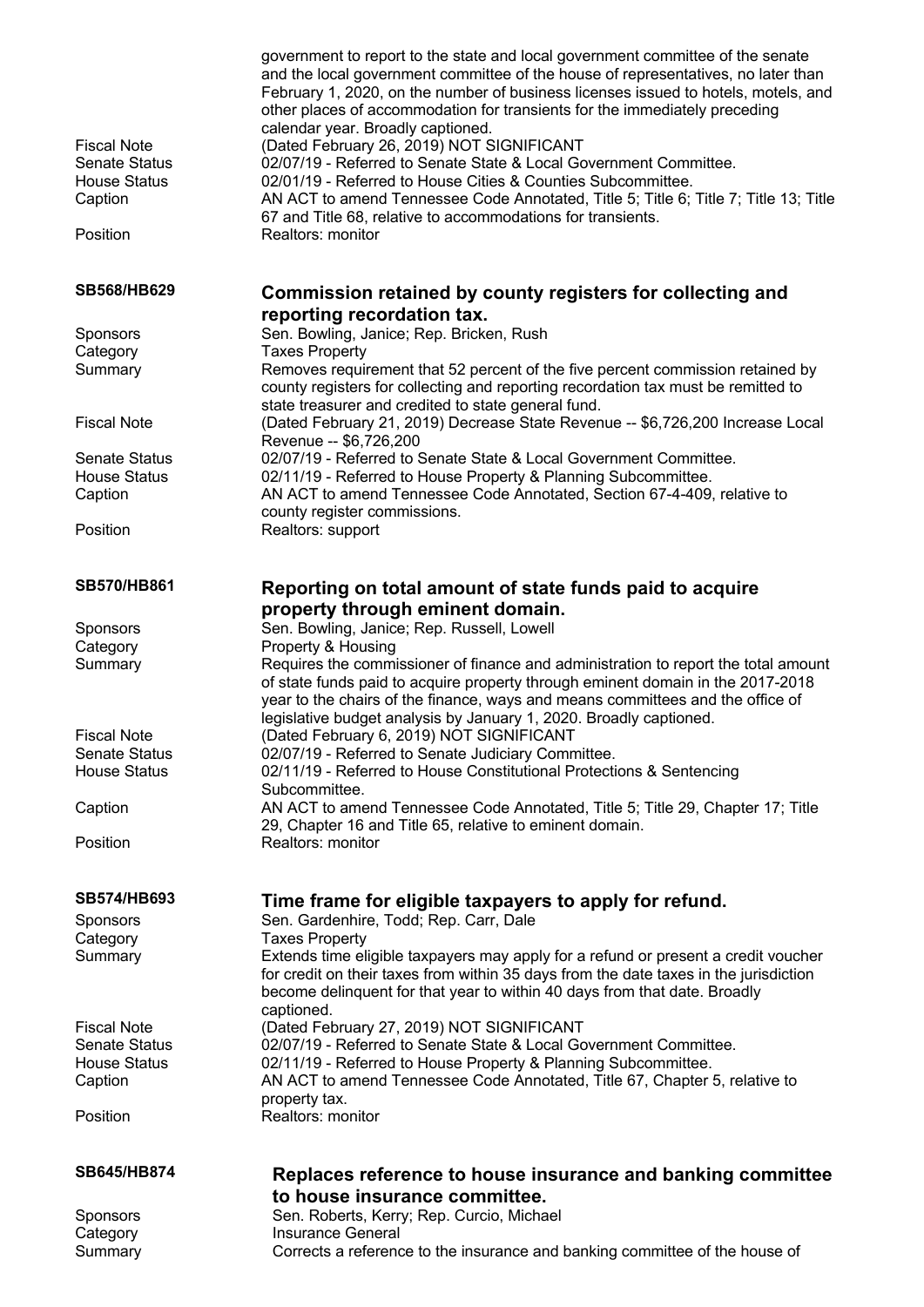| <b>SB715/HB853</b>                          | Annexation of territory by municipality that is not contiguous to<br>its boundaries.                                                                                                     |
|---------------------------------------------|------------------------------------------------------------------------------------------------------------------------------------------------------------------------------------------|
| Position                                    | Realtors: monitor                                                                                                                                                                        |
| <b>House Status</b><br>Caption              | 02/07/19 - Caption bill held on House clerk's desk.<br>AN ACT to amend Tennessee Code Annotated, Title 26; Title 30; Title 31; Title 32;<br>Title 56 and Title 71, relative to property. |
| <b>Senate Status</b>                        | 02/07/19 - Referred to Senate Commerce & Labor Committee.                                                                                                                                |
| <b>Fiscal Note</b>                          | must be provided notice of execution and sale, from 20 days to 25 days.<br>(Dated March 15, 2019) NOT SIGNIFICANT                                                                        |
| Category<br>Summary                         | Property & Housing<br>Increases the time in which a person in actual possession and occupation of land                                                                                   |
| Sponsors                                    | Sen. Stevens, John; Rep. Halford, Curtis                                                                                                                                                 |
| <b>SB714/HB851</b>                          | Notice of an execution and sale of land.                                                                                                                                                 |
| Position                                    | Realtors: support                                                                                                                                                                        |
| Caption                                     | AN ACT to amend Tennessee Code Annotated, Title 4; Title 65 and Title 67,<br>relative to rural broadband access.                                                                         |
| <b>House Status</b>                         | 02/07/19 - Caption bill held on House clerk's desk.                                                                                                                                      |
| <b>Fiscal Note</b><br><b>Senate Status</b>  | committee of the senate. Broadly captioned.<br>(Dated February 8, 2019) NOT SIGNIFICANT<br>02/07/19 - Referred to Senate Commerce & Labor Committee.                                     |
|                                             | report on the status of grants under the broadband accessibility grant program to<br>the chairs of the commerce committee of the house and the commerce and labor                        |
| Category<br>Summary                         | <b>Economic Development</b><br>Requires the department of economic and community development to deliver its                                                                              |
| Sponsors                                    | Sen. Stevens, John; Rep. Todd, Chris                                                                                                                                                     |
| <b>SB706/HB579</b>                          | Report on status of broadband accessibility grant program.                                                                                                                               |
| Position                                    | liens.<br>Realtors: support                                                                                                                                                              |
| Caption                                     | AN ACT to amend Tennessee Code Annotated, Section 66-21-108, relative to                                                                                                                 |
| <b>Senate Status</b><br><b>House Status</b> | 02/07/19 - Referred to Senate Judiciary Committee.<br>02/11/19 - Referred to House Civil Justice Subcommittee.                                                                           |
| <b>Fiscal Note</b>                          | (Dated February 27, 2019) NOT SIGNIFICANT                                                                                                                                                |
|                                             | challenge the securing unpaid dues, fees, assessments, or other charges pursuant<br>to a properly recorded master deed.                                                                  |
| Category<br>Summary                         | Property & Housing<br>Limits recovery of assets in successful lien challenges if the action was brought to                                                                               |
| Sponsors                                    | Sen. Gardenhire, Todd; Rep. Curcio, Michael                                                                                                                                              |
| <b>SB682/HB875</b>                          | Limits enforcement of a lien.                                                                                                                                                            |
| Caption                                     | AN ACT to amend Tennessee Code Annotated, Title 56, relative to insurance.                                                                                                               |
| Executive<br><b>Status</b>                  | 02/18/20 - Enacted as Public Chapter 0515 effective July 1, 2020.                                                                                                                        |
| <b>House Status</b>                         | 01/30/20 - House concurred in Senate amendment 2.                                                                                                                                        |
| <b>Fiscal Note</b><br><b>Senate Status</b>  | (Dated February 9, 2019) NOT SIGNIFICANT<br>01/27/20 - Senate passed with amendment 2 (012468).                                                                                          |
|                                             | serve as their primary purpose. Senate amendment 2 (012468) changes this bill's<br>effective date from July 1, 2019, to July 1, 2020.                                                    |
|                                             | offering and providing insurance coverage. However, allows such coverage to                                                                                                              |
|                                             | associations or business coalitions who are entering into an agreement to pool<br>their liabilities must have at least one substantial business purpose unrelated to                     |
|                                             | maintained in good faith for purposes other than obtaining insurance. Adds that                                                                                                          |
|                                             | banding together to create health insurance plans. Deletes the requirement that<br>bona fide associations must have been in existence for at least five years and                        |
| Amendment<br>Summary                        | House amendment 1 (004350) rewrites the bill and attempts to match Tennessee<br>code with Federal code in an effort to reduce regulation concerning associations                         |
|                                             | house of representatives.                                                                                                                                                                |
|                                             | representatives by replacing it with a reference to the insurance committee of the                                                                                                       |

Sponsors Sen. Watson, Bo; Rep. Carter, Mike Sponsors<br>
Category<br>
Category<br>
Local Government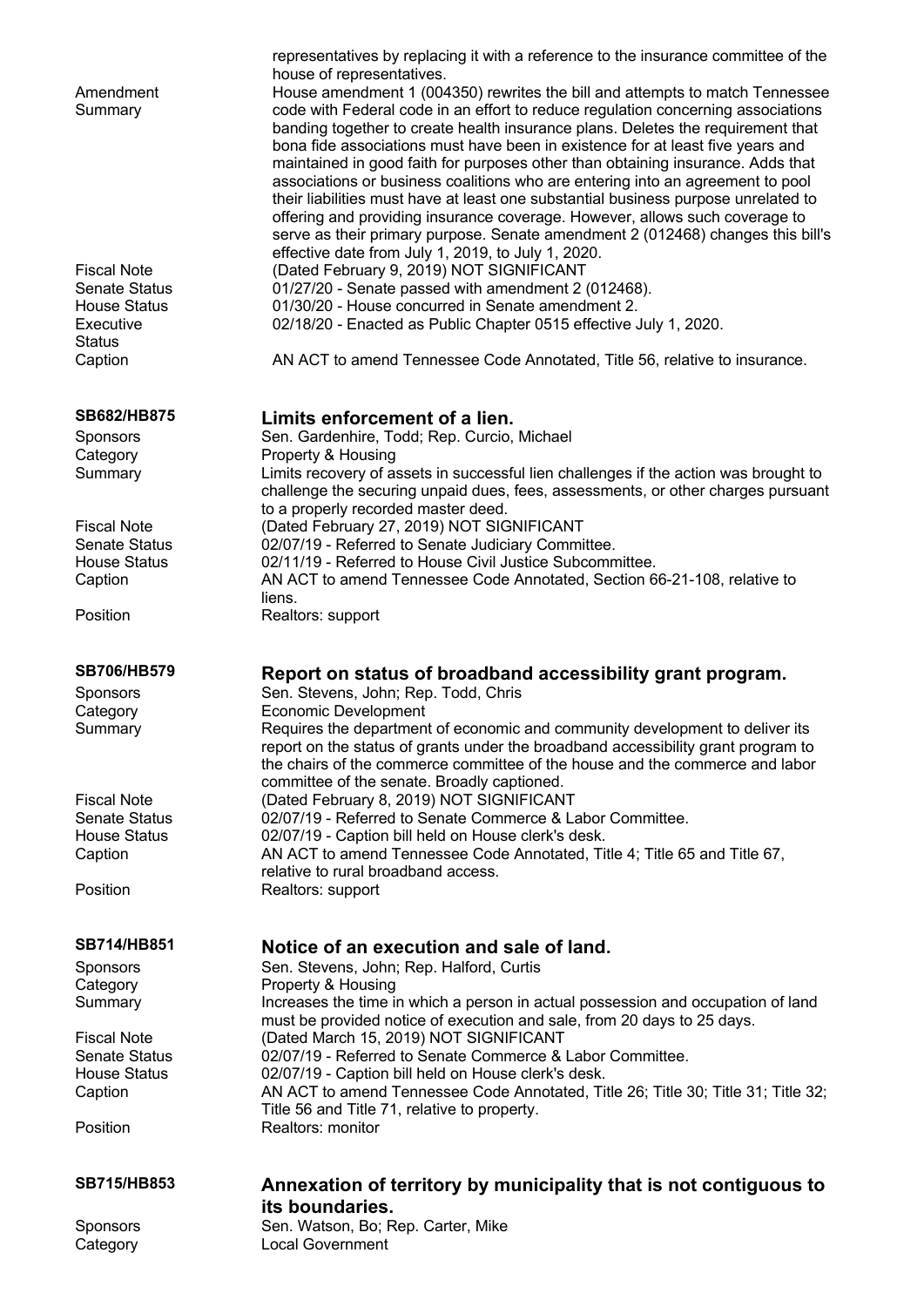| Summary<br><b>Fiscal Note</b><br><b>Senate Status</b><br><b>House Status</b><br>Caption<br>Position | Requires the consent of a county before a municipality may annex territory that is<br>not contiguous to the municipality's boundary.<br>(Dated February 22, 2019) NOT SIGNIFICANT<br>02/07/19 - Referred to Senate State & Local Government Committee.<br>02/27/19 - Taken off notice in House Property & Planning Subcommittee.<br>AN ACT to amend Tennessee Code Annotated, Title 6, Chapter 51 and Title 6,<br>Chapter 58, relative to municipalities.<br>Realtors: support |
|-----------------------------------------------------------------------------------------------------|--------------------------------------------------------------------------------------------------------------------------------------------------------------------------------------------------------------------------------------------------------------------------------------------------------------------------------------------------------------------------------------------------------------------------------------------------------------------------------|
| <b>SB717/HB863</b>                                                                                  | <b>Good Neighbor Compact.</b>                                                                                                                                                                                                                                                                                                                                                                                                                                                  |
| Sponsors<br>Category                                                                                | Sen. Gardenhire, Todd; Rep. Rudd, Tim<br><b>Government Regulation</b>                                                                                                                                                                                                                                                                                                                                                                                                          |
| Summary                                                                                             | Enacts reciprocal bans on states that have issued bans on states state-sponsored<br>travel to member states of this Compact, excepting travel for the purpose of<br>economic development and job recruitment. Becomes effective and binding on the<br>earlier date of legislative enactment of this Compact into law by at least 26 states or<br>December 31, 2019.                                                                                                            |
| <b>Fiscal Note</b>                                                                                  | (Dated March 6, 2019) NOT SIGNIFICANT                                                                                                                                                                                                                                                                                                                                                                                                                                          |
| <b>Senate Status</b>                                                                                | 03/19/19 - Taken off notice in Senate State & Local Government Committee.                                                                                                                                                                                                                                                                                                                                                                                                      |
| <b>House Status</b>                                                                                 | 03/13/19 - Taken off notice in House Employee Affairs Subcommittee.                                                                                                                                                                                                                                                                                                                                                                                                            |
| Caption                                                                                             | AN ACT to amend Tennessee Code Annotated, Title 4, relative to actions taken                                                                                                                                                                                                                                                                                                                                                                                                   |
| Position                                                                                            | against this state.<br>Realtors: oppose                                                                                                                                                                                                                                                                                                                                                                                                                                        |
|                                                                                                     |                                                                                                                                                                                                                                                                                                                                                                                                                                                                                |
| <b>SB766/HB582</b>                                                                                  | Taxation of residential property based on tree density.                                                                                                                                                                                                                                                                                                                                                                                                                        |
| Sponsors                                                                                            | Sen. Yarbro, Jeff; Rep. Potts, Jason                                                                                                                                                                                                                                                                                                                                                                                                                                           |
| Category                                                                                            | <b>Taxes Property</b>                                                                                                                                                                                                                                                                                                                                                                                                                                                          |
| Summary                                                                                             | Requires that tree density to be considered as a factor in determining residential                                                                                                                                                                                                                                                                                                                                                                                             |
| <b>Fiscal Note</b>                                                                                  | property value and the respective taxation in Davidson and Shelby Counties.<br>(Dated March 3, 2019) Other Fiscal Impact The precise mandatory recurring<br>decrease in property tax revenue collected by Davidson County cannot reasonably                                                                                                                                                                                                                                    |
| <b>Senate Status</b>                                                                                | be determined.<br>02/07/19 - Referred to Senate State & Local Government Committee.                                                                                                                                                                                                                                                                                                                                                                                            |
| <b>House Status</b>                                                                                 | 03/06/19 - Taken off notice in House Property & Planning Subcommittee.                                                                                                                                                                                                                                                                                                                                                                                                         |
| Caption                                                                                             | AN ACT to amend Tennessee Code Annotated, Title 67, Chapter 5, relative to                                                                                                                                                                                                                                                                                                                                                                                                     |
|                                                                                                     | taxation of residential property based on tree density.                                                                                                                                                                                                                                                                                                                                                                                                                        |
| Position                                                                                            | Realtors: monitor                                                                                                                                                                                                                                                                                                                                                                                                                                                              |
| SB811/HB845                                                                                         | Regulatory oversight regarding effluents when federal<br>government lacks funds.                                                                                                                                                                                                                                                                                                                                                                                               |
| Sponsors                                                                                            | Sen. Jackson, Ed; Rep. Todd, Chris                                                                                                                                                                                                                                                                                                                                                                                                                                             |
| Category                                                                                            | <b>Environment &amp; Nature</b>                                                                                                                                                                                                                                                                                                                                                                                                                                                |
| Summary                                                                                             | Requires state assume regulatory oversight over effluents during periods when the<br>federal government lacks adequate funds to exercise such responsibilities.                                                                                                                                                                                                                                                                                                                |
| <b>Fiscal Note</b>                                                                                  | (Dated March 14, 2019) NOT SIGNIFICANT                                                                                                                                                                                                                                                                                                                                                                                                                                         |
| <b>Senate Status</b>                                                                                | 02/26/20 - Set for Senate Energy, Agriculture & Natural Resources Committee<br>03/04/20.                                                                                                                                                                                                                                                                                                                                                                                       |
| <b>House Status</b>                                                                                 | 02/27/20 - Set for House Agriculture & Natural Resources Subcommittee 03/03/20.                                                                                                                                                                                                                                                                                                                                                                                                |
| Caption                                                                                             | AN ACT to amend Tennessee Code Annotated, Title 68 and Title 69, relative to                                                                                                                                                                                                                                                                                                                                                                                                   |
|                                                                                                     | environmental protection.                                                                                                                                                                                                                                                                                                                                                                                                                                                      |
| Position                                                                                            | Realtors: oppose                                                                                                                                                                                                                                                                                                                                                                                                                                                               |
|                                                                                                     |                                                                                                                                                                                                                                                                                                                                                                                                                                                                                |
| SB838/HB139                                                                                         | Health insurance coverage of acupuncture services.                                                                                                                                                                                                                                                                                                                                                                                                                             |
| Sponsors                                                                                            | Sen. Akbari, Raumesh; Rep. Cooper, Barbara                                                                                                                                                                                                                                                                                                                                                                                                                                     |
| Category                                                                                            | <b>Insurance Health</b>                                                                                                                                                                                                                                                                                                                                                                                                                                                        |
| Summary                                                                                             | Orders every individual or group health insurance policy to provide coverage for<br>acupuncture services after January 1, 2020. Allows for more stringent deductible,                                                                                                                                                                                                                                                                                                          |
| <b>Fiscal Note</b>                                                                                  | co-payment requirements and benefit limits than those established for the<br>treatment of other regular health benefits.<br>(Dated January 31, 2019) Increase State Expenditures \$720,000/FY19-20                                                                                                                                                                                                                                                                             |
|                                                                                                     | \$1,440,000/FY20-21 and Subsequent Years Potential Impact on Health Insurance<br>Premiums (required by Tenn. Code Ann. 3-2-111): Such legislation will result in an                                                                                                                                                                                                                                                                                                            |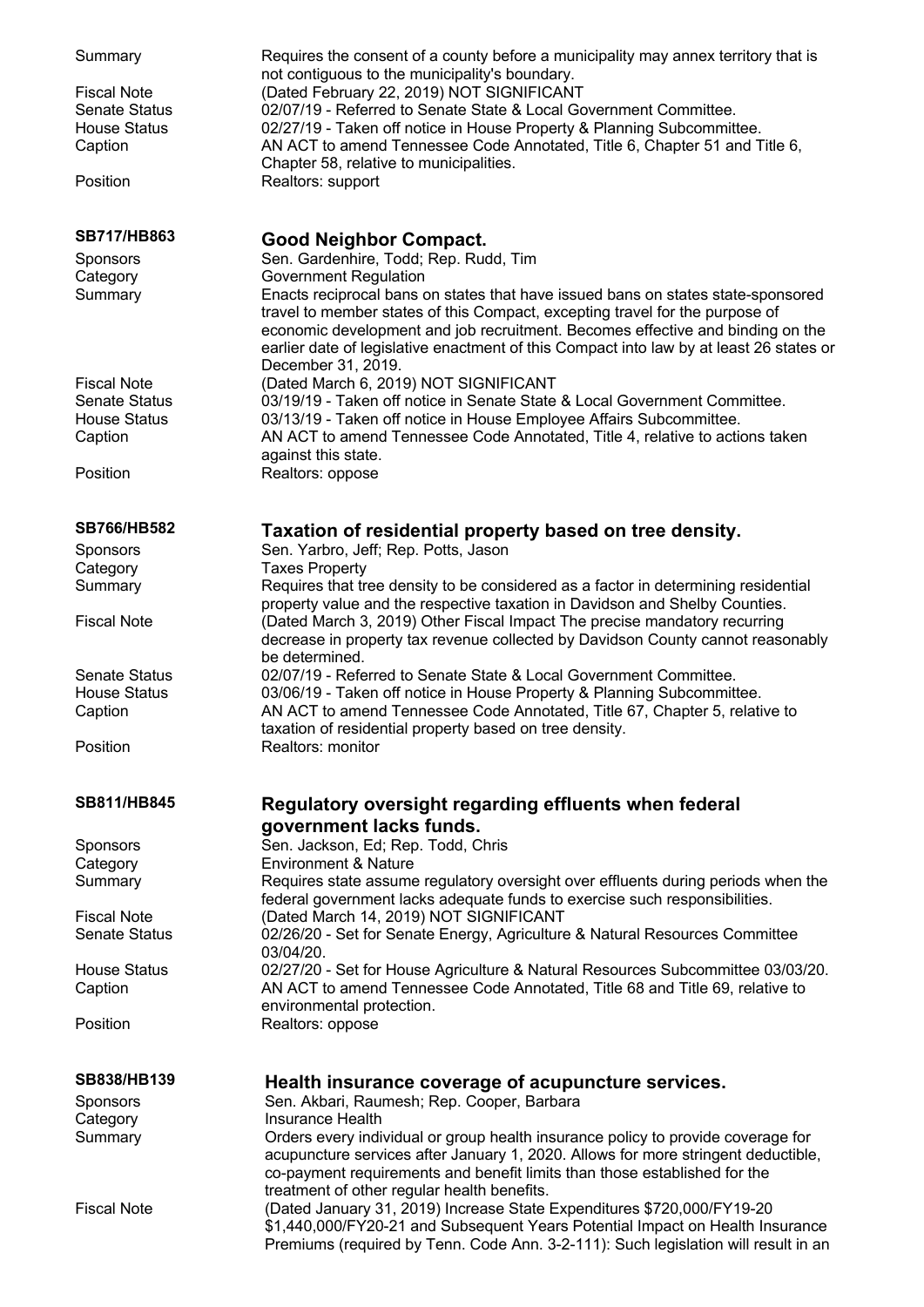|                                             | increase in the cost of health insurance premiums for procedures and treatments<br>being provided by plans that do not currently offer these benefits at the proposed<br>mandated levels. It is estimated that the increase to each individual's total premium<br>will be less than one percent. A one percent increase in premium rates could range<br>between \$50 (single coverage) and \$140 (family coverage) depending on the type<br>of plan. |
|---------------------------------------------|------------------------------------------------------------------------------------------------------------------------------------------------------------------------------------------------------------------------------------------------------------------------------------------------------------------------------------------------------------------------------------------------------------------------------------------------------|
| <b>Senate Status</b>                        | 02/11/19 - Referred to Senate Commerce & Labor Committee.                                                                                                                                                                                                                                                                                                                                                                                            |
| <b>House Status</b><br>Executive            | 03/13/19 - Failed in House Life & Health Insurance Subcommittee.<br>03/11/19 - Joint Council on Pensions and Insurance released to standing                                                                                                                                                                                                                                                                                                          |
| <b>Status</b>                               | committees with unfavorable comment.                                                                                                                                                                                                                                                                                                                                                                                                                 |
| Caption                                     | AN ACT to amend Tennessee Code Annotated, Title 56, Chapter 7, relative to                                                                                                                                                                                                                                                                                                                                                                           |
| Position                                    | health insurance coverage of acupuncture services.<br>Realtors: monitor                                                                                                                                                                                                                                                                                                                                                                              |
|                                             |                                                                                                                                                                                                                                                                                                                                                                                                                                                      |
| <b>SB866/HB990</b>                          | Permit applications pertaining to water and sewage.                                                                                                                                                                                                                                                                                                                                                                                                  |
| <b>Sponsors</b><br>Category                 | Sen. Bowling, Janice; Rep. Russell, Lowell<br>Government Organization                                                                                                                                                                                                                                                                                                                                                                                |
| Summary                                     | Requires the department to either approve permit applications pertaining to water<br>and sewage within 30 days of receipt or provide a clear, written explanation for not<br>issuing the permit with citations to supporting authority. Broadly captioned.                                                                                                                                                                                           |
| <b>Fiscal Note</b>                          | (Dated March 15, 2019) NOT SIGNIFICANT                                                                                                                                                                                                                                                                                                                                                                                                               |
| <b>Senate Status</b>                        | 02/11/19 - Referred to Senate Energy, Agriculture & Natural Resources Committee.                                                                                                                                                                                                                                                                                                                                                                     |
| <b>House Status</b><br>Caption              | 02/11/19 - Caption bill held on House clerk's desk.<br>AN ACT to amend Tennessee Code Annotated, Title 4, Chapter 3, Part 5; Title 5;                                                                                                                                                                                                                                                                                                                |
|                                             | Title 6; Title 7; Title 11; Title 13; Title 59; Title 60; Title 62; Title 64; Title 65; Title 68<br>and Title 69, relative to the amount of time within which decisions are made<br>concerning permits.                                                                                                                                                                                                                                              |
| Position                                    | Realtors: oppose                                                                                                                                                                                                                                                                                                                                                                                                                                     |
| SB905/HB721                                 | TACIR study regarding inspection, testing, and quarantine of                                                                                                                                                                                                                                                                                                                                                                                         |
|                                             | property where fentanyl found.                                                                                                                                                                                                                                                                                                                                                                                                                       |
| Sponsors                                    | Sen. Southerland, Steve; Rep. Moody, Debra                                                                                                                                                                                                                                                                                                                                                                                                           |
| Category<br>Summary                         | <b>Health Care</b><br>Directs TACIR to conduct a study regarding the inspection, testing, and quarantine                                                                                                                                                                                                                                                                                                                                             |
|                                             | of property where fentanyl or its analogues are found in this state and report the<br>findings to the health committees by January 1, 2020. Requires all appropriate state<br>department and agencies to provide assistance to TACIR in connection with the<br>study.                                                                                                                                                                                |
| <b>Fiscal Note</b>                          | (Dated February 13, 2019) NOT SIGNIFICANT                                                                                                                                                                                                                                                                                                                                                                                                            |
| <b>Senate Status</b><br><b>House Status</b> | 02/11/19 - Referred to Senate Health & Welfare Committee.<br>02/11/19 - Referred to House Mental Health & Substance Abuse Subcommittee.                                                                                                                                                                                                                                                                                                              |
| Caption                                     | AN ACT to amend Tennessee Code Annotated, Title 68, Chapter 212, relative to                                                                                                                                                                                                                                                                                                                                                                         |
|                                             | fentanyl.                                                                                                                                                                                                                                                                                                                                                                                                                                            |
| Position                                    | Realtors: monitor                                                                                                                                                                                                                                                                                                                                                                                                                                    |
| SB937/HB1219                                | Issuance of temporary occupational licenses to spouses of<br>members of the armed forces.                                                                                                                                                                                                                                                                                                                                                            |
| Sponsors                                    | Sen. Yarbro, Jeff; Rep. Potts, Jason                                                                                                                                                                                                                                                                                                                                                                                                                 |
| Category                                    | Professions & Licensure                                                                                                                                                                                                                                                                                                                                                                                                                              |
| Summary                                     | Directs the department of health and the department of commerce and insurance<br>to promulgate rules for the issuance of temporary occupational licenses to                                                                                                                                                                                                                                                                                          |
|                                             | spouses of members of the armed forces of the United States who have been<br>transferred by the military to Tennessee.                                                                                                                                                                                                                                                                                                                               |
| <b>Fiscal Note</b>                          | (Dated February 22, 2019) NOT SIGNIFICANT                                                                                                                                                                                                                                                                                                                                                                                                            |
| <b>Senate Status</b><br><b>House Status</b> | 03/19/19 - Failed in Senate Commerce & Labor Committee.<br>02/26/19 - Taken off notice in House Business Subcommittee.                                                                                                                                                                                                                                                                                                                               |
| Caption                                     | AN ACT to amend Tennessee Code Annotated, Title 4; Title 62; Title 63 and Title                                                                                                                                                                                                                                                                                                                                                                      |
|                                             | 68, relative to professions and occupations.                                                                                                                                                                                                                                                                                                                                                                                                         |
| Position                                    | Realtors: support                                                                                                                                                                                                                                                                                                                                                                                                                                    |
| SB941/HB859                                 | Establishes the office of apprenticeship and work-study<br>programs.                                                                                                                                                                                                                                                                                                                                                                                 |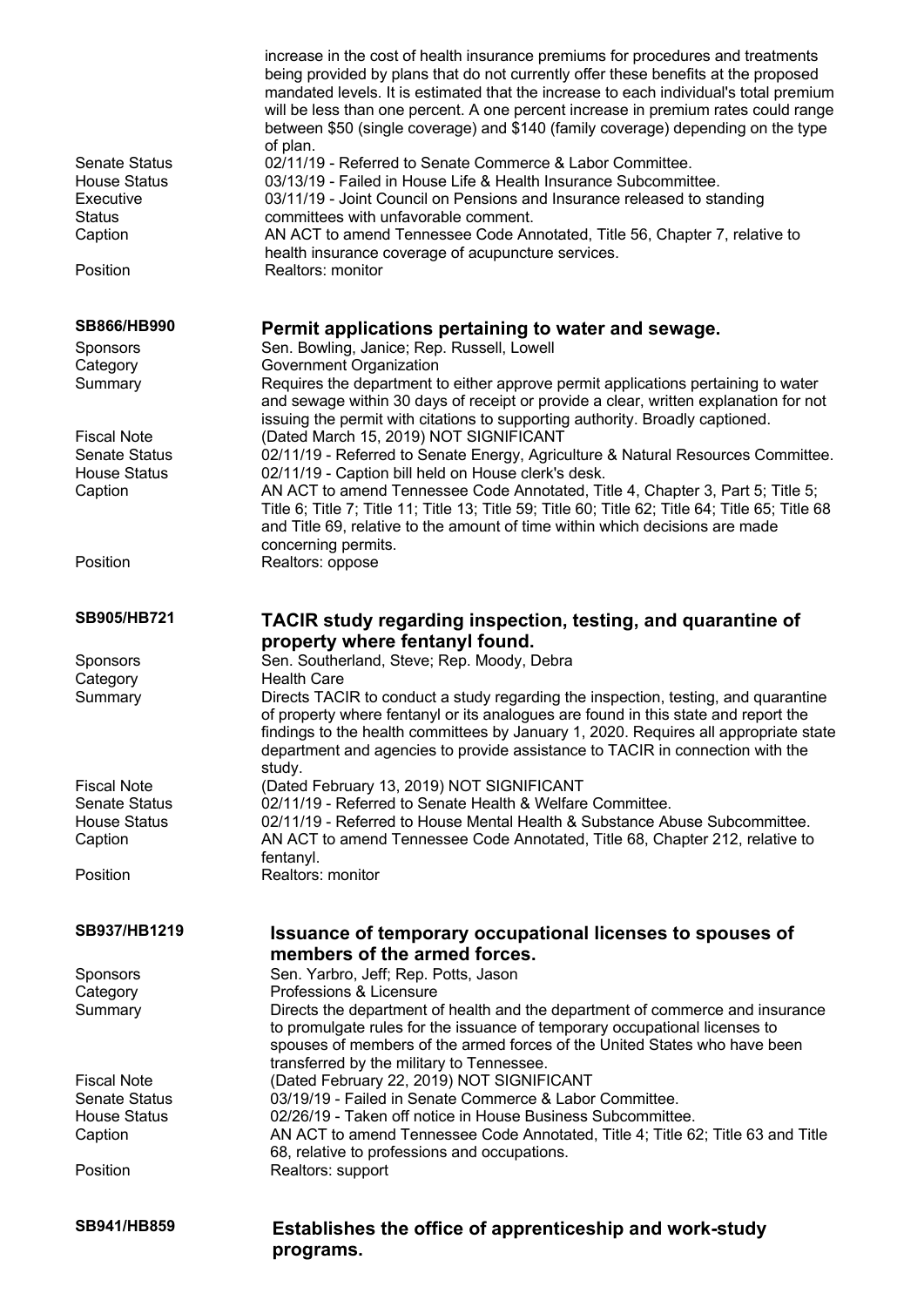| <b>Sponsors</b><br>Category<br>Summary | Sen. Yarbro, Jeff; Rep. Thompson, Dwayne<br>Government Organization<br>Establishes the office of apprenticeship and work-study programs within the                                                                                                                                                                                                                                                                                                                                                                                                                                                                                                                  |
|----------------------------------------|---------------------------------------------------------------------------------------------------------------------------------------------------------------------------------------------------------------------------------------------------------------------------------------------------------------------------------------------------------------------------------------------------------------------------------------------------------------------------------------------------------------------------------------------------------------------------------------------------------------------------------------------------------------------|
|                                        | department of economic and community development. Requires the<br>commissioner to appoint a director of the office, in consultation with THEC, the<br>Tennessee board of regents, the department of education, and the department of<br>labor. Requires the office to promote federally certified apprenticeship and work-<br>study programs to assist industries that have needs for such programs and to<br>establish industry consortiums in which the apprenticeship and work-study<br>programs are organized by industry and where companies can participate to best<br>meet their individual needs. Provides a tax credit to entities that participate in the |
|                                        | programs. Reinstates certain apprenticeship programs for certain professional<br>boards and commissions.                                                                                                                                                                                                                                                                                                                                                                                                                                                                                                                                                            |
| Amendment                              | House Business Subcommittee amendment 1 (012763) rewrites the bill to                                                                                                                                                                                                                                                                                                                                                                                                                                                                                                                                                                                               |
| Summary                                | establish an interagency advisory council and specifies membership of council.<br>Requires the council to provide advice and recommendations regarding strategies<br>to expand use of the Federal Registered Apprenticeship and Industry Recognized<br>Apprenticeship models for in-demand occupations across industry sectors and<br>ways to more effectively partner with the public workforce system, educational<br>institutions, and communities to leverage Registered Apprenticeship as a valued<br>post-secondary credential. Requires the council to report to the general assembly                                                                        |
| <b>Fiscal Note</b>                     | by January 21, 2021 regarding their advice and recommendations.<br>(Dated March 11, 2019) Increase State Revenue Exceeds \$253,300/FY19-<br>20/Office of Apprenticeship Exceeds \$243,300/FY20-21 and Subsequent<br>Years/Office of Apprenticeship Increase State Expenditures \$253,300/FY19-<br>20/Office of Apprenticeship \$243,300/FY20-21 and Subsequent Years/Office of                                                                                                                                                                                                                                                                                      |
| <b>Senate Status</b>                   | Apprenticeship<br>04/16/19 - Senate Commerce & Labor Committee deferred to first calendar of<br>2020.                                                                                                                                                                                                                                                                                                                                                                                                                                                                                                                                                               |
| <b>House Status</b>                    | 01/21/20 - Failed in House Business Subcommittee after adopting amendment 1<br>(012763).                                                                                                                                                                                                                                                                                                                                                                                                                                                                                                                                                                            |
| Caption                                | AN ACT to amend Tennessee Code Annotated, Title 4; Title 49; Title 62 and Title<br>67, relative to apprenticeships and work-study programs.                                                                                                                                                                                                                                                                                                                                                                                                                                                                                                                         |
| Position                               | Realtors: monitor                                                                                                                                                                                                                                                                                                                                                                                                                                                                                                                                                                                                                                                   |
| <b>SB973/HB44</b>                      | Use of hand-held cell phones prohibited while operating a motor<br>vehicle.                                                                                                                                                                                                                                                                                                                                                                                                                                                                                                                                                                                         |
| <b>Sponsors</b>                        | Sen. Jackson, Ed; Rep. Hazlewood, Patsy                                                                                                                                                                                                                                                                                                                                                                                                                                                                                                                                                                                                                             |
| Category                               | <b>Transportation Vehicles</b>                                                                                                                                                                                                                                                                                                                                                                                                                                                                                                                                                                                                                                      |
| Summary                                | Prohibits talking on a hand-held mobile phone on any road or highway in the state<br>while the vehicle is in motion. Current law only applies to talking on such devices                                                                                                                                                                                                                                                                                                                                                                                                                                                                                            |
| <b>Fiscal Note</b>                     | while driving within a marked school zone.<br>(Dated March 26, 2019) Increase State Revenue Exceeds \$40,900/FY19-20<br>Exceeds \$81,800/FY20-21 Exceeds \$40,900/FY21-22 and Subsequent Years<br>Increase Local Revenue Exceeds \$2,200/FY19-20 Exceeds \$4,300/FY20-21                                                                                                                                                                                                                                                                                                                                                                                            |
| Senate                                 | Exceeds \$2,200/FY21-22 and Subsequent Years<br>02/11/19 - Referred to Senate Transportation & Safety Committee.                                                                                                                                                                                                                                                                                                                                                                                                                                                                                                                                                    |
| <b>Status</b>                          |                                                                                                                                                                                                                                                                                                                                                                                                                                                                                                                                                                                                                                                                     |
| House<br><b>Status</b>                 | 01/22/19 - Referred to House Safety & Funding Subcommittee.                                                                                                                                                                                                                                                                                                                                                                                                                                                                                                                                                                                                         |
| Caption                                | AN ACT to amend Tennessee Code Annotated, Title 55, Chapter 8, relative to the                                                                                                                                                                                                                                                                                                                                                                                                                                                                                                                                                                                      |
|                                        | use of certain electronic communication devices while operating a motor vehicle.                                                                                                                                                                                                                                                                                                                                                                                                                                                                                                                                                                                    |
| Position                               | Realtors: oppose                                                                                                                                                                                                                                                                                                                                                                                                                                                                                                                                                                                                                                                    |
| SB988/HB1024                           | Notification regarding estimate of board fees.                                                                                                                                                                                                                                                                                                                                                                                                                                                                                                                                                                                                                      |
| Sponsors                               | Sen. Stevens, John; Rep. Lynn, Susan                                                                                                                                                                                                                                                                                                                                                                                                                                                                                                                                                                                                                                |
| Category                               | <b>Public Finance</b>                                                                                                                                                                                                                                                                                                                                                                                                                                                                                                                                                                                                                                               |
| Summary                                | Requires each board to notify the commissioner of finance and administration<br>when the estimate of board fees for a fiscal year is more than the certified amount                                                                                                                                                                                                                                                                                                                                                                                                                                                                                                 |
| <b>Fiscal Note</b>                     | of board fees required by the board for that fiscal year.<br>(Dated February 8, 2019) NOT SIGNIFICANT                                                                                                                                                                                                                                                                                                                                                                                                                                                                                                                                                               |
| <b>Senate Status</b>                   | 04/02/19 - Senate Finance Revenue Subcommittee returned to full committee with<br>a negative recommendation.                                                                                                                                                                                                                                                                                                                                                                                                                                                                                                                                                        |
| <b>House Status</b>                    | 02/11/19 - Caption bill held on House clerk's desk.<br>AN ACT to amend Tennessee Code Annotated, Title 4; Title 9; Title 54; Title 55                                                                                                                                                                                                                                                                                                                                                                                                                                                                                                                               |
| Caption                                |                                                                                                                                                                                                                                                                                                                                                                                                                                                                                                                                                                                                                                                                     |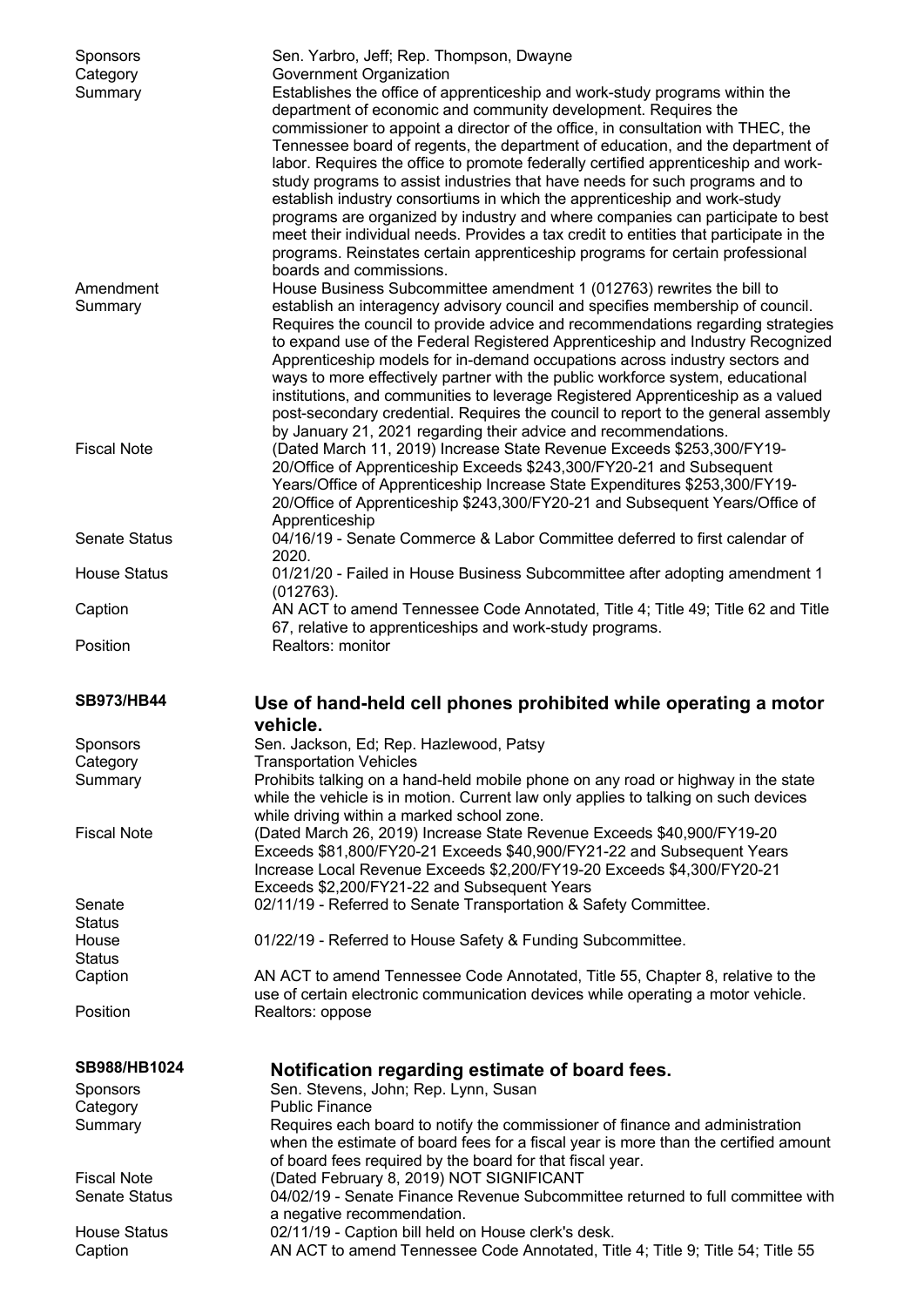and Title 67, relative to state funds. Position Realtors: monitor **SB992/HB722 Exemptions from professional privilege tax - judges and chancellors.** Sponsors Sen. Kelsey, Brian; Rep. Coley, Jim Category Taxes Business Summary Exempts judges and chancellors from the professional privilege tax assessed to persons licensed as attorneys. Fiscal Note (Dated February 16, 2019) Decrease State Revenue Net Impact - \$215,300/FY18- 19 and Subsequent Years Increase Local Revenue - \$3,100/FY18-19 and Subsequent Years Senate Status 05/01/19 - Taken off notice in Senate Finance, Ways & Means Committee.<br>House Status 02/27/20 - Set for House Finance, Ways & Means Subcommittee 03/04/20. 02/27/20 - Set for House Finance, Ways & Means Subcommittee 03/04/20. Caption AN ACT to amend Tennessee Code Annotated, Title 67, Chapter 4, Part 17, relative to the tax on engaging in certain professions. Position Realtors: monitor **SB999/HB1218 Reinstatement of professional and occupational licenses under certain circumstances.** Sponsors Sen. Yarbro, Jeff; Rep. Potts, Jason Category **Professions & Licensure** Summary Allows the reinstatement of a professional or occupational license if there is submission of an application acceptable to the licensing entity, payment of the full renewal fee for an active license, and payment of any reinstatement penalty that may be required by the licensing entity. Fiscal Note (Dated February 22, 2019) NOT SIGNIFICANT Senate Status 03/19/19 - Failed in Senate Commerce & Labor Committee for lack of a second. House Status 02/26/19 - Failed in House Business Subcommittee due to lack of second. Position Realtors: support **SB1000/HB1124 UAPA - board for licensing contractors.** Sponsors Sen. Roberts, Kerry; Rep. Daniel, Martin Category **Government Regulation** Summary Clarifies that the board for licensing contractors must promulgate rules in accordance with the Uniform Administrative Procedures Act. Broadly captioned. Amendment Summary House Government Operations Committee (008435) rewrites the bill. Defines public health as the science of preventing disease, infection, injury, and disability, promoting sanitation and physical health, and prolonging life, and clarifies that the term does not encompass the general welfare of society or of the community. Permits the stay of rules relative to the Uniform Administrative Procedures Act for up to 90 days. Requires notice be served at least 30 days prior to the hearing for contested cases relative to the Uniform Administrative Procedures Act. Requires an agency, if following the required three years of maintenance elects not to maintain official case records, to transfer the official record of case to the secretary of state for maintenance in the state library and archives. Requires briefs for appeals of contested case hearings be filed in all cases heard by a chancery court upon the record form the state agency. Establishes that petitioner-appellants failing to file briefs within the prescribed time may have their action dismissed and the final decision affirmed, and that defendant-appellees failing to file briefs within the prescribed time may have their cases decided solely upon the record and the petitioner-appellant's brief. Requires hearings on an oral argument be scheduled within 90 days after the record of the contested case hearing is filed, which may be waived by agreement of counsel. Requires the court establish an expedited briefing schedule, upon either party requesting an expedited hearing date, to review the merits of the appeal. Fiscal Note (Dated February 10, 2019) NOT SIGNIFICANT<br>Senate Status (01/15/20 - Taken off notice in Senate Governm 01/15/20 - Taken off notice in Senate Government Operations Committee. House Status 04/18/19 - House Government Operations Committee deferred to the first calendar of 2020.

Caption AN ACT to amend Tennessee Code Annotated, Title 4; Title 62 and Title 63, relative to administrative agencies.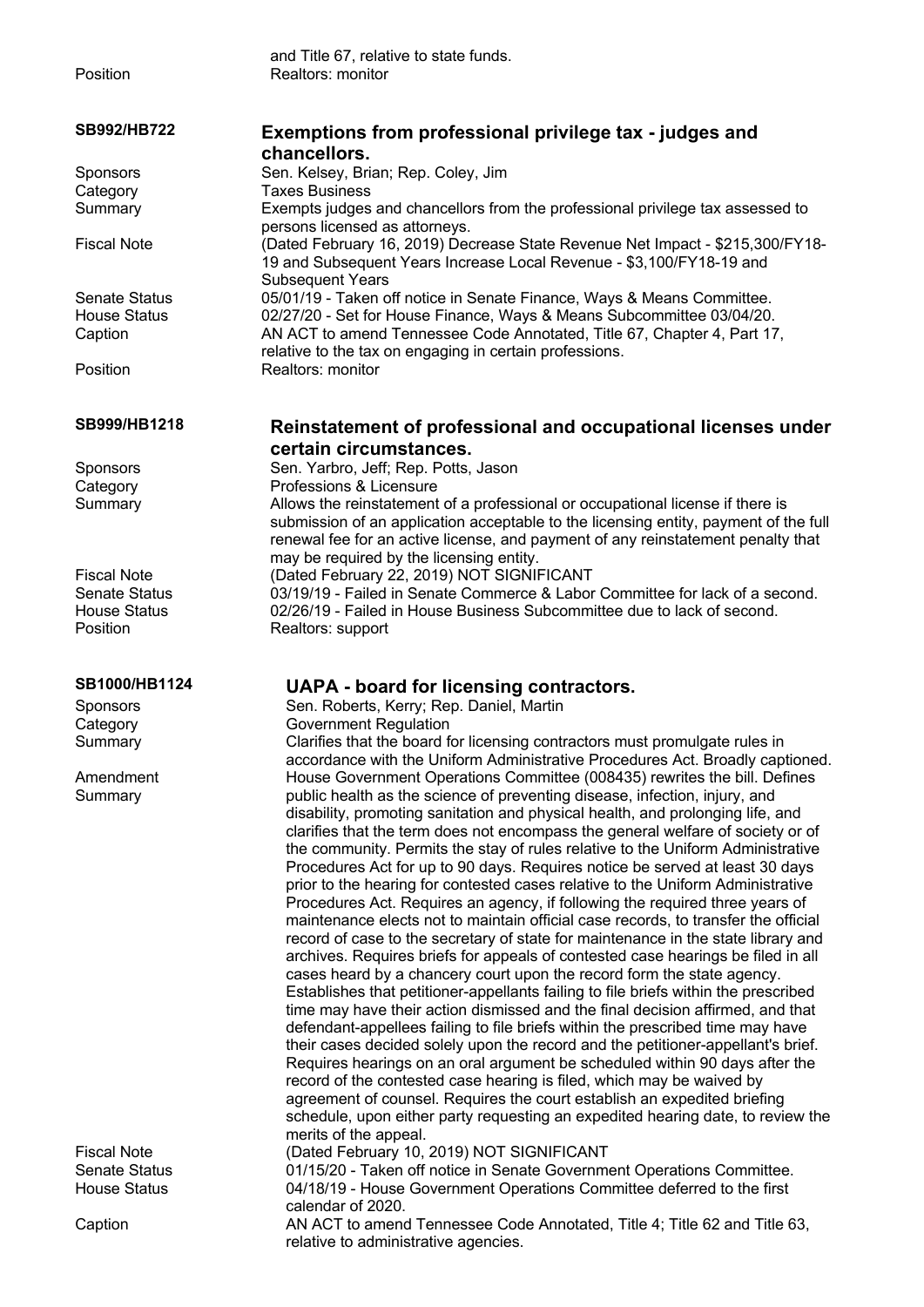| SB1005/HB1221        | Voter registration form provided by landlord and residential                            |
|----------------------|-----------------------------------------------------------------------------------------|
|                      | home sellers.                                                                           |
| Sponsors             | Sen. Gilmore, Brenda; Rep. Potts, Jason                                                 |
| Category             | Campaigns & Lobbying                                                                    |
| Summary              | Requires a residential landlord or a residential home sellet to provide a lessee or     |
|                      | buyer with the location and contact information for the office of the county            |
|                      |                                                                                         |
|                      | election commission and a voter registration form at the time of the execution of       |
|                      | the lease or sale.                                                                      |
| <b>Fiscal Note</b>   | (Dated February 27, 2019) NOT SIGNIFICANT                                               |
| <b>Senate Status</b> | 02/11/19 - Referred to Senate State & Local Government Committee.                       |
| <b>House Status</b>  | 03/06/19 - Taken off notice in House Elections & Campaign Finance                       |
|                      | Subcommittee.                                                                           |
| Caption              | AN ACT to amend Tennessee Code Annotated, Title 2, relative to voter                    |
|                      | registration.                                                                           |
| Position             | Realtors: oppose                                                                        |
|                      |                                                                                         |
|                      |                                                                                         |
| <b>SB1006/HB56</b>   | Compensation history of applicants for employment.                                      |
| Sponsors             | Sen. Gilmore, Brenda; Rep. Potts, Jason                                                 |
| Category             | Labor Law                                                                               |
| Summary              | Prohibits employers from screening applicants based on their compensation history       |
|                      | by requiring the applicantâ<br>s compensation history to satisfy minimum or             |
|                      | maximum criteria or seeking the compensation history of the applicant orally, in        |
|                      | writing, or through an employee or agent. Allows employer to consider the               |
|                      | compensation of a current employee during a move of job with the same employer.         |
|                      | Specifies that a violation is a Class B misdemeanor punishable by a fine only of a      |
|                      |                                                                                         |
|                      | minimum of \$100 up to a maximum of \$500.                                              |
| <b>Fiscal Note</b>   | (Dated March 3, 2019) NOT SIGNIFICANT                                                   |
| <b>Senate Status</b> | 02/11/19 - Referred to Senate Commerce & Labor Committee.                               |
| <b>House Status</b>  | 03/05/19 - Failed in House Employee Affairs Subcommittee.                               |
| Caption              | AN ACT to amend Tennessee Code Annotated, Title 8 and Title 50, relative to             |
|                      | compensation history of applicants for employment.                                      |
| Position             | Realtors: monitor                                                                       |
|                      |                                                                                         |
|                      |                                                                                         |
| <b>SB1037/HB580</b>  | Limit or expenses incurred by the department of economic and                            |
|                      | community development to administer the broadband                                       |
|                      |                                                                                         |
|                      | accessibility grant program.                                                            |
| <b>Sponsors</b>      | Sen. Gardenhire, Todd; Rep. Todd, Chris                                                 |
| Category             | <b>Public Finance</b>                                                                   |
| Summary              | Reduces the limit at which the expenses incurred by the department of economic          |
|                      | and community development to administer the broadband accessibility grant               |
|                      | program must not exceed from the total amount appropriated to the program in            |
|                      | any fiscal year from five to four percent.                                              |
| <b>Fiscal Note</b>   | (Dated February 27, 2019) NOT SIGNIFICANT                                               |
| <b>Senate Status</b> | 03/05/19 - Taken off notice in Senate Commerce & Labor Committee.                       |
| <b>House Status</b>  | 02/07/19 - Caption bill held on House clerk's desk.                                     |
| Caption              | AN ACT to amend Tennessee Code Annotated, Title 4; Title 65 and Title 67,               |
|                      | relative to rural broadband access.                                                     |
| Position             | Realtors: monitor                                                                       |
|                      |                                                                                         |
|                      |                                                                                         |
|                      |                                                                                         |
|                      |                                                                                         |
| SB1044/HB1397        | Recordation tax on transfers to related entities.                                       |
| <b>Sponsors</b>      | Sen. Yarbro, Jeff; Rep. Kumar, Sabi                                                     |
| Category             | <b>Taxes Property</b>                                                                   |
| Summary              | Exempts the transfer of real estate from real estate transfer tax when the              |
|                      | transferor is a member, stock holder, or partner, the transferee is a limited liability |
|                      | company, corporation, or partnership, and the real estate so conveyed serves as         |
|                      | a capital contribution to the business entity. Broadly captioned.                       |
| <b>Fiscal Note</b>   | (Dated February 26, 2019) Decrease State Revenue - \$4,013,300 Decrease                 |
|                      | Local Revenue - \$98,700                                                                |
| <b>Senate Status</b> | 04/02/19 - Taken off notice in Senate Finance Revenue Subcommittee.                     |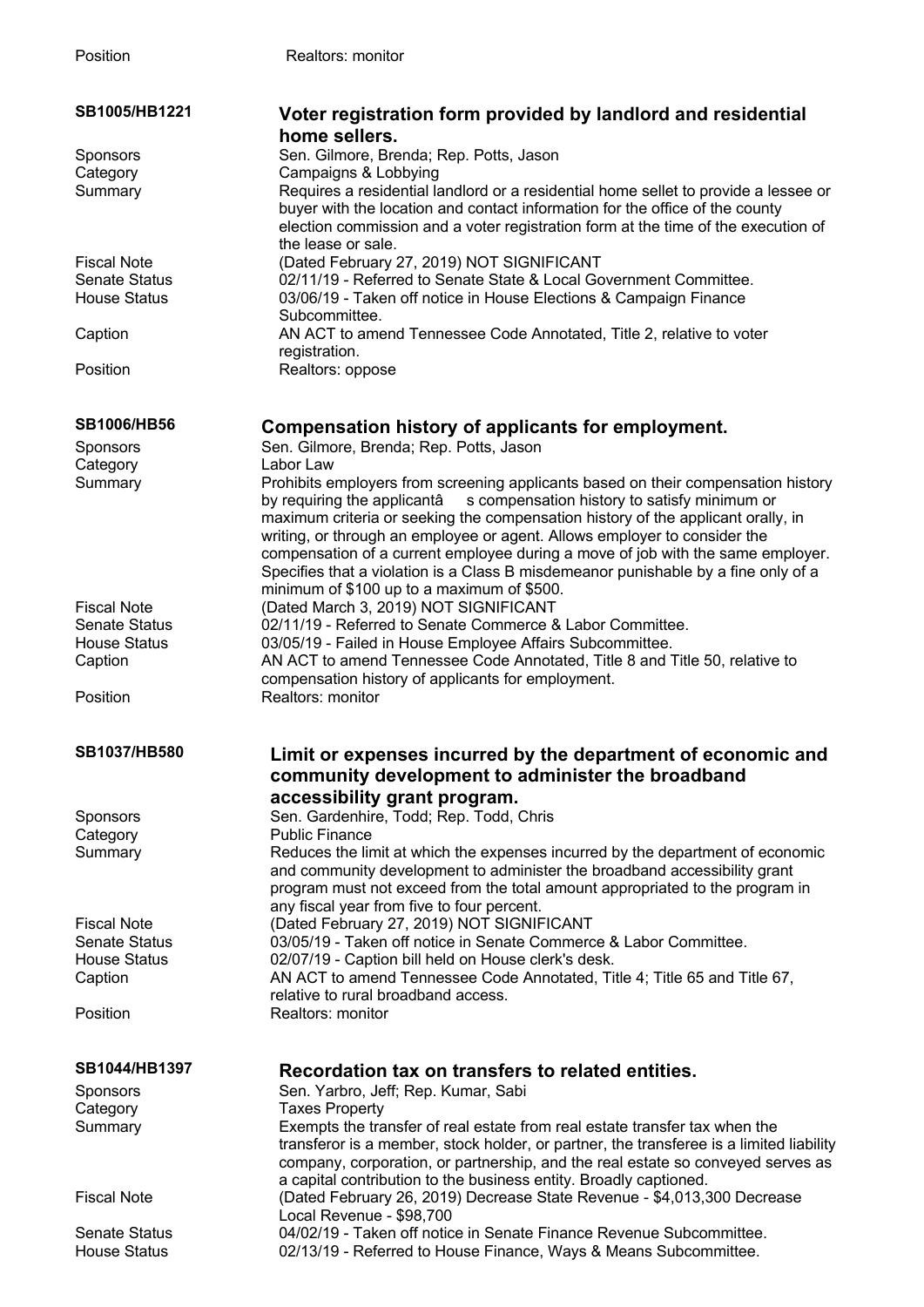Caption AN ACT to amend Tennessee Code Annotated, Section 67-4-409, relative to recordation tax on transfers to related entities. Position Realtors: support **SB1071/HB275 Requires housing development agency submit reports on blight elimination programs.** Sponsors Sen. Dickerson, Steven; Rep. Freeman, Bob Category **Property & Housing** Summary Requires the housing development agency submit a report on implementation of any amended policies to improve the agency's blight elimination program to the state and local government committee of both legislative houses by March 1 each year. Fiscal Note (Dated February 11, 2019) NOT SIGNIFICANT<br>Senate Status 02/11/19 - Referred to Senate State & Local Go Senate Status 02/11/19 - Referred to Senate State & Local Government Committee.<br>House Status 02/01/19 - Referred to House Property & Planning Subcommittee. 02/01/19 - Referred to House Property & Planning Subcommittee. Caption AN ACT to amend Tennessee Code Annotated, Title 4; Title 7; Title 13 and Title 68, relative to housing. Position Realtors: support **SB1076/HB344 Increases time to reclaim garments from dry cleaner.** Sponsors Sen. Dickerson, Steven; Rep. Moon, Jerome Category **Property & Housing** Summary Increases the amount of time a customer has to reclaim a garment or article from a dry cleaner before the dry cleaner is able to dispose of the garment from 180 days to 240 days. Broadly captioned. Fiscal Note (Dated February 13, 2019) NOT SIGNIFICANT Senate Status 02/11/19 - Referred to Senate Commerce & Labor Committee. House Status 02/04/19 - Caption bill held on House clerk's desk. Caption AN ACT to amend Tennessee Code Annotated, Title 66, relative to property. Position Realtors: support **SB1080/HB997 Animals that are abandoned in vacated rental property.** Sponsors Sen. Swann, Art; Rep. Beck, Bill Category **Property & Housing** Summary Requires a landlord to inspect a vacated residential property within 72 hours of when the last tenant vacated such property for abandoned animals left at the rental property. Requires landlord to report any abandoned animals found on the vacated rental property to the county or municipal animal shelter, animal control agency or a similar agency. Specifies that it is a Class C misdemeanor offense for a landlord to fail to make the inspection or report. Fiscal Note (Dated March 9, 2019) NOT SIGNIFICANT Senate Status 02/11/19 - Referred to Senate Commerce & Labor Committee. House Status 02/25/20 - Taken off notice in House Criminal Justice Subcommittee. Caption AN ACT to amend Tennessee Code Annotated, Title 39, Chapter 14, Part 2 and Title 66, relative to animals that are abandoned in vacated rental property. Position Realtors: oppose **SB1087/HB1285 Requirements for executive director of real estate commission.** Sponsors Sen. Dickerson, Steven; Rep. Farmer, Andrew Category **Professions & Licensure** Summary Deletes requirement that the executive director of the real estate commission have passed the real estate broker's examination. Broadly captioned. Fiscal Note (Dated March 6, 2019) NOT SIGNIFICANT Senate Status 02/11/19 - Referred to Senate Commerce & Labor Committee. House Status 02/13/19 - Referred to House Business Subcommittee. Caption AN ACT to amend Tennessee Code Annotated, Title 62, relative to professions. Position Realtors: support **SB1090/HB648 Property tax freeze program for persons 65 years of age or**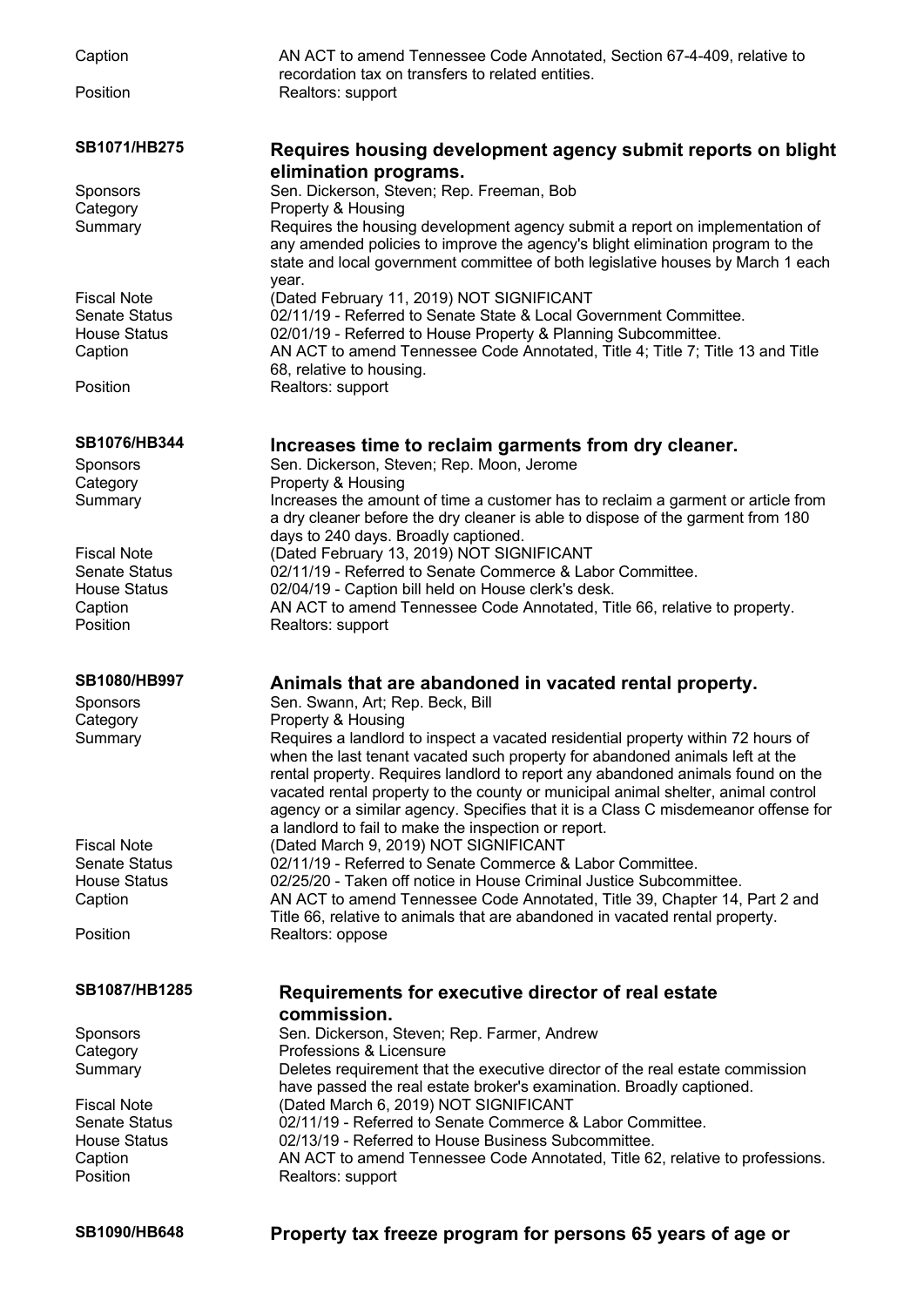| <b>Sponsors</b>                             | older.<br>Sen. Dickerson, Steven; Rep. Jernigan, Darren                                                                                                                                                                                                                                                                                                                                                                                                                                                                                                                                                                                                                       |
|---------------------------------------------|-------------------------------------------------------------------------------------------------------------------------------------------------------------------------------------------------------------------------------------------------------------------------------------------------------------------------------------------------------------------------------------------------------------------------------------------------------------------------------------------------------------------------------------------------------------------------------------------------------------------------------------------------------------------------------|
| Category<br>Summary                         | <b>Taxes Property</b><br>Creates real property tax freeze program for persons 65 years of age or older who<br>have lived in their principal residence for 30 years or more when the assessed<br>value of the property increases by 50 percent or more from an established<br>baseline assessed value of the property. Defines "baseline assessed value of the<br>property" to mean the assessed value of a residential property based on the<br>periodic reappraisal of the property that occurred immediately preceding the first<br>periodic reappraisal of the property used to establish that the residential property<br>owner was qualified for the tax freeze program. |
| <b>Fiscal Note</b>                          | (Dated April 4, 2019) Decrease Local Revenue \$66,300                                                                                                                                                                                                                                                                                                                                                                                                                                                                                                                                                                                                                         |
| <b>Senate Status</b><br><b>House Status</b> | 02/11/19 - Referred to Senate State & Local Government Committee.                                                                                                                                                                                                                                                                                                                                                                                                                                                                                                                                                                                                             |
| Caption                                     | 02/11/19 - Referred to House Property & Planning Subcommittee.<br>AN ACT to amend Tennessee Code Annotated, Title 67, Chapter 5, Part 7,                                                                                                                                                                                                                                                                                                                                                                                                                                                                                                                                      |
|                                             | relative to a property tax freeze program for persons 65 years of age or older.                                                                                                                                                                                                                                                                                                                                                                                                                                                                                                                                                                                               |
| Position                                    | Realtors: support                                                                                                                                                                                                                                                                                                                                                                                                                                                                                                                                                                                                                                                             |
| SB1125/HB1127                               | Report on sealed battery smoke alarms in residential<br>buildings.                                                                                                                                                                                                                                                                                                                                                                                                                                                                                                                                                                                                            |
| <b>Sponsors</b>                             | Sen. Briggs, Richard; Rep. Tillis, Rick                                                                                                                                                                                                                                                                                                                                                                                                                                                                                                                                                                                                                                       |
| Category<br>Summary                         | <b>Environment &amp; Nature</b><br>Requires the state fire marshal to submit a report with the commissioner of                                                                                                                                                                                                                                                                                                                                                                                                                                                                                                                                                                |
|                                             | commerce and insurance on the benefits of using sealed battery smoke alarms<br>in residential buildings located in this state as compared to the use of standard<br>smoke detectors in such buildings.                                                                                                                                                                                                                                                                                                                                                                                                                                                                        |
| <b>Fiscal Note</b><br><b>Senate Status</b>  | (Dated February 11, 2019) NOT SIGNIFICANT<br>02/11/19 - Referred to Senate Commerce & Labor Committee.                                                                                                                                                                                                                                                                                                                                                                                                                                                                                                                                                                        |
| <b>House Status</b>                         | 02/27/20 - Set for House Department & Agencies Subcommittee 03/03/20.                                                                                                                                                                                                                                                                                                                                                                                                                                                                                                                                                                                                         |
| Caption                                     | AN ACT to amend Tennessee Code Annotated, Title 68, Chapter 102; Title 68,                                                                                                                                                                                                                                                                                                                                                                                                                                                                                                                                                                                                    |
| Position                                    | Chapter 11 and Title 68, Chapter 120, relative to sealed battery smoke alarms.<br>Realtors: monitor                                                                                                                                                                                                                                                                                                                                                                                                                                                                                                                                                                           |
|                                             |                                                                                                                                                                                                                                                                                                                                                                                                                                                                                                                                                                                                                                                                               |
| SB1158/HB1007                               | Share of state sales and use tax revenue deposited to the state                                                                                                                                                                                                                                                                                                                                                                                                                                                                                                                                                                                                               |
|                                             | general fund.<br>Sen. Jackson, Ed; Rep. Carr, Dale                                                                                                                                                                                                                                                                                                                                                                                                                                                                                                                                                                                                                            |
| Sponsors<br>Category                        | <b>Taxes Sales</b>                                                                                                                                                                                                                                                                                                                                                                                                                                                                                                                                                                                                                                                            |
| Summary                                     | Decreases the amount of the share of state sales and use tax revenue deposited<br>to the state general fund from 29.0141 percent to 28.5262 percent. Increases the<br>share amount appropriated to municipalities from 4.6030 percent to 5.0909                                                                                                                                                                                                                                                                                                                                                                                                                               |
| <b>Fiscal Note</b>                          | percent.<br>(Dated March 8, 2019) Increase State Revenue - \$359,300/Municipal Technical<br>Advisory Service Decrease State Revenue - \$37,196,700/General Fund Increase                                                                                                                                                                                                                                                                                                                                                                                                                                                                                                      |
| <b>Senate Status</b>                        | Local Revenue - \$36,837,400<br>02/26/20 - Set for Senate Finance Revenue Subcommittee 03/03/20.                                                                                                                                                                                                                                                                                                                                                                                                                                                                                                                                                                              |
| <b>House Status</b>                         | 02/13/19 - Referred to House Finance, Ways & Means Subcommittee.                                                                                                                                                                                                                                                                                                                                                                                                                                                                                                                                                                                                              |
| Caption                                     | AN ACT to amend Tennessee Code Annotated, Section 67-6-103, relative to                                                                                                                                                                                                                                                                                                                                                                                                                                                                                                                                                                                                       |
| Position                                    | distribution of revenues.<br>Realtors: support                                                                                                                                                                                                                                                                                                                                                                                                                                                                                                                                                                                                                                |
|                                             |                                                                                                                                                                                                                                                                                                                                                                                                                                                                                                                                                                                                                                                                               |
| SB1162/HB1488                               | Threshold decennial county growth rate.                                                                                                                                                                                                                                                                                                                                                                                                                                                                                                                                                                                                                                       |
| <b>Sponsors</b><br>Category                 | Sen. Hensley, Joey; Rep. Bricken, Rush<br><b>Taxes Business</b>                                                                                                                                                                                                                                                                                                                                                                                                                                                                                                                                                                                                               |
| Summary                                     | Reduces to 15 percent the threshold decennial county growth rate required<br>before a county is authorized to levy a privilege tax on entities engaged in<br>residential development of property to provide the county with an additional<br>source of funding to defray the cost of providing school facilities. Broadly                                                                                                                                                                                                                                                                                                                                                     |
| <b>Fiscal Note</b>                          | captioned.<br>(Dated April 1, 2019) Other Fiscal Impact Permissive recurring increases in local<br>government revenue; the extent and timing of which cannot be determined due<br>to several unknown factors.                                                                                                                                                                                                                                                                                                                                                                                                                                                                 |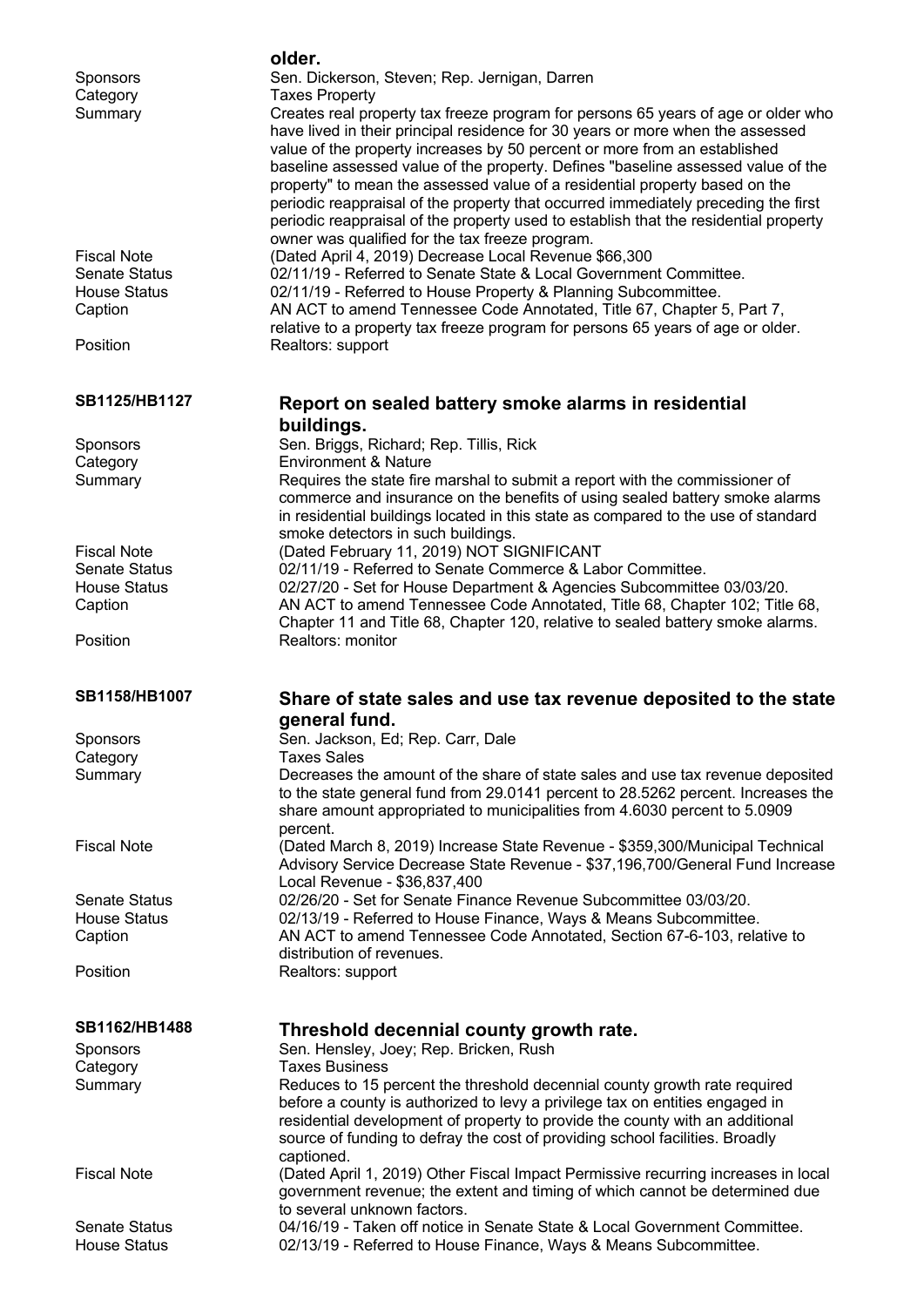| Caption                        | AN ACT to amend Tennessee Code Annotated, Title 67, Chapter 4, Part 29,<br>relative to taxation.                                                                                                                                                                                                                                                                                                                                                                                                                                                                                                                                                                                                                                                                                                                                                                                                                                                                                                                                                 |
|--------------------------------|--------------------------------------------------------------------------------------------------------------------------------------------------------------------------------------------------------------------------------------------------------------------------------------------------------------------------------------------------------------------------------------------------------------------------------------------------------------------------------------------------------------------------------------------------------------------------------------------------------------------------------------------------------------------------------------------------------------------------------------------------------------------------------------------------------------------------------------------------------------------------------------------------------------------------------------------------------------------------------------------------------------------------------------------------|
| Position                       | Realtors: oppose                                                                                                                                                                                                                                                                                                                                                                                                                                                                                                                                                                                                                                                                                                                                                                                                                                                                                                                                                                                                                                 |
| SB1167/HB614                   | Requires landlords provide email addresses.                                                                                                                                                                                                                                                                                                                                                                                                                                                                                                                                                                                                                                                                                                                                                                                                                                                                                                                                                                                                      |
| <b>Sponsors</b>                | Sen. Hensley, Joey; Rep. Griffey, Bruce                                                                                                                                                                                                                                                                                                                                                                                                                                                                                                                                                                                                                                                                                                                                                                                                                                                                                                                                                                                                          |
| Category                       | Property & Housing                                                                                                                                                                                                                                                                                                                                                                                                                                                                                                                                                                                                                                                                                                                                                                                                                                                                                                                                                                                                                               |
| Summary                        | Requires a landlord to provide certain local governmental agencies responsible<br>for enforcing building codes the landlord's email address, in addition to name,<br>telephone number, and physical address.                                                                                                                                                                                                                                                                                                                                                                                                                                                                                                                                                                                                                                                                                                                                                                                                                                     |
| Amendment<br>Summary           | House Business Subcommittee amendment 1 (004989) makes it illegal for any<br>lessor to lease, let, or rent a dwelling unit to an illegal alien, or allow an occupant<br>who is an illegal alien to reside in a dwelling unit leased or rented by the lessor,<br>knowing or in reckless disregard of the fact that the alien entered or remains in<br>the United States illegally. Requires lessor verify citizenship and lawful presence<br>of prospective occupants and maintain verifying documents for at least one year<br>following the occupant ceasing to rent, let or lease from the lessor. Establishes<br>punishment for offenses. Specifies that the law applies only to contracts to let,<br>lease, or rent dwelling units on or after the effective date of this act. Requires law<br>enforcement officers investigating violations of this law request federal<br>verification on whether an occupant is an alien lawfully present in the United<br>States. Prohibits law enforcement officers or agencies from making independent |
|                                | determinations of any occupant's immigration status.                                                                                                                                                                                                                                                                                                                                                                                                                                                                                                                                                                                                                                                                                                                                                                                                                                                                                                                                                                                             |
| <b>Fiscal Note</b>             | (Dated February 12, 2019) NOT SIGNIFICANT                                                                                                                                                                                                                                                                                                                                                                                                                                                                                                                                                                                                                                                                                                                                                                                                                                                                                                                                                                                                        |
| <b>Senate Status</b>           | 02/11/19 - Referred to Senate Commerce & Labor Committee.                                                                                                                                                                                                                                                                                                                                                                                                                                                                                                                                                                                                                                                                                                                                                                                                                                                                                                                                                                                        |
| <b>House Status</b><br>Caption | 03/26/19 - House Commerce Committee deferred to summer study.<br>AN ACT to amend Tennessee Code Annotated, Title 4; Title 62 and Title 66,<br>relative to the landlord tenant relationship.                                                                                                                                                                                                                                                                                                                                                                                                                                                                                                                                                                                                                                                                                                                                                                                                                                                      |
| Position                       | Realtors: monitor                                                                                                                                                                                                                                                                                                                                                                                                                                                                                                                                                                                                                                                                                                                                                                                                                                                                                                                                                                                                                                |
| <b>SB1198/HB1080</b>           | Passive investment income.                                                                                                                                                                                                                                                                                                                                                                                                                                                                                                                                                                                                                                                                                                                                                                                                                                                                                                                                                                                                                       |
| <b>Sponsors</b>                | Sen. White, Dawn; Rep. Rudd, Tim                                                                                                                                                                                                                                                                                                                                                                                                                                                                                                                                                                                                                                                                                                                                                                                                                                                                                                                                                                                                                 |
| Category                       | <b>Taxes Business</b>                                                                                                                                                                                                                                                                                                                                                                                                                                                                                                                                                                                                                                                                                                                                                                                                                                                                                                                                                                                                                            |
| Summary                        | Defines passive investment income as gross receipts derived from royalties,<br>rents from residential, farm, or commercial property, dividends, interest,<br>annuities, and sales or exchanges of stock or securities to the extent of any<br>gains therefrom.                                                                                                                                                                                                                                                                                                                                                                                                                                                                                                                                                                                                                                                                                                                                                                                   |
| <b>Fiscal Note</b>             | (Dated March 10, 2019) NOT SIGNIFICANT                                                                                                                                                                                                                                                                                                                                                                                                                                                                                                                                                                                                                                                                                                                                                                                                                                                                                                                                                                                                           |
| <b>Senate Status</b>           | 03/26/19 - Taken off notice in Senate Finance Revenue Subcommittee.                                                                                                                                                                                                                                                                                                                                                                                                                                                                                                                                                                                                                                                                                                                                                                                                                                                                                                                                                                              |
| <b>House Status</b>            | 03/28/19 - Held on House clerk's desk.                                                                                                                                                                                                                                                                                                                                                                                                                                                                                                                                                                                                                                                                                                                                                                                                                                                                                                                                                                                                           |
| Caption                        | AN ACT to amend Tennessee Code Annotated, Section 67-4-2008, relative to<br>passive investment income.                                                                                                                                                                                                                                                                                                                                                                                                                                                                                                                                                                                                                                                                                                                                                                                                                                                                                                                                           |
| Position                       | Realtors: monitor                                                                                                                                                                                                                                                                                                                                                                                                                                                                                                                                                                                                                                                                                                                                                                                                                                                                                                                                                                                                                                |
| <b>SB1290/HB1053</b>           | Exemptions from professional privilege tax.                                                                                                                                                                                                                                                                                                                                                                                                                                                                                                                                                                                                                                                                                                                                                                                                                                                                                                                                                                                                      |
| <b>Sponsors</b>                | Sen. Pody, Mark; Rep. Hall, Mark<br><b>Taxes Business</b>                                                                                                                                                                                                                                                                                                                                                                                                                                                                                                                                                                                                                                                                                                                                                                                                                                                                                                                                                                                        |
| Category<br>Summary            | Exempts individuals from the professional privilege tax if they are exempt from                                                                                                                                                                                                                                                                                                                                                                                                                                                                                                                                                                                                                                                                                                                                                                                                                                                                                                                                                                  |
|                                | the business tax on gross receipts from providing services for which they are<br>licensed.                                                                                                                                                                                                                                                                                                                                                                                                                                                                                                                                                                                                                                                                                                                                                                                                                                                                                                                                                       |
| Amendment                      | Senate Finance Revenue Subcommittee amendment 1 (003959) rewrites the                                                                                                                                                                                                                                                                                                                                                                                                                                                                                                                                                                                                                                                                                                                                                                                                                                                                                                                                                                            |
| Summary                        | bill and provides exemption from the professional privilege tax, beginning with<br>taxes due on June 1, 2020 for the professions of lobbyist, architect, broker,<br>audiologist, chiropractor, dentist, optometrist, podiatrist, psychologist, speech<br>pathologist, veterinarian, and attorney.                                                                                                                                                                                                                                                                                                                                                                                                                                                                                                                                                                                                                                                                                                                                                |
| <b>Fiscal Note</b>             | (Dated March 5, 2019) Decrease State Revenue Net Impact \$91,940,900/FY19-<br>20 and Subsequent Years Decrease State Expenditures \$974,400/FY19-20 and<br>Subsequent Years Increase Local Revenue \$456,300/FY19-20 and Subsequent<br>Years                                                                                                                                                                                                                                                                                                                                                                                                                                                                                                                                                                                                                                                                                                                                                                                                     |
| <b>Senate Status</b>           | 04/30/19 - Taken off notice in Senate Finance, Ways & Means Committee.                                                                                                                                                                                                                                                                                                                                                                                                                                                                                                                                                                                                                                                                                                                                                                                                                                                                                                                                                                           |
| <b>House Status</b><br>Caption | 03/06/19 - Taken off notice in House Finance, Ways & Means Subcommittee.<br>AN ACT to amend Tennessee Code Annotated, Title 67, Chapter 4, Part 17,<br>relative to taxation of the privilege of engaging in certain occupations.                                                                                                                                                                                                                                                                                                                                                                                                                                                                                                                                                                                                                                                                                                                                                                                                                 |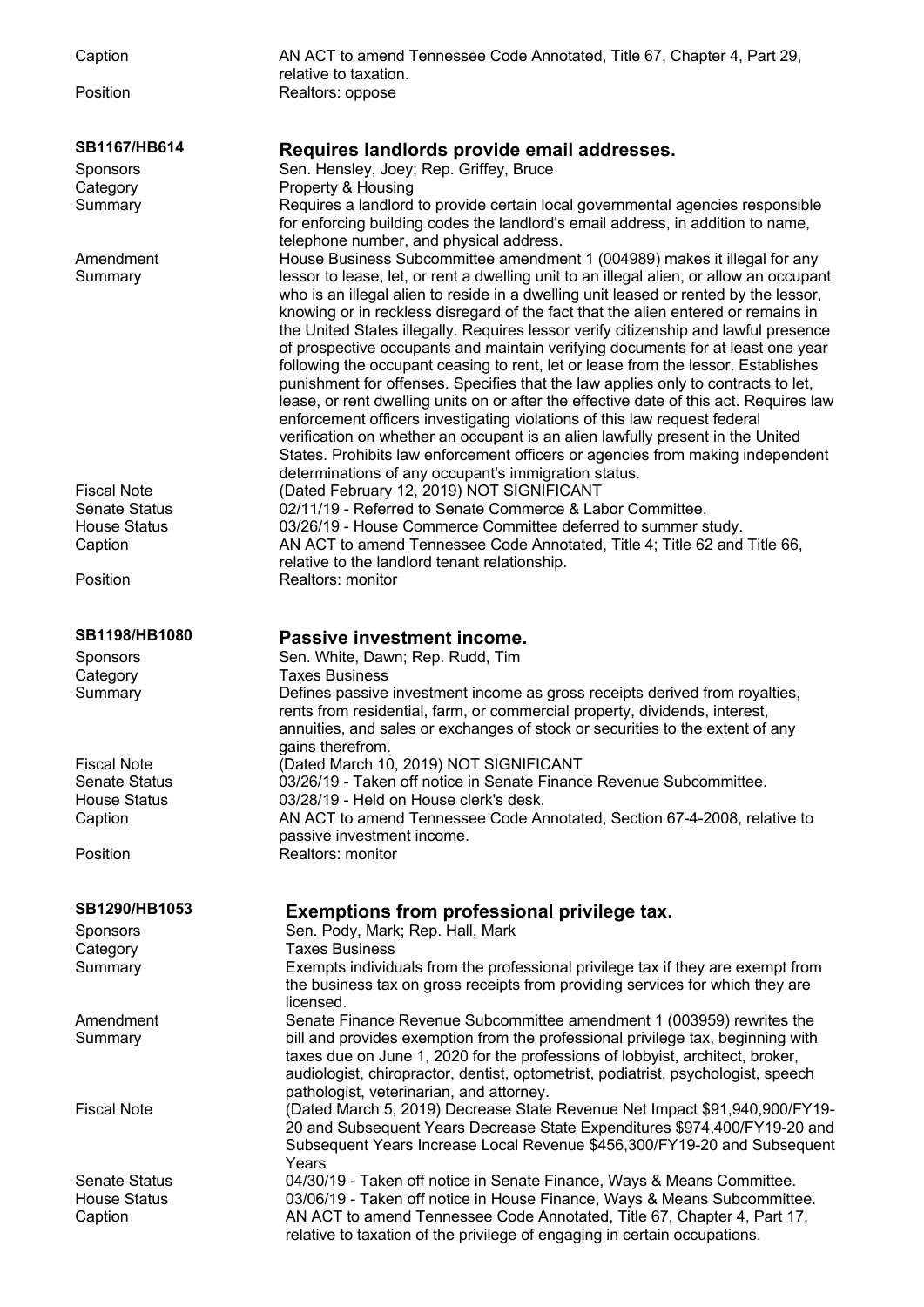| SB1327/HB1088<br>Sponsors<br>Category<br>Summary                             | Application of licensure expedited for military spouses.<br>Sen. Bowling, Janice; Rep. Bricken, Rush<br>Professions & Licensure<br>Deletes requirement that spouses armed forces service members of the United<br>States be actively employed in a profession when moving to this state in order to<br>have their licensure application expedited. Broadly captioned.                                                                                                                                                                                                                                                                                                                                                                                                                                                                  |
|------------------------------------------------------------------------------|----------------------------------------------------------------------------------------------------------------------------------------------------------------------------------------------------------------------------------------------------------------------------------------------------------------------------------------------------------------------------------------------------------------------------------------------------------------------------------------------------------------------------------------------------------------------------------------------------------------------------------------------------------------------------------------------------------------------------------------------------------------------------------------------------------------------------------------|
| <b>Fiscal Note</b><br><b>Senate Status</b><br><b>House Status</b><br>Caption | (Dated February 14, 2019) NOT SIGNIFICANT<br>03/12/19 - Taken off notice in Senate Commerce & Labor Committee.<br>02/19/19 - Taken off notice in House Business Subcommittee.<br>AN ACT to amend Tennessee Code Annotated, Title 4, Chapter 3, Part 13 and<br>Title 68, Chapter 1, Part 1, relative to licenses.                                                                                                                                                                                                                                                                                                                                                                                                                                                                                                                       |
| Position                                                                     | Realtors: support                                                                                                                                                                                                                                                                                                                                                                                                                                                                                                                                                                                                                                                                                                                                                                                                                      |
| SB1329/HB1467                                                                | UAPA - effects administrative rules and regulations have on                                                                                                                                                                                                                                                                                                                                                                                                                                                                                                                                                                                                                                                                                                                                                                            |
|                                                                              | small businesses.                                                                                                                                                                                                                                                                                                                                                                                                                                                                                                                                                                                                                                                                                                                                                                                                                      |
| Sponsors                                                                     | Sen. Watson, Bo; Rep. Daniel, Martin                                                                                                                                                                                                                                                                                                                                                                                                                                                                                                                                                                                                                                                                                                                                                                                                   |
| Category                                                                     | <b>Government Regulation</b>                                                                                                                                                                                                                                                                                                                                                                                                                                                                                                                                                                                                                                                                                                                                                                                                           |
| Summary                                                                      | Requires an agency to submit an estimate to the members of the government<br>operations committees of the senate and the house of representatives prior to<br>filing a rule or regulation with the secretary of state. Orders the estimate to<br>include implementation costs incurred by all small businesses over three years,<br>number of small businesses affected by the regulation, reasoning upon which<br>the estimate is based and all information used in determining the estimate.<br>Prohibits the agency from promulgating a regulation that will cost equal to or<br>greater than \$3,000,000, unless there is authorizing legislation or a germane<br>modification to reduce costs below the \$3,000,000 threshold. Does not apply to<br>institutions of higher education, emergency rules, or regulations required by |
|                                                                              | federal mandate.                                                                                                                                                                                                                                                                                                                                                                                                                                                                                                                                                                                                                                                                                                                                                                                                                       |
| Amendment<br>Summary                                                         | House Government Operations amendment 1 (005092) establishes that an<br>agency must submit an estimate to the fiscal review committee between 60 and<br>90 days of filing a rule or regulation with the secretary of state, with the review<br>from the fiscal review staff for accuracy. Declares that the fiscal review staff<br>must review the estimate for accuracy, where after confirmation or modification,<br>the executive director of the fiscal review committee will submit the estimate to<br>the members of the government operations committees of the house and<br>senate.                                                                                                                                                                                                                                            |
| <b>Fiscal Note</b>                                                           | (Dated February 16, 2019) Other Fiscal Impact Due to the uncertain complexity<br>of the additional responsibilities and the extent to which certain agencies will be<br>impacted, there may be additional state expenditures incurred in order to<br>comply. Future interpretation or expansion of what is requested of agencies<br>may result in the need to contract for services.                                                                                                                                                                                                                                                                                                                                                                                                                                                   |
| <b>Senate Status</b>                                                         | 02/11/19 - Referred to Senate Government Operations Committee.                                                                                                                                                                                                                                                                                                                                                                                                                                                                                                                                                                                                                                                                                                                                                                         |
| <b>House Status</b>                                                          | 01/22/20 - Taken off notice in House Finance, Ways & Means Subcommittee.                                                                                                                                                                                                                                                                                                                                                                                                                                                                                                                                                                                                                                                                                                                                                               |
| Caption                                                                      | AN ACT to amend Tennessee Code Annotated, Title 4, Chapter 5, relative to                                                                                                                                                                                                                                                                                                                                                                                                                                                                                                                                                                                                                                                                                                                                                              |
|                                                                              | the Uniform Administrative Procedures Act.                                                                                                                                                                                                                                                                                                                                                                                                                                                                                                                                                                                                                                                                                                                                                                                             |
| Position                                                                     | Realtors: support                                                                                                                                                                                                                                                                                                                                                                                                                                                                                                                                                                                                                                                                                                                                                                                                                      |
| SB1365/HB1356                                                                | Tax relief for certain disaster claimants.                                                                                                                                                                                                                                                                                                                                                                                                                                                                                                                                                                                                                                                                                                                                                                                             |
| Sponsors                                                                     | Sen. Yager, Ken; Rep. Calfee, Kent                                                                                                                                                                                                                                                                                                                                                                                                                                                                                                                                                                                                                                                                                                                                                                                                     |
| Category                                                                     | <b>Taxes Property</b>                                                                                                                                                                                                                                                                                                                                                                                                                                                                                                                                                                                                                                                                                                                                                                                                                  |
| Summary                                                                      | Requires any owner who filed a claim against the Tennessee Valley Authority<br>(TVA) for the coal ash spill occurring between December 1, 2008 and January 1,<br>2009 to not be subject to the typical penalty or interest of delinquent taxes on<br>property. Orders instead that only interest from the delinguency date of the<br>respective tax year at the composite prime rate published by the federal reserve<br>board, minus two points will be implemented.                                                                                                                                                                                                                                                                                                                                                                  |
| <b>Fiscal Note</b>                                                           | (Dated March 19, 2019) Decrease Local Revenue Exceeds \$132,900/One-Time                                                                                                                                                                                                                                                                                                                                                                                                                                                                                                                                                                                                                                                                                                                                                               |
| <b>Senate Status</b><br><b>House Status</b><br>Caption                       | 04/29/19 - Set for Senate Finance, Ways & Means Committee 04/29/19.<br>03/27/19 - Returned to House clerk's desk.<br>AN ACT to amend Tennessee Code Annotated, Title 67, Chapter 5, relative to                                                                                                                                                                                                                                                                                                                                                                                                                                                                                                                                                                                                                                        |

tax relief for certain disaster claimants.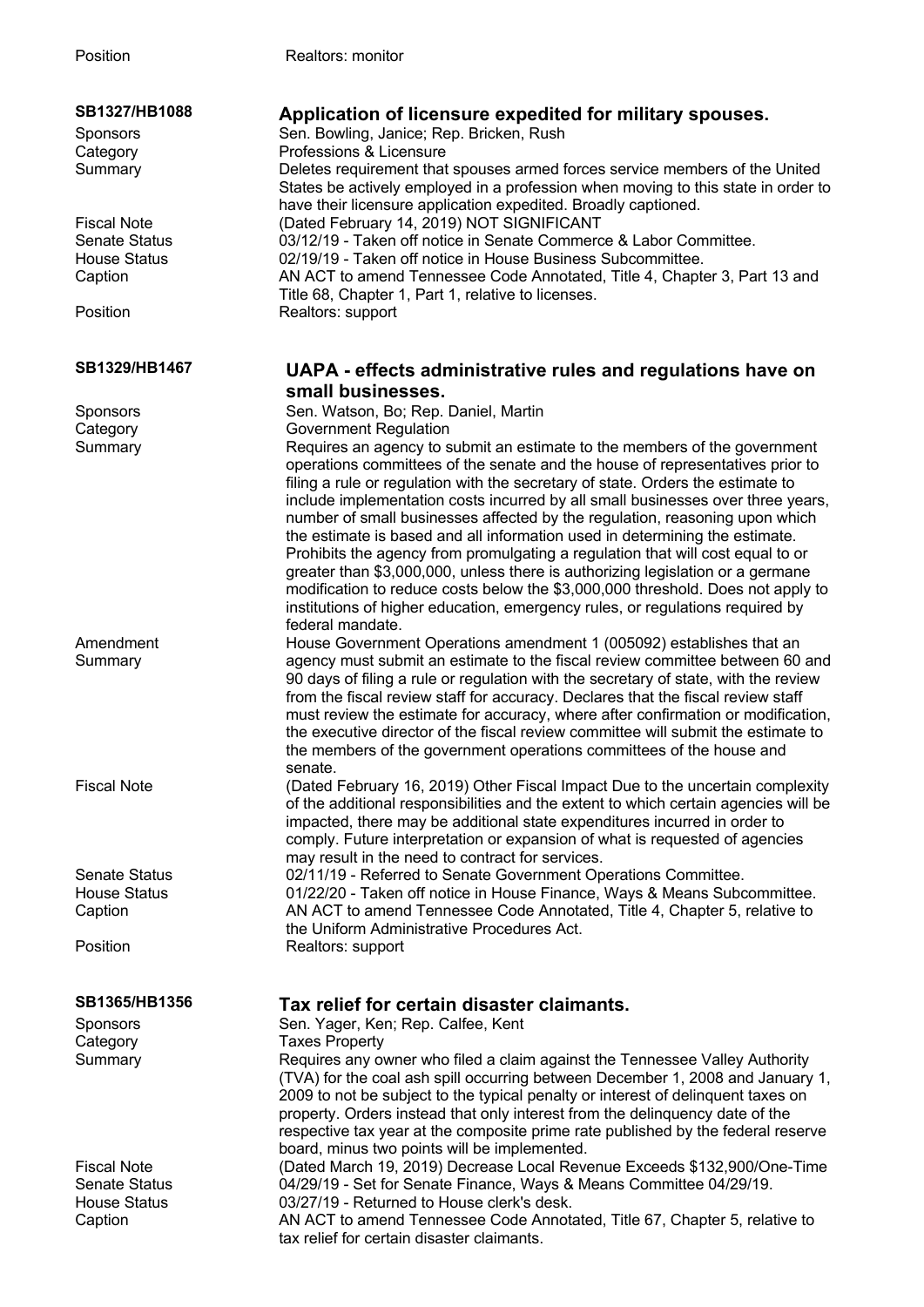| SB1394/HB691<br>Sponsors<br>Category                                         | Notice landlord regarding change of tenant's email address.<br>Sen. Bell, Mike; Rep. Hall, Mark<br>Property & Housing                                                                                                                                                                                                                                                                                                                                                                                                                                                                                                                                                                                                                                                                                                                                                                                                                                                                                                                                                                                                                                                                                                                                                                                                                                                                                                                                                                                                                                                                                                                                                                                                                                                                                                                                                                                                        |
|------------------------------------------------------------------------------|------------------------------------------------------------------------------------------------------------------------------------------------------------------------------------------------------------------------------------------------------------------------------------------------------------------------------------------------------------------------------------------------------------------------------------------------------------------------------------------------------------------------------------------------------------------------------------------------------------------------------------------------------------------------------------------------------------------------------------------------------------------------------------------------------------------------------------------------------------------------------------------------------------------------------------------------------------------------------------------------------------------------------------------------------------------------------------------------------------------------------------------------------------------------------------------------------------------------------------------------------------------------------------------------------------------------------------------------------------------------------------------------------------------------------------------------------------------------------------------------------------------------------------------------------------------------------------------------------------------------------------------------------------------------------------------------------------------------------------------------------------------------------------------------------------------------------------------------------------------------------------------------------------------------------|
| Summary                                                                      | Requires a tenant to notify the landlord within ten days of a change of email<br>address.                                                                                                                                                                                                                                                                                                                                                                                                                                                                                                                                                                                                                                                                                                                                                                                                                                                                                                                                                                                                                                                                                                                                                                                                                                                                                                                                                                                                                                                                                                                                                                                                                                                                                                                                                                                                                                    |
| <b>Fiscal Note</b><br><b>Senate Status</b><br><b>House Status</b><br>Caption | (Dated February 13, 2019) NOT SIGNIFICANT<br>02/11/19 - Referred to Senate Commerce & Labor Committee.<br>02/07/19 - Caption bill held on House clerk's desk.<br>AN ACT to amend Tennessee Code Annotated, Title 29, Chapter 18 and Title 66,<br>relative to landlords and tenants.                                                                                                                                                                                                                                                                                                                                                                                                                                                                                                                                                                                                                                                                                                                                                                                                                                                                                                                                                                                                                                                                                                                                                                                                                                                                                                                                                                                                                                                                                                                                                                                                                                          |
| Position                                                                     | Realtors: support                                                                                                                                                                                                                                                                                                                                                                                                                                                                                                                                                                                                                                                                                                                                                                                                                                                                                                                                                                                                                                                                                                                                                                                                                                                                                                                                                                                                                                                                                                                                                                                                                                                                                                                                                                                                                                                                                                            |
| SB1396/HB1493                                                                | Access to private cemeteries.                                                                                                                                                                                                                                                                                                                                                                                                                                                                                                                                                                                                                                                                                                                                                                                                                                                                                                                                                                                                                                                                                                                                                                                                                                                                                                                                                                                                                                                                                                                                                                                                                                                                                                                                                                                                                                                                                                |
| Sponsors                                                                     | Sen. Bell, Mike; Rep. Thompson, Dwayne                                                                                                                                                                                                                                                                                                                                                                                                                                                                                                                                                                                                                                                                                                                                                                                                                                                                                                                                                                                                                                                                                                                                                                                                                                                                                                                                                                                                                                                                                                                                                                                                                                                                                                                                                                                                                                                                                       |
| Category                                                                     | <b>Cemetery &amp; Funeral Services</b>                                                                                                                                                                                                                                                                                                                                                                                                                                                                                                                                                                                                                                                                                                                                                                                                                                                                                                                                                                                                                                                                                                                                                                                                                                                                                                                                                                                                                                                                                                                                                                                                                                                                                                                                                                                                                                                                                       |
| Summary                                                                      | Requires owners of private property on which a gravesite or crypt containing                                                                                                                                                                                                                                                                                                                                                                                                                                                                                                                                                                                                                                                                                                                                                                                                                                                                                                                                                                                                                                                                                                                                                                                                                                                                                                                                                                                                                                                                                                                                                                                                                                                                                                                                                                                                                                                 |
|                                                                              | human remains is located to allow access to such site by certain persons.<br>Prohibits the erection of a barrier to access of such site. Creates right of action if<br>access is denied.                                                                                                                                                                                                                                                                                                                                                                                                                                                                                                                                                                                                                                                                                                                                                                                                                                                                                                                                                                                                                                                                                                                                                                                                                                                                                                                                                                                                                                                                                                                                                                                                                                                                                                                                     |
| <b>Fiscal Note</b>                                                           | (Dated February 26, 2019) NOT SIGNIFICANT                                                                                                                                                                                                                                                                                                                                                                                                                                                                                                                                                                                                                                                                                                                                                                                                                                                                                                                                                                                                                                                                                                                                                                                                                                                                                                                                                                                                                                                                                                                                                                                                                                                                                                                                                                                                                                                                                    |
| <b>Senate Status</b>                                                         | 02/11/19 - Referred to Senate Judiciary Committee.                                                                                                                                                                                                                                                                                                                                                                                                                                                                                                                                                                                                                                                                                                                                                                                                                                                                                                                                                                                                                                                                                                                                                                                                                                                                                                                                                                                                                                                                                                                                                                                                                                                                                                                                                                                                                                                                           |
| <b>House Status</b>                                                          | 03/27/19 - Failed in House Property & Planning Subcommittee after adopting<br>amendment 1 (006480).                                                                                                                                                                                                                                                                                                                                                                                                                                                                                                                                                                                                                                                                                                                                                                                                                                                                                                                                                                                                                                                                                                                                                                                                                                                                                                                                                                                                                                                                                                                                                                                                                                                                                                                                                                                                                          |
| Caption                                                                      | AN ACT to amend Tennessee Code Annotated, Title 46, relative to cemeteries.                                                                                                                                                                                                                                                                                                                                                                                                                                                                                                                                                                                                                                                                                                                                                                                                                                                                                                                                                                                                                                                                                                                                                                                                                                                                                                                                                                                                                                                                                                                                                                                                                                                                                                                                                                                                                                                  |
| Position                                                                     | Realtors: monitor                                                                                                                                                                                                                                                                                                                                                                                                                                                                                                                                                                                                                                                                                                                                                                                                                                                                                                                                                                                                                                                                                                                                                                                                                                                                                                                                                                                                                                                                                                                                                                                                                                                                                                                                                                                                                                                                                                            |
|                                                                              |                                                                                                                                                                                                                                                                                                                                                                                                                                                                                                                                                                                                                                                                                                                                                                                                                                                                                                                                                                                                                                                                                                                                                                                                                                                                                                                                                                                                                                                                                                                                                                                                                                                                                                                                                                                                                                                                                                                              |
| SB1429/HB1290                                                                | Public viewing of solar easement instruments.                                                                                                                                                                                                                                                                                                                                                                                                                                                                                                                                                                                                                                                                                                                                                                                                                                                                                                                                                                                                                                                                                                                                                                                                                                                                                                                                                                                                                                                                                                                                                                                                                                                                                                                                                                                                                                                                                |
| Sponsors                                                                     | Sen. Bell, Mike; Rep. Farmer, Andrew                                                                                                                                                                                                                                                                                                                                                                                                                                                                                                                                                                                                                                                                                                                                                                                                                                                                                                                                                                                                                                                                                                                                                                                                                                                                                                                                                                                                                                                                                                                                                                                                                                                                                                                                                                                                                                                                                         |
| Category                                                                     | Property & Housing                                                                                                                                                                                                                                                                                                                                                                                                                                                                                                                                                                                                                                                                                                                                                                                                                                                                                                                                                                                                                                                                                                                                                                                                                                                                                                                                                                                                                                                                                                                                                                                                                                                                                                                                                                                                                                                                                                           |
| Summary                                                                      | Requires the department of environment and conservation to make the sample<br>solar easement instrument accessible to the public through their website.<br>Broadly captioned.                                                                                                                                                                                                                                                                                                                                                                                                                                                                                                                                                                                                                                                                                                                                                                                                                                                                                                                                                                                                                                                                                                                                                                                                                                                                                                                                                                                                                                                                                                                                                                                                                                                                                                                                                |
| Amendment<br>Summary                                                         | Senate Commerce & Labor Committee amendment 1, House Local Committee<br>amendment 1 (007237) deletes all language after the enacting clause. Defines<br>terms associated with, and including, homeowners association. Creates<br>requirements for amendments to homeowners associations' governing<br>documents which effectively prohibit the lease of residential property for 30 days<br>or more. Establishes that the owner of a property subject to such prohibition has<br>a vested right to continue renting such property until the owner transfers<br>ownership of the property. Senate Commerce & Labor Committee amendment 2<br>(013450) deletes all language after the enacting clause. Defines terms<br>associated with, and including, homeowners association. Creates requirements<br>for amendments to homeowners associationsâ<br>governing documents which<br>effectively prohibit the lease of residential property for 180 days or more.<br>Establishes that the owner of a property subject to such prohibition has a vested<br>right to continue renting such property until the owner transfers ownership of the<br>property. Exempts transfers to relatives or businesses in which the current<br>owner of the rental property is an owner, and exempts transfers from<br>businesses to other businesses where the same owner has control of the<br>property being transferred from the prohibition of leasing the property for 180<br>days or more. Requires businesses which transfer real estate within a<br>homeowners association where such a declaration has been made, or when a<br>change in contact information has occurred, to send a notice to the<br>homeowners association within 30 days of any such occurrence. The proposed<br>legislation will take effect May 1, 2020. Specifies that a transfer within the same<br>business entity can only happen once and not multiple times. |
| <b>Fiscal Note</b><br><b>Senate Status</b>                                   | (Dated February 11, 2019) NOT SIGNIFICANT<br>01/28/20 - Senate Commerce & Labor Committee recommended with                                                                                                                                                                                                                                                                                                                                                                                                                                                                                                                                                                                                                                                                                                                                                                                                                                                                                                                                                                                                                                                                                                                                                                                                                                                                                                                                                                                                                                                                                                                                                                                                                                                                                                                                                                                                                   |
|                                                                              | amendment 2 (013450). Sent to Senate Calendar Committee.                                                                                                                                                                                                                                                                                                                                                                                                                                                                                                                                                                                                                                                                                                                                                                                                                                                                                                                                                                                                                                                                                                                                                                                                                                                                                                                                                                                                                                                                                                                                                                                                                                                                                                                                                                                                                                                                     |

Sent to House Calendar & Rules.

House Status 04/03/19 - House Local Committee recommended with amendment 1 (007237).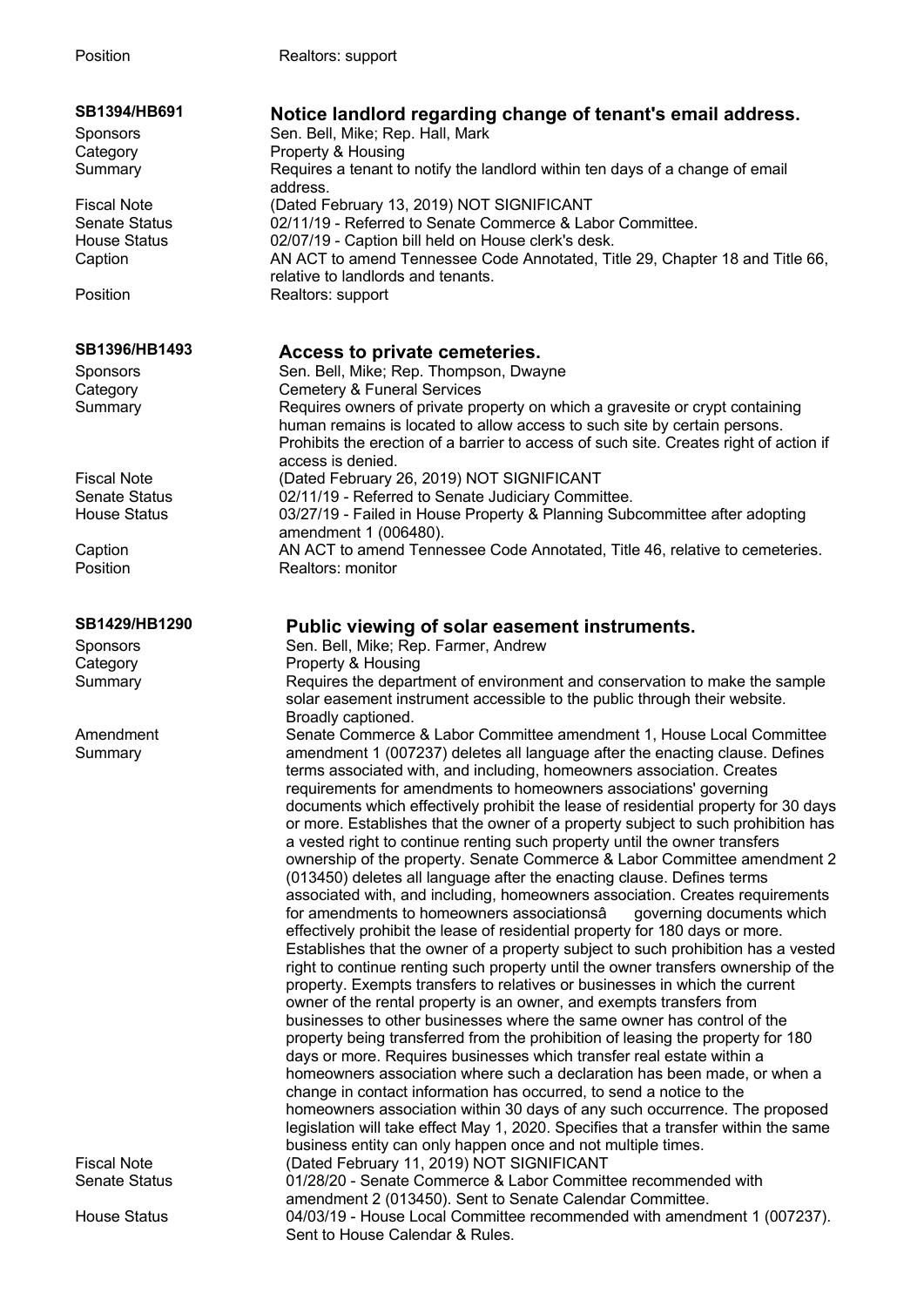| Caption                        | AN ACT to amend Tennessee Code Annotated, Title 45; Title 47 and Title 66,<br>relative to real property.                                                                                                                   |
|--------------------------------|----------------------------------------------------------------------------------------------------------------------------------------------------------------------------------------------------------------------------|
| Position                       | Realtors: monitor                                                                                                                                                                                                          |
| SB1431/HB520                   | Education requirements for licensure for funeral directors,                                                                                                                                                                |
|                                | embalmers, and apprentices.                                                                                                                                                                                                |
| Sponsors                       | Sen. Bailey, Paul; Rep. Hill, Timothy                                                                                                                                                                                      |
| Category                       | Professions & Licensure                                                                                                                                                                                                    |
| Summary                        | Allows a HiSET diploma to fulfill education requirements for licensure or<br>registration of funeral directors, embalmers, and their apprentices.                                                                          |
| <b>Fiscal Note</b>             | (Dated February 13, 2019) NOT SIGNIFICANT                                                                                                                                                                                  |
| Senate Status                  | 04/16/19 - Taken off notice in Senate Commerce & Labor Committee.                                                                                                                                                          |
| <b>House Status</b><br>Caption | 02/07/19 - Caption bill held on House clerk's desk.<br>AN ACT to amend Tennessee Code Annotated, Title 38; Title 62 and Title 67,<br>relative to professions.                                                              |
| SB1432/HB522                   | Addresses tenant and landlord email notification.                                                                                                                                                                          |
| Sponsors                       | Sen. Bailey, Paul; Rep. Hill, Timothy                                                                                                                                                                                      |
| Category                       | Property & Housing                                                                                                                                                                                                         |
| Summary                        | Allows a tenant to rescind the use of an email address provided in the rental<br>agreement by written notice to the landlord. Broadly captioned.                                                                           |
| <b>Fiscal Note</b>             | (Dated February 12, 2019) NOT SIGNIFICANT                                                                                                                                                                                  |
| <b>Senate Status</b>           | 04/16/19 - Taken off notice in Senate Commerce & Labor Committee.                                                                                                                                                          |
| <b>House Status</b><br>Caption | 02/07/19 - Caption bill held on House clerk's desk.<br>AN ACT to amend Tennessee Code Annotated, Title 13; Title 66 and Title 67,<br>relative to property.                                                                 |
| Position                       | Realtors: oppose                                                                                                                                                                                                           |
| SB1437/HB371                   | Increases time allotted for a home seller to refund a buyer.                                                                                                                                                               |
| Sponsors                       | Sen. Bailey, Paul; Rep. Boyd, Clark                                                                                                                                                                                        |
| Category                       | Property & Housing                                                                                                                                                                                                         |
| Summary                        | Increases from 10 day to 15 days the time frame which a buyer is required to<br>refund payments to the buyer when a home solicitation sale has been cancelled or<br>an offer to purchase was revoked.                      |
| <b>Fiscal Note</b>             | (Dated February 13, 2019) NOT SIGNIFICANT                                                                                                                                                                                  |
| Senate Status                  | 04/16/19 - Taken off notice in Senate Commerce & Labor Committee.                                                                                                                                                          |
| <b>House Status</b>            | 02/06/19 - Caption bill held on House clerk's desk.                                                                                                                                                                        |
| Caption                        | AN ACT to amend Tennessee Code Annotated, Title 47 and Title 62, relative to<br>consumer protection.                                                                                                                       |
| Position                       | Realtors: monitor                                                                                                                                                                                                          |
| SB1456/HB1386                  | Payment of professional privilege tax by military service<br>member.                                                                                                                                                       |
| Sponsors                       | Sen. Bailey, Paul; Rep. Williams, Ryan                                                                                                                                                                                     |
| Category                       | <b>Taxes Business</b>                                                                                                                                                                                                      |
| Summary                        | Increases the amount of time extended to a military or national guard service<br>member who is subject to the professional privilege tax to pay the tax upon<br>return from a combat deployment from 180 days to 210 days. |
| <b>Fiscal Note</b>             | (Dated March 13, 2019) NOT SIGNIFICANT                                                                                                                                                                                     |
| <b>Senate Status</b>           | 03/19/19 - Taken off notice in Senate Finance Revenue Subcommittee.                                                                                                                                                        |
| <b>House Status</b>            | 02/11/19 - Caption bill held on House clerk's desk.                                                                                                                                                                        |
| Caption                        | AN ACT to amend Tennessee Code Annotated, Title 67, Chapter 4, Part 17,                                                                                                                                                    |
|                                | relative to taxation.                                                                                                                                                                                                      |
| Position                       | Realtors: support                                                                                                                                                                                                          |
| SB1467/HB741                   | References to insurance and banking committee of the house.                                                                                                                                                                |
| Sponsors                       | Sen. Bailey, Paul; Rep. Hill, Matthew                                                                                                                                                                                      |
| Category                       | <b>Health Care</b>                                                                                                                                                                                                         |
| Summary                        | Corrects a reference to the insurance and banking committee of the house of                                                                                                                                                |

representatives by replacing it with a reference to the insurance committee of the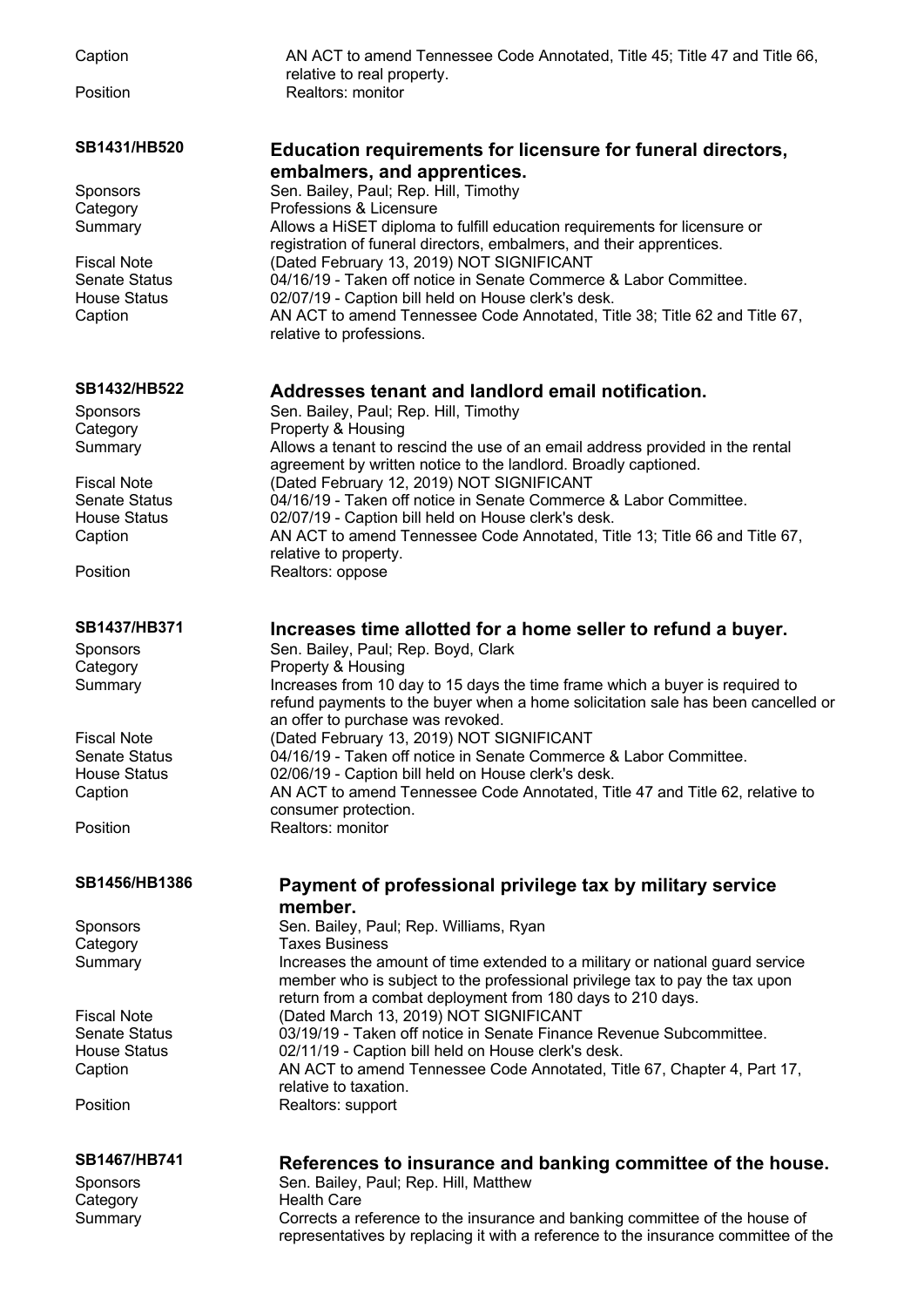| Amendment<br>Summary<br><b>Fiscal Note</b><br><b>Senate Status</b><br><b>House Status</b><br>Caption | house of representatives. Broadly captioned.<br>House Public Health Subcommittee amendment 1 (005163) rewrites the bill.<br>Creates the Rural Health Care Task Force to assess the impact of administrative<br>rules on access to health care in rural areas of this state, with particular<br>emphasis on any effects administrative rules might have on rural health clinics<br>(RHCs) and federally qualified health centers (FQHCs) and make<br>recommendations for improving access to health care in rural areas. Establishes<br>that the Task Force must consist of 13 members, 6 of which are to be legislative<br>members. Establishes that non-legislative members of the Task Force will serve<br>without compensation or reimbursement for expenses. Authorizes the Task<br>Force chairman to obtain assistance from appropriate state agencies. Requires<br>the Task Force to include an examination of eight specific items outlined in the<br>amendment in its assessment and recommendations. Requires the Task Force<br>to report their findings and recommendations for improving access to health care<br>in rural areas through the administrative rulemaking process by the Bureau of<br>TennCare and other administrative agencies of this state, to the Governor and<br>the General Assembly no later than February 1, 2020, at which time the Task<br>Force terminates. Establishes that any rule filed with the Secretary of State<br>pursuant to this part on or after the effective date, but before February 1, 2020,<br>that pertains to reimbursements or payments to RHCs, FQHCs and federally<br>qualified health center lookalikes filed with the office of the Secretary of State on<br>January 29, 2019, expires on the effective date of this Act and is void and no<br>effect. Requires the Department of Finance and Administration Division of<br>TennCare rule regarding reimbursement for RHCs, FQHCs and federally<br>qualified health center lookalikes filed with the office of the Secretary of State on<br>January 19, 2019, expires on the effective date of this Act and is void and no<br>effect. Requires the Department of Finance and Administration and the Bureau of<br>TennCare to ensure that interim payments are continued to all RHCs, FQHCs<br>and federally qualified health center look-alikes that, on the effective date of this<br>Act, are affected by the reimbursement moratorium.<br>(Dated February 6, 2019) NOT SIGNIFICANT<br>04/16/19 - Taken off notice in Senate Commerce & Labor Committee.<br>02/11/20 - Taken off notice in House Health Committee.<br>AN ACT to amend Tennessee Code Annotated, Title 3; Title 4; Title 8 and Title<br>71, relative to health care. |
|------------------------------------------------------------------------------------------------------|----------------------------------------------------------------------------------------------------------------------------------------------------------------------------------------------------------------------------------------------------------------------------------------------------------------------------------------------------------------------------------------------------------------------------------------------------------------------------------------------------------------------------------------------------------------------------------------------------------------------------------------------------------------------------------------------------------------------------------------------------------------------------------------------------------------------------------------------------------------------------------------------------------------------------------------------------------------------------------------------------------------------------------------------------------------------------------------------------------------------------------------------------------------------------------------------------------------------------------------------------------------------------------------------------------------------------------------------------------------------------------------------------------------------------------------------------------------------------------------------------------------------------------------------------------------------------------------------------------------------------------------------------------------------------------------------------------------------------------------------------------------------------------------------------------------------------------------------------------------------------------------------------------------------------------------------------------------------------------------------------------------------------------------------------------------------------------------------------------------------------------------------------------------------------------------------------------------------------------------------------------------------------------------------------------------------------------------------------------------------------------------------------------------------------------------------------------------------------------------------------------------------------------------------------------------------------------------------------------------------------------------------------------------------------------------------------------------------------------------------------|
| SB1485/HB1465                                                                                        | <b>Veterans Property Tax Relief Act of 2019.</b><br>Sen. Bailey, Paul; Rep. Windle, John                                                                                                                                                                                                                                                                                                                                                                                                                                                                                                                                                                                                                                                                                                                                                                                                                                                                                                                                                                                                                                                                                                                                                                                                                                                                                                                                                                                                                                                                                                                                                                                                                                                                                                                                                                                                                                                                                                                                                                                                                                                                                                                                                                                                                                                                                                                                                                                                                                                                                                                                                                                                                                                           |
| Sponsors<br>Category                                                                                 | <b>Taxes Property</b>                                                                                                                                                                                                                                                                                                                                                                                                                                                                                                                                                                                                                                                                                                                                                                                                                                                                                                                                                                                                                                                                                                                                                                                                                                                                                                                                                                                                                                                                                                                                                                                                                                                                                                                                                                                                                                                                                                                                                                                                                                                                                                                                                                                                                                                                                                                                                                                                                                                                                                                                                                                                                                                                                                                              |
| Summary                                                                                              | Establishes the Veterans Property Tax Relief Act of 2019. Requires that market                                                                                                                                                                                                                                                                                                                                                                                                                                                                                                                                                                                                                                                                                                                                                                                                                                                                                                                                                                                                                                                                                                                                                                                                                                                                                                                                                                                                                                                                                                                                                                                                                                                                                                                                                                                                                                                                                                                                                                                                                                                                                                                                                                                                                                                                                                                                                                                                                                                                                                                                                                                                                                                                     |
|                                                                                                      | value cap for real property eligible for disabled veteran property tax relief be                                                                                                                                                                                                                                                                                                                                                                                                                                                                                                                                                                                                                                                                                                                                                                                                                                                                                                                                                                                                                                                                                                                                                                                                                                                                                                                                                                                                                                                                                                                                                                                                                                                                                                                                                                                                                                                                                                                                                                                                                                                                                                                                                                                                                                                                                                                                                                                                                                                                                                                                                                                                                                                                   |
|                                                                                                      | adjusted every two years to reflect percentage change in consumer price index.                                                                                                                                                                                                                                                                                                                                                                                                                                                                                                                                                                                                                                                                                                                                                                                                                                                                                                                                                                                                                                                                                                                                                                                                                                                                                                                                                                                                                                                                                                                                                                                                                                                                                                                                                                                                                                                                                                                                                                                                                                                                                                                                                                                                                                                                                                                                                                                                                                                                                                                                                                                                                                                                     |
| <b>Fiscal Note</b>                                                                                   | (Dated March 4, 2019) Increase State Expenditures \$232,000/FY20-21<br>\$259,800/FY21-22 \$582,300/FY22-23 \$652,200/FY23-24 and Subsequent Years                                                                                                                                                                                                                                                                                                                                                                                                                                                                                                                                                                                                                                                                                                                                                                                                                                                                                                                                                                                                                                                                                                                                                                                                                                                                                                                                                                                                                                                                                                                                                                                                                                                                                                                                                                                                                                                                                                                                                                                                                                                                                                                                                                                                                                                                                                                                                                                                                                                                                                                                                                                                  |
| Senate Status                                                                                        | 04/09/19 - Taken off notice in Senate State & Local Government Committee.                                                                                                                                                                                                                                                                                                                                                                                                                                                                                                                                                                                                                                                                                                                                                                                                                                                                                                                                                                                                                                                                                                                                                                                                                                                                                                                                                                                                                                                                                                                                                                                                                                                                                                                                                                                                                                                                                                                                                                                                                                                                                                                                                                                                                                                                                                                                                                                                                                                                                                                                                                                                                                                                          |
| <b>House Status</b>                                                                                  | 03/13/19 - Taken off notice in House Property & Planning Subcommittee.                                                                                                                                                                                                                                                                                                                                                                                                                                                                                                                                                                                                                                                                                                                                                                                                                                                                                                                                                                                                                                                                                                                                                                                                                                                                                                                                                                                                                                                                                                                                                                                                                                                                                                                                                                                                                                                                                                                                                                                                                                                                                                                                                                                                                                                                                                                                                                                                                                                                                                                                                                                                                                                                             |
| Caption                                                                                              | AN ACT to amend Tennessee Code Annotated, Section 67-5-704, relative to                                                                                                                                                                                                                                                                                                                                                                                                                                                                                                                                                                                                                                                                                                                                                                                                                                                                                                                                                                                                                                                                                                                                                                                                                                                                                                                                                                                                                                                                                                                                                                                                                                                                                                                                                                                                                                                                                                                                                                                                                                                                                                                                                                                                                                                                                                                                                                                                                                                                                                                                                                                                                                                                            |
| Position                                                                                             | property valuation.<br>Realtors: support                                                                                                                                                                                                                                                                                                                                                                                                                                                                                                                                                                                                                                                                                                                                                                                                                                                                                                                                                                                                                                                                                                                                                                                                                                                                                                                                                                                                                                                                                                                                                                                                                                                                                                                                                                                                                                                                                                                                                                                                                                                                                                                                                                                                                                                                                                                                                                                                                                                                                                                                                                                                                                                                                                           |
|                                                                                                      |                                                                                                                                                                                                                                                                                                                                                                                                                                                                                                                                                                                                                                                                                                                                                                                                                                                                                                                                                                                                                                                                                                                                                                                                                                                                                                                                                                                                                                                                                                                                                                                                                                                                                                                                                                                                                                                                                                                                                                                                                                                                                                                                                                                                                                                                                                                                                                                                                                                                                                                                                                                                                                                                                                                                                    |

Sen. Yager, Ken; Rep. Baum, Charlie

the Tennessee housing development agency.

 $02/24/20$  - House passed.

## **SB1576/HB1622 Issuance of bonds by THDA.**<br>Sponsors **Spanning Sen. Yager, Ken**; Rep. Baum, Charlie

Category Public Finance Summary Increases the maximum aggregate principal amount for which the THDA may

Fiscal Note (Dated January 15, 2020) NOT SIGNIFICANT<br>Senate Status (2/26/20 - Set for Senate State & Local Govern Senate Status 02/26/20 - Set for Senate State & Local Government Committee 03/03/20.<br>House Status 02/24/20 - House passed. Caption AN ACT to amend Tennessee Code Annotated, Section 13-23-121, relative to

Position Support

**SB1595 Time frame for a real estate licensee to respond to a complaint.**

issue bonds and notes at any one time from \$2.93 billion to \$5 billion.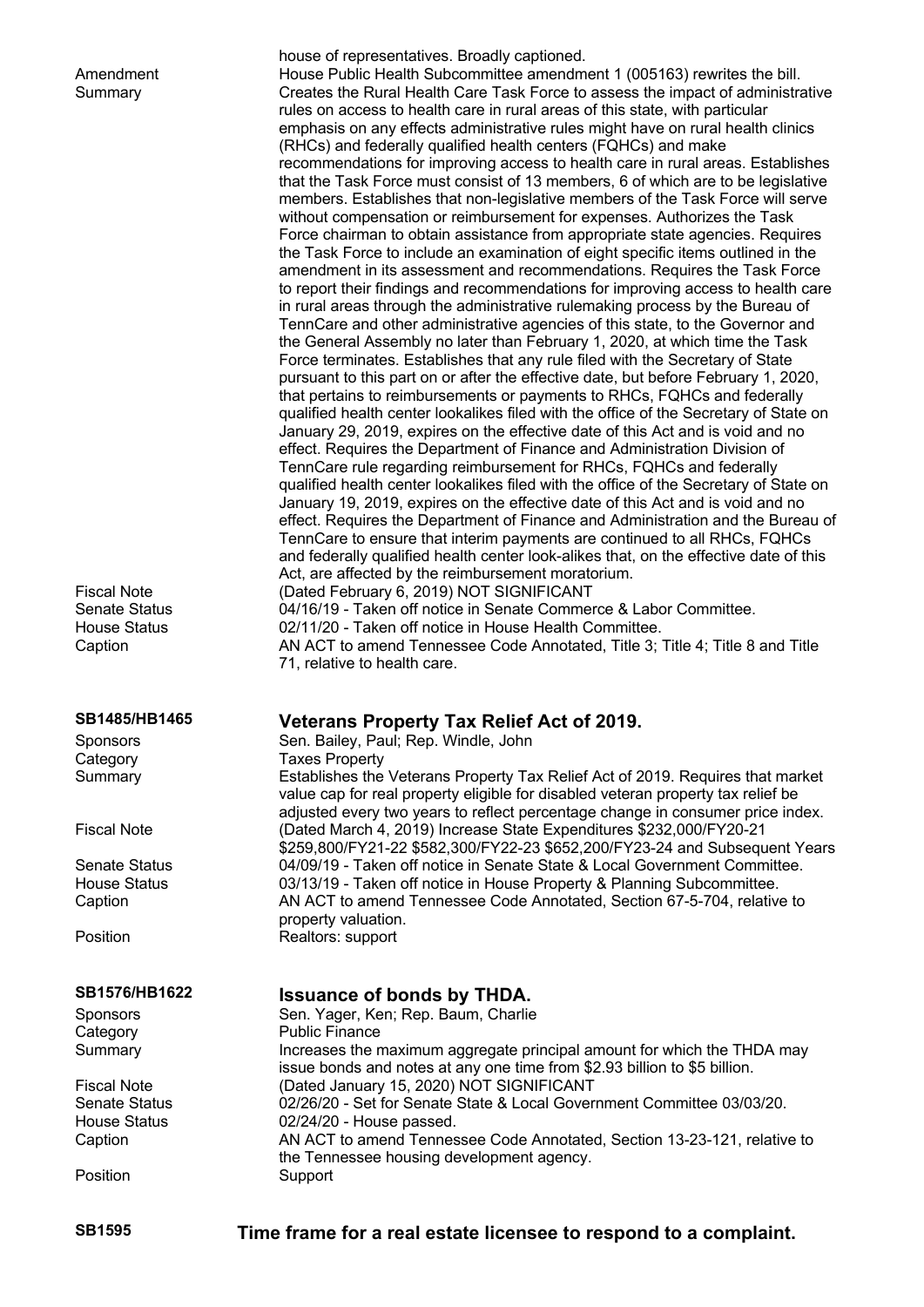| Sponsors<br>Category<br>Summary                                | Sen. Johnson, Jack<br>Professions & Licensure<br>Extends the amount of time, from 10 days to 30 days, that a real estate licensee or real<br>estate licensee applicant has to respond to a complaint attempting to institute<br>disciplinary action by the Tennessee real estate commission against the licensee or<br>applicant.                                                                                                                                                                                   |
|----------------------------------------------------------------|---------------------------------------------------------------------------------------------------------------------------------------------------------------------------------------------------------------------------------------------------------------------------------------------------------------------------------------------------------------------------------------------------------------------------------------------------------------------------------------------------------------------|
| Fiscal<br><b>Note</b>                                          | (Dated January 26, 2020) NOT SIGNIFICANT                                                                                                                                                                                                                                                                                                                                                                                                                                                                            |
| Senate<br><b>Status</b>                                        | 01/22/20 - Referred to Senate Commerce & Labor Committee.                                                                                                                                                                                                                                                                                                                                                                                                                                                           |
| Caption                                                        | AN ACT to amend Tennessee Code Annotated, Title 62, Chapter 13, relative to<br>regulation of real estate professionals.                                                                                                                                                                                                                                                                                                                                                                                             |
| SB1607/HB1654                                                  | Housing authority may assist in development of projects that<br>promote affordable rental housing.                                                                                                                                                                                                                                                                                                                                                                                                                  |
| Sponsors<br>Category                                           | Sen. Massey, Becky; Rep. Dunn, Bill<br>Property & Housing                                                                                                                                                                                                                                                                                                                                                                                                                                                           |
| Summary                                                        | Specifies that a housing authority may assist in the development of projects that<br>promote affordable rental housing, including mixed-income rental housing<br>developed primarily for persons of low and moderate income as part of its<br>authority to further the goals and local objectives established in redevelopment<br>and urban renewal plans. Authorizes the exercise of such powers in the same<br>manner as mixed finance projects for persons of low income.                                        |
| <b>Fiscal Note</b><br><b>Senate Status</b>                     | (Dated January 26, 2020) NOT SIGNIFICANT<br>02/20/20 - Senate passed.                                                                                                                                                                                                                                                                                                                                                                                                                                               |
| <b>House Status</b><br>Caption                                 | 02/27/20 - Set for House Local Committee 03/04/20.<br>AN ACT to amend Tennessee Code Annotated, Title 13, Chapter 20, relative to<br>redevelopment projects.                                                                                                                                                                                                                                                                                                                                                        |
| Position                                                       | Support                                                                                                                                                                                                                                                                                                                                                                                                                                                                                                             |
| <b>SB1615/HB1606</b><br><b>Sponsors</b><br>Category<br>Summary | Notice period for termination of residential tenancy.<br>Sen. Haile, Ferrell; Rep. Lamberth, William<br>Property & Housing<br>Reduces the required notice period for termination of residential tenancy to<br>three days in a county with a population more than 75,000 and to 14 days for all<br>other counties in situations where an unauthorized subtenant refuses to vacate                                                                                                                                    |
| Amendment<br>Summary                                           | the premises<br>House amendment 1 (014222) deletes and rewrites all language after the<br>enacting clause such that the only change is that it authorizes a landlord to<br>terminate a residential tenancy within three days from the date written notice is<br>received by the tenant in any county.                                                                                                                                                                                                               |
| <b>Fiscal Note</b><br><b>Senate Status</b>                     | (Dated January 15, 2020) NOT SIGNIFICANT<br>02/27/20 - Senate passed.                                                                                                                                                                                                                                                                                                                                                                                                                                               |
| <b>House Status</b><br><b>Executive Status</b>                 | 02/20/20 - House passed with amendment 1 (014222).<br>02/27/20 - Sent to the speakers for signatures.                                                                                                                                                                                                                                                                                                                                                                                                               |
| Caption                                                        | AN ACT to amend Tennessee Code Annotated, Title 66, relative to residential<br>leases.                                                                                                                                                                                                                                                                                                                                                                                                                              |
| Position                                                       | Support                                                                                                                                                                                                                                                                                                                                                                                                                                                                                                             |
| <b>SB1620/HB1637</b>                                           | Requirements for scrap metal dealers.                                                                                                                                                                                                                                                                                                                                                                                                                                                                               |
| Sponsors                                                       | Sen. Haile, Ferrell; Rep. Lamberth, William<br>Professions & Licensure                                                                                                                                                                                                                                                                                                                                                                                                                                              |
| Category<br>Summary                                            | Prohibits a scrap metal dealer from purchasing, receiving, or otherwise acquiring<br>any scrap metal directly from a person younger than 18 years of age or obtained<br>with the aid of a person younger than 18 years of age. Specifies that a scrap<br>metal dealer who purchases an unattached catalytic converter or scrap metal<br>consisting of copper must keep possession of the unattached catalytic converter<br>or scrap metal consisting of copper for at least five days from the date of<br>purchase. |
| <b>Fiscal Note</b>                                             | (Dated January 25, 2020) NOT SIGNIFICANT<br>01/22/20 - Referred to Senate Commerce & Labor Committee.                                                                                                                                                                                                                                                                                                                                                                                                               |
| <b>Senate Status</b><br><b>House Status</b><br>Caption         | 02/04/20 - Taken off notice in House Business Subcommittee.<br>AN ACT to amend Tennessee Code Annotated, Title 62, Chapter 9, relative to                                                                                                                                                                                                                                                                                                                                                                           |
|                                                                |                                                                                                                                                                                                                                                                                                                                                                                                                                                                                                                     |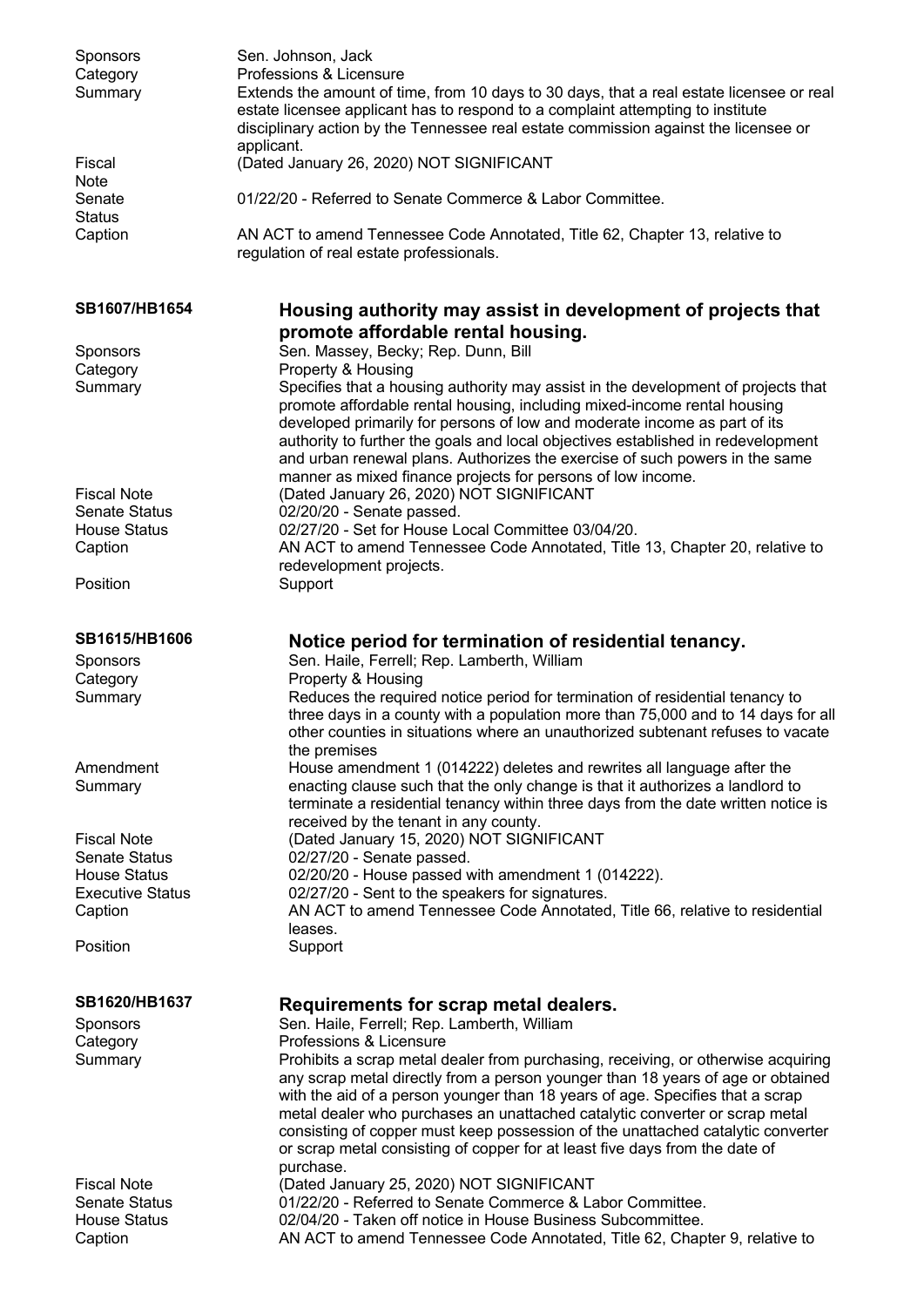| Position                                       | scrap metal dealers.<br>Support                                                                                                                                                                                                                                                                                                                                                                        |
|------------------------------------------------|--------------------------------------------------------------------------------------------------------------------------------------------------------------------------------------------------------------------------------------------------------------------------------------------------------------------------------------------------------------------------------------------------------|
| SB1625/HB1813                                  | Revisions to the property tax appeal process.                                                                                                                                                                                                                                                                                                                                                          |
| Sponsors                                       | Sen. Briggs, Richard; Rep. Crawford, John                                                                                                                                                                                                                                                                                                                                                              |
| Category                                       | <b>Taxes Property</b>                                                                                                                                                                                                                                                                                                                                                                                  |
| Summary                                        | Removes language that prohibits taxpayers in certain counties from filing an<br>appeal directly with the state board of equalization. Specifies that any additional<br>tax due following an appeal will accrue interest from the delinguency rate at the<br>composite prime rate published by the federal reserve board minus two points.<br>Makes other revisions to the property tax appeal process. |
| <b>Fiscal Note</b>                             | (Dated January 27, 2020) NOT SIGNIFICANT                                                                                                                                                                                                                                                                                                                                                               |
| <b>Senate Status</b>                           | 02/10/20 - Senate passed.                                                                                                                                                                                                                                                                                                                                                                              |
| <b>House Status</b><br><b>Executive Status</b> | 02/24/20 - House passed.                                                                                                                                                                                                                                                                                                                                                                               |
| Caption                                        | 02/24/20 - Sent to the speakers for signatures.<br>AN ACT to amend Tennessee Code Annotated, Title 67, Chapter 5, relative to                                                                                                                                                                                                                                                                          |
|                                                | property tax appeals.                                                                                                                                                                                                                                                                                                                                                                                  |
| Position                                       | Support                                                                                                                                                                                                                                                                                                                                                                                                |
| SB1684/HB1762                                  | Sunset - real estate commission.                                                                                                                                                                                                                                                                                                                                                                       |
| Sponsors                                       | Sen. Roberts, Kerry; Rep. Daniel, Martin                                                                                                                                                                                                                                                                                                                                                               |
| Category                                       | Government Organization                                                                                                                                                                                                                                                                                                                                                                                |
| Summary                                        | Extends the real estate commission to June 30, 2024.                                                                                                                                                                                                                                                                                                                                                   |
| <b>Fiscal Note</b>                             | (Dated January 20, 2020) NOT SIGNIFICANT                                                                                                                                                                                                                                                                                                                                                               |
| <b>Senate Status</b>                           | 02/24/20 - Senate passed.                                                                                                                                                                                                                                                                                                                                                                              |
| <b>House Status</b>                            | 02/28/20 - Set for House Consent 03/02/20.<br>AN ACT to amend Tennessee Code Annotated, Title 4, Chapter 29 and Title 62,                                                                                                                                                                                                                                                                              |
| Caption                                        | Chapter 13, Part 2, relative to the real estate commission.                                                                                                                                                                                                                                                                                                                                            |
| Position                                       | Support                                                                                                                                                                                                                                                                                                                                                                                                |
| SB1717/HB1552                                  | Tax relief for disability accessibility improvements.                                                                                                                                                                                                                                                                                                                                                  |
| Sponsors                                       | Sen. Massey, Becky; Rep. Staples, Rick                                                                                                                                                                                                                                                                                                                                                                 |
| Category                                       | <b>Taxes Sales</b>                                                                                                                                                                                                                                                                                                                                                                                     |
| Summary                                        | Establishes a sales and use tax rebate of up to \$2,500 for certain homeowners<br>who make eligible purchases of appliances, fixtures, and materials to improve<br>disability accessibility in the homeowner's principal residence.                                                                                                                                                                    |
| <b>Fiscal Note</b>                             | (Dated January 16, 2020) Increase State Expenditures \$8,667,400/FY20-21<br>\$5,791,500/FY21-22 and Subsequent Years                                                                                                                                                                                                                                                                                   |
| <b>Senate Status</b>                           | 02/11/20 - Senate Finance Revenue Subcommittee returned to full committee<br>with a negative recommendation.                                                                                                                                                                                                                                                                                           |
| <b>House Status</b>                            | 01/15/20 - Referred to House Finance, Ways & Means Subcommittee.                                                                                                                                                                                                                                                                                                                                       |
| Caption                                        | AN ACT to amend Tennessee Code Annotated, Title 67, relative to tax relief for<br>disability accessibility improvements.                                                                                                                                                                                                                                                                               |
| Position                                       | Monitor                                                                                                                                                                                                                                                                                                                                                                                                |
| SB1734/HB1682                                  | Expands county legislative bodies authority on public roads.                                                                                                                                                                                                                                                                                                                                           |
| Sponsors                                       | Sen. Hensley, Joey; Rep. Haston, Kirk                                                                                                                                                                                                                                                                                                                                                                  |
| Category                                       | <b>Transportation General</b>                                                                                                                                                                                                                                                                                                                                                                          |
| Summary                                        | Expands county legislative bodies authority to adopt alternative procedures for                                                                                                                                                                                                                                                                                                                        |
|                                                | opening, changing, or closing of public roads in the county. Authorizes formation                                                                                                                                                                                                                                                                                                                      |
|                                                | of a committee of the county legislative body to perform certain functions for the<br>opening, changing, or closing of such roads if no regional planning commission                                                                                                                                                                                                                                   |
|                                                | exists.                                                                                                                                                                                                                                                                                                                                                                                                |
| Amendment                                      | Senate amendment 1, House Transportation Committee amendment 1                                                                                                                                                                                                                                                                                                                                         |
| Summary                                        | (014881) adds language to the original bill to state: (1) changes to public roads                                                                                                                                                                                                                                                                                                                      |
|                                                | by such committees do not include a reduction in the maximum gross weight                                                                                                                                                                                                                                                                                                                              |
|                                                | limits of freight or motor vehicles operating over public roads; and (2) that                                                                                                                                                                                                                                                                                                                          |
|                                                | provisions governing the opening and closing of a public road within a county do<br>not supersede provisions concerning maximum gross weight limits of freight                                                                                                                                                                                                                                         |
|                                                | vehicles operating on certain roads, as determined by the Department of                                                                                                                                                                                                                                                                                                                                |
|                                                | Transportation.                                                                                                                                                                                                                                                                                                                                                                                        |
| <b>Fiscal Note</b>                             | (Dated January 25, 2020) Increase Local Expenditures Exceeds \$1,400/FY20-                                                                                                                                                                                                                                                                                                                             |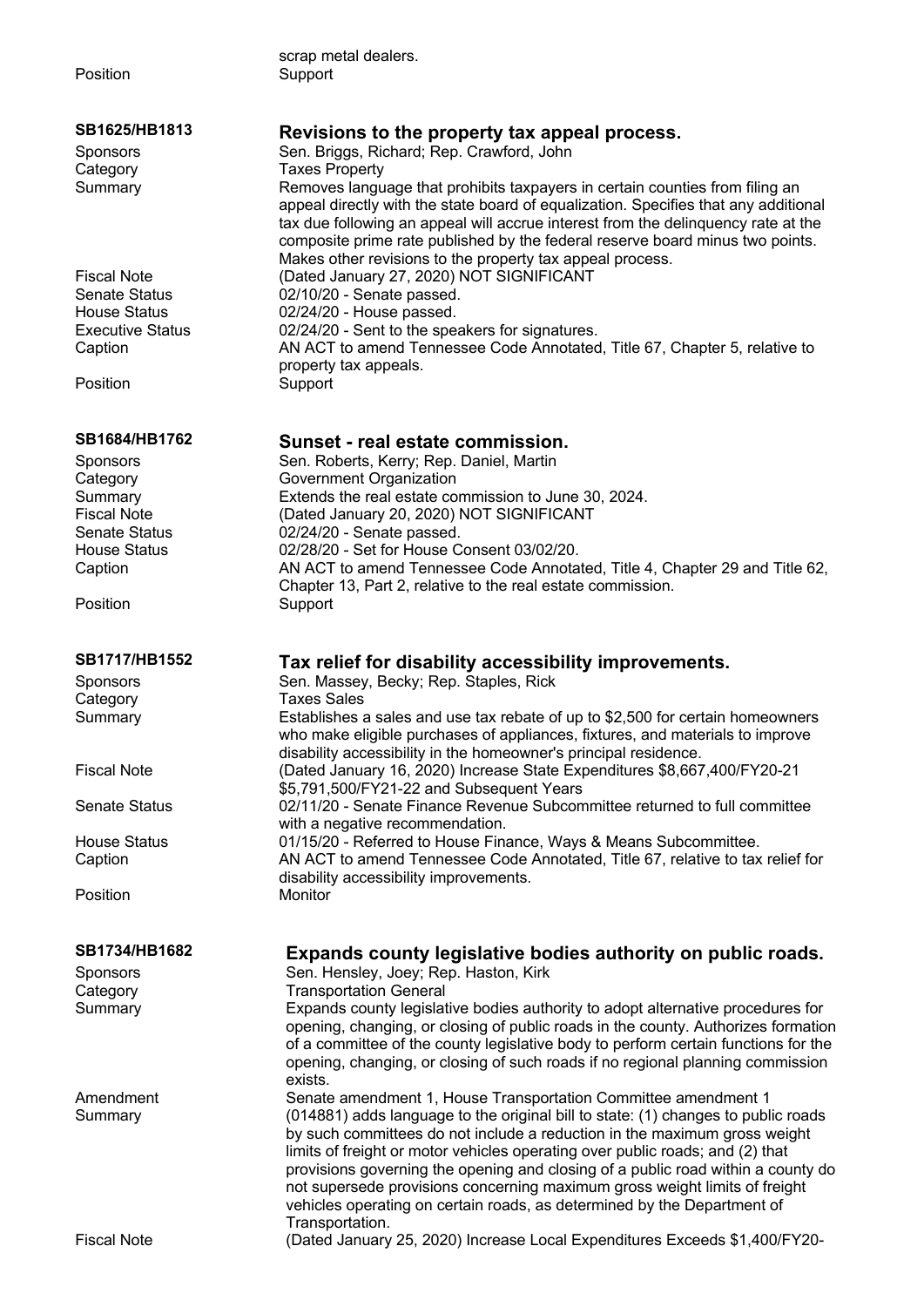| <b>Senate Status</b><br><b>House Status</b> | 21 and Subsequent Years/Permissive<br>02/24/20 - Senate passed with amendment 1 (014881), which adds language to<br>the original bill to state: (1) changes to public roads by such committees do not<br>include a reduction in the maximum gross weight limits of freight or motor<br>vehicles operating over public roads; and (2) that provisions governing the<br>opening and closing of a public road within a county do not supersede<br>provisions concerning maximum gross weight limits of freight vehicles operating<br>on certain roads, as determined by the Department of Transportation.<br>02/27/20 - Set for House Finance, Ways & Means Committee 03/03/20. |
|---------------------------------------------|------------------------------------------------------------------------------------------------------------------------------------------------------------------------------------------------------------------------------------------------------------------------------------------------------------------------------------------------------------------------------------------------------------------------------------------------------------------------------------------------------------------------------------------------------------------------------------------------------------------------------------------------------------------------------|
| Caption                                     | AN ACT to amend Tennessee Code Annotated, Title 54, Chapter 10, Part 2,<br>relative to opening, closing, or changing public roads.                                                                                                                                                                                                                                                                                                                                                                                                                                                                                                                                           |
| Position                                    | Monitor                                                                                                                                                                                                                                                                                                                                                                                                                                                                                                                                                                                                                                                                      |
| SB1748/HB1616                               | Use of wireless telecommunications devices while operating a<br>motor vehicle.                                                                                                                                                                                                                                                                                                                                                                                                                                                                                                                                                                                               |
| <b>Sponsors</b>                             | Sen. Lundberg, Jon; Rep. Hulsey, Bud                                                                                                                                                                                                                                                                                                                                                                                                                                                                                                                                                                                                                                         |
| Category                                    | <b>Transportation Vehicles</b>                                                                                                                                                                                                                                                                                                                                                                                                                                                                                                                                                                                                                                               |
| Summary                                     | Exempts operators of taxis and transportation network company drivers from the<br>prohibition on physically holding a wireless telecommunication device while<br>operating a motor vehicle.                                                                                                                                                                                                                                                                                                                                                                                                                                                                                  |
| <b>Fiscal Note</b>                          | (Dated January 14, 2020) Decrease State Revenue Exceeds \$4,000/FY20-21<br>and Subsequent Years Decrease Local Revenue Exceeds \$800/FY20-21 and<br><b>Subsequent Years</b>                                                                                                                                                                                                                                                                                                                                                                                                                                                                                                  |
| <b>Senate Status</b>                        | 01/23/20 - Referred to Senate Transportation.                                                                                                                                                                                                                                                                                                                                                                                                                                                                                                                                                                                                                                |
| <b>House Status</b>                         | 02/27/20 - Set for House Safety & Funding Subcommittee 03/03/20.                                                                                                                                                                                                                                                                                                                                                                                                                                                                                                                                                                                                             |
| Caption                                     | AN ACT to amend Tennessee Code Annotated, Title 55 and Title 65, relative to<br>the use of wireless telecommunications devices.                                                                                                                                                                                                                                                                                                                                                                                                                                                                                                                                              |
| Position                                    | Monitor                                                                                                                                                                                                                                                                                                                                                                                                                                                                                                                                                                                                                                                                      |
| SB1751/HB2290                               | Use of hand-held cell phone while driving.                                                                                                                                                                                                                                                                                                                                                                                                                                                                                                                                                                                                                                   |
| Sponsors                                    | Sen. Lundberg, Jon; Rep. Hulsey, Bud                                                                                                                                                                                                                                                                                                                                                                                                                                                                                                                                                                                                                                         |
| Category                                    | <b>Transportation Vehicles</b>                                                                                                                                                                                                                                                                                                                                                                                                                                                                                                                                                                                                                                               |
| Summary                                     | Repeals Chapter 412 of the Public Acts of 2019, which prohibits the use of hand-<br>held telephones while driving. Returns the affected provisions of law to their prior<br>versions, including specifying that the prohibition only applies to a person driving<br>a motor vehicle that is in motion at the time a written message from a mobile<br>telephone or hand-held personal digital assistant is transmitted or read by the<br>person.                                                                                                                                                                                                                              |
| <b>Fiscal Note</b>                          | (Dated January 29, 2020) Decrease State Revenue Net Impact Exceeds<br>\$360,700/FY20-21 and Subsequent Years Decrease Local Revenue Net Impact<br>\$45,600/FY20-21 and Subsequent Years                                                                                                                                                                                                                                                                                                                                                                                                                                                                                      |
| <b>Senate Status</b>                        | 02/26/20 - Failed in Senate Transportation & Safety Committee after adopting<br>amendment 1 (015205).                                                                                                                                                                                                                                                                                                                                                                                                                                                                                                                                                                        |
| <b>House Status</b>                         | 02/10/20 - Referred to House Safety & Funding Subcommittee.                                                                                                                                                                                                                                                                                                                                                                                                                                                                                                                                                                                                                  |
| Caption                                     | AN ACT to amend Tennessee Code Annotated, Title 55, Chapter 8, relative to                                                                                                                                                                                                                                                                                                                                                                                                                                                                                                                                                                                                   |
|                                             | electronic devices.                                                                                                                                                                                                                                                                                                                                                                                                                                                                                                                                                                                                                                                          |
| Position                                    | Support                                                                                                                                                                                                                                                                                                                                                                                                                                                                                                                                                                                                                                                                      |
| SB1754/HB1811                               | Business filings submitted to the secretary of state.                                                                                                                                                                                                                                                                                                                                                                                                                                                                                                                                                                                                                        |
| <b>Sponsors</b>                             | Sen. Lundberg, Jon; Rep. Wright, Dave                                                                                                                                                                                                                                                                                                                                                                                                                                                                                                                                                                                                                                        |
| Category                                    | <b>Commercial Law</b>                                                                                                                                                                                                                                                                                                                                                                                                                                                                                                                                                                                                                                                        |
| Summary                                     | Makes various revisions related to business filings submitted to the secretary of                                                                                                                                                                                                                                                                                                                                                                                                                                                                                                                                                                                            |
|                                             | state as follows: (1) Clarifies that business filings must meet both statutory and                                                                                                                                                                                                                                                                                                                                                                                                                                                                                                                                                                                           |
|                                             | rule requirements. This bill also requires that filings include other information as                                                                                                                                                                                                                                                                                                                                                                                                                                                                                                                                                                                         |
|                                             | may be required by the secretary of state; (2) Removes the requirement that                                                                                                                                                                                                                                                                                                                                                                                                                                                                                                                                                                                                  |
|                                             | filings be typewritten and instead requires that filings be capable of being printed                                                                                                                                                                                                                                                                                                                                                                                                                                                                                                                                                                                         |
|                                             | in ink in a clear and legible fashion on one side of letter size paper. This change                                                                                                                                                                                                                                                                                                                                                                                                                                                                                                                                                                                          |
|                                             | applies to cooperatives, for-profit corporations, nonprofit corporations, LLCs,                                                                                                                                                                                                                                                                                                                                                                                                                                                                                                                                                                                              |
|                                             | partnerships, and limited partnerships; (3) Changes the timing of filing an annual                                                                                                                                                                                                                                                                                                                                                                                                                                                                                                                                                                                           |
|                                             | report. Under present law, reports must be filed on or before the first day of the                                                                                                                                                                                                                                                                                                                                                                                                                                                                                                                                                                                           |
|                                             | fourth month following the close of the corporation's fiscal year. This bill adds<br>that the secretary of state may set a different filing date by rule. This change                                                                                                                                                                                                                                                                                                                                                                                                                                                                                                        |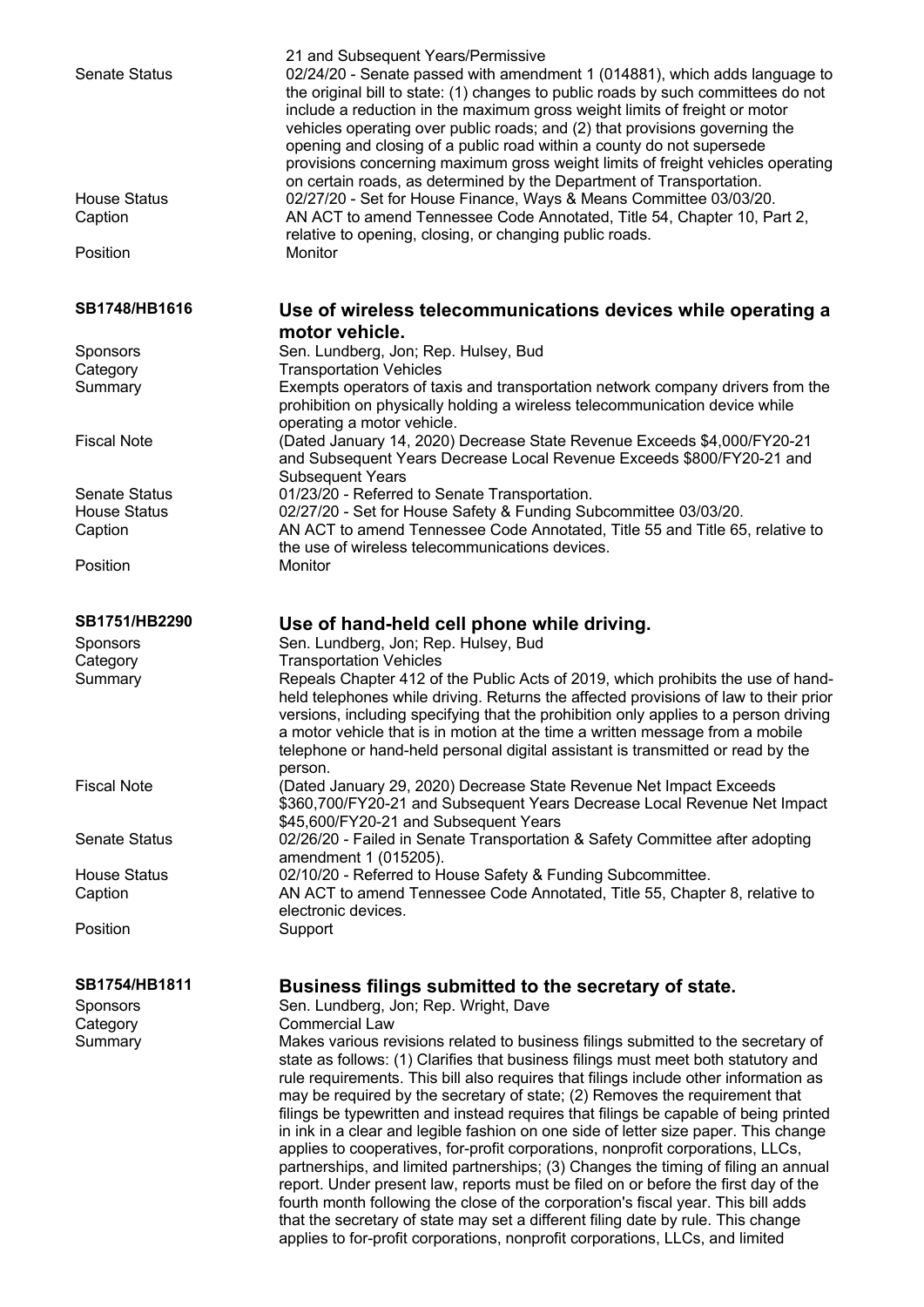partnerships; (4) Authorizes the secretary of state to prescribe a mandatory form and filing method for submitted filings. Under present law, the secretary may only make certain forms and filing methods mandatory, such as an LLC's annual report. This bill relieves the secretary of the duty of furnishing on request LLC annual report forms. This bill authorizes the secretary to prescribe and furnish forms and filing methods for all filings relative to solicitation of charitable funds; (5) Clarifies that nonprofit filings must include a statement making clear that the documents are being filed pursuant to governing law; (6) Specifies for cooperatives, for-profit corporations, nonprofit corporations, LLCs, and partnerships: (A) If the secretary of state has prescribed a mandatory method of filing, then the document must be filed in the prescribed manner. This form and manner restriction will apply as well to certified copies of a partnership statement submitted to the secretary of state; and (B) A conformed copy of a document submitted to the secretary for filing must also be stamped with the word "Filed." (32pp.) Fiscal Note (Dated February 6, 2020) NOT SIGNIFICANT Senate Status 02/24/20 - Senate passed.<br>House Status 02/27/20 - Set for House G 02/27/20 - Set for House Government Operations Committee 03/02/20. Caption AN ACT to amend Tennessee Code Annotated, Title 43, Chapter 38, Part 11; Title 48, Chapter 101; Title 48, Chapter 11; Title 48, Chapter 228; Title 48, Chapter 247; Title 48, Chapter 249; Title 48, Chapter 26; Title 48, Chapter 51; Title 48, Chapter 66; Title 61, Chapter 1; Title 61, Chapter 2 and Title 61, Chapter 3, relative to business filings submitted to the secretary of state. **SB1770/HB1807 Extends notification date of sale of surplus real property.** Sponsors Sen. Southerland, Steve; Rep. Faison, Jeremy Category **Property & Housing** Summary Extends the date required for the commissioner of general services to notify members of the general assembly of an impending sale of surplus real property in the members' district from 20 days before the sale to 30 days before the sale. Broadly captioned. Fiscal Note (Dated January 26, 2020) NOT SIGNIFICANT<br>Senate Status 01/27/20 - Referred to Senate State & Local G 01/27/20 - Referred to Senate State & Local Government Committee. House Status 01/23/20 - Caption bill held on House clerk's desk. Caption AN ACT to amend Tennessee Code Annotated, Title 12, relative to real property. Position Monitor **SB1775/HB2201 Deletes manufactured home monitoring inspection fee.** Sponsors Sen. Massey, Becky; Rep. Tillis, Rick Category **Health Care** Summary Deletes the commissioner of the department of commerce and insurance's ability to charge a monitoring inspection fee to manufactured home manufactures for each home produced in this state. Broadly captioned. House Safety & Funding Subcommittee amendment 1 (015250) deletes all language after the enacting clause. Requires that the transportation of mobile homes occur only between sunrise and sunset, Monday through Saturday, except on holidays. Deletes the length requirements for mobile homes. Requires a permit for the transportation of a mobile home over 120 feet in length, including the towing vehicle. Sets the permit fee for a one time trip at \$25 and an annual permit at \$2000. Deletes and replaces the mobile home fee schedule. Extends the length of mobile homes authorized for permits from those exceeding 16 feet in width to 18 feet in width. Restricts mobile homes exceeding 16 feet in width from only receiving single trip permits. Establishes the fee schedule as \$50 for single trip permits, eight feet, six inches wide to 14 feet wide, \$100 for single trip permits, eight feet, six inches wide to 16 feet wide, \$200 for single trip permits, 16 feet wide to 18 feet wide, \$1000 for annual permits, eight feet, six inches wide to 14 feet wide and \$2000 for annual permits, eight feet, six inches wide to 16 feet wide. Fiscal Note (Dated January 26, 2020) Decrease State Revenue - \$628,400/FY20-21 and Subsequent Years /Manufactured Housing Fund Senate Status 02/26/20 - Set for Senate Transportation & Safety Committee 03/04/20. House Status 02/27/20 - Set for House Transportation Committee 03/04/20. Caption AN ACT to amend Tennessee Code Annotated, Title 55; Title 67 and Title 68, relative to manufactured homes.

Position

Amendment **Summary**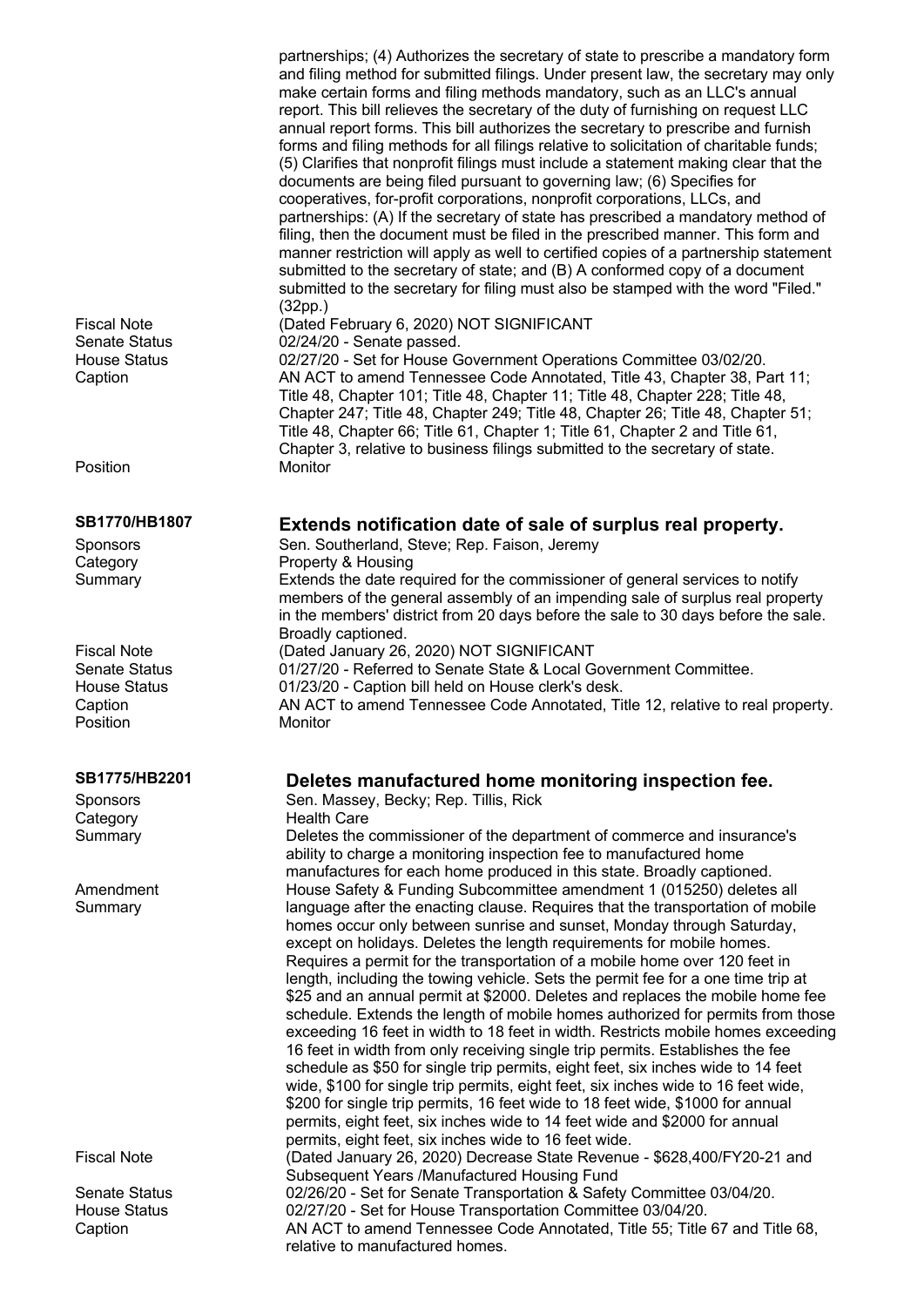| SB1778/HB1830        | Broadens definition of a bed and breakfast homestay.                                  |
|----------------------|---------------------------------------------------------------------------------------|
| <b>Sponsors</b>      | Sen. Stevens, John; Rep. Boyd, Clark                                                  |
| Category             | Property & Housing                                                                    |
| Summary              | Qualifies a single condominium as a â<br>bed and breakfast homestay.â                 |
|                      | Broadly captioned.                                                                    |
| <b>Fiscal Note</b>   | (Dated January 29, 2020) NOT SIGNIFICANT                                              |
|                      |                                                                                       |
| <b>Senate Status</b> | 02/28/20 - Set for Senate Floor 03/02/20.                                             |
| <b>House Status</b>  | 02/27/20 - Set for House Property & Planning Subcommittee 03/03/20.                   |
| Caption              | AN ACT to amend Tennessee Code Annotated, Title 5; Title 6; Title 7; Title 13;        |
|                      | Title 56; Title 62; Title 66; Title 67 and Title 68, relative to the rental of real   |
|                      | property.                                                                             |
| Position             | Monitor                                                                               |
|                      |                                                                                       |
| SB1811/HB1681        | Allows cancellation of unsolicited contract by mail.                                  |
| Sponsors             | Sen. Hensley, Joey; Rep. Haston, Kirk                                                 |
| Category             | Property & Housing                                                                    |
|                      | Allows cancellation of an unsolicited agreement or contract to purchase the           |
| Summary              |                                                                                       |
|                      | offeree's real property that was mailed within 30 days from the date of the offeree   |
|                      | signing the agreement or contract. Broadly captioned.                                 |
| <b>Fiscal Note</b>   | (Dated February 14, 2020) NOT SIGNIFICANT                                             |
| <b>Senate Status</b> | 01/29/20 - Referred to Senate Commerce & Labor Committee.                             |
| <b>House Status</b>  | 02/18/20 - Taken off notice in House Business Subcommittee.                           |
| Caption              | AN ACT to amend Tennessee Code Annotated, Title 8; Title 13; Title 39; Title 47;      |
|                      | Title 66 and Title 71, relative to real property.                                     |
| Position             | Monitor                                                                               |
|                      |                                                                                       |
| SB1812/HB1680        | Certain professions exempt from the prohibition on using                              |
|                      | hand-held devices while operating a motor vehicle.                                    |
|                      |                                                                                       |
|                      |                                                                                       |
| Sponsors             | Sen. Hensley, Joey; Rep. Haston, Kirk                                                 |
| Category             | <b>Transportation Vehicles</b>                                                        |
| Summary              | Adds physicians and nurse practitioners, when working in the capacity of their        |
|                      | profession, to the types of people exempt from the ban on using hand-held             |
|                      | telecommunication devices while operating a motor vehicle.                            |
| <b>Fiscal Note</b>   | (Dated January 16, 2020) NOT SIGNIFICANT                                              |
| <b>Senate Status</b> | 01/29/20 - Referred to Senate Transportation.                                         |
| <b>House Status</b>  | 02/04/20 - Taken off notice in House Safety & Funding Subcommittee.                   |
| Caption              | AN ACT to amend Tennessee Code Annotated, Title 55, Chapter 8, relative to            |
|                      | the use of wireless telecommunication devices while operating a motor vehicle.        |
| Position             | Monitor                                                                               |
|                      |                                                                                       |
| SB1825/HB1969        | Subdivision regulations - sale of land prior to final subdivision                     |
|                      |                                                                                       |
|                      | plat approval.                                                                        |
| Sponsors             | Sen. Kelsey, Brian; Rep. Helton, Esther                                               |
| Category             | Property & Housing                                                                    |
| Summary              | Permits an owner or agent of the owner of land to sell, agree to sell, or negotiate   |
|                      | to sell the land by reference to a subdivision plat before the final subdivision plat |
|                      | is approved by the planning commission                                                |
| <b>Fiscal Note</b>   | (Dated February 5, 2020) Other Fiscal Impact In the event local governments are       |
|                      | required to provide infrastructure improvements to subdivision plats, the             |
|                      | proposed legislation will result in a mandatory increase in local expenditures, the   |
|                      | timing and extent of which cannot reasonably be determined.*                          |
| <b>Senate Status</b> | 02/26/20 - Set for Senate State & Local Government Committee 03/03/20.                |
| <b>House Status</b>  | 01/31/20 - Referred to House Property & Planning Subcommittee.                        |
| Caption              | AN ACT to amend Tennessee Code Annotated, Title 13, Chapter 3; Title 13,              |
|                      | Chapter 4 and Title 66, relative to subdivision regulations.                          |
| Position             | Monitor                                                                               |
|                      |                                                                                       |

**SB1857/HB2048 Right-of-way reservations affecting property owners.**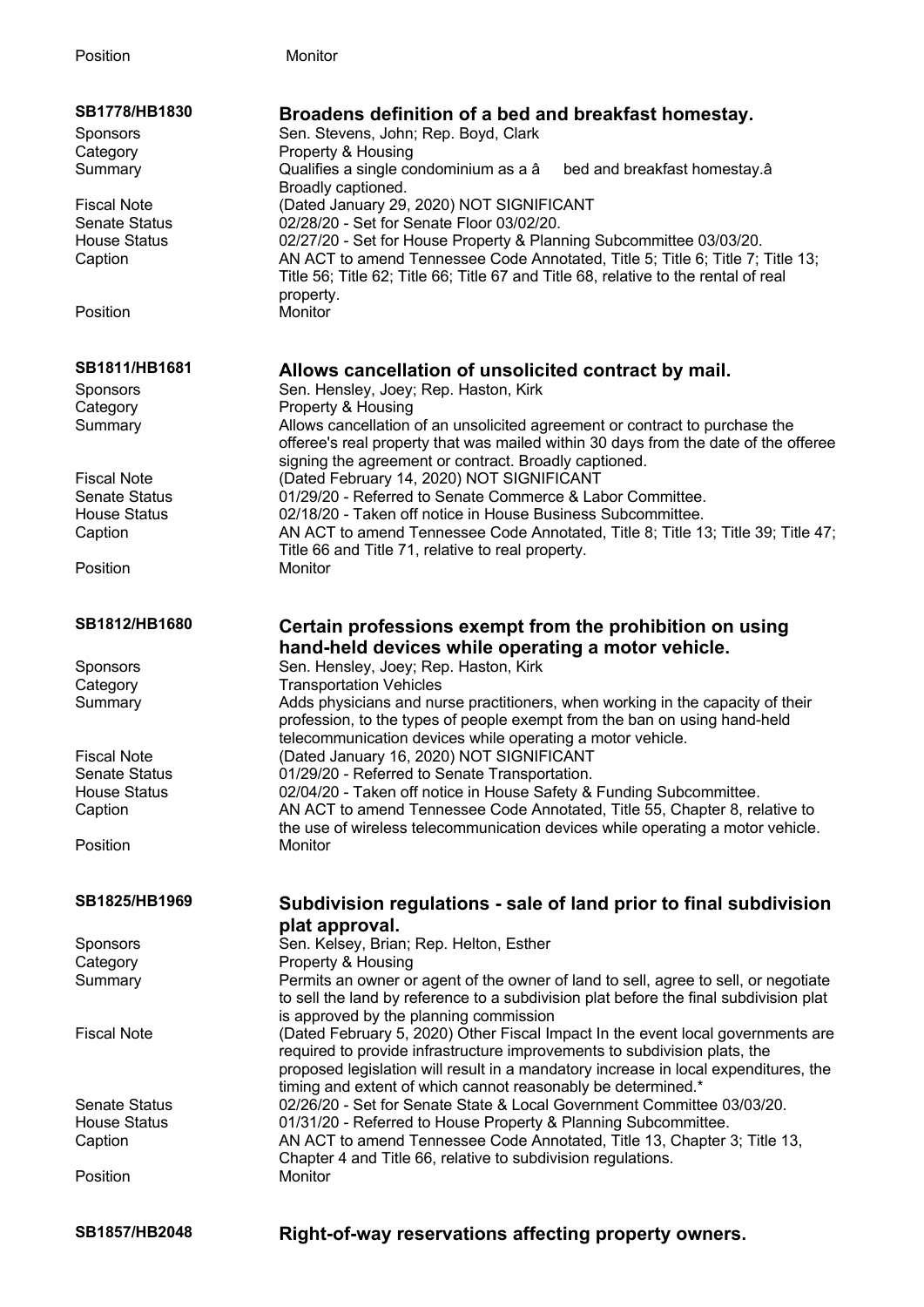| <b>Sponsors</b><br>Category<br>Summary                 | Sen. Swann, Art; Rep. Williams, Ryan<br>Property & Housing<br>Declares no government entity require right-of-way dedication that requires a<br>landowner to transfer any ownership of property to government entity for any<br>application approval. Government entities may require right-of-way reservations<br>as a condition for subdivision approval. Gives property owners the choice of<br>agreeing to a right-of-way reservation or dedication and allows agreement to be<br>changed through a process determined by the government entity if property is<br>transferred to a new owner. Right-of-way reservations will automatically reflect<br>decreases in distance required by major road plans. Entitles property owner<br>compensation of property covered by a right-of-way reservation if possession of<br>property is taken by a government entity. Declares real estate licensees have no<br>duty to inform parties of a real estate transaction of right-of-way reservations<br>affecting real estate. |
|--------------------------------------------------------|---------------------------------------------------------------------------------------------------------------------------------------------------------------------------------------------------------------------------------------------------------------------------------------------------------------------------------------------------------------------------------------------------------------------------------------------------------------------------------------------------------------------------------------------------------------------------------------------------------------------------------------------------------------------------------------------------------------------------------------------------------------------------------------------------------------------------------------------------------------------------------------------------------------------------------------------------------------------------------------------------------------------------|
| <b>Fiscal Note</b>                                     | (Dated February 16, 2020) Increase Local Expenditures Exceeds<br>\$1,000,000/FY20-21 and Subsequent Years*                                                                                                                                                                                                                                                                                                                                                                                                                                                                                                                                                                                                                                                                                                                                                                                                                                                                                                                |
| <b>Senate Status</b><br><b>House Status</b>            | 02/18/20 - Taken off notice in Senate Commerce & Labor Committee.<br>02/25/20 - House Property & Planning Subcommittee deferred to TACIR                                                                                                                                                                                                                                                                                                                                                                                                                                                                                                                                                                                                                                                                                                                                                                                                                                                                                  |
| Caption                                                | calendar.<br>AN ACT to amend Tennessee Code Annotated, Title 13; Title 62 and Title 66,<br>relative to property located along existing rights-of-way.                                                                                                                                                                                                                                                                                                                                                                                                                                                                                                                                                                                                                                                                                                                                                                                                                                                                     |
| Position                                               | Monitor                                                                                                                                                                                                                                                                                                                                                                                                                                                                                                                                                                                                                                                                                                                                                                                                                                                                                                                                                                                                                   |
| SB1862/HB1857                                          | Disposal of real property by county.                                                                                                                                                                                                                                                                                                                                                                                                                                                                                                                                                                                                                                                                                                                                                                                                                                                                                                                                                                                      |
| Sponsors<br>Category                                   | Sen. Lundberg, Jon; Rep. Hill, Timothy<br><b>Local Government</b>                                                                                                                                                                                                                                                                                                                                                                                                                                                                                                                                                                                                                                                                                                                                                                                                                                                                                                                                                         |
| Summary                                                | Authorizes a county, upon two-thirds vote of the county legislative body, to<br>dispose of real property at a nominal cost by private negotiation and sale to a<br>$501(c)(3)$ nonprofit corporation, incorporated under the laws of this state, whose<br>purpose includes educational services to youth in areas including health,<br>science, agriculture, and civic engagement through in-school and after-school<br>programs and school and community clubs and camps.                                                                                                                                                                                                                                                                                                                                                                                                                                                                                                                                                |
| <b>Fiscal Note</b>                                     | (Dated February 1, 2020) Decrease Local Revenue Exceeds \$1,000/FY20-21<br>and Subsequent Years/Permissive Decrease Local Expenditures Exceeds<br>\$500/FY20-21 and Subsequent Years/Permissive                                                                                                                                                                                                                                                                                                                                                                                                                                                                                                                                                                                                                                                                                                                                                                                                                           |
| <b>Senate Status</b><br><b>House Status</b><br>Caption | 02/28/20 - Set for Senate Consent 2 03/02/20.<br>01/29/20 - Referred to House Property & Planning Subcommittee.<br>AN ACT to amend Tennessee Code Annotated, Title 5, relative to county<br>disposal of real property.                                                                                                                                                                                                                                                                                                                                                                                                                                                                                                                                                                                                                                                                                                                                                                                                    |
| Position                                               | Monitor                                                                                                                                                                                                                                                                                                                                                                                                                                                                                                                                                                                                                                                                                                                                                                                                                                                                                                                                                                                                                   |
| SB1868/HB1986                                          | Adds requirements for creation of historic district or zone.                                                                                                                                                                                                                                                                                                                                                                                                                                                                                                                                                                                                                                                                                                                                                                                                                                                                                                                                                              |
| <b>Sponsors</b>                                        | Sen. Lundberg, Jon; Rep. Crawford, John                                                                                                                                                                                                                                                                                                                                                                                                                                                                                                                                                                                                                                                                                                                                                                                                                                                                                                                                                                                   |
| Category<br>Summary                                    | Property & Housing<br>Requires that the recommendations creating a historic district or zone are<br>submitted by a regional historic zoning commission to a county or municipal<br>legislative body and identify the statutory criteria or criterion met by the proposed<br>historic zone or district. Broadly captioned.                                                                                                                                                                                                                                                                                                                                                                                                                                                                                                                                                                                                                                                                                                 |
| <b>Fiscal Note</b>                                     | (Dated January 28, 2020) NOT SIGNIFICANT                                                                                                                                                                                                                                                                                                                                                                                                                                                                                                                                                                                                                                                                                                                                                                                                                                                                                                                                                                                  |
| <b>Senate Status</b>                                   | 01/30/20 - Referred to Senate State & Local Government Committee.                                                                                                                                                                                                                                                                                                                                                                                                                                                                                                                                                                                                                                                                                                                                                                                                                                                                                                                                                         |
| <b>House Status</b><br>Caption                         | 01/30/20 - Caption bill held on House clerk's desk.<br>AN ACT to amend Tennessee Code Annotated, Title 5; Title 6; Title 7; Title 12;                                                                                                                                                                                                                                                                                                                                                                                                                                                                                                                                                                                                                                                                                                                                                                                                                                                                                     |
| Position                                               | Title 13; Title 66 and Title 67, relative to local governments.<br>Monitor                                                                                                                                                                                                                                                                                                                                                                                                                                                                                                                                                                                                                                                                                                                                                                                                                                                                                                                                                |
| SB1896/HB1914                                          | Easements on private property.                                                                                                                                                                                                                                                                                                                                                                                                                                                                                                                                                                                                                                                                                                                                                                                                                                                                                                                                                                                            |
| Sponsors                                               | Sen. Gardenhire, Todd; Rep. Carter, Mike                                                                                                                                                                                                                                                                                                                                                                                                                                                                                                                                                                                                                                                                                                                                                                                                                                                                                                                                                                                  |
| Category<br>Summary                                    | <b>Transportation General</b><br>Restricts the width of a private easement or right-of-way to 20 feet. Adds<br>provision that specifies that in counties with a metropolitan form of government,<br>the maximum permissible width for an easement or right-of-way is 15 feet.<br>Authorizes the court to award attorney fees to the defending landowner in an<br>action for an easement or right-of-way brought by a private person owning land                                                                                                                                                                                                                                                                                                                                                                                                                                                                                                                                                                           |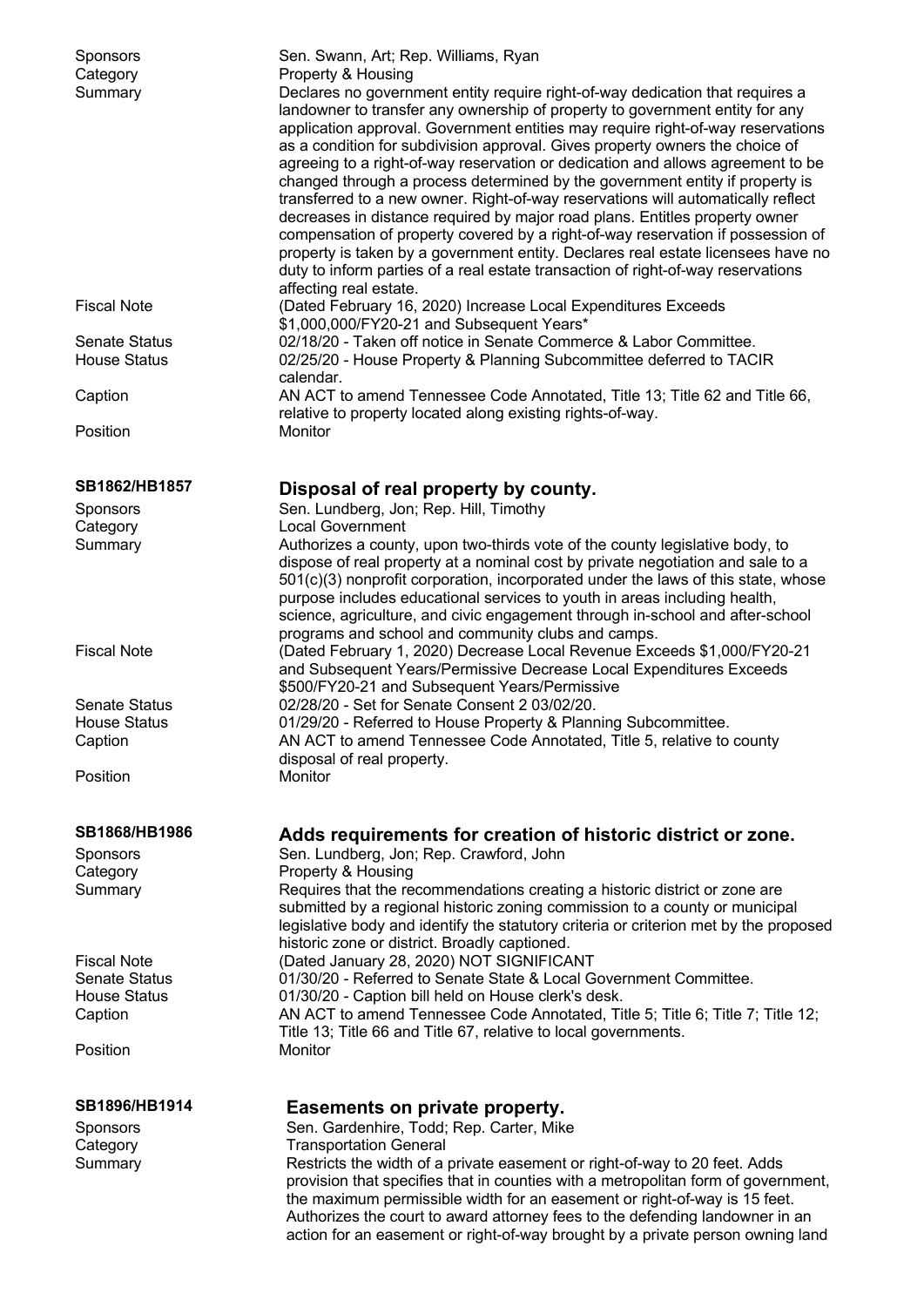| Amendment<br>Summary | obstructed entirely from a public road by the intervening land of another person.<br>Makes other changes regarding private easements.<br>House Judiciary Committee amendment 1 (014786) deletes and replaces all<br>language after the enacting clause, such that the only substantive change is<br>restricting the width of a private easement or right-of-way for the purpose of<br>ingress and egress and extending utility lines to 15 feet in counties with a<br>metropolitan form of government and to 25 feet for all others. |
|----------------------|--------------------------------------------------------------------------------------------------------------------------------------------------------------------------------------------------------------------------------------------------------------------------------------------------------------------------------------------------------------------------------------------------------------------------------------------------------------------------------------------------------------------------------------|
| <b>Fiscal Note</b>   | (Dated February 1, 2020) NOT SIGNIFICANT                                                                                                                                                                                                                                                                                                                                                                                                                                                                                             |
| <b>Senate Status</b> | 02/26/20 - Set for Senate Judiciary Committee 03/03/20.                                                                                                                                                                                                                                                                                                                                                                                                                                                                              |
| <b>House Status</b>  | 02/28/20 - Set for House Floor 03/02/20.                                                                                                                                                                                                                                                                                                                                                                                                                                                                                             |
| Caption              | AN ACT to amend Tennessee Code Annotated, Title 29, Chapter 16 and Title                                                                                                                                                                                                                                                                                                                                                                                                                                                             |
| Position             | 54, Chapter 14, relative to easements on private property.<br>Monitor                                                                                                                                                                                                                                                                                                                                                                                                                                                                |
| SB1909/HB1928        | Sale or termination of business - notification to local<br>assessor.                                                                                                                                                                                                                                                                                                                                                                                                                                                                 |
| <b>Sponsors</b>      | Sen. Lundberg, Jon; Rep. Hicks, Gary                                                                                                                                                                                                                                                                                                                                                                                                                                                                                                 |
| Category             | <b>Taxes Property</b>                                                                                                                                                                                                                                                                                                                                                                                                                                                                                                                |
| Summary              | Increases from 15 to 20 the number of days after the sale or termination of a<br>business within which the operator of the business must notify the local assessor<br>and pay any personal property taxes due on account of the operation of the                                                                                                                                                                                                                                                                                     |
|                      | business. Broadly captioned.                                                                                                                                                                                                                                                                                                                                                                                                                                                                                                         |
| <b>Fiscal Note</b>   | (Dated January 28, 2020) NOT SIGNIFICANT                                                                                                                                                                                                                                                                                                                                                                                                                                                                                             |
| <b>Senate Status</b> | 01/30/20 - Referred to Senate State & Local Government Committee.                                                                                                                                                                                                                                                                                                                                                                                                                                                                    |
| <b>House Status</b>  | 01/31/20 - Referred to House Property & Planning Subcommittee.                                                                                                                                                                                                                                                                                                                                                                                                                                                                       |
| Caption              | AN ACT to amend Tennessee Code Annotated, Title 67, Chapter 5, relative to                                                                                                                                                                                                                                                                                                                                                                                                                                                           |
| Position             | property taxes.<br>Monitor                                                                                                                                                                                                                                                                                                                                                                                                                                                                                                           |
| SB1914/HB1945        | Performing work without a license or required certification.                                                                                                                                                                                                                                                                                                                                                                                                                                                                         |
| Sponsors             | Sen. Bowling, Janice; Rep. Daniel, Martin                                                                                                                                                                                                                                                                                                                                                                                                                                                                                            |
| Category<br>Summary  | Professions & Licensure<br>Authorizes a person to perform, without a license or certification, work for which<br>a license or certification is normally required if the recipient of the work<br>acknowledges the person's lack of licensure or certification and waives claims<br>against the person. Requires the agreement to be in writing and specifies that                                                                                                                                                                    |
| <b>Senate Status</b> | such written agreement include an acknowledgement that the customer releases<br>the person performing the work from all liability that may arise from the person's<br>performance of the work, except for an action brought for intentional, willful, or<br>malicious conduct. This bill applies to several professions including locksmiths,<br>real estate brokers, land surveyors and soil scientists (23 pp.).<br>01/30/20 - Referred to Senate Commerce & Labor Committee.                                                      |
| <b>House Status</b>  | 01/31/20 - Referred to House Business Subcommittee.                                                                                                                                                                                                                                                                                                                                                                                                                                                                                  |
| Caption              | AN ACT to amend Tennessee Code Annotated, Title 62 and Title 63, relative to                                                                                                                                                                                                                                                                                                                                                                                                                                                         |
| Position             | professional licenses.<br>Oppose                                                                                                                                                                                                                                                                                                                                                                                                                                                                                                     |
| SB1915/HB1946        | Occupational training for members of the U.S. armed forces                                                                                                                                                                                                                                                                                                                                                                                                                                                                           |
|                      | and honorably discharged veterans.                                                                                                                                                                                                                                                                                                                                                                                                                                                                                                   |
| Sponsors             | Sen. Bowling, Janice; Rep. Daniel, Martin                                                                                                                                                                                                                                                                                                                                                                                                                                                                                            |
| Category             | Veterans & Military Affairs<br>Allows members of the United States armed forces and veterans who have                                                                                                                                                                                                                                                                                                                                                                                                                                |
| Summary              | been honorably discharged to receive equivalent credit toward the receipt of an<br>occupational license relating to the training that was received. Broadly<br>captioned.                                                                                                                                                                                                                                                                                                                                                            |
| Amendment            | House Business Subcommittee amendment 1 (014814) defines "licensing                                                                                                                                                                                                                                                                                                                                                                                                                                                                  |
| Summary              | authority" and allows persons aggrieved by a decision of a licensing authority<br>concerning eligibility for equivalent credit to appeal to the commissioner of<br>commerce and insurance for a determination of whether the training meets the<br>requirements for licensure.                                                                                                                                                                                                                                                       |
| <b>Fiscal Note</b>   | (Dated January 30, 2020) NOT SIGNIFICANT                                                                                                                                                                                                                                                                                                                                                                                                                                                                                             |
| <b>Senate Status</b> | 01/30/20 - Referred to Senate State & Local Government Committee.                                                                                                                                                                                                                                                                                                                                                                                                                                                                    |
| <b>House Status</b>  | 02/27/20 - Set for House Commerce Committee 03/03/20.                                                                                                                                                                                                                                                                                                                                                                                                                                                                                |
|                      |                                                                                                                                                                                                                                                                                                                                                                                                                                                                                                                                      |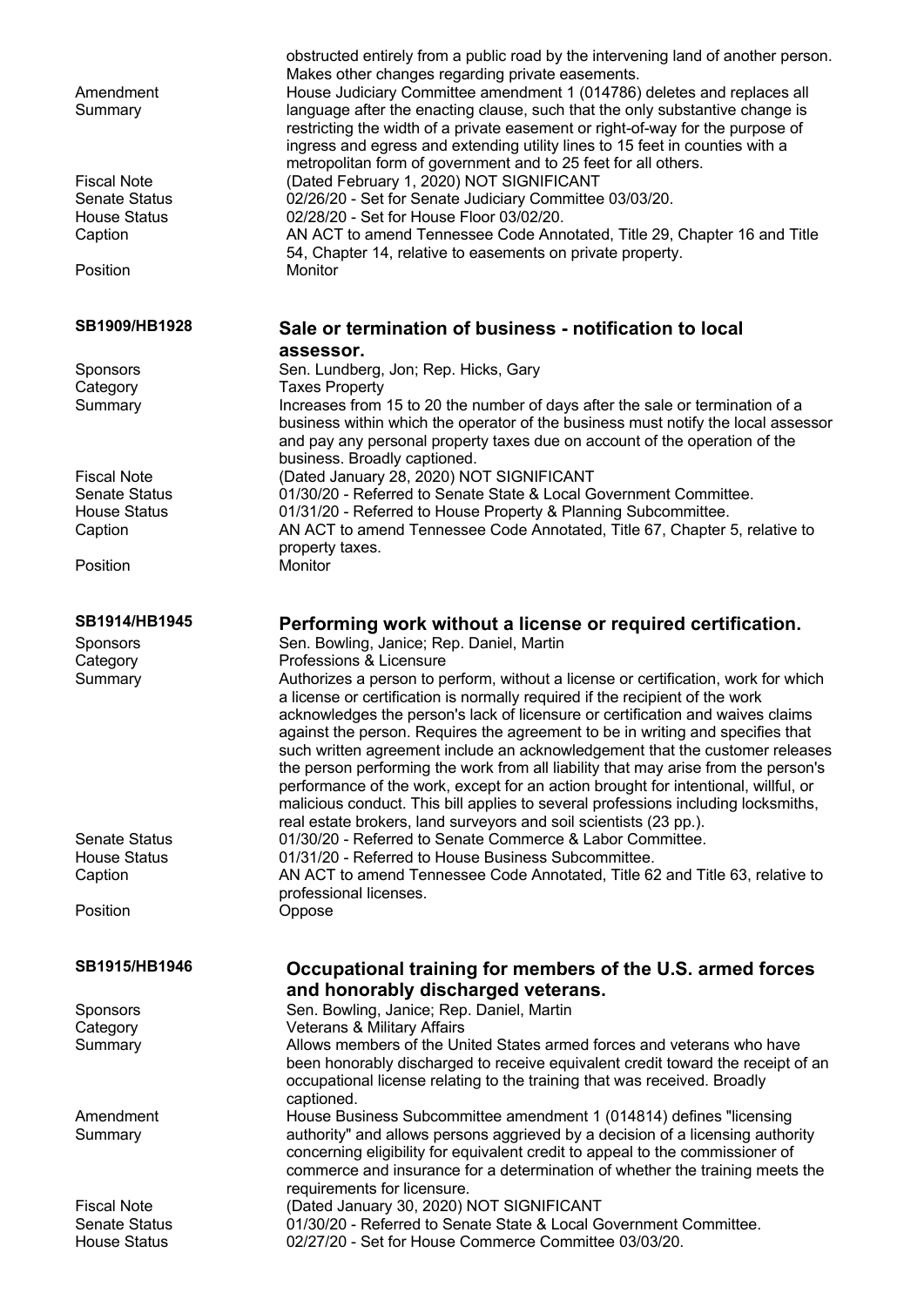| Caption              | AN ACT to amend Tennessee Code Annotated, Title 58; Title 62 and Title 63,<br>relative to occupational training.                                                                                                                                                                                                                                                                   |
|----------------------|------------------------------------------------------------------------------------------------------------------------------------------------------------------------------------------------------------------------------------------------------------------------------------------------------------------------------------------------------------------------------------|
| Position             | Monitor                                                                                                                                                                                                                                                                                                                                                                            |
| SB1931/HB1881        | Local governments to report on business licenses issued                                                                                                                                                                                                                                                                                                                            |
|                      | regarding accommodation of transients.                                                                                                                                                                                                                                                                                                                                             |
| Sponsors             | Sen. Swann, Art; Rep. Carr, Dale                                                                                                                                                                                                                                                                                                                                                   |
| Category<br>Summary  | <b>Local Government</b><br>Requires the governing body of each municipality, county, and metropolitan form                                                                                                                                                                                                                                                                         |
|                      | of government to report, no later than February 1, 2021, to the state and local<br>government committee of the senate and the local government committee of the<br>house the number of business licenses issued to hotels, motels, and other<br>places of accommodation for transients for the immediately preceding calendar<br>year. Broadly captioned.                          |
| <b>Fiscal Note</b>   | (Dated January 28, 2020) NOT SIGNIFICANT                                                                                                                                                                                                                                                                                                                                           |
| <b>Senate Status</b> | 01/30/20 - Referred to Senate State & Local Government Committee.                                                                                                                                                                                                                                                                                                                  |
| <b>House Status</b>  | 01/30/20 - Caption bill held on House clerk's desk.                                                                                                                                                                                                                                                                                                                                |
| Caption              | AN ACT to amend Tennessee Code Annotated, Title 5; Title 6; Title 7; Title 13;                                                                                                                                                                                                                                                                                                     |
|                      | Title 67 and Title 68, relative to accommodations for transients.                                                                                                                                                                                                                                                                                                                  |
| Position             | Monitor                                                                                                                                                                                                                                                                                                                                                                            |
| SB1933/HB1661        | Class B misdemeanor for misrepresentation of a service<br>animal.                                                                                                                                                                                                                                                                                                                  |
| Sponsors             | Sen. Swann, Art; Rep. Farmer, Andrew                                                                                                                                                                                                                                                                                                                                               |
| Category             | Criminal Law                                                                                                                                                                                                                                                                                                                                                                       |
| Summary              | Establishes the misrepresentation of a service or support animal as a Class B                                                                                                                                                                                                                                                                                                      |
|                      | misdemeanor. One commits misrepresentation of a service or support animal<br>when fraudulently representing themselves as a person with a disability in need<br>of the service or support in order to remain in a residential rental property or<br>enter public places and provides false documentation declaring an animal as a<br>service or support animal. Broadly captioned. |
| <b>Fiscal Note</b>   | (Dated January 17, 2020) NOT SIGNIFICANT                                                                                                                                                                                                                                                                                                                                           |
| <b>Senate Status</b> | 01/30/20 - Referred to Senate Health & Welfare Committee.                                                                                                                                                                                                                                                                                                                          |
| <b>House Status</b>  | 01/22/20 - Referred to House Business Subcommittee.                                                                                                                                                                                                                                                                                                                                |
| Caption              | AN ACT to amend Tennessee Code Annotated, Title 4; Title 5; Title 6; Title 7;<br>Title 13; Title 16; Title 33; Title 39; Title 41; Title 49; Title 50; Title 62; Title 66 and<br>Title 68, relative to animals utilized by persons with disabilities.                                                                                                                              |
| Position             | Support                                                                                                                                                                                                                                                                                                                                                                            |
| SB1986/HB1913        | Time period for filing small estate affidavit.                                                                                                                                                                                                                                                                                                                                     |
| <b>Sponsors</b>      | Sen. Stevens, John; Rep. Carter, Mike                                                                                                                                                                                                                                                                                                                                              |
| Category             | <b>Estates &amp; Trusts</b>                                                                                                                                                                                                                                                                                                                                                        |
| Summary              | Changes from 45 to 30 days following a decedent's death, the time period after<br>which a small estate affidavit must be filed with the clerk of court.                                                                                                                                                                                                                            |
| <b>Fiscal Note</b>   | (Dated January 28, 2020) NOT SIGNIFICANT                                                                                                                                                                                                                                                                                                                                           |
| <b>Senate Status</b> | 02/03/20 - Referred to Senate Judiciary Committee.                                                                                                                                                                                                                                                                                                                                 |
| <b>House Status</b>  | 01/31/20 - Referred to House Children & Families Subcommittee.                                                                                                                                                                                                                                                                                                                     |
| Caption              | AN ACT to amend Tennessee Code Annotated, Title 8, Chapter 21 and Title 30,                                                                                                                                                                                                                                                                                                        |
|                      | Chapter 4, relative to probate.                                                                                                                                                                                                                                                                                                                                                    |
| Position             | Monitor                                                                                                                                                                                                                                                                                                                                                                            |
| <b>SB1987/HB2662</b> | Notice of construction to install utility services.                                                                                                                                                                                                                                                                                                                                |
| <b>Sponsors</b>      | Sen. Stevens, John; Rep. Todd, Chris                                                                                                                                                                                                                                                                                                                                               |
| Category             | <b>Utilities</b>                                                                                                                                                                                                                                                                                                                                                                   |
| Summary              | Requires cooperatives installing broadband internet access, internet protocol-<br>based video, video programming, or other similar services to give all other<br>providers of cable, video or broadband services in the area written 60 day notice                                                                                                                                 |
|                      | prior to start of construction to allow other providers to install conduit, pedestals,                                                                                                                                                                                                                                                                                             |
| <b>Fiscal Note</b>   | or vaults and laterals at other providersâ<br>expense.<br>(Dated February 10, 2020) NOT SIGNIFICANT                                                                                                                                                                                                                                                                                |
| <b>Senate Status</b> | 02/03/20 - Referred to Senate Commerce & Labor Committee.                                                                                                                                                                                                                                                                                                                          |
| <b>House Status</b>  | 02/26/20 - Failed in House Utilities Subcommittee.                                                                                                                                                                                                                                                                                                                                 |
|                      |                                                                                                                                                                                                                                                                                                                                                                                    |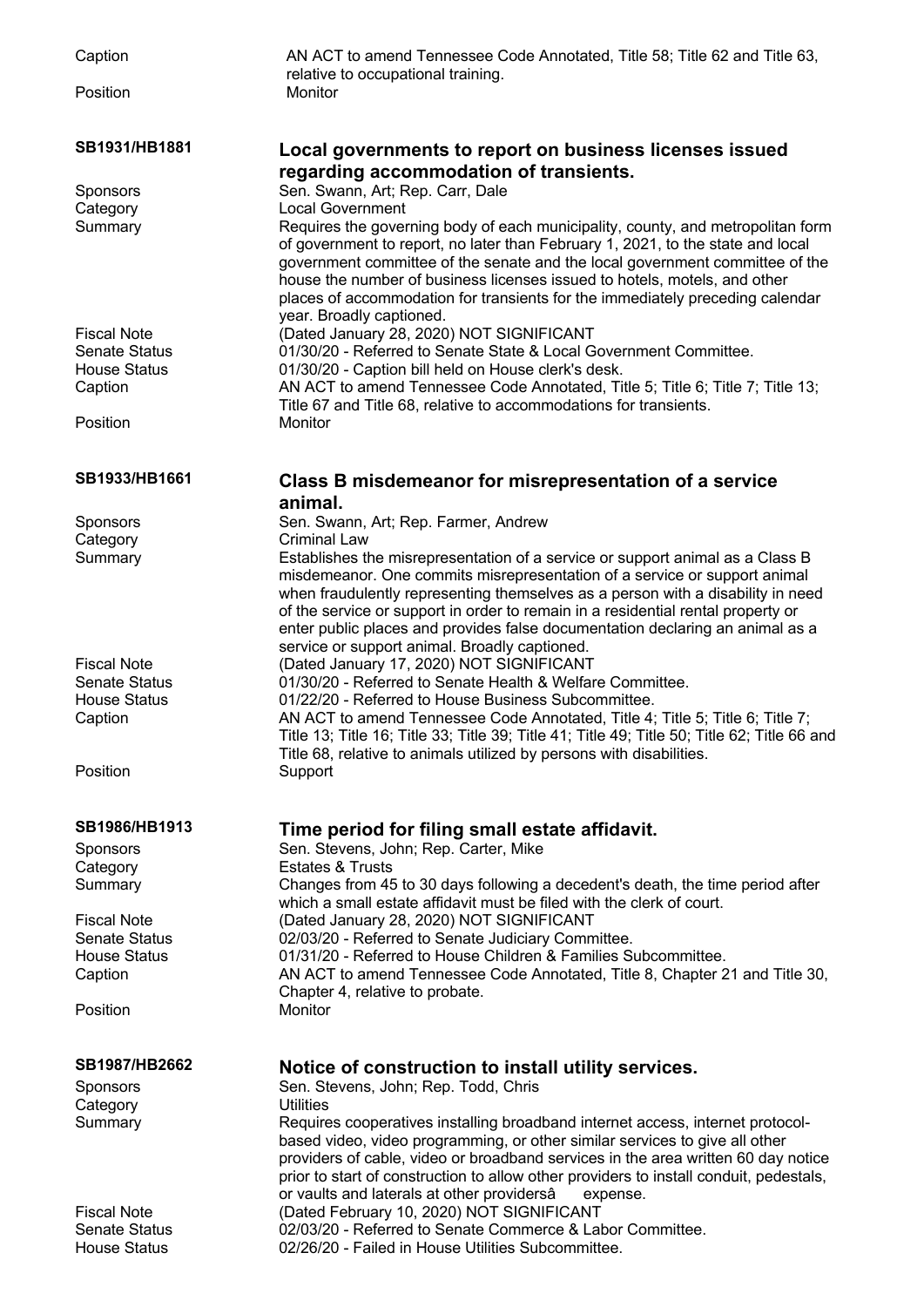Position

Caption AN ACT to amend Tennessee Code Annotated, Title 65, Chapter 25, relative to cooperatives providing video or broadband.

### **SB1989/HB1885 Real property in trust.** Sponsors Sen. Stevens, John; Rep. Garrett, Johnny Category Estates & Trusts Summary Abolishes various reverter and forfeiture provisions in estates and real property. Terminates certain interest and fees on properties after 25 years. Allows real property conveyances to a trust to vest title in the trustee of the trust. Requires that public records referencing a trust be indexed by the name of the trust, if stated in the document, and in the name of each trustee listed in the document. Broadly captioned. Fiscal Note (Dated February 18, 2020) NOT SIGNIFICANT Senate Status 02/03/20 - Referred to Senate Judiciary Committee. House Status 02/27/20 - Set for House Children & Families Subcommittee 03/04/20. Caption AN ACT to amend Tennessee Code Annotated, Title 10, Chapter 7; Title 35 and Title 66, relative to real property. Position Support **SB2029/HB2672 Contracting performed by unlicensed persons.** Sponsors Sen. Rose, Paul; Rep. Williams, Ryan Category **Professions & Licensure** Summary Specifies that a person who owns property and intends to construct a residential building on that property is exempt from the licensing requirements for contractors if the person personally appears at the local permitting agency and receives from the agency a Disclosure Statement and Notice of Non-licensed Owner's Intent to Build form. Such person is required to sign the form and file the form with the register of deeds. Such person is also required to appear at the local permitting agency and sign applicable building permits, in addition to providing the local permitting agency an affidavit affirming that the person maintains general liability insurance and workers' compensation insurance. Fiscal Note (Dated February 25, 2020) NOT SIGNIFICANT Senate Status 02/06/20 - Referred to Senate Commerce & Labor Committee. House Status 02/27/20 - Set for House Business Subcommittee 03/03/20. Caption AN ACT to amend Tennessee Code Annotated, Title 13; Title 62, Chapter 6 and Title 66, relative to contracting performed by unlicensed persons. Position Monitor **SB2041/HB2082 Fair compensation for subcontractor employees.** Sponsors Sen. Gilmore, Brenda; Rep. Powell, Jason Category **Public Employees** Summary Allows a county, municipality, or school board to require a contractor to bond a subcontractor to ensure contractors of the subcontractor receive fair compensation for work. Broadly captioned. Senate Status 02/06/20 - Referred to Senate Commerce & Labor Committee. House Status 02/05/20 - Referred to House Business Subcommittee. Caption AN ACT to amend Tennessee Code Annotated, Title 12; Title 50, Chapter 2 and Title 62, Chapter 6, relative to contractors. Position Monitor **SB2056/HB2020 Repurchasing of condemned property and property taken through eminent domain.** Sponsors Sen. Niceley, Frank; Rep. Wright, Dave Category Local Government Summary Requires the department of transportation make good faith effort to sell condemned property or property taken through eminent domain to the former

property owner from which it was taken if 20 or more years have passed since the department acquired the property or the department has not used the property in the last 20 years. Requires department send a purchase agreement to the former owner authorizing repurchase of the property at the rate the department obtained it for if the former owner signs and returns the agreement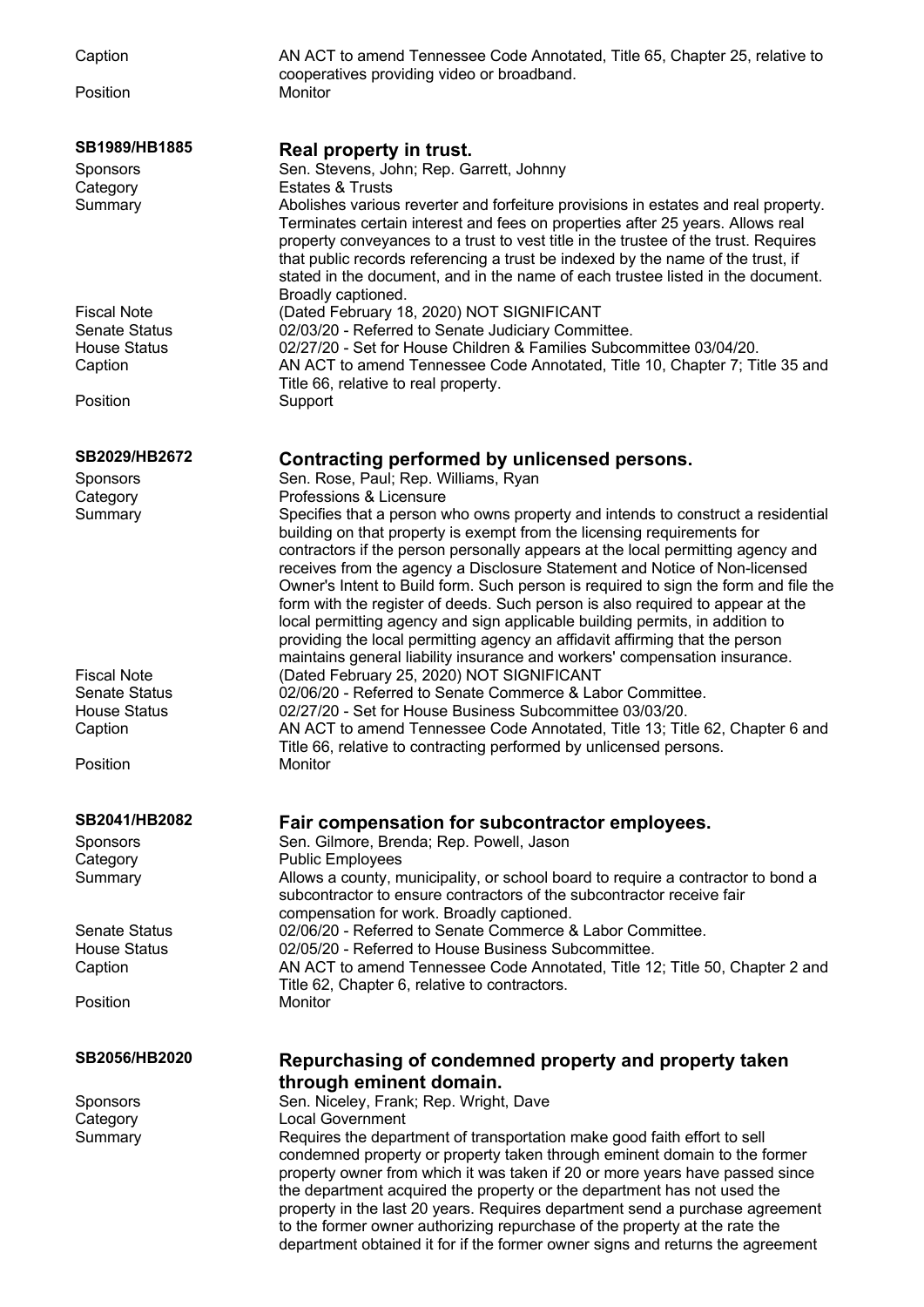| <b>Fiscal Note</b>                          | within 90 days. Broadly captioned.<br>(Dated February 20, 2020) Other Fiscal Impact Federal funding received by<br>TDOT as grants-in-aid which are utilized for eminent domain acquisitions for the<br>purpose of highway, bridge, and roadway projects could be jeopardized and in<br>some instances the federal government may require reimbursement of some<br>portion of the funding. Additional unquantifiable decreases in state revenue to the<br>Highway Fund could be incurred. |
|---------------------------------------------|------------------------------------------------------------------------------------------------------------------------------------------------------------------------------------------------------------------------------------------------------------------------------------------------------------------------------------------------------------------------------------------------------------------------------------------------------------------------------------------|
| <b>Senate Status</b><br><b>House Status</b> | 02/25/20 - Senate Judiciary Committee deferred to 03/10/20.<br>02/11/20 - Referred to House Constitutional Protections & Sentencing<br>Subcommittee.                                                                                                                                                                                                                                                                                                                                     |
| Caption                                     | AN ACT to amend Tennessee Code Annotated, Title 4; Title 12; Title 29 and Title<br>54, relative to the purchase of property taken by eminent domain.                                                                                                                                                                                                                                                                                                                                     |
| Position                                    | Monitor                                                                                                                                                                                                                                                                                                                                                                                                                                                                                  |
| SB2058/HB1880                               | Redefines blighted area for purposes of redevelopment                                                                                                                                                                                                                                                                                                                                                                                                                                    |
|                                             | projects by housing authorities.                                                                                                                                                                                                                                                                                                                                                                                                                                                         |
| <b>Sponsors</b><br>Category                 | Sen. Niceley, Frank; Rep. Carr, Dale<br><b>Local Government</b>                                                                                                                                                                                                                                                                                                                                                                                                                          |
| Summary                                     | Revises the definition of "blighted area" for purposes of redevelopment projects                                                                                                                                                                                                                                                                                                                                                                                                         |
|                                             | by housing authorities to include language that specifies that a blighted area<br>does not include land used primarily in the production of agriculture.                                                                                                                                                                                                                                                                                                                                 |
| <b>Fiscal Note</b>                          | (Dated February 13, 2020) Other Fiscal Impact The extent and timing of any<br>permissive decrease in local government revenue and expenditures cannot<br>reasonably be determined due to multiple unknown factors.                                                                                                                                                                                                                                                                       |
| <b>Senate Status</b>                        | 02/28/20 - Set for Senate Floor 03/02/20.                                                                                                                                                                                                                                                                                                                                                                                                                                                |
| <b>House Status</b>                         | 01/31/20 - Referred to House Constitutional Protections & Sentencing                                                                                                                                                                                                                                                                                                                                                                                                                     |
|                                             | Subcommittee.                                                                                                                                                                                                                                                                                                                                                                                                                                                                            |
| Caption                                     | AN ACT to amend Tennessee Code Annotated, Title 13, Chapter 20; Title 13,<br>Chapter 21 and Title 29, Chapter 17, relative to eminent domain.                                                                                                                                                                                                                                                                                                                                            |
| Position                                    | Monitor                                                                                                                                                                                                                                                                                                                                                                                                                                                                                  |
| SB2074/HB1949                               | Allows agencies to use reserve funds to cover deficits.                                                                                                                                                                                                                                                                                                                                                                                                                                  |
| <b>Sponsors</b>                             | Sen. Pody, Mark; Rep. Daniel, Martin                                                                                                                                                                                                                                                                                                                                                                                                                                                     |
| Category                                    | <b>Public Finance</b>                                                                                                                                                                                                                                                                                                                                                                                                                                                                    |
| Summary                                     | Allows an agency, defined as a regulatory board, commission, or entity<br>administratively attached to the division of regulatory boards within the<br>department of commerce and insurance or the division of health related boards<br>with the department of health, to use up to ten percent (10%) of their reserve<br>funds to cover an operating deficit. Establishes requirements of the agency<br>regarding their financial status and use of their reserve. Broadly captioned.   |
| <b>Fiscal Note</b>                          | (Dated February 16, 2020) NOT SIGNIFICANT                                                                                                                                                                                                                                                                                                                                                                                                                                                |
| <b>Senate Status</b>                        | 02/26/20 - Set for Senate Finance, Ways & Means Committee 03/03/20.                                                                                                                                                                                                                                                                                                                                                                                                                      |
| <b>House Status</b>                         | 02/27/20 - Set for House State Committee 03/03/20.                                                                                                                                                                                                                                                                                                                                                                                                                                       |
| Caption                                     | AN ACT to amend Tennessee Code Annotated, Title 4 and Title 9, relative to<br>funds.                                                                                                                                                                                                                                                                                                                                                                                                     |
| Position                                    | Support                                                                                                                                                                                                                                                                                                                                                                                                                                                                                  |
| SB2086/HB2318                               | <b>TACIR report on impact of Competitive Wireless Broadband</b><br><b>Investment, Deployment &amp; Safety Act.</b>                                                                                                                                                                                                                                                                                                                                                                       |
| <b>Sponsors</b>                             | Sen. Briggs, Richard; Rep. Lafferty, Justin                                                                                                                                                                                                                                                                                                                                                                                                                                              |
| Category                                    | Government Organization                                                                                                                                                                                                                                                                                                                                                                                                                                                                  |
| Summary                                     | Adds the speaker of the senate and the speaker of the house to the list of those                                                                                                                                                                                                                                                                                                                                                                                                         |
|                                             | receiving the TACIR report on the impact of the "Competitive Wireless<br>Broadband Investment, Deployment, and Safety Act of 2018" by January 1,<br>2021. Broadly captioned.                                                                                                                                                                                                                                                                                                             |
| <b>Fiscal Note</b>                          | (Dated February 11, 2020) NOT SIGNIFICANT                                                                                                                                                                                                                                                                                                                                                                                                                                                |
| <b>Senate Status</b>                        | 02/10/20 - Referred to Senate Commerce & Labor Committee.                                                                                                                                                                                                                                                                                                                                                                                                                                |
| <b>House Status</b>                         | 02/06/20 - Caption bill held on House clerk's desk.                                                                                                                                                                                                                                                                                                                                                                                                                                      |
| Caption                                     |                                                                                                                                                                                                                                                                                                                                                                                                                                                                                          |
|                                             | AN ACT to amend Tennessee Code Annotated, Title 4; Title 7; Title 13; Title 65                                                                                                                                                                                                                                                                                                                                                                                                           |
| Position                                    | and Title 66, relative to wireless broadband.<br>Monitor                                                                                                                                                                                                                                                                                                                                                                                                                                 |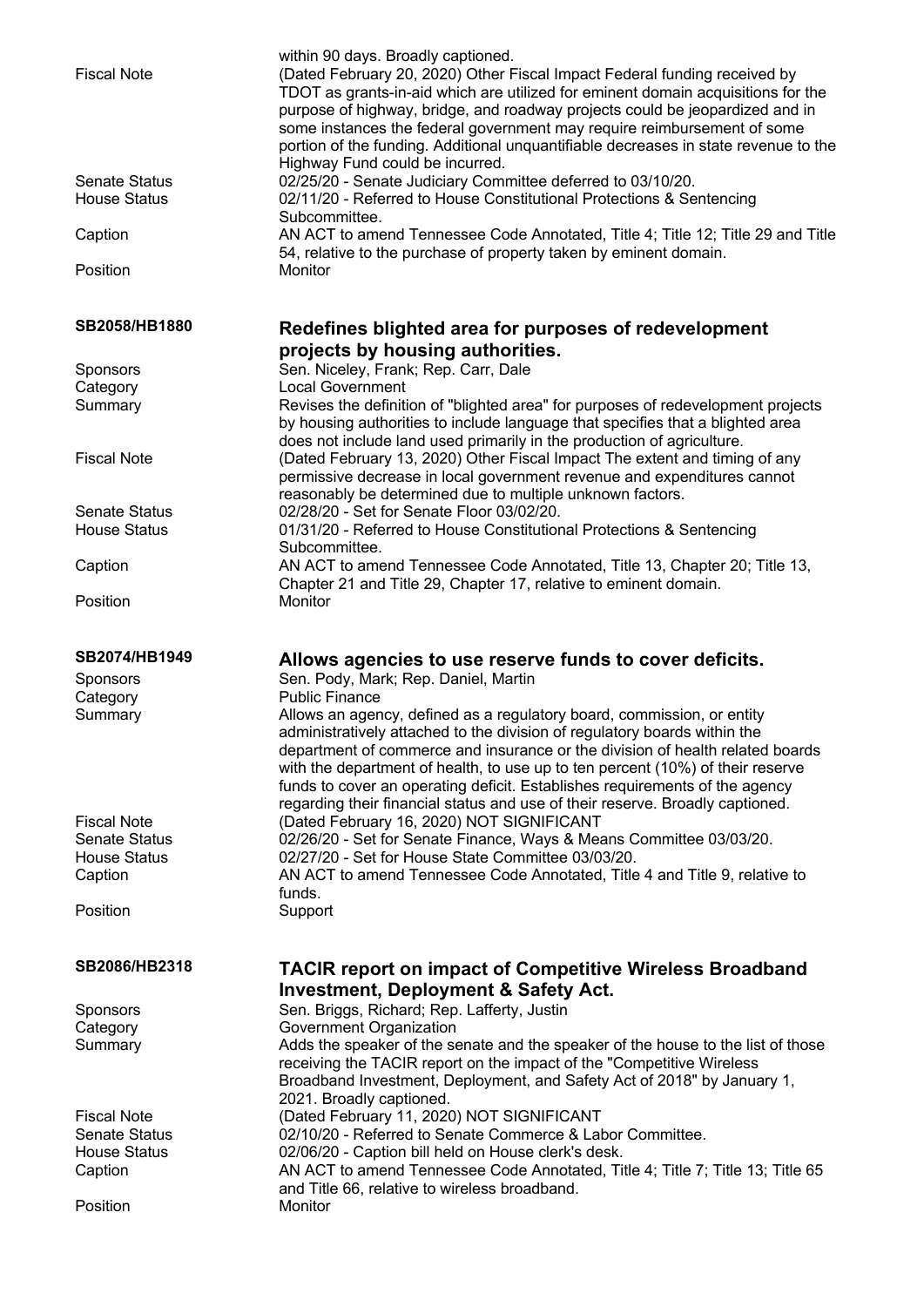| SB2098/HB2485<br><b>Sponsors</b><br>Category<br>Summary<br><b>Fiscal Note</b><br><b>Senate Status</b><br><b>House Status</b><br>Caption<br>Position | <b>Requirements for HOAs.</b><br>Sen. Massey, Becky; Rep. Garrett, Johnny<br>Property & Housing<br>Requires homeowners' associations to make financial statements of the<br>homeowners' association that show the assets and liabilities of the association<br>available to each property owner annually. Requires homeowners' associations<br>to permit access to association property to any person with written permission<br>from a member of the association. Also requires homeowners' associations to<br>provide copies of dedicatory instruments to a prospective property buyer upon<br>request and requires homeowners' associations to have bylaws that meet certain<br>requirements.<br>(Dated February 28, 2020) NOT SIGNIFICANT<br>02/10/20 - Referred to Senate Commerce & Labor Committee.<br>02/27/20 - Set for House Business Subcommittee 03/03/20.<br>AN ACT to amend Tennessee Code Annotated, Title 39, Chapter 14, Part 4; Title<br>48, Chapter 66 and Title 66, relative to real property.<br>Monitor |
|-----------------------------------------------------------------------------------------------------------------------------------------------------|-------------------------------------------------------------------------------------------------------------------------------------------------------------------------------------------------------------------------------------------------------------------------------------------------------------------------------------------------------------------------------------------------------------------------------------------------------------------------------------------------------------------------------------------------------------------------------------------------------------------------------------------------------------------------------------------------------------------------------------------------------------------------------------------------------------------------------------------------------------------------------------------------------------------------------------------------------------------------------------------------------------------------------|
| SB2133/HB2150<br>Sponsors<br>Category                                                                                                               | <b>TACIR report on impact of the Competitive Wireless</b><br>Broadband Investment, Deployment, & Safety Act of 2018.<br>Sen. Briggs, Richard; Rep. Zachary, Jason<br>Government Organization                                                                                                                                                                                                                                                                                                                                                                                                                                                                                                                                                                                                                                                                                                                                                                                                                                  |
| Summary                                                                                                                                             | Deletes provision that requires TACIR to report to the chairs of the commerce<br>committee of the house and the commerce and labor committee of the senate by<br>January 1, 2021, on the impact of the "Competitive Wireless Broadband<br>Investment, Deployment, and Safety Act of 2018" after the report is given.<br>Broadly captioned.                                                                                                                                                                                                                                                                                                                                                                                                                                                                                                                                                                                                                                                                                    |
| <b>Fiscal Note</b>                                                                                                                                  | (Dated February 11, 2020) NOT SIGNIFICANT                                                                                                                                                                                                                                                                                                                                                                                                                                                                                                                                                                                                                                                                                                                                                                                                                                                                                                                                                                                     |
| <b>Senate Status</b>                                                                                                                                | 02/10/20 - Referred to Senate Commerce & Labor Committee.                                                                                                                                                                                                                                                                                                                                                                                                                                                                                                                                                                                                                                                                                                                                                                                                                                                                                                                                                                     |
| <b>House Status</b>                                                                                                                                 | 02/06/20 - Caption bill held on House clerk's desk.                                                                                                                                                                                                                                                                                                                                                                                                                                                                                                                                                                                                                                                                                                                                                                                                                                                                                                                                                                           |
| Caption                                                                                                                                             | AN ACT to amend Tennessee Code Annotated, Title 4; Title 5; Title 6; Title 7;<br>Title 12; Title 13; Title 65; Title 66 and Title 67, relative to telecommunications.                                                                                                                                                                                                                                                                                                                                                                                                                                                                                                                                                                                                                                                                                                                                                                                                                                                         |
| Position                                                                                                                                            | Monitor                                                                                                                                                                                                                                                                                                                                                                                                                                                                                                                                                                                                                                                                                                                                                                                                                                                                                                                                                                                                                       |
| SB2135/HB2344                                                                                                                                       | <b>Tennessee Source of Income Protection and Fair Access to</b><br><b>Housing Act.</b>                                                                                                                                                                                                                                                                                                                                                                                                                                                                                                                                                                                                                                                                                                                                                                                                                                                                                                                                        |
| <b>Sponsors</b>                                                                                                                                     | Sen. Gilmore, Brenda; Rep. Clemmons, John                                                                                                                                                                                                                                                                                                                                                                                                                                                                                                                                                                                                                                                                                                                                                                                                                                                                                                                                                                                     |
| Category                                                                                                                                            | Property & Housing                                                                                                                                                                                                                                                                                                                                                                                                                                                                                                                                                                                                                                                                                                                                                                                                                                                                                                                                                                                                            |
| Summary                                                                                                                                             | Prohibits a landlord from refusing to lease or a rent a property, expel a person<br>from a property or discriminate against a person based solely on their income.<br>Requires the department of economic and community development collaborate<br>with the Tennessee housing development agency to enforce these prohibitions<br>and develop rules for compliance. Broadly captioned.                                                                                                                                                                                                                                                                                                                                                                                                                                                                                                                                                                                                                                        |
| <b>Senate Status</b>                                                                                                                                | 02/10/20 - Referred to Senate Commerce & Labor Committee.                                                                                                                                                                                                                                                                                                                                                                                                                                                                                                                                                                                                                                                                                                                                                                                                                                                                                                                                                                     |
| <b>House Status</b><br>Caption                                                                                                                      | 02/10/20 - Referred to House Business Subcommittee.<br>AN ACT to amend Tennessee Code Annotated, Title 66, Chapter 28, relative to                                                                                                                                                                                                                                                                                                                                                                                                                                                                                                                                                                                                                                                                                                                                                                                                                                                                                            |
|                                                                                                                                                     | housing.                                                                                                                                                                                                                                                                                                                                                                                                                                                                                                                                                                                                                                                                                                                                                                                                                                                                                                                                                                                                                      |
| Position                                                                                                                                            | Oppose                                                                                                                                                                                                                                                                                                                                                                                                                                                                                                                                                                                                                                                                                                                                                                                                                                                                                                                                                                                                                        |
| SB2144/HB2213                                                                                                                                       | Changes requirements for persons who have an ownership<br>interest in an appraisal management company.                                                                                                                                                                                                                                                                                                                                                                                                                                                                                                                                                                                                                                                                                                                                                                                                                                                                                                                        |
| <b>Sponsors</b>                                                                                                                                     | Sen. Johnson, Jack; Rep. Lamberth, William                                                                                                                                                                                                                                                                                                                                                                                                                                                                                                                                                                                                                                                                                                                                                                                                                                                                                                                                                                                    |
| Category                                                                                                                                            | Professions & Licensure                                                                                                                                                                                                                                                                                                                                                                                                                                                                                                                                                                                                                                                                                                                                                                                                                                                                                                                                                                                                       |
| Summary                                                                                                                                             | Extends the requirement for review of persons owning interest in an appraisal<br>management company to all persons rather than just those owning more than<br>ten percent (10%) of an appraisal management company. Broadly captioned.                                                                                                                                                                                                                                                                                                                                                                                                                                                                                                                                                                                                                                                                                                                                                                                        |
| <b>Fiscal Note</b>                                                                                                                                  | (Dated February 12, 2020) NOT SIGNIFICANT                                                                                                                                                                                                                                                                                                                                                                                                                                                                                                                                                                                                                                                                                                                                                                                                                                                                                                                                                                                     |
| <b>Senate Status</b>                                                                                                                                | 02/24/20 - Senate passed.                                                                                                                                                                                                                                                                                                                                                                                                                                                                                                                                                                                                                                                                                                                                                                                                                                                                                                                                                                                                     |
| <b>House Status</b>                                                                                                                                 | 02/28/20 - Set for House Consent 03/02/20.                                                                                                                                                                                                                                                                                                                                                                                                                                                                                                                                                                                                                                                                                                                                                                                                                                                                                                                                                                                    |
| Caption                                                                                                                                             | AN ACT to amend Tennessee Code Annotated, Title 62, Chapter 39, Part 4,                                                                                                                                                                                                                                                                                                                                                                                                                                                                                                                                                                                                                                                                                                                                                                                                                                                                                                                                                       |
|                                                                                                                                                     | relative to real estate appraisal.                                                                                                                                                                                                                                                                                                                                                                                                                                                                                                                                                                                                                                                                                                                                                                                                                                                                                                                                                                                            |
| Position                                                                                                                                            | Monitor                                                                                                                                                                                                                                                                                                                                                                                                                                                                                                                                                                                                                                                                                                                                                                                                                                                                                                                                                                                                                       |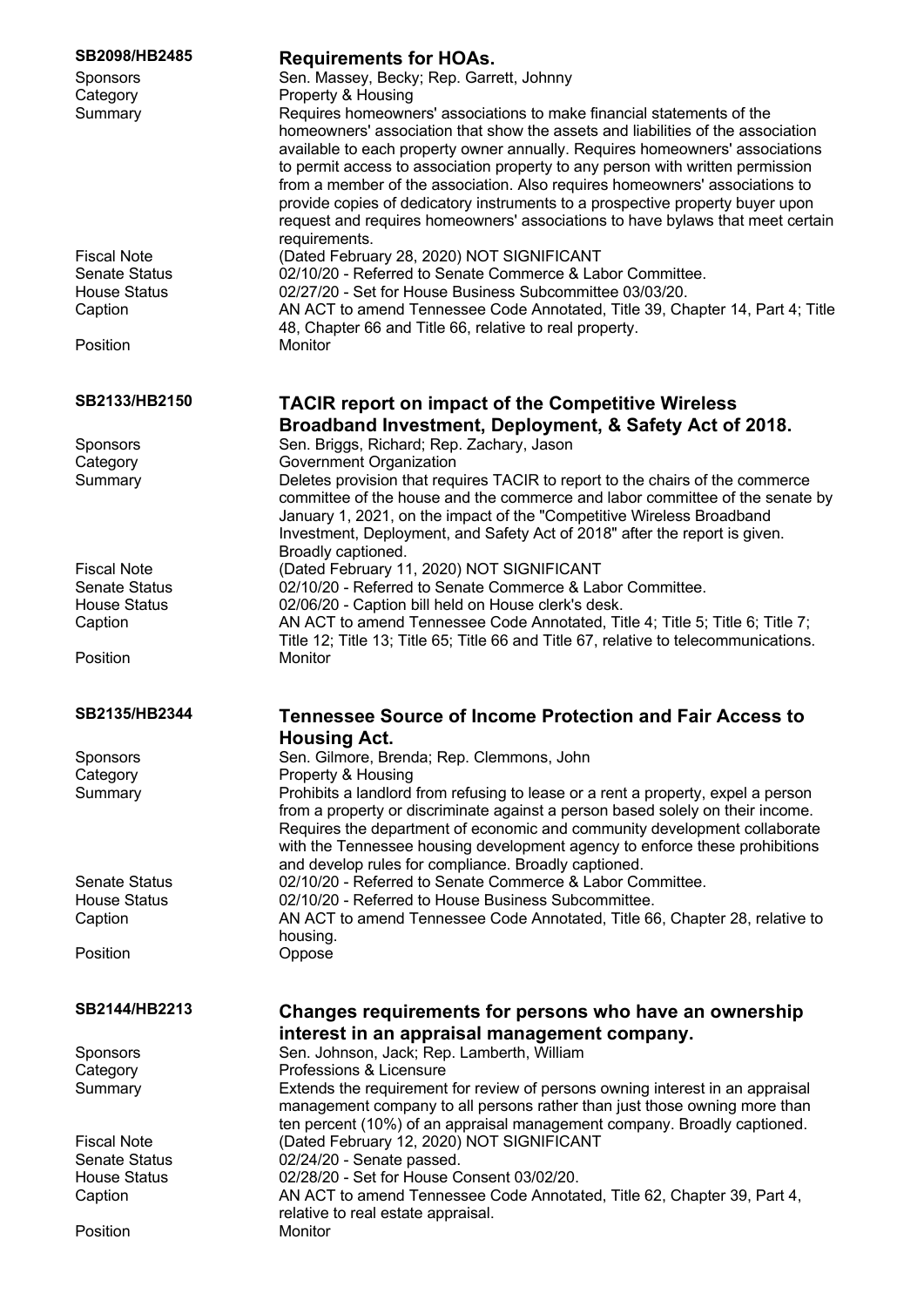| SB2148/HB2217                  | <b>Licensing Innovation Act.</b>                                                                                                                             |
|--------------------------------|--------------------------------------------------------------------------------------------------------------------------------------------------------------|
| Sponsors                       | Sen. Johnson, Jack; Rep. Lamberth, William                                                                                                                   |
| Category                       | Government Organization                                                                                                                                      |
| Summary                        | Enacts the "Licensing Innovation Act," which allows the commissioner of                                                                                      |
|                                | commerce and insurance to issue a regulatory innovation waiver to license a<br>person to pilot test an innovation. Specifies that any person may apply for a |
|                                | regulatory innovation waiver by submitting an application to the department on a                                                                             |
|                                | form prescribed by the commissioner. Specifies requirements for such                                                                                         |
|                                | application form, including a description of how the innovation would benefit                                                                                |
|                                | consumers. Allows the commissioner to collect a fee for the application.                                                                                     |
|                                | Specifies other requirements for regulatory innovation waivers (11 pp.). Part of                                                                             |
|                                | Administration Package.                                                                                                                                      |
| <b>Fiscal Note</b>             | (Dated February 27, 2020) NOT SIGNIFICANT                                                                                                                    |
| <b>Senate Status</b>           | 02/10/20 - Referred to Senate Commerce & Labor Committee.                                                                                                    |
| <b>House Status</b>            | 02/27/20 - Set for House Business Subcommittee 03/03/20.                                                                                                     |
| Caption                        | AN ACT to amend Tennessee Code Annotated, Title 4; Title 56, Chapter 1; Title                                                                                |
|                                | 62 and Title 63, relative to regulatory innovation waivers.                                                                                                  |
| Position                       | Monitor                                                                                                                                                      |
| SB2158/HB2227                  | Tax credits for brownfield properties.                                                                                                                       |
| Sponsors                       | Sen. Johnson, Jack; Rep. Lamberth, William                                                                                                                   |
| Category                       | <b>Taxes Business</b>                                                                                                                                        |
| Summary                        | Authorizes tax credits for privilege and excise taxes equal to 75 percent of the                                                                             |
|                                | purchase price of brownfield property purchased in a tier 3 or tier 4 enhancement                                                                            |
|                                | county for the purpose of a qualified development project. Revises other                                                                                     |
|                                | provisions regarding tax credits for brownfield properties. Part of Administration                                                                           |
|                                | Package.                                                                                                                                                     |
| <b>Fiscal Note</b>             | (Dated February 17, 2020) Foregone State Revenue - \$300,000/FY21-22 and                                                                                     |
|                                | <b>Subsequent Years</b>                                                                                                                                      |
| <b>Senate Status</b>           | 02/27/20 - Senate passed.                                                                                                                                    |
| <b>House Status</b><br>Caption | 02/27/20 - Set for House Finance, Ways & Means Committee 03/03/20.<br>AN ACT to amend Tennessee Code Annotated, Section 67-4-2009, relative to               |
|                                | tax credits for brownfield properties.                                                                                                                       |
| Position                       | Support                                                                                                                                                      |
|                                |                                                                                                                                                              |
| SB2167/HB2236                  | Changes department responsible for certifying land rendered                                                                                                  |
|                                | tax exempt under state acquisition.                                                                                                                          |
| Sponsors                       | Sen. Johnson, Jack; Rep. Lamberth, William                                                                                                                   |
| Category                       | Property & Housing                                                                                                                                           |
| Summary                        | Requires the commissioner of general services instead of the commissioner of                                                                                 |
|                                | finance and administration to certify by January 1 of each year to the comptroller                                                                           |
|                                | of the treasury information necessary to identify property rendered tax exempt by                                                                            |
|                                | acquisition by the state in the preceding fiscal year for conservation and<br>preservation. Part of Administration Package.                                  |
| <b>Fiscal Note</b>             | (Dated February 14, 2020) Decrease State Expenditures - \$2,600/FY20-21                                                                                      |
|                                | Decrease Local Revenue - \$2,600/FY20-21                                                                                                                     |
| <b>Senate Status</b>           | 02/28/20 - Set for Senate Consent 2 03/02/20.                                                                                                                |
| <b>House Status</b>            | 02/27/20 - Set for House Finance, Ways & Means Subcommittee 03/04/20.                                                                                        |
| Caption                        | AN ACT to amend Tennessee Code Annotated, Section 11-14-406 and Section                                                                                      |
|                                | 11-7-109, relative to compensation funds for property acquired by the state for                                                                              |
|                                | conservation and preservation.                                                                                                                               |
| Position                       | Monitor                                                                                                                                                      |
| SB2172/HB2241                  | <b>Expands requirements for recovery of reasonable expenses</b>                                                                                              |
|                                | and attorney's fees in contested case hearings.                                                                                                              |
| Sponsors                       | Sen. Johnson, Jack; Rep. Lamberth, William                                                                                                                   |
| Category                       | Judiciary                                                                                                                                                    |
| Summary                        | Allows a hearing officer or administrative law judge in a contested case hearing                                                                             |
|                                | to order the state agency who issued a notice pay the party issued the notice if                                                                             |
|                                | the party issued the notice substantially prevails on the merits of all allegations in                                                                       |
|                                | the notice and the hearing officer or administrative law judge finds the state                                                                               |
|                                | agency issued the notice to harass, cause unnecessary delay, or cause needless                                                                               |
|                                | expense to the party issued the notice. Requires license and certificate holders                                                                             |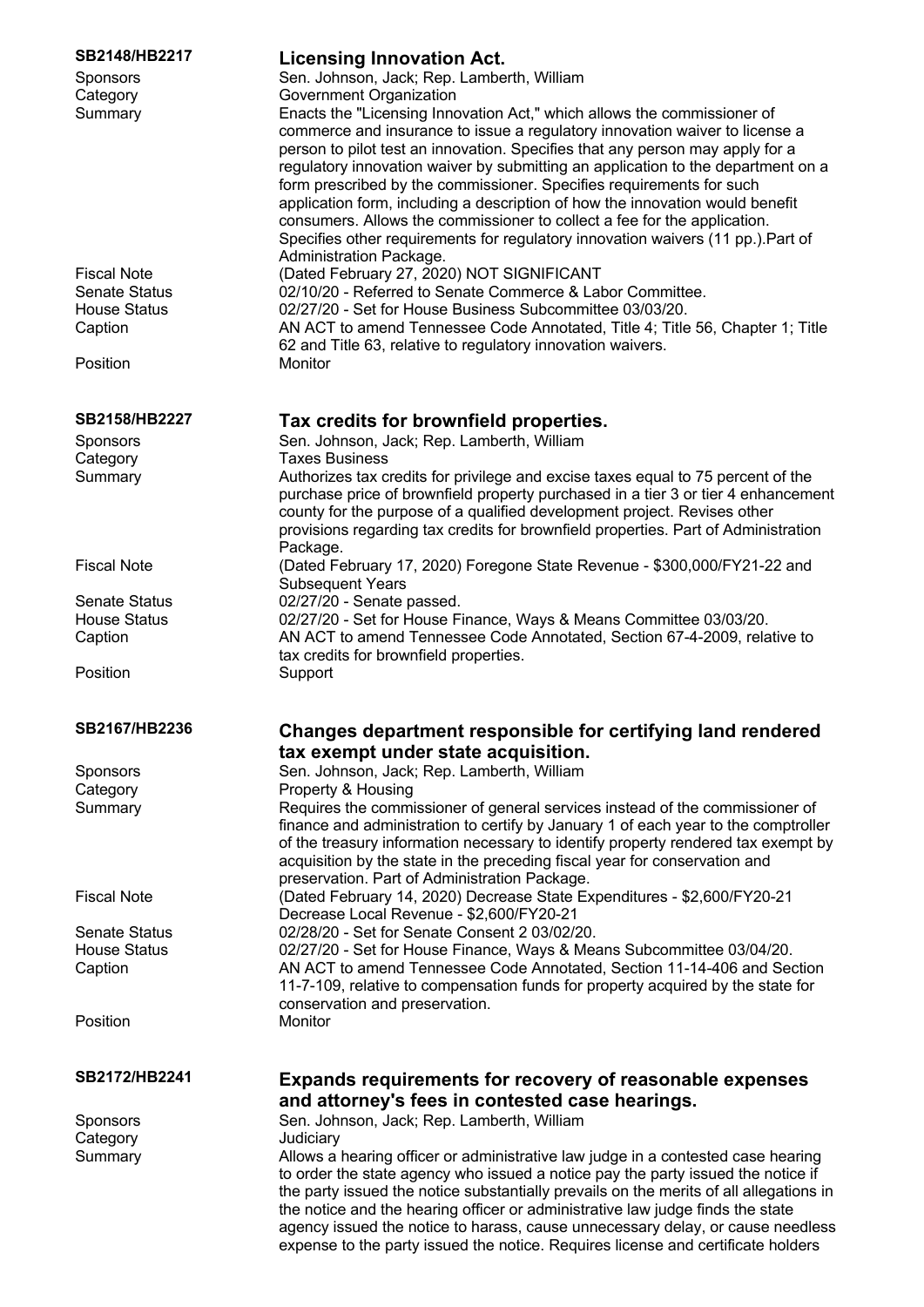| <b>Fiscal Note</b><br><b>Senate Status</b><br><b>House Status</b><br>Caption<br>Position | to pay actual and reasonable costs incurred by the division of health related<br>boards for judicial reviews of agency decisions in contested cases. Part of<br>Administration Package.<br>(Dated February 22, 2020) NOT SIGNIFICANT<br>02/10/20 - Referred to Senate Government Operations Committee.<br>02/27/20 - Set for House State Committee 03/03/20.<br>AN ACT to amend Tennessee Code Annotated, Section 4- 5-325 and Section<br>63-1-144, relative to payment of expenses incurred during proceedings related to<br>contested cases.<br>Support                                                                                                               |
|------------------------------------------------------------------------------------------|-------------------------------------------------------------------------------------------------------------------------------------------------------------------------------------------------------------------------------------------------------------------------------------------------------------------------------------------------------------------------------------------------------------------------------------------------------------------------------------------------------------------------------------------------------------------------------------------------------------------------------------------------------------------------|
| SB2181/HB1950                                                                            | Zoning ordinance hearing notification requirements.                                                                                                                                                                                                                                                                                                                                                                                                                                                                                                                                                                                                                     |
| Sponsors                                                                                 | Sen. Niceley, Frank; Rep. Daniel, Martin                                                                                                                                                                                                                                                                                                                                                                                                                                                                                                                                                                                                                                |
| Category                                                                                 | Property & Housing                                                                                                                                                                                                                                                                                                                                                                                                                                                                                                                                                                                                                                                      |
| Summary                                                                                  | Requires a county or municipality's governing body within 60 days of a public<br>hearing on proposed zoning ordinances to mail first class a notice of such<br>hearing to any property owners located in the proposed affected area. Requires<br>the governing body to maintain a written list of each person notified and the chair<br>of the governing body with file a certified copy of the list with the county clerk<br>within five business days of the notice. If these requirements are not met, a real<br>property owner in the proposed affected area may bring a court action of<br>competent jurisdiction to have the ordinance voided. Broadly captioned. |
| <b>Fiscal Note</b>                                                                       | (Dated February 20, 2020) Increase Local Expenditures Exceeds \$30,000/FY20-<br>21 and Subsequent Years*                                                                                                                                                                                                                                                                                                                                                                                                                                                                                                                                                                |
| <b>Senate Status</b>                                                                     | 02/10/20 - Referred to Senate State & Local Government Committee.                                                                                                                                                                                                                                                                                                                                                                                                                                                                                                                                                                                                       |
| <b>House Status</b>                                                                      | 02/04/20 - Referred to House Property & Planning Subcommittee.                                                                                                                                                                                                                                                                                                                                                                                                                                                                                                                                                                                                          |
| Caption                                                                                  | AN ACT to amend Tennessee Code Annotated, Title 13, Chapter 7, relative to<br>zoning.                                                                                                                                                                                                                                                                                                                                                                                                                                                                                                                                                                                   |
| Position                                                                                 | Murfreesboro: Oppose; Realtors: Monitor                                                                                                                                                                                                                                                                                                                                                                                                                                                                                                                                                                                                                                 |
| SB2221/HB2306<br>Sponsors                                                                | Comprehensive growth plans for cities and counties.<br>Sen. Southerland, Steve; Rep. Eldridge, Rick                                                                                                                                                                                                                                                                                                                                                                                                                                                                                                                                                                     |
| Category                                                                                 | <b>Local Government</b>                                                                                                                                                                                                                                                                                                                                                                                                                                                                                                                                                                                                                                                 |
| Summary                                                                                  | Removes requirements from statute for cities and counties to develop<br>comprehensive growth plans.                                                                                                                                                                                                                                                                                                                                                                                                                                                                                                                                                                     |
| <b>Fiscal Note</b>                                                                       | (Dated February 22, 2020) Other Fiscal Impact The extent of any decrease in<br>local expenditures associated with funding for economic and community<br>development boards cannot reasonably be determined.                                                                                                                                                                                                                                                                                                                                                                                                                                                             |
| <b>Senate Status</b>                                                                     | 02/25/20 - Senate State & Local Government Committee deferred to TACIR for<br>study.                                                                                                                                                                                                                                                                                                                                                                                                                                                                                                                                                                                    |
| <b>House Status</b>                                                                      | 02/10/20 - Referred to House Property & Planning Subcommittee.                                                                                                                                                                                                                                                                                                                                                                                                                                                                                                                                                                                                          |
| Caption                                                                                  | AN ACT to amend Tennessee Code Annotated, Title 4, Chapter 10; Title 6; Title<br>7; Title 13 and Title 65, Chapter 4, relative to comprehensive growth plans.                                                                                                                                                                                                                                                                                                                                                                                                                                                                                                           |
| Position                                                                                 | Monitor                                                                                                                                                                                                                                                                                                                                                                                                                                                                                                                                                                                                                                                                 |
| SB2224/HB2206                                                                            | Decreases time that board rulings are required to be published<br>by the Tennessee board of energy and natural resources.                                                                                                                                                                                                                                                                                                                                                                                                                                                                                                                                               |
| Sponsors                                                                                 | Sen. Southerland, Steve; Rep. Zachary, Jason                                                                                                                                                                                                                                                                                                                                                                                                                                                                                                                                                                                                                            |
| Category                                                                                 | <b>Environment &amp; Nature</b>                                                                                                                                                                                                                                                                                                                                                                                                                                                                                                                                                                                                                                         |
| Summary                                                                                  | Decreases the amount of days the Tennessee board of energy and natural<br>resources or an administrative judge is required to publish board rulings on<br>contested cases and acceptance of judgments by consent from five business<br>days to three business days. Broadly captioned.                                                                                                                                                                                                                                                                                                                                                                                  |
| <b>Fiscal Note</b>                                                                       | (Dated February 10, 2020) NOT SIGNIFICANT                                                                                                                                                                                                                                                                                                                                                                                                                                                                                                                                                                                                                               |
| <b>Senate Status</b>                                                                     | 02/26/20 - Set for Senate Energy, Agriculture & Natural Resources Committee<br>03/04/20.                                                                                                                                                                                                                                                                                                                                                                                                                                                                                                                                                                                |
| <b>House Status</b>                                                                      | 02/06/20 - Caption bill held on House clerk's desk.                                                                                                                                                                                                                                                                                                                                                                                                                                                                                                                                                                                                                     |
| Caption                                                                                  | AN ACT to amend Tennessee Code Annotated, Title 4, Chapter 3, Part 5; Title 7,<br>Chapter 35; Title 65 and Title 69, relative to water quality.                                                                                                                                                                                                                                                                                                                                                                                                                                                                                                                         |
| Position                                                                                 | Monitor                                                                                                                                                                                                                                                                                                                                                                                                                                                                                                                                                                                                                                                                 |

**SB2232/HB2879 Tennessee residential property condition disclosure form.**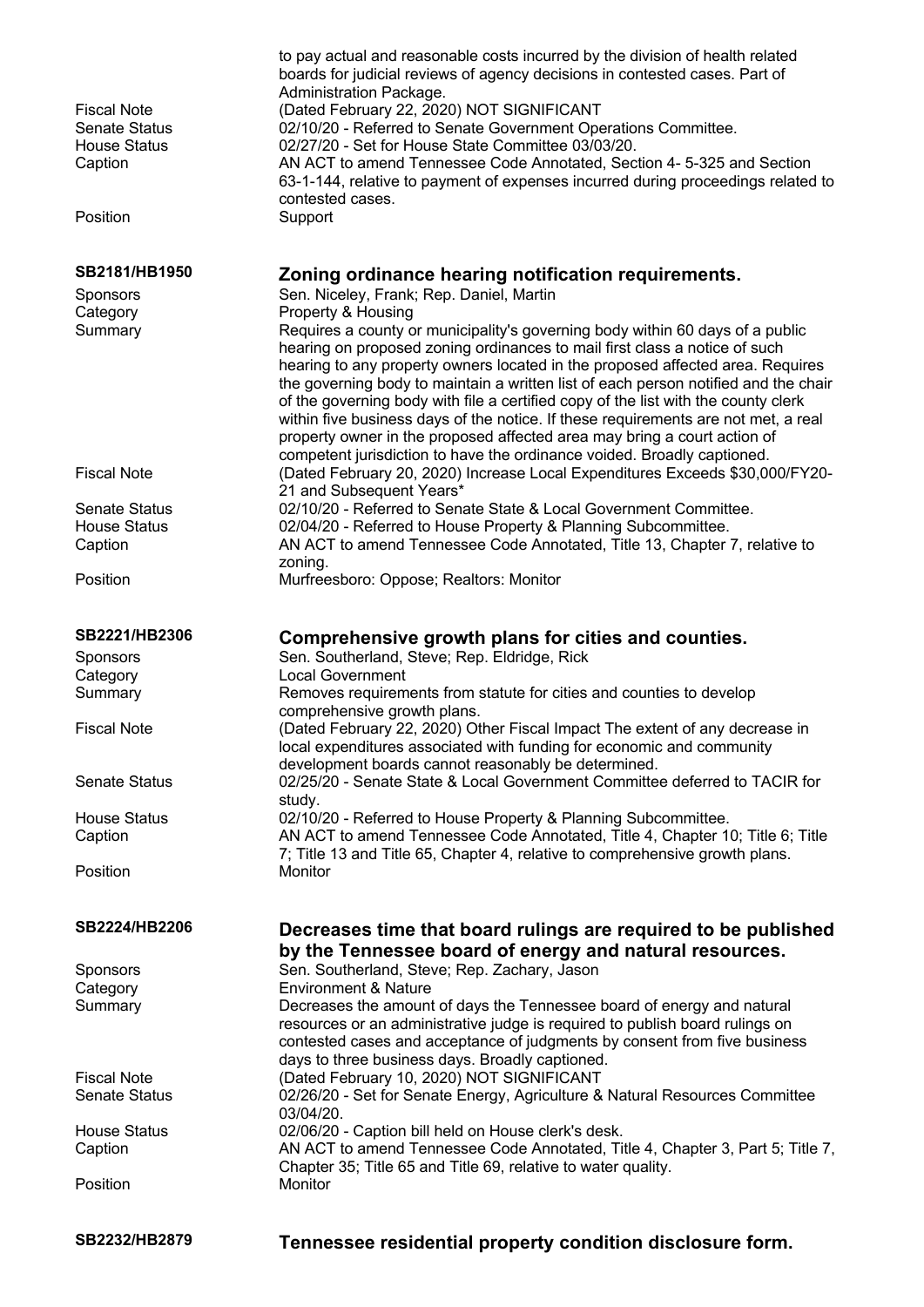| Sponsors<br>Category<br>Summary             | Sen. Haile, Ferrell; Rep. Weaver, Terri<br>Property & Housing<br>Requires the department of state to maintain a printable Tennessee residential<br>property condition disclosure form on the department's website for use by the<br>public. Broadly captioned. |
|---------------------------------------------|----------------------------------------------------------------------------------------------------------------------------------------------------------------------------------------------------------------------------------------------------------------|
| <b>Fiscal Note</b><br><b>Senate Status</b>  | (Dated February 11, 2020) NOT SIGNIFICANT<br>02/10/20 - Referred to Senate Commerce & Labor Committee.                                                                                                                                                         |
| <b>House Status</b>                         | 02/10/20 - Caption bill held on House clerk's desk.                                                                                                                                                                                                            |
| Caption                                     | AN ACT to amend Tennessee Code Annotated, Title 12; Title 13; Title 29; Title<br>49; Title 66 and Title 68, relative to real property.                                                                                                                         |
| Position                                    | Monitor                                                                                                                                                                                                                                                        |
| SB2235/HB2682                               | Increases the values of homestead exemptions in various<br>provisions.                                                                                                                                                                                         |
| Sponsors<br>Category                        | Sen. Yager, Ken; Rep. Hill, Timothy<br><b>Estates &amp; Trusts</b>                                                                                                                                                                                             |
| Summary                                     | Increases aggregate value for individuals owning homesteads acting as their<br>principal place of residence from \$5,000 to \$35,000, and individuals jointly                                                                                                  |
|                                             | owning a homestead acting as their principle place of residence from \$7,500 to<br>\$52,500. Removes homestead exemption restrictions on unmarried individuals<br>over age 62 and individuals who have at least one minor child. Broadly<br>captioned.         |
| <b>Fiscal Note</b>                          | (Dated February 8, 2020) NOT SIGNIFICANT                                                                                                                                                                                                                       |
| <b>Senate Status</b><br><b>House Status</b> | 02/10/20 - Referred to Senate Judiciary Committee.<br>02/27/20 - Set for House Judiciary Committee 03/04/20.                                                                                                                                                   |
| Caption                                     | AN ACT to amend Tennessee Code Annotated, Title 26 and Title 30, relative to                                                                                                                                                                                   |
| Position                                    | property exemptions.<br>Monitor                                                                                                                                                                                                                                |
|                                             |                                                                                                                                                                                                                                                                |
| SB2237/HB2313<br>Sponsors                   | Licensure for a service member.<br>Sen. Jackson, Ed; Rep. Stewart, Mike                                                                                                                                                                                        |
| Category                                    | Professions & Licensure                                                                                                                                                                                                                                        |
| Summary                                     | Requires an agency with an applicant who is a member of the armed forces and<br>is licensed to practice a professional service in another state to allow the<br>member to practice in this state.                                                              |
| <b>Fiscal Note</b>                          | (Dated February 26, 2020) NOT SIGNIFICANT                                                                                                                                                                                                                      |
| <b>Senate Status</b><br><b>House Status</b> | 02/10/20 - Referred to Senate Commerce & Labor Committee.<br>02/10/20 - Referred to House Business Subcommittee.                                                                                                                                               |
| Caption                                     | AN ACT to amend Tennessee Code Annotated, Title 62; Title 63 and Section 68-                                                                                                                                                                                   |
| Position                                    | 1-101, relative to a licensure for a service member.<br>Monitor                                                                                                                                                                                                |
|                                             |                                                                                                                                                                                                                                                                |
| SB2242/HB2332<br>Sponsors                   | Persons with dementia authorizing a power of attorney.<br>Sen. Lundberg, Jon; Rep. Crawford, John                                                                                                                                                              |
| Category                                    | Judiciary                                                                                                                                                                                                                                                      |
| Summary                                     | Requires a power of attorney or other writing authorizing an agent to contract on<br>behalf of a person with any form of dementia be void unless the authorization is                                                                                          |
|                                             | accompanied by a physician's signature at the time of execution of power of                                                                                                                                                                                    |
|                                             | attorney of other contract stating the impaired person possesses sufficient                                                                                                                                                                                    |
| <b>Fiscal Note</b>                          | mental capacity to understand the nature of the transaction. Broadly captioned.<br>(Dated February 9, 2020) NOT SIGNIFICANT                                                                                                                                    |
| <b>Senate Status</b>                        | 02/10/20 - Referred to Senate Judiciary Committee.                                                                                                                                                                                                             |
| <b>House Status</b><br>Caption              | 02/06/20 - Caption bill held on House clerk's desk.<br>AN ACT to amend Tennessee Code Annotated, Title 24; Title 28; Title 29; Title                                                                                                                           |
|                                             | 30; Title 31; Title 32; Title 33; Title 34; Title 35; Title 45; Title 56; Title 63; Title 68                                                                                                                                                                   |
| Position                                    | and Title 71, relative to persons with dementia.<br>Monitor                                                                                                                                                                                                    |
|                                             |                                                                                                                                                                                                                                                                |
| SB2272/HB2317<br>Sponsors                   | Makes changes to rules and regulations concerning trusts.<br>Sen. Stevens, John; Rep. Garrett, Johnny                                                                                                                                                          |
| Category                                    | <b>Estates &amp; Trusts</b>                                                                                                                                                                                                                                    |
| Summary                                     | Exempts any received money and property in a distribution that is 20 percent                                                                                                                                                                                   |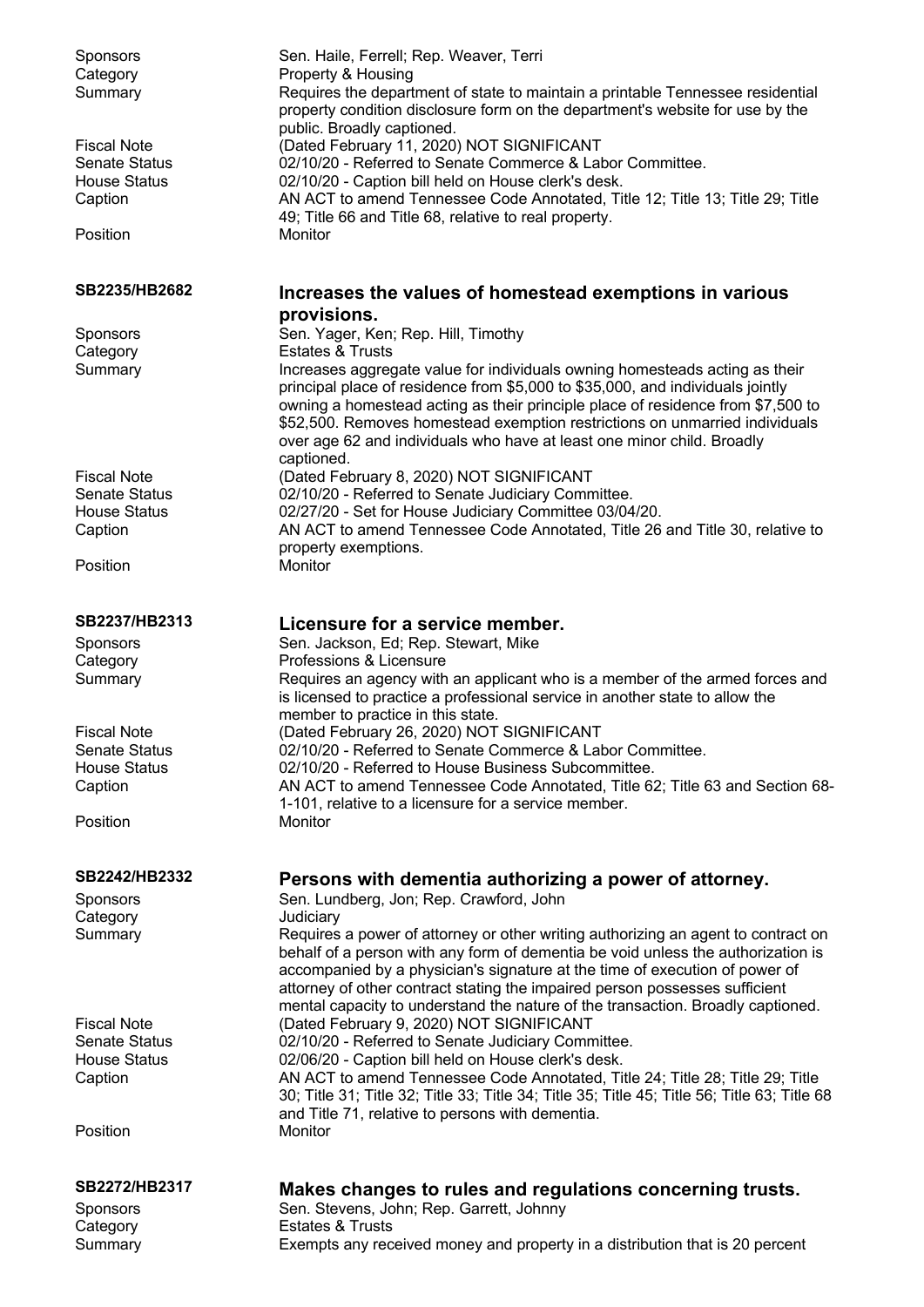(20%) or less of the gross assets from partial liquidation. Expands requirement that for a qualified beneficiary. Expands nonjudicial settlement agreements. Makes various other changes concerning trusts. Broadly captioned. (10 pp.) Senate Status 02/10/20 - Referred to Senate Judiciary Committee. House Status 02/10/20 - Referred to House Children & Families Subcommittee. Caption AN ACT to amend Tennessee Code Annotated, Title 35, relative to trusts. Position Monitor **SB2285/HB2099 Emergency meetings by teleconference for state regulatory boards, state agencies.** Sponsors Sen. Roberts, Kerry; Rep. Lafferty, Justin Category **Professions & Licensure** Summary Allows state regulatory boards, state agencies, or commissions attached to the division of regulatory boards and the division of health-related boards to conduct emergency meetings by teleconference when called by the presiding officer or upon petition by a majority of the members of such agencies. Fiscal Note (Dated February 13, 2020) NOT SIGNIFICANT Senate Status 02/10/20 - Referred to Senate State & Local Government Committee. House Status 02/05/20 - Referred to House Department & Agencies Subcommittee. Caption AN ACT to amend Tennessee Code Annotated, Title 8, Chapter 44, Part 1; Title 62 and Title 63, relative to state agency meetings. Position Monitor **SB2286/HB2098 Clarifies recovery of attorney fees in contested case hearings.** Sponsors Sen. Roberts, Kerry; Rep. Lafferty, Justin Category **Professions & Licensure** Summary Clarifies that attorney fees may be recovered by parties seeking judicial review of contested case hearings. Fiscal Note (Dated February 10, 2020) NOT SIGNIFICANT Senate Status 02/10/20 - Referred to Senate Judiciary Committee. House Status 02/05/20 - Referred to House Department & Agencies Subcommittee. Caption AN ACT to amend Tennessee Code Annotated, Title 4, Chapter 5, relative to contested case hearings. Position Monitor **SB2287/HB2378 Continues permanent rules filed with the secretary of state after January 1, 2019.** Sponsors Sen. Roberts, Kerry; Rep. Daniel, Martin Category **Government Regulation** Summary Requires all permanent rules still in effect upon the effective date of this act that were filed in the office of secretary of state after January 1, 2019, remain active until repealed or amended unless the rule conflicts with the provisions of any legislative enactment other than the Uniform Administrative Procedures Act. Fiscal Note (Dated February 24, 2020) NOT SIGNIFICANT Senate Status 02/10/20 - Referred to Senate Government Operations Committee. House Status 02/06/20 - Referred to House Government Operations Committee. Caption AN ACT relative to agency rules scheduled to expire pursuant to the provisions of the Uniform Administrative Procedures Act, compiled in Tennessee Code Annotated, Title 4, Chapter 5. Position Monitor **SB2293/HB2396 Disclosure of personal information - donors to 501(c) organizations.** Sponsors Sen. Bowling, Janice; Rep. Todd, Chris Category Media & Publishing Summary **Prohibits a state or local governmental entity from requiring that a 501 (c)** organization provide the entity with personal information or disclose information without the express written consent of every identified member, supporter, volunteer or donor. States that personal information held by the entity is not public record. Allows a person alleging a violation of these rules to bring civil actions against violators, and if found guilty of such violations, requires the court to award all or portions of the the cost of litigation.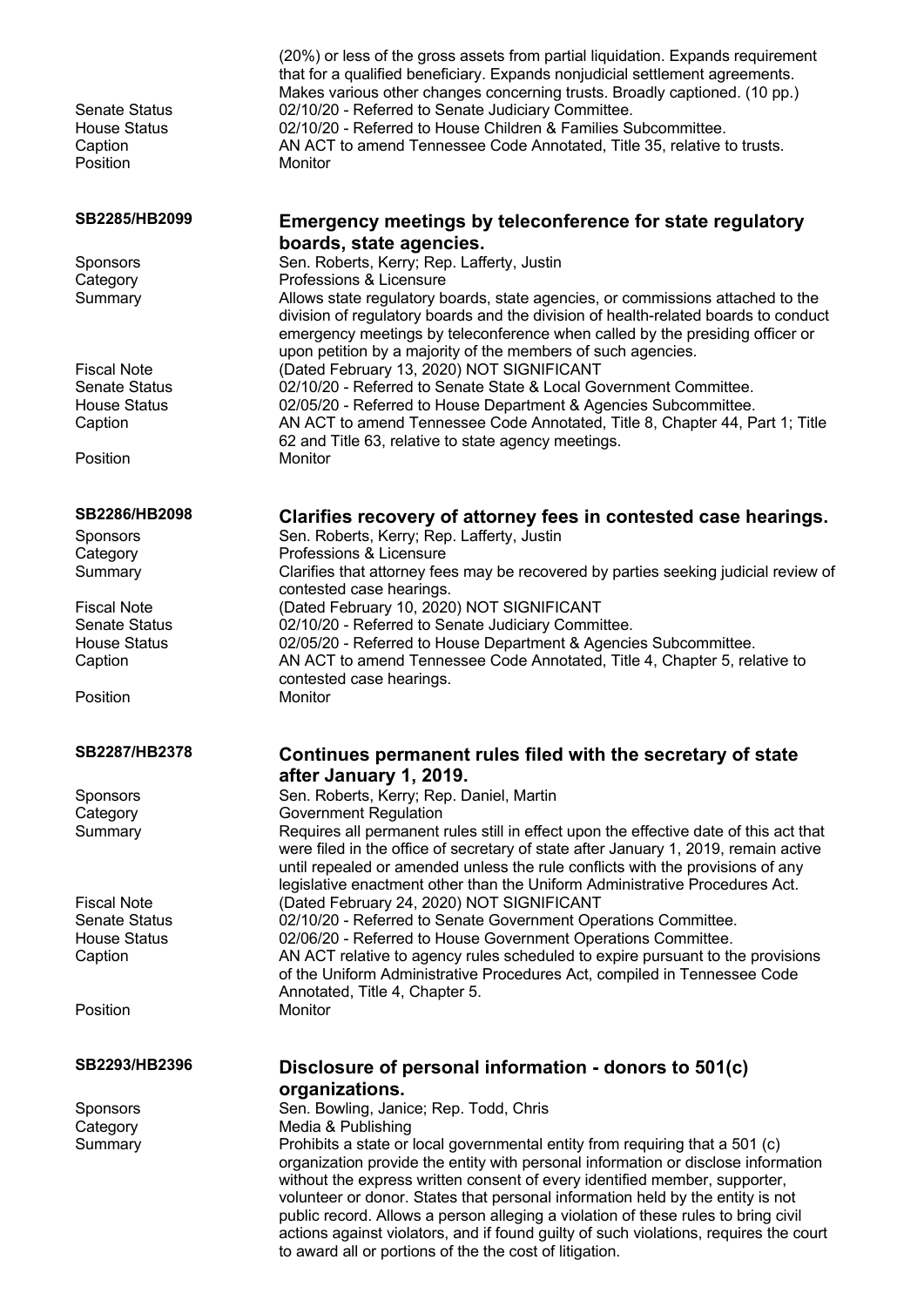| <b>Fiscal Note</b><br><b>Senate Status</b><br><b>House Status</b> | (Dated February 8, 2020) NOT SIGNIFICANT<br>02/10/20 - Referred to Senate State & Local Government Committee.<br>02/11/20 - Referred to House Constitutional Protections & Sentencing                                                                                                                                                                                                                                                                                                                                                                                                                                                                                                                    |
|-------------------------------------------------------------------|----------------------------------------------------------------------------------------------------------------------------------------------------------------------------------------------------------------------------------------------------------------------------------------------------------------------------------------------------------------------------------------------------------------------------------------------------------------------------------------------------------------------------------------------------------------------------------------------------------------------------------------------------------------------------------------------------------|
| Caption                                                           | Subcommittee.<br>AN ACT to amend Tennessee Code Annotated, Title 10, Chapter 7, Part 5,                                                                                                                                                                                                                                                                                                                                                                                                                                                                                                                                                                                                                  |
| Position                                                          | relative to the protection of personal information.<br>Monitor                                                                                                                                                                                                                                                                                                                                                                                                                                                                                                                                                                                                                                           |
| SB2302/HB2724                                                     | <b>Main Street Historic Tourism and Revitalization Act.</b>                                                                                                                                                                                                                                                                                                                                                                                                                                                                                                                                                                                                                                              |
| Sponsors                                                          | Sen. Watson, Bo; Rep. Sexton, Cameron                                                                                                                                                                                                                                                                                                                                                                                                                                                                                                                                                                                                                                                                    |
| Category                                                          | Property & Housing                                                                                                                                                                                                                                                                                                                                                                                                                                                                                                                                                                                                                                                                                       |
| Summary                                                           | Requires that any person who incurs costs or expenses for rehabilitating a<br>certified historic structure after July 1, 2020, must receive a tax credit equal to<br>the applicable percentage of the expenditures; cannot exceed \$4 million a year.<br>Percentages include ten percent (10%) for Williamson and Davidson County,<br>twenty percent (20%) for Hamilton, Knox, and Shelby County, and thirty percent<br>(30%) for any other county. Rehabilitations must meet certain criteria to qualify.<br>Places caps on the amount of money the Tennessee historical commission can<br>approve in credits in given fiscal years. Creates other regulations and<br>requirements for the tax credits. |
| <b>Senate Status</b>                                              | 02/10/20 - Referred to Senate Commerce & Labor Committee.                                                                                                                                                                                                                                                                                                                                                                                                                                                                                                                                                                                                                                                |
| <b>House Status</b>                                               | 02/10/20 - Caption bill held on House clerk's desk.                                                                                                                                                                                                                                                                                                                                                                                                                                                                                                                                                                                                                                                      |
| Caption                                                           | AN ACT to amend Tennessee Code Annotated, Title 4, Chapter 11, Part 1; Title<br>56, Chapter 4 and Title 67, relative to tax credits for the rehabilitation of historic<br>structures.                                                                                                                                                                                                                                                                                                                                                                                                                                                                                                                    |
| Position                                                          | Support                                                                                                                                                                                                                                                                                                                                                                                                                                                                                                                                                                                                                                                                                                  |
| SB2321/HB1952                                                     | Increases the time a government operation committee can                                                                                                                                                                                                                                                                                                                                                                                                                                                                                                                                                                                                                                                  |
|                                                                   | stay a rule.                                                                                                                                                                                                                                                                                                                                                                                                                                                                                                                                                                                                                                                                                             |
| <b>Sponsors</b>                                                   | Sen. Roberts, Kerry; Rep. Daniel, Martin                                                                                                                                                                                                                                                                                                                                                                                                                                                                                                                                                                                                                                                                 |
| Category<br>Summary                                               | Government Organization<br>Increases the period in which the house of representatives or senate government<br>operations committee may stay a rule from 75 days to 90 days. Broadly<br>captioned.                                                                                                                                                                                                                                                                                                                                                                                                                                                                                                        |
| <b>Fiscal Note</b>                                                | (Dated February 1, 2020) NOT SIGNIFICANT                                                                                                                                                                                                                                                                                                                                                                                                                                                                                                                                                                                                                                                                 |
| <b>Senate Status</b>                                              | 02/10/20 - Referred to Senate Government Operations Committee.                                                                                                                                                                                                                                                                                                                                                                                                                                                                                                                                                                                                                                           |
| <b>House Status</b>                                               | 02/27/20 - Set for House Public Service & Employee Subcommittee 03/04/20.                                                                                                                                                                                                                                                                                                                                                                                                                                                                                                                                                                                                                                |
| Caption                                                           | AN ACT to amend Tennessee Code Annotated, Title 4, Chapter 5, relative to the<br>Uniform Administrative Procedures Act.                                                                                                                                                                                                                                                                                                                                                                                                                                                                                                                                                                                  |
| Position                                                          | Monitor                                                                                                                                                                                                                                                                                                                                                                                                                                                                                                                                                                                                                                                                                                  |
| SB2322/HB1951                                                     | UAPA - rulemaking hearings by state agencies.                                                                                                                                                                                                                                                                                                                                                                                                                                                                                                                                                                                                                                                            |
| Sponsors                                                          | Sen. Roberts, Kerry; Rep. Daniel, Martin                                                                                                                                                                                                                                                                                                                                                                                                                                                                                                                                                                                                                                                                 |
| Category                                                          | <b>Government Regulation</b>                                                                                                                                                                                                                                                                                                                                                                                                                                                                                                                                                                                                                                                                             |
| Summary                                                           | Requires state agencies to hold rulemaking hearings when promulgating<br>proposed administrative rules that may affect a person's rights.                                                                                                                                                                                                                                                                                                                                                                                                                                                                                                                                                                |
| Amendment                                                         | House Government Operations Committee amendment 1 (015163) deletes and                                                                                                                                                                                                                                                                                                                                                                                                                                                                                                                                                                                                                                   |
| Summary                                                           | replaces all language after the enacting clause such that the only substantive<br>changes: (1) authorize an agency to promulgate a direct informal rule only when<br>the rule makes a minor, nonsubstantive change, is approved by the Joint<br>Government Operations Committee, repeals a rule, or eliminates or reduces a<br>fee; and (2) authorize a person to file a suit directly to the chancery court in their<br>county of residence to enjoin enforcement of a rule when the rule is not adopted<br>in compliance with the Uniform Administrative Procedures Act (the Act).                                                                                                                     |
| <b>Fiscal Note</b>                                                | (Dated February 7, 2020) NOT SIGNIFICANT                                                                                                                                                                                                                                                                                                                                                                                                                                                                                                                                                                                                                                                                 |
| <b>Senate Status</b>                                              | 02/10/20 - Referred to Senate Government Operations Committee.                                                                                                                                                                                                                                                                                                                                                                                                                                                                                                                                                                                                                                           |
| <b>House Status</b>                                               | 02/27/20 - Set for House floor 03/05/20.                                                                                                                                                                                                                                                                                                                                                                                                                                                                                                                                                                                                                                                                 |
| Caption                                                           | AN ACT to amend Tennessee Code Annotated, Title 4, Chapter 5, Part 2,<br>relative to the uniform administrative procedures act.                                                                                                                                                                                                                                                                                                                                                                                                                                                                                                                                                                          |
| Position                                                          | Monitor                                                                                                                                                                                                                                                                                                                                                                                                                                                                                                                                                                                                                                                                                                  |
| SB2324/HB2207                                                     | Exempts certain programs from property taxes.                                                                                                                                                                                                                                                                                                                                                                                                                                                                                                                                                                                                                                                            |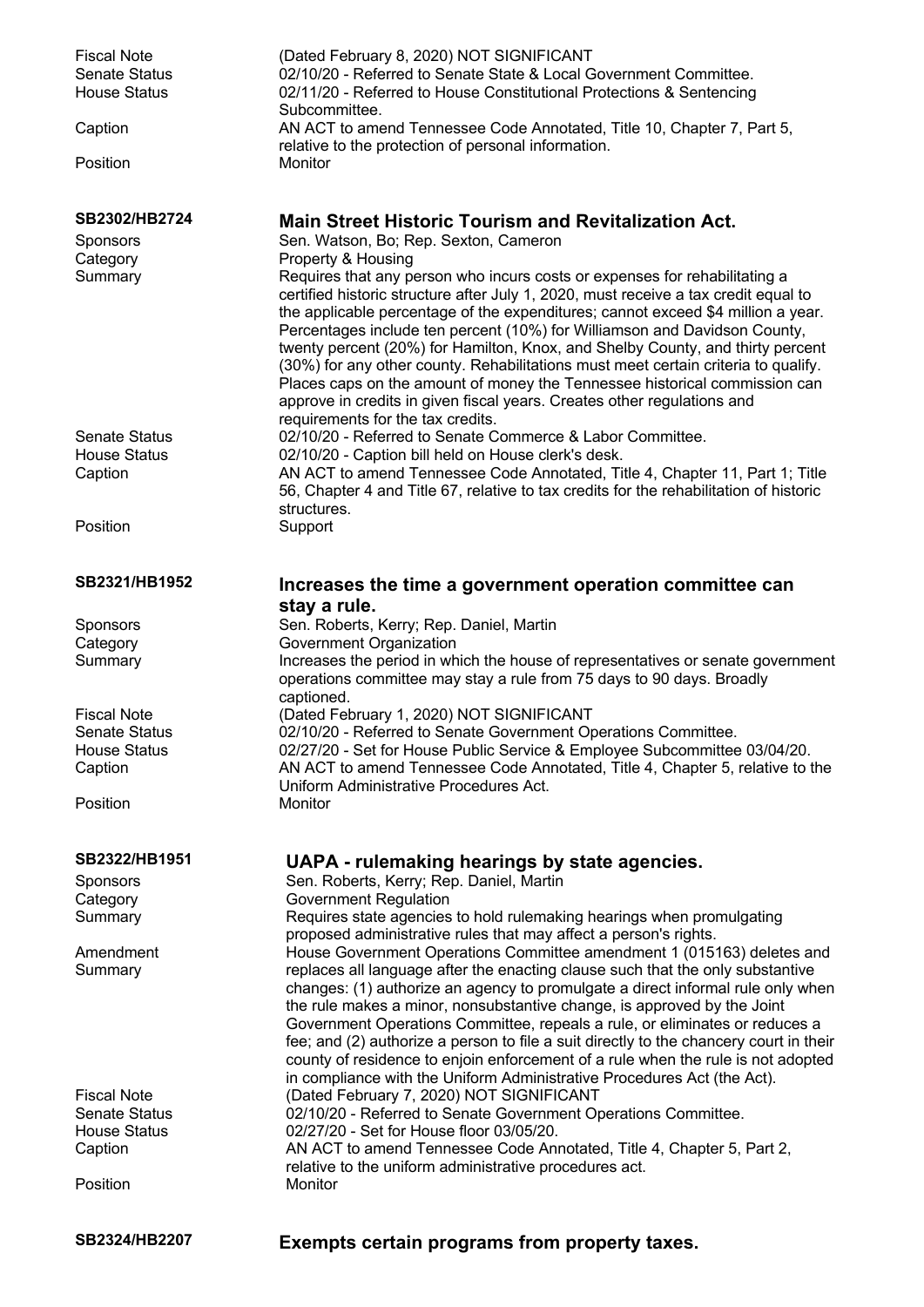| SB2393/HB2566                       | Voting rights for owners of LLC that owns property in city.                                                                                                                   |
|-------------------------------------|-------------------------------------------------------------------------------------------------------------------------------------------------------------------------------|
| Position                            | Monitor                                                                                                                                                                       |
| Caption                             | AN ACT to amend Tennessee Code Annotated, Section 13-23-117, relative to<br>the Tennessee housing development agency.                                                         |
| <b>House Status</b>                 | 02/27/20 - Set for House Property & Planning Subcommittee 03/03/20.                                                                                                           |
| <b>Senate Status</b>                | 02/10/20 - Referred to Senate State & Local Government Committee.                                                                                                             |
| <b>Fiscal Note</b>                  | (Dated February 13, 2020) NOT SIGNIFICANT                                                                                                                                     |
|                                     | permanent mortgage loans. Restricts the agency from making insured mortgage<br>loans to qualified sponsors and developers of lower or moderate income<br>residential housing. |
|                                     | low income households, and households of moderate income. Allows agency to<br>purchase and take assignment of deeds of trust securing those notes evidencing                  |
|                                     | including mixed income developments including very low income households,                                                                                                     |
|                                     | loans, including federally insured mortgage loans for multifamily housing                                                                                                     |
| Category<br>Summary                 | Allows the housing development agency to make and sell permanent mortgage                                                                                                     |
| <b>Sponsors</b>                     | Sen. Watson, Bo; Rep. Travis, Ron<br>Property & Housing                                                                                                                       |
| SB2392/HB2060                       | Permanent mortgage loans for low income households.                                                                                                                           |
| Position                            | Monitor                                                                                                                                                                       |
|                                     | studies.                                                                                                                                                                      |
| Caption                             | AN ACT to amend Tennessee Code Annotated, Title 67, Chapter 4, relative to                                                                                                    |
| <b>House Status</b>                 | 02/27/20 - Set for House Finance, Ways & Means Subcommittee 03/04/20.                                                                                                         |
| <b>Fiscal Note</b><br>Senate Status | (Dated February 7, 2020) NOT SIGNIFICANT<br>02/26/20 - Set for Senate Finance, Ways & Means Committee 03/03/20.                                                               |
|                                     | development taxes, or adequate facilities taxes.                                                                                                                              |
|                                     | privilege taxes on development, which are sometimes referred to impact fees,                                                                                                  |
| Summary                             | Directs the TACIR to perform a study and make recommendations regarding                                                                                                       |
| Category                            | <b>Taxes Business</b>                                                                                                                                                         |
| Sponsors                            | privilege taxes on development.<br>Sen. Reeves, Shane; Rep. Sparks, Mike                                                                                                      |
| SB2372/HB2453                       | TACIR to study and make recommendations regarding                                                                                                                             |
|                                     |                                                                                                                                                                               |
| Position                            | Monitor                                                                                                                                                                       |
| Caption                             | AN ACT to amend Tennessee Code Annotated, Title 67, Chapter 5, relative to<br>property taxes.                                                                                 |
| <b>House Status</b>                 | 02/11/20 - Referred to House Agriculture & Natural Resources Subcommittee.                                                                                                    |
| <b>Senate Status</b>                | 02/10/20 - Referred to Senate State & Local Government Committee.                                                                                                             |
|                                     | 22 and Subsequent Years                                                                                                                                                       |
| <b>Fiscal Note</b>                  | as forest or open space. Broadly captioned.<br>(Dated February 17, 2020) Decrease Local Revenue Exceeds \$3,000,000/FY21-                                                     |
| Summary                             | jurisdiction from 1,500 to 5,000 acres. Also applies to owners of land classified                                                                                             |
| Category                            | <b>Taxes Property</b><br>Increases the amount of allowed acreage a person can place within one taxing                                                                         |
| Sponsors                            | Sen. Rose, Paul; Rep. Doggett, Clay                                                                                                                                           |
|                                     | or open space land.                                                                                                                                                           |
| SB2335/HB2533                       | Allowable acreage for property labeled as agricultural, forest,                                                                                                               |
| Position                            | Monitor                                                                                                                                                                       |
|                                     | Chapter 6 and Title 67, Chapter 5, relative to property taxation.                                                                                                             |
| <b>House Status</b><br>Caption      | 02/27/20 - Set for House Property & Planning Subcommittee 03/03/20.<br>AN ACT to amend Tennessee Code Annotated, Title 13, Chapter 30; Title 13,                              |
| <b>Senate Status</b>                | 02/10/20 - Referred to Senate State & Local Government Committee.                                                                                                             |
| <b>Fiscal Note</b>                  | (Dated February 18, 2020) NOT SIGNIFICANT                                                                                                                                     |
|                                     | enforcement of such property tax liens. Broadly captioned.                                                                                                                    |
| Summary                             | Exempts the Neighborhood Preservation Act and the Tennessee Local Land<br>Bank Pilot Program from property tax proceedings, property tax liens, or the                        |
| Category                            | <b>Taxes Property</b>                                                                                                                                                         |
| Sponsors                            | Sen. Kyle, Sara; Rep. Lamar, London                                                                                                                                           |
|                                     |                                                                                                                                                                               |

Sponsors **Sen. Massey, Becky; Rep. Wright, Dave** Category Campaigns & Lobbying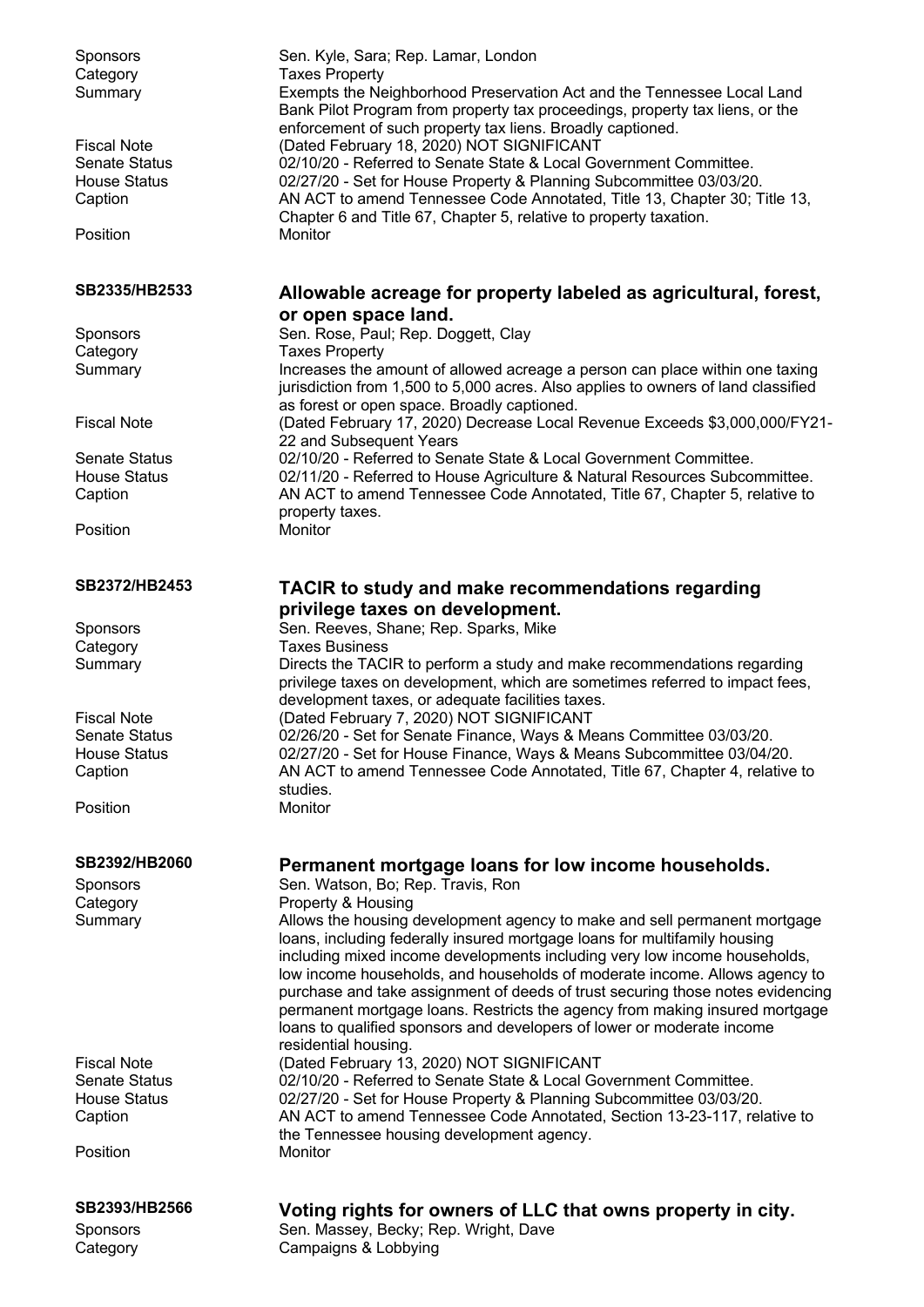| Summary                                    | Allows up to two owners of an LLC that owns property in a municipality to vote in<br>the municipality's elections if a they provide for property voting rights. Broadly<br>captioned.                                                                                                                              |
|--------------------------------------------|--------------------------------------------------------------------------------------------------------------------------------------------------------------------------------------------------------------------------------------------------------------------------------------------------------------------|
| <b>Fiscal Note</b><br><b>Senate Status</b> | (Dated February 14, 2020) NOT SIGNIFICANT<br>02/25/20 - Senate State & Local Government Committee deferred to 03/03/20<br>after adopting amendment 1 (015351).                                                                                                                                                     |
| <b>House Status</b>                        | 02/27/20 - Set for House Elections & Campaign Finance Subcommittee<br>03/04/20.                                                                                                                                                                                                                                    |
| Caption                                    | AN ACT to amend Tennessee Code Annotated, Title 2, Chapter 2, relative to<br>voting rights.                                                                                                                                                                                                                        |
| Position                                   | Monitor                                                                                                                                                                                                                                                                                                            |
| SB2428/HB2547                              | Real estate disclosure form - elevated radon levels.                                                                                                                                                                                                                                                               |
| <b>Sponsors</b>                            | Sen. Gilmore, Brenda; Rep. Potts, Jason                                                                                                                                                                                                                                                                            |
| Category                                   | Property & Housing                                                                                                                                                                                                                                                                                                 |
| Summary                                    | Requires that the real estate disclosure form state whether residential real estate<br>is located in a county identified by the EPA as having a high potential for<br>elevated indoor radon levels. Also requires disclosure to contain language<br>recommending that buyers obtain a radon test prior to closing. |
| <b>Fiscal Note</b>                         | (Dated February 10, 2020) NOT SIGNIFICANT                                                                                                                                                                                                                                                                          |
| <b>Senate Status</b>                       | 02/10/20 - Referred to Senate Commerce & Labor Committee.                                                                                                                                                                                                                                                          |
| <b>House Status</b>                        | 02/25/20 - Taken off notice in House Business Subcommittee.                                                                                                                                                                                                                                                        |
| Caption<br>Position                        | AN ACT to amend Tennessee Code Annotated, Title 66, relative to radon.<br>Oppose                                                                                                                                                                                                                                   |
| SB2430/HB2449                              | Disclosures to purchasers of property.                                                                                                                                                                                                                                                                             |
| Sponsors                                   | Sen. Gilmore, Brenda; Rep. Beck, Bill                                                                                                                                                                                                                                                                              |
| Category                                   | Property & Housing                                                                                                                                                                                                                                                                                                 |
| Summary                                    | Requires an owner or an owner's representative to inform a prospective buyer at<br>or before closing on the sale of property if the road on which the property is<br>located is private or public and who is responsible for its maintenance. Broadly<br>captioned.                                                |
| <b>Fiscal Note</b>                         | (Dated February 18, 2020) NOT SIGNIFICANT                                                                                                                                                                                                                                                                          |
| <b>Senate Status</b>                       | 02/10/20 - Referred to Senate Commerce & Labor Committee.                                                                                                                                                                                                                                                          |
| <b>House Status</b>                        | 02/10/20 - Referred to House Business Subcommittee.                                                                                                                                                                                                                                                                |
| Caption                                    | AN ACT to amend Tennessee Code Annotated, Title 54; Title 55 and Title 66,                                                                                                                                                                                                                                         |
| Position                                   | relative to disclosures to purchasers of property.<br>Oppose                                                                                                                                                                                                                                                       |
| SB2436/HB2546                              | Notification of lead-based paint abatement.                                                                                                                                                                                                                                                                        |
| <b>Sponsors</b>                            | Sen. Gilmore, Brenda; Rep. Potts, Jason                                                                                                                                                                                                                                                                            |
| Category                                   | <b>Environment &amp; Nature</b>                                                                                                                                                                                                                                                                                    |
| Summary                                    | Prohibits the commissioner of agriculture to require a person provide notice of<br>the commencement of lead-based paint abatement activities more than seven<br>days before beginning the abatement activities.                                                                                                    |
| <b>Fiscal Note</b>                         | (Dated February 6, 2020) NOT SIGNIFICANT                                                                                                                                                                                                                                                                           |
| <b>Senate Status</b>                       | 02/26/20 - Set for Senate Energy, Agriculture & Natural Resources Committee<br>03/04/20.                                                                                                                                                                                                                           |
| <b>House Status</b>                        | 02/27/20 - Set for House Agriculture & Natural Resources Subcommittee<br>03/03/20.                                                                                                                                                                                                                                 |
| Caption                                    | AN ACT to amend Tennessee Code Annotated, Title 62, Chapter 6; Title 66,<br>Chapter 5 and Title 68, relative to lead-based paint.                                                                                                                                                                                  |
| Position                                   | Oppose                                                                                                                                                                                                                                                                                                             |
| SB2443/HB2544                              | Notice regarding termination of rental lease agreement.                                                                                                                                                                                                                                                            |
| Sponsors                                   | Sen. Kyle, Sara; Rep. Potts, Jason                                                                                                                                                                                                                                                                                 |
| Category                                   | Property & Housing                                                                                                                                                                                                                                                                                                 |
| Summary                                    | Requires a landlord to give a tenant 60 days' notice prior to the termination of a<br>residential lease agreement.                                                                                                                                                                                                 |
| <b>Fiscal Note</b><br><b>Senate Status</b> | (Dated February 13, 2020) NOT SIGNIFICANT<br>02/10/20 - Referred to Senate Commerce & Labor Committee.                                                                                                                                                                                                             |
| <b>House Status</b>                        | 02/25/20 - Taken off notice in House Business Subcommittee.                                                                                                                                                                                                                                                        |
|                                            |                                                                                                                                                                                                                                                                                                                    |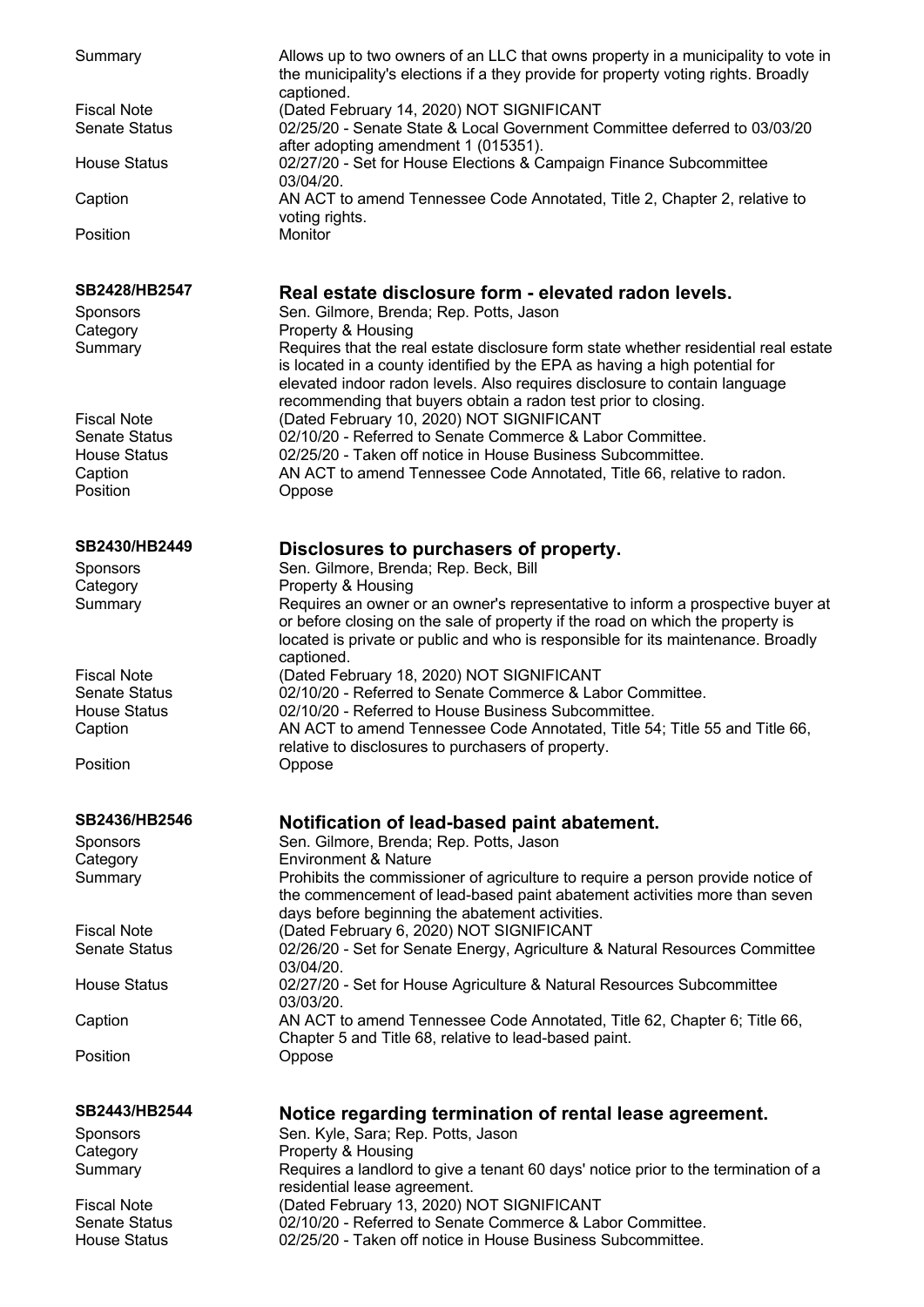Caption AN ACT to amend Tennessee Code Annotated, Title 66, relative to residential leases. Position **Oppose SB2445/HB2445 State-wide grant programs operated by THDA - eligibility.** Sponsors Sen. Kyle, Sara; Rep. Hardaway, G.A. Category **Property & Housing** Summary Requires any state-wide grant program operated by THDA through the Tennessee housing trust fund allow for applicant homeowners to be considered eligible if they are up to date on property tax payments for the property to be assisted, or if they are making payments in accordance with a payment plan approved by local tax collecting authorities. Fiscal Note (Dated February 18, 2020) NOT SIGNIFICANT Senate Status 02/10/20 - Referred to Senate State & Local Government Committee. House Status 02/25/20 - House Property & Planning Subcommittee deferred to 03/10/2020. Caption AN ACT to amend Tennessee Code Annotated, Title 13, Chapter 23, relative to the Tennessee housing development agency. Position Monitor **SB2451/HB1944 Licensing Independence for Future Tennesseans Act.** Sponsors Sen. Roberts, Kerry; Rep. Daniel, Martin Category **Professions & Licensure** Summary Enacts the Licensing Independence for Future Tennesseans Act or LIFT Act. Authorizes a licensing authority to issue a license to practice if an applicant meets certain requirements including if the applicant holds a valid license in another state, they held the license in another state for at least one year prior to application, the other state required the application to pass an examination and the applicant does not have a disqualifying criminal history. Establishes other requirements for applicants and licensing authorities. Fiscal Note (Dated February 7, 2020) NOT SIGNIFICANT Senate Status 02/10/20 - Referred to Senate Commerce & Labor Committee. House Status 02/27/20 - Set for House Business Subcommittee 03/03/20. Caption AN ACT to amend Tennessee Code Annotated, Title 4; Title 62, Chapter 76 and Title 63, Chapter 1, relative to occupational licensing. Position **Oppose SB2453/HB2348 Property designated as agricultural.** Sponsors Sen. Roberts, Kerry; Rep. Helton, Esther Category **Taxes Property** Summary Extends, from March 1 to March 15, the deadline by which an owner of land may submit an application to the assessor of property for its classification to be designated as agricultural. Broadly captioned. Fiscal Note (Dated February 4, 2020) NOT SIGNIFICANT<br>Senate Status (2/10/20 - Referred to Senate State & Local G 02/10/20 - Referred to Senate State & Local Government Committee. House Status 02/10/20 - Referred to House Property & Planning Subcommittee. Caption AN ACT to amend Tennessee Code Annotated, Title 67, relative to property taxes. Position Monitor **SB2476/HB2678 Report - broadband accessibility grant program.** Sponsors Sen. Yager, Ken; Rep. Gant, Ron Category Economic Development Summary Requires the statutorily required report by the department of economic and community development on the status of grants under the broadband accessibility grant program, including progress toward increased access to and adoption of broadband services, by January 31 in any year in which grants are distributed under the program. Fiscal Note (Dated February 11, 2020) NOT SIGNIFICANT Senate Status 02/10/20 - Referred to Senate Commerce & Labor Committee. House Status 02/11/20 - Referred to House Utilities Subcommittee. Caption AN ACT to amend Tennessee Code Annotated, Title 4, Chapter 3, Part 7, relative to cooperatives providing video or broadband.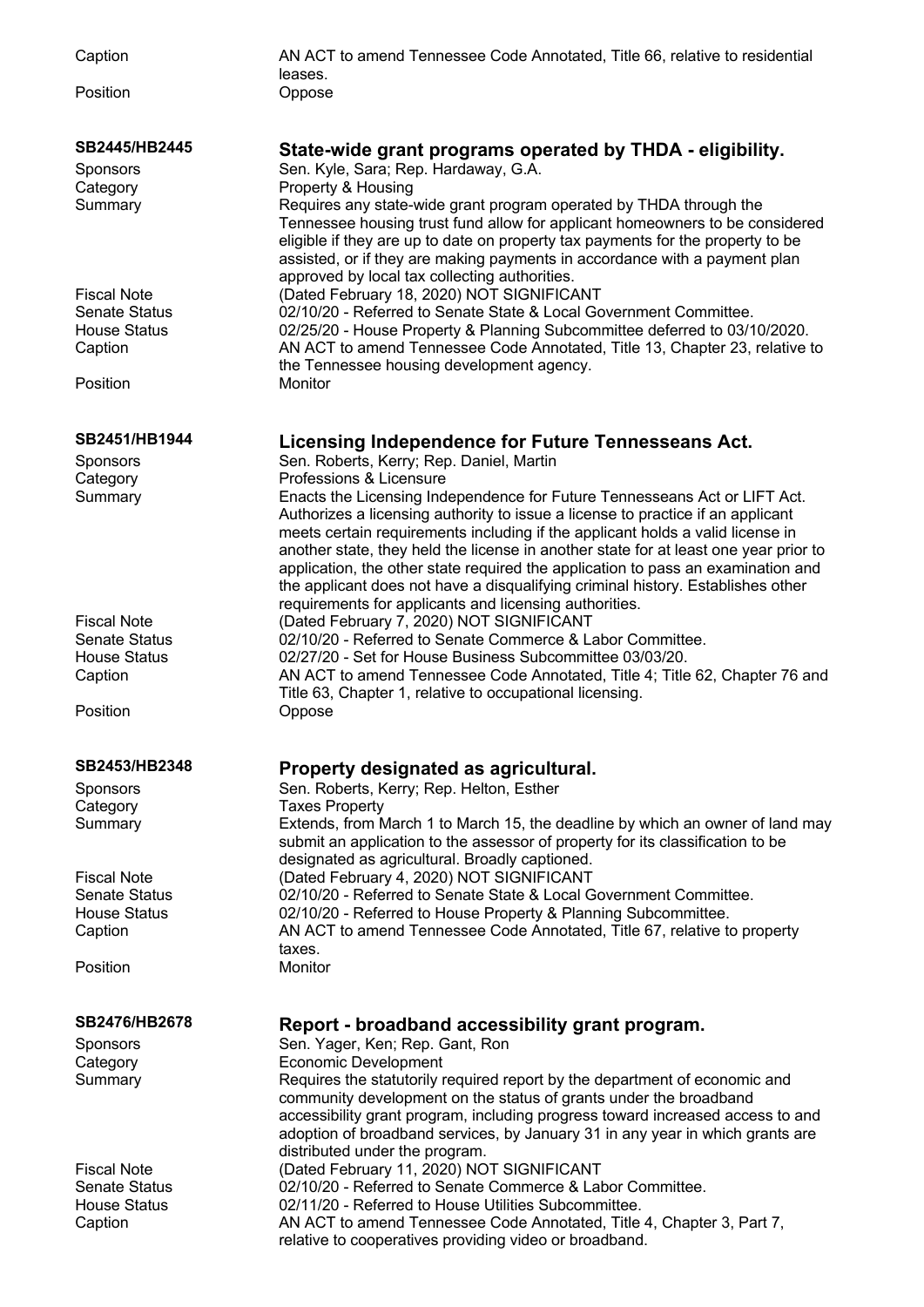| SB2478/HB1799               | Changes licensing requirements concerning the sale of                                                        |
|-----------------------------|--------------------------------------------------------------------------------------------------------------|
|                             | alcoholic beverages.                                                                                         |
| Sponsors                    | Sen. Dickerson, Steven; Rep. Ramsey, Bob                                                                     |
| Category                    | Professions & Licensure                                                                                      |
| Summary                     | Removes residency requirements for individuals applying for retail licenses for                              |
|                             | the sale of alcoholic beverages. Allows corporations to receive retail licenses                              |
|                             | from the commission unless an individual officer, director, or stockholder in the                            |
|                             | corporation has individually applied for such retail license. Prohibits persons                              |
|                             | owning stock from having interest as partner or otherwise in any business<br>licensed to distribute alcohol. |
| <b>Fiscal Note</b>          | (Dated February 22, 2020) NOT SIGNIFICANT                                                                    |
| <b>Senate Status</b>        | 02/26/20 - Set for Senate State & Local Government Committee 03/03/20.                                       |
| <b>House Status</b>         | 02/27/20 - Set for House State Committee 03/03/20.                                                           |
| Caption                     | AN ACT to amend Tennessee Code Annotated, Section 57-3-204, relative to                                      |
|                             | residency requirements.                                                                                      |
| Position                    | Monitor                                                                                                      |
|                             |                                                                                                              |
| SB2510/HB2092               | Allows metropolitan governments to use surplus revenue for                                                   |
|                             | county purposes.                                                                                             |
| Sponsors                    | Sen. Dickerson, Steven; Rep. Jernigan, Darren                                                                |
| Category                    | <b>Local Government</b>                                                                                      |
| Summary                     | Removes requirement that surplus revenue retained by the metropolitan                                        |
|                             | government only be used as a reserve fund for future debt service requirements                               |
|                             | and instead allows surplus to be used for any county purposes. Broadly                                       |
|                             | captioned.                                                                                                   |
| <b>Fiscal Note</b>          | (Dated February 20, 2020) Other Fiscal Impact A permissive shift in surplus                                  |
|                             | revenues up to \$3,020,600 within Davidson County from debt service to other                                 |
|                             | county purposes.                                                                                             |
| Senate Status               | 02/26/20 - Set for Senate Finance Revenue Subcommittee 03/03/20.                                             |
| <b>House Status</b>         | 02/11/20 - Referred to House Cities & Counties Subcommittee.                                                 |
| Caption                     | AN ACT to amend Tennessee Code Annotated, Title 7, Chapter 4, Part 2,                                        |
| Position                    | relative to privilege taxes.<br>Monitor                                                                      |
|                             |                                                                                                              |
| SB2516/HB1627               | Property purchased at tax sale conveyed to veteran under                                                     |
|                             | certain conditions.                                                                                          |
|                             | Sen. Dickerson, Steven; Rep. Parkinson, Antonio                                                              |
| <b>Sponsors</b><br>Category | <b>Taxes Property</b>                                                                                        |
| Summary                     | Permits property purchased at a tax sale by the state, a county, a municipality of                           |
|                             | the state, or a county and a municipality to be conveyed to a veteran if the                                 |
|                             | veteran provides documentation verifying the veteran's income does not exceed                                |
|                             | \$150,000 per year and agrees to bring the property into compliance with all                                 |
|                             | applicable local building codes and ordinances within 12 months of acquiring the                             |
|                             | property. Waives property taxes on the conveyed property for up to 12 months                                 |
|                             | and provides various restrictions on the use of the property by the veteran.                                 |
| <b>Fiscal Note</b>          | (Dated January 30, 2020) Other Fiscal Impact Due to multiple unknown factors                                 |
|                             | the precise timing and impact to local government revenue cannot reasonably be                               |
|                             | determined; however any impact on local revenue is considered permissive.                                    |
| <b>Senate Status</b>        | 02/10/20 - Referred to Senate State & Local Government Committee.                                            |
| <b>House Status</b>         | 02/27/20 - Set for House Local Committee 03/04/20.                                                           |
| Caption                     | AN ACT to amend Tennessee Code Annotated, Title 67, Chapter 5, relative to<br>real property.                 |
| Position                    | Monitor                                                                                                      |
|                             |                                                                                                              |
| SB2547/HB2664               |                                                                                                              |
|                             | Reporting by the Tennessee advisory commission on                                                            |
|                             | intergovernmental relations.                                                                                 |

Sponsors Sen. Jackson, Ed; Rep. Grills, Rusty Sponsors<br>Category Dililities Summary Requires the Tennessee advisory commission on intergovernmental relations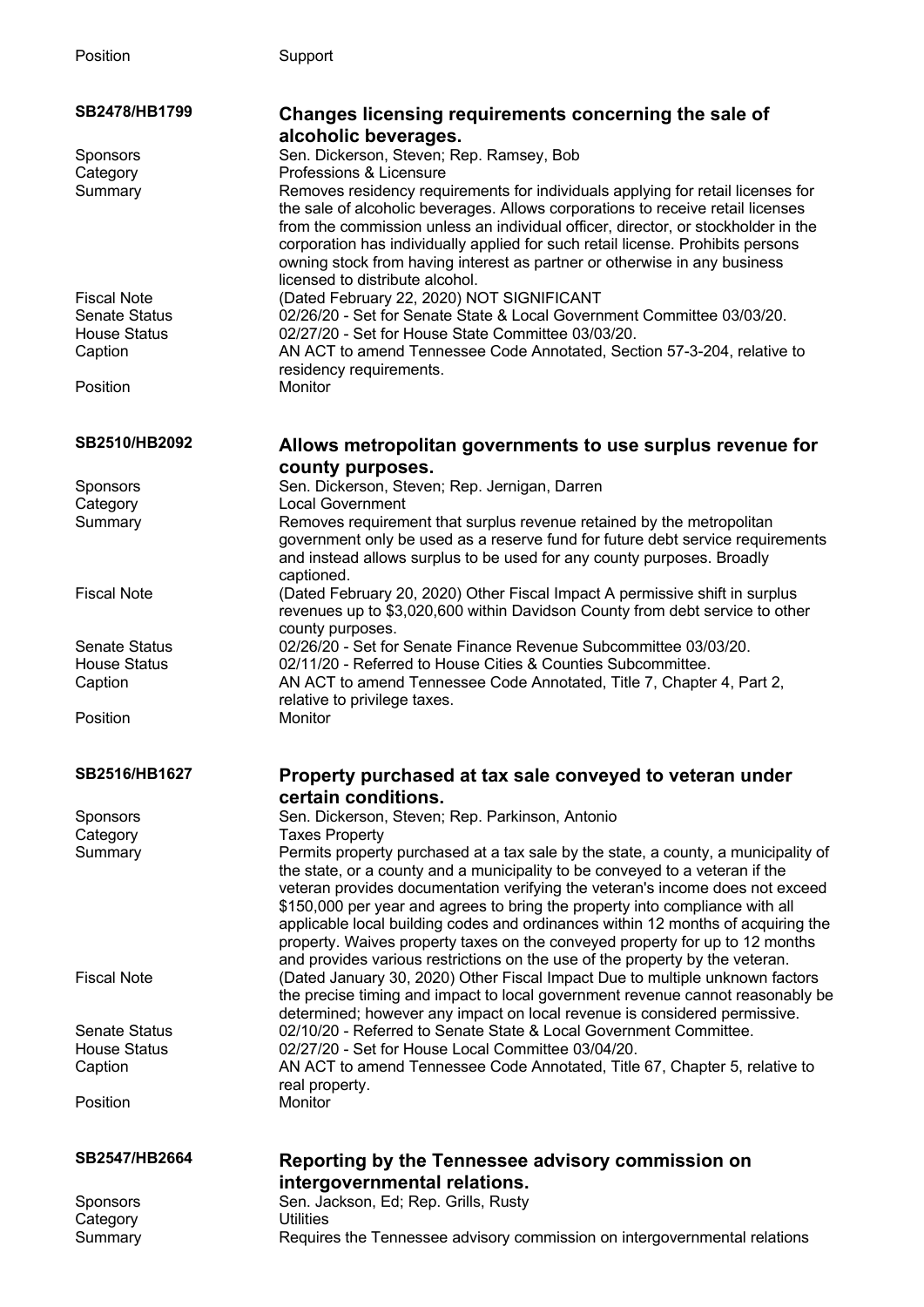| <b>Fiscal Note</b><br><b>Senate Status</b><br><b>House Status</b> | post their report on the impact on deployment of broadband for public viewing on<br>the commission's website by January 1, 2021. Broadly captioned.<br>(Dated February 6, 2020) NOT SIGNIFICANT<br>02/10/20 - Referred to Senate Commerce & Labor Committee.<br>02/10/20 - Caption bill held on House clerk's desk. |
|-------------------------------------------------------------------|---------------------------------------------------------------------------------------------------------------------------------------------------------------------------------------------------------------------------------------------------------------------------------------------------------------------|
| Caption                                                           | AN ACT to amend Tennessee Code Annotated, Title 4; Title 7; Title 13; Title 65;                                                                                                                                                                                                                                     |
| Position                                                          | Title 66 and Title 67, relative to internet services.<br>Monitor                                                                                                                                                                                                                                                    |
| SB2563/HB2372                                                     | Reduces days following a judgement before a writ of                                                                                                                                                                                                                                                                 |
| <b>Sponsors</b>                                                   | possession can be issued regarding forcible entry or detainer.<br>Sen. Southerland, Steve; Rep. Faison, Jeremy                                                                                                                                                                                                      |
| Category                                                          | Judiciary                                                                                                                                                                                                                                                                                                           |
| Summary                                                           | Reduces the number of days following a judgement before an execution or writ of<br>possession can be issued against a defendant for forcible entry or detainer from<br>ten days to two days. Broadly captioned.                                                                                                     |
| <b>Fiscal Note</b>                                                | (Dated February 8, 2020) NOT SIGNIFICANT                                                                                                                                                                                                                                                                            |
| <b>Senate Status</b>                                              | 02/10/20 - Referred to Senate Judiciary Committee.                                                                                                                                                                                                                                                                  |
| <b>House Status</b><br>Caption                                    | 02/10/20 - Referred to House Business Subcommittee.<br>AN ACT to amend Tennessee Code Annotated, Title 13; Title 27; Title 29 and                                                                                                                                                                                   |
| Position                                                          | Title 66, relative to landlord and tenant.<br>Monitor                                                                                                                                                                                                                                                               |
| SB2582/HB2142                                                     | Renting or selling residential or commercial units below<br>market rates.                                                                                                                                                                                                                                           |
| Sponsors                                                          | Sen. Yarbro, Jeff; Rep. Love Jr., Harold                                                                                                                                                                                                                                                                            |
| Category                                                          | <b>Local Government</b>                                                                                                                                                                                                                                                                                             |
| Summary                                                           | Removes restrictions on Nashville-Davidson County when renting or selling                                                                                                                                                                                                                                           |
| <b>Fiscal Note</b>                                                | residential or commercial units below market rates.<br>(Dated February 18, 2020) NOT SIGNIFICANT                                                                                                                                                                                                                    |
| <b>Senate Status</b>                                              | 02/10/20 - Referred to Senate State & Local Government Committee.                                                                                                                                                                                                                                                   |
| <b>House Status</b>                                               | 02/10/20 - Referred to House Property & Planning Subcommittee.                                                                                                                                                                                                                                                      |
| Caption                                                           | AN ACT to amend Tennessee Code Annotated, Section 66-35-102, relative to<br>metropolitan governments.                                                                                                                                                                                                               |
| Position                                                          | Oppose                                                                                                                                                                                                                                                                                                              |
| SB2593/HB2785                                                     | Contested case hearing where a declaratory order is issued.                                                                                                                                                                                                                                                         |
| <b>Sponsors</b>                                                   | Sen. Niceley, Frank; Rep. Rudder, Iris                                                                                                                                                                                                                                                                              |
| Category                                                          | <b>Government Regulation</b>                                                                                                                                                                                                                                                                                        |
| Summary                                                           | Removes the limitation that only the chancery court of Davidson County is<br>authorized to review a contested case hearing where a declaratory order is                                                                                                                                                             |
|                                                                   | issued.                                                                                                                                                                                                                                                                                                             |
| <b>Fiscal Note</b><br><b>Senate Status</b>                        | (Dated February 9, 2020) NOT SIGNIFICANT<br>02/10/20 - Referred to Senate Government Operations Committee.                                                                                                                                                                                                          |
| <b>House Status</b>                                               | 02/10/20 - Caption bill held on House clerk's desk.                                                                                                                                                                                                                                                                 |
| Caption                                                           | AN ACT to amend Tennessee Code Annotated, Title 4, relative to the Uniform<br>Administrative Procedures Act.                                                                                                                                                                                                        |
| Position                                                          | Support                                                                                                                                                                                                                                                                                                             |
| SB2594/HB2825                                                     | Requires an agency to repeal an old rule in order to implement<br>a new rule.                                                                                                                                                                                                                                       |
| Sponsors                                                          | Sen. Niceley, Frank; Rep. Grills, Rusty                                                                                                                                                                                                                                                                             |
| Category                                                          | <b>Government Regulation</b>                                                                                                                                                                                                                                                                                        |
| Summary                                                           | Requires an agency that promulgates a new permanent rule to identify and<br>repeal one existing permanent rule.                                                                                                                                                                                                     |
| <b>Fiscal Note</b>                                                | (Dated February 9, 2020) Other Fiscal Impact Repeal of permanent rules of<br>agencies will result in an unknown impact to federal funding, state expenditures,<br>and state revenue. Due to multiple unknown factors, a precise impact on state                                                                     |
|                                                                   | government cannot reasonably be determined.                                                                                                                                                                                                                                                                         |
| <b>Senate Status</b><br><b>House Status</b>                       | 02/10/20 - Referred to Senate Government Operations Committee.<br>02/27/20 - Set for House Government Operations Committee 03/02/20.                                                                                                                                                                                |
| Caption                                                           | AN ACT to amend Tennessee Code Annotated, Title 4, Chapter 5, relative to the                                                                                                                                                                                                                                       |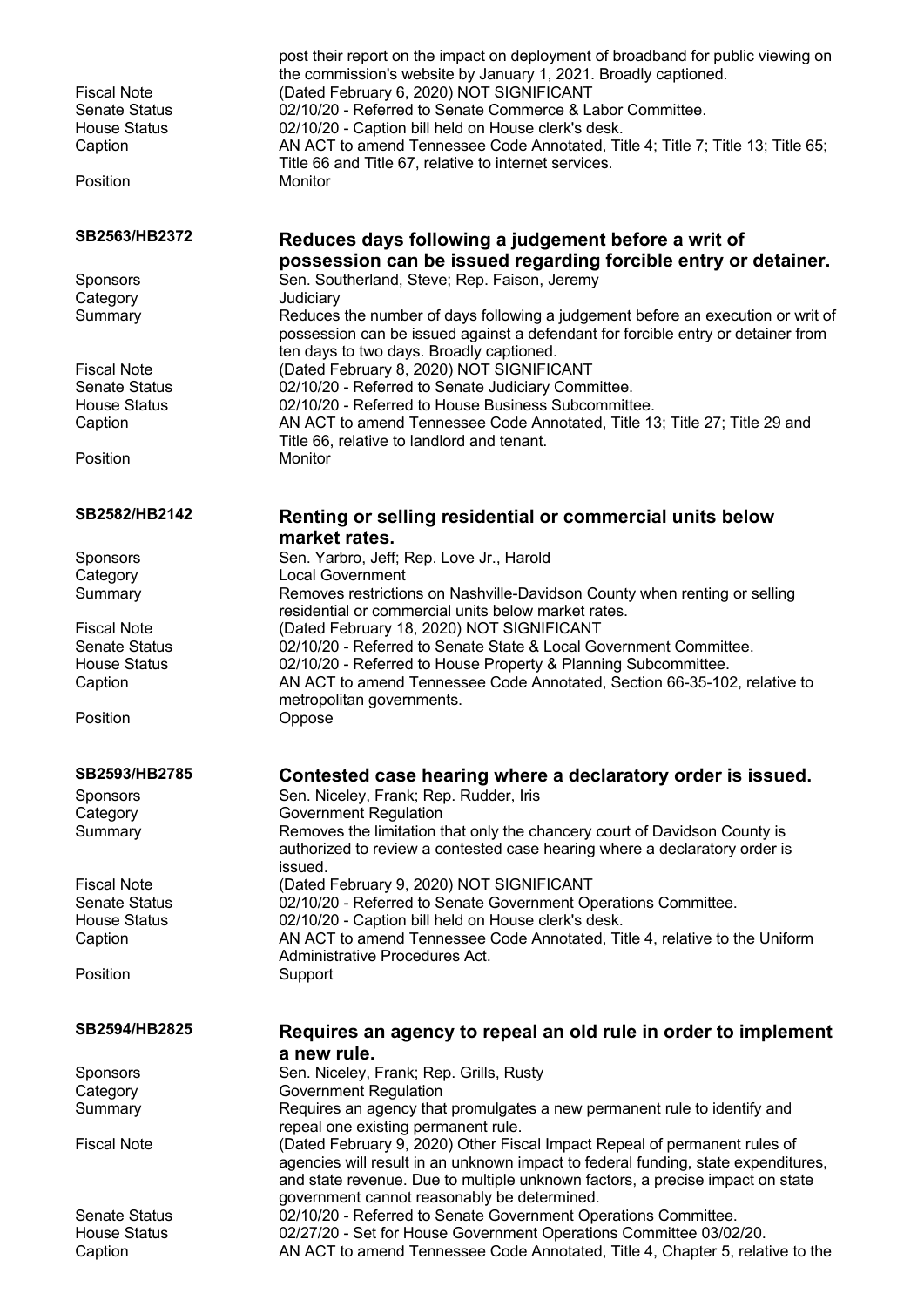promulgation of rules. Position **Oppose SB2624/HB2541 Time for completion of board action.** Sponsors Sen. Swann, Art; Rep. Powers, Dennis Category Taxes Property Summary Removes reference to previously repealed statute in section regarding time for completion of board action. Broadly captioned. Fiscal Note (Dated February 6, 2020) NOT SIGNIFICANT Senate Status 02/10/20 - Referred to Senate State & Local Government Committee. House Status 02/11/20 - Referred to House Property & Planning Subcommittee. Caption AN ACT to amend Tennessee Code Annotated, Title 67, relative to property taxes. Position Monitor **SB2631/HB2805 Exemption from rules or policies by members of board or commission.** Sponsors Sen. White, Dawn; Rep. Terry, Bryan Category **Government Regulation** Summary Prohibits any board, commission, council, committee, authority, task force, or other similar multi-member governmental entity created by statute and subject to review to promulgate rules, adopt policies or guidelines, or issue statements that exempt members of the entities from the requirements of such rules, policies, guidelines, or statements solely by virtue of their status as members of such entities. Fiscal Note (Dated February 18, 2020) NOT SIGNIFICANT Senate Status 02/26/20 - Set for Senate State & Local Government Committee 03/03/20. House Status 02/27/20 - Set for House State Committee 03/03/20. Caption AN ACT to amend Tennessee Code Annotated, Title 4, Chapter 29, Part 1, relative to state agencies. Position Monitor **SB2647/HB2837 Board of directors of a condominium unit owners' association - meeting notice.** Sponsors Sen. Reeves, Shane; Rep. Farmer, Andrew Category **Property & Housing** Summary Changes from not less than 10 or more than 60 days to not less than 15 or more than 45 days the period in which the secretary, or other officer, of the board of directors of a condominium unit owners' association must give notice to unit owners of a meeting of the association. Broadly captioned. Fiscal Note (Dated February 8, 2020) NOT SIGNIFICANT Senate Status 02/10/20 - Referred to Senate Commerce & Labor Committee. House Status 02/11/20 - Referred to House Property & Planning Subcommittee. Caption AN ACT to amend Tennessee Code Annotated, Title 45 and Title 66, relative to associations of residential owners. Position Monitor **SB2663/HB2776 Redefines terms to promote single-family housing development.** Sponsors Sen. Crowe, Rusty; Rep. Holsclaw, Jr., John Category **Property & Housing** Summary Includes incentives that promote the development of single-family housing, for purposes of laws governing projects by industrial development corporations and contributions to industrial development corporations by municipalities in the terms "economic development" and "project." Broadly captioned. Fiscal Note (Dated February 14, 2020) NOT SIGNIFICANT Senate Status 02/10/20 - Referred to Senate Commerce & Labor Committee. House Status 02/27/20 - Set for House Local Committee 03/04/20. Caption AN ACT to amend Tennessee Code Annotated, Title 6, Chapter 54 and Title 7, Chapter 53, relative to housing incentives.

Position Support